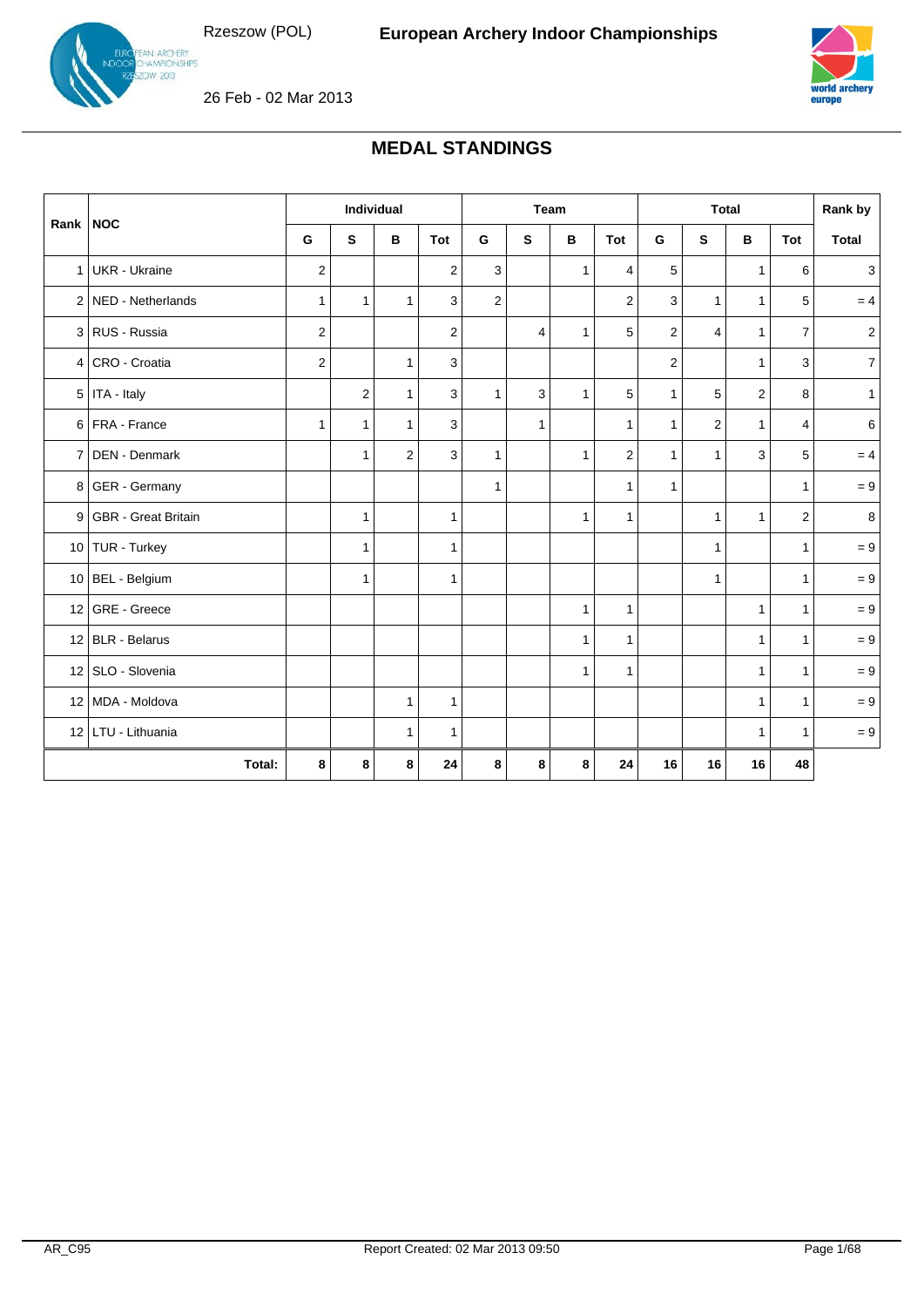



26 Feb - 02 Mar 2013

| <b>Event Name</b>     |           | Date Medal    | <b>Name</b>                   | <b>NOC</b>               |
|-----------------------|-----------|---------------|-------------------------------|--------------------------|
| Recurve Men           | Sat 2 Mar | GOLD          | VAN DER VEN Rick              | NED-Netherlands          |
|                       |           | <b>SILVER</b> | <b>VALLADONT Jean-Charles</b> | FRA-France               |
|                       |           | <b>BRONZE</b> | VAN DEN BERG Sjef             | NED-Netherlands          |
| Recurve Women         | Sat 2 Mar | GOLD          | ERDYNIEVA Natalia             | RUS-Russia               |
|                       |           | <b>SILVER</b> | <b>VALEEVA Natalia</b>        | ITA-Italy                |
|                       |           | <b>BRONZE</b> | <b>MANDIA Claudia</b>         | ITA-Italy                |
| Recurve Junior Men    | Sat 2 Mar | <b>GOLD</b>   | <b>KUTSYY Valentyn</b>        | <b>UKR-Ukraine</b>       |
|                       |           | <b>SILVER</b> | <b>MARAN Luca</b>             | ITA-Italy                |
|                       |           | <b>BRONZE</b> | OLARU Dan                     | MDA-Moldova              |
| Recurve Junior Women  | Sat 2 Mar | <b>GOLD</b>   | <b>STRUK Maryana</b>          | <b>UKR-Ukraine</b>       |
|                       |           | <b>SILVER</b> | <b>AKTUNA Aybuke</b>          | <b>TUR-Turkey</b>        |
|                       |           | <b>BRONZE</b> | <b>LAURSEN Anne Marie</b>     | <b>DEN-Denmark</b>       |
| Compound Men          | Sat 2 Mar | <b>GOLD</b>   | <b>DELOCHE Pierre Julien</b>  | FRA-France               |
|                       |           | <b>SILVER</b> | <b>ELZINGA Peter</b>          | NED-Netherlands          |
|                       |           | <b>BRONZE</b> | <b>HANSEN Stephan</b>         | <b>DEN-Denmark</b>       |
| Compound Women        | Sat 2 Mar | GOLD          | <b>BUDEN</b> Ivana            | <b>CRO-Croatia</b>       |
|                       |           | <b>SILVER</b> | <b>JONES Naomi</b>            | <b>GBR-Great Britain</b> |
|                       |           | <b>BRONZE</b> | <b>BABININA Jelena</b>        | LTU-Lithuania            |
| Compound Junior Men   | Sat 2 Mar | GOLD          | <b>VAVRO Mario</b>            | CRO-Croatia              |
|                       |           | <b>SILVER</b> | <b>DOMANSKI Renaud</b>        | BEL-Belgium              |
|                       |           | <b>BRONZE</b> | <b>JULIEN Simon</b>           | FRA-France               |
| Compound Junior Women | Sat 2 Mar | <b>GOLD</b>   | SAVENKOVA Alexandra           | RUS-Russia               |
|                       |           | <b>SILVER</b> | SONNICHSEN Sarah Holst        | <b>DEN-Denmark</b>       |
|                       |           | <b>BRONZE</b> | <b>ORLIC Maja</b>             | <b>CRO-Croatia</b>       |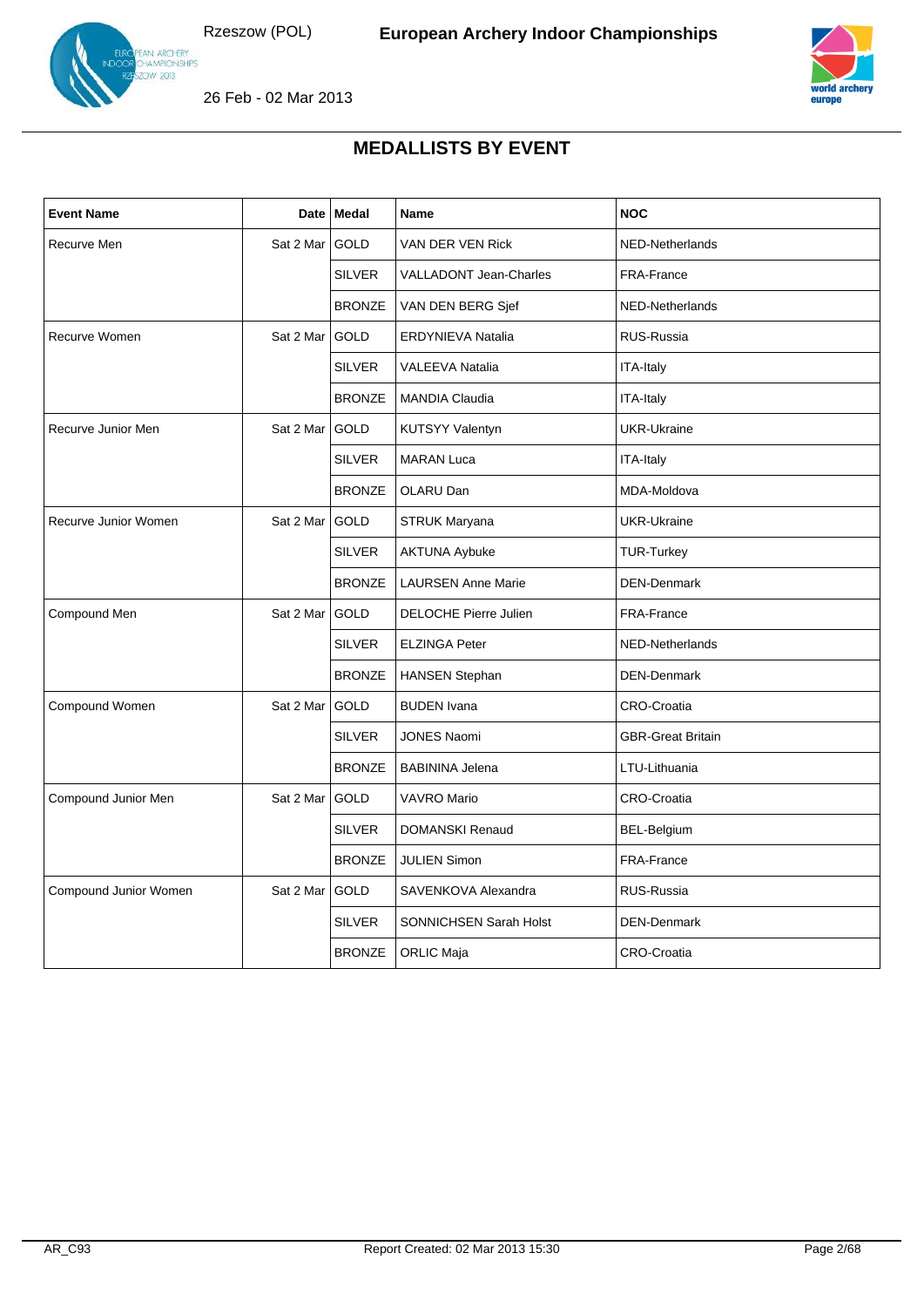

N ARCHERY<br>AMPIONSHIPS  $\sqrt{2013}$ 



26 Feb - 02 Mar 2013

| <b>Event Name</b>       |                | Date   Medal  | Name                          | <b>NOC</b>      |
|-------------------------|----------------|---------------|-------------------------------|-----------------|
| Recurve Men Team        | Sat 2 Mar GOLD |               | VAN DER VEN Rick              | NED-Netherlands |
|                         |                |               | VAN DEN BERG Sjef             |                 |
|                         |                |               | VAN DEN OEVER Rick            |                 |
|                         |                | <b>SILVER</b> | <b>KOZHIN Alexander</b>       | RUS-Russia      |
|                         |                |               | TSYREMPILOV Baljinima         |                 |
|                         |                |               | TSYBEKDORZHIEV Bair           |                 |
|                         |                | <b>BRONZE</b> | <b>ZAGAMI Alberto</b>         | ITA-Italy       |
|                         |                |               | PALAZZI Luca                  |                 |
|                         |                |               | FISSORE Matteo                |                 |
| Recurve Women Team      | Sat 2 Mar GOLD |               | SICHENIKOVA Lidiia            | UKR-Ukraine     |
|                         |                |               | PALEKHA Kateryna              |                 |
|                         |                |               | KOVAL Victoriya               |                 |
|                         |                | <b>SILVER</b> | <b>LIONETTI Pia</b>           | ITA-Italy       |
|                         |                |               | MANDIA Claudia                |                 |
|                         |                |               | VALEEVA Natalia               |                 |
|                         |                | <b>BRONZE</b> | <b>ERDYNIEVA Natalia</b>      | RUS-Russia      |
|                         |                |               | STEPANOVA Inna                |                 |
|                         |                |               | <b>BOMBOEVA Anna</b>          |                 |
| Recurve Junior Men Team | Sat 2 Mar GOLD |               | KAHLLUND Florian              | GER-Germany     |
|                         |                |               | <b>SCHMITZ Carlo</b>          |                 |
|                         |                |               | <b>WECKMUELLER Maximilian</b> |                 |
|                         |                | <b>SILVER</b> | <b>MARAN Luca</b>             | ITA-Italy       |
|                         |                |               | PASQUALUCCI David             |                 |
|                         |                |               | FANCELLO Fabio                |                 |
|                         |                | <b>BRONZE</b> | RIJAVEC Jan                   | SLO-Slovenia    |
|                         |                |               | STRAJHAR Gasper               |                 |
|                         |                |               | STRAJHAR Klemen               |                 |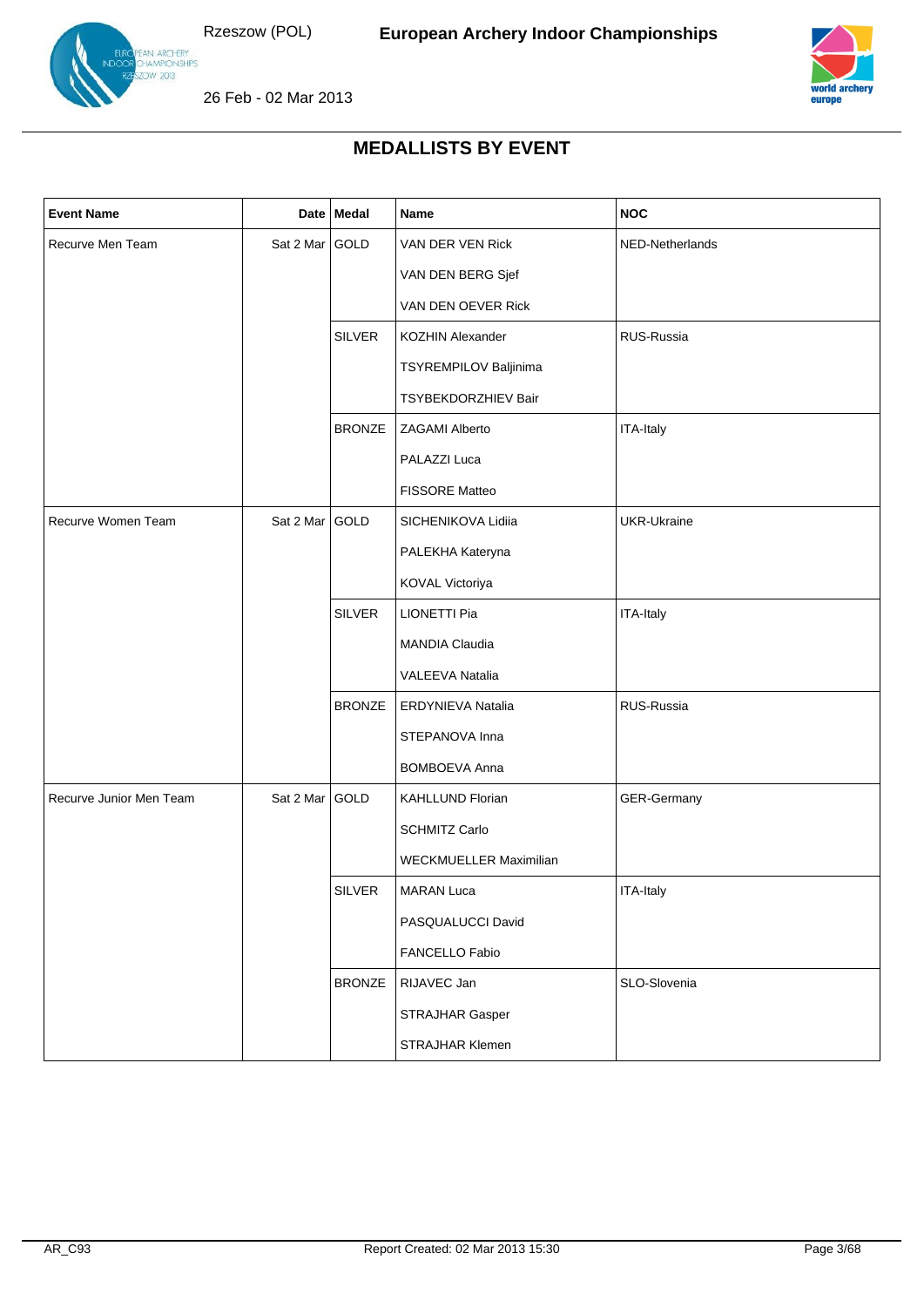



26 Feb - 02 Mar 2013

| <b>Event Name</b>         |                | Date Medal    | Name                      | <b>NOC</b>               |
|---------------------------|----------------|---------------|---------------------------|--------------------------|
| Recurve Junior Women Team | Sat 2 Mar GOLD |               | PAVLOVA Anastasia         | <b>UKR-Ukraine</b>       |
|                           |                |               | MARCHENKO Veronika        |                          |
|                           |                |               | STRUK Maryana             |                          |
|                           |                | <b>SILVER</b> | TIMOFEEVA Kristina        | RUS-Russia               |
|                           |                |               | BOLOTOVA Oyuna            |                          |
|                           |                |               | ALIEVA Sabina             |                          |
|                           |                | <b>BRONZE</b> | <b>BAHIUK Darya</b>       | <b>BLR-Belarus</b>       |
|                           |                |               | AFANASYEVA Maryia         |                          |
|                           |                |               | DZIOMINSKAYA Karyna       |                          |
| Compound Men Team         | Sat 2 Mar      | GOLD          | <b>SCHLOESSER Mike</b>    | NED-Netherlands          |
|                           |                |               | <b>ELZINGA Peter</b>      |                          |
|                           |                |               | BLEYENDAAL Ruben          |                          |
|                           |                | <b>SILVER</b> | <b>BRASSEUR Sebastien</b> | FRA-France               |
|                           |                |               | DELOCHE Pierre Julien     |                          |
|                           |                |               | PEINEAU Sebastien         |                          |
|                           |                | <b>BRONZE</b> | <b>HANSEN Stephan</b>     | DEN-Denmark              |
|                           |                |               | <b>DAMSBO Martin</b>      |                          |
|                           |                |               | <b>BANG Jan</b>           |                          |
| Compound Women Team       | Sat 2 Mar      | GOLD          | ANASTASIO Anastasia       | ITA-Italy                |
|                           |                |               | LONGO Laura               |                          |
|                           |                |               | <b>TONIOLI Marcella</b>   |                          |
|                           |                | <b>SILVER</b> | LOGINOVA Albina           | RUS-Russia               |
|                           |                |               | <b>ANDREEVA Kira</b>      |                          |
|                           |                |               | NOVIKOVA Elena            |                          |
|                           |                | <b>BRONZE</b> | JONES Naomi               | <b>GBR-Great Britain</b> |
|                           |                |               | SIMPSON Nichola           |                          |
|                           |                |               | JENNINGS Claudine         |                          |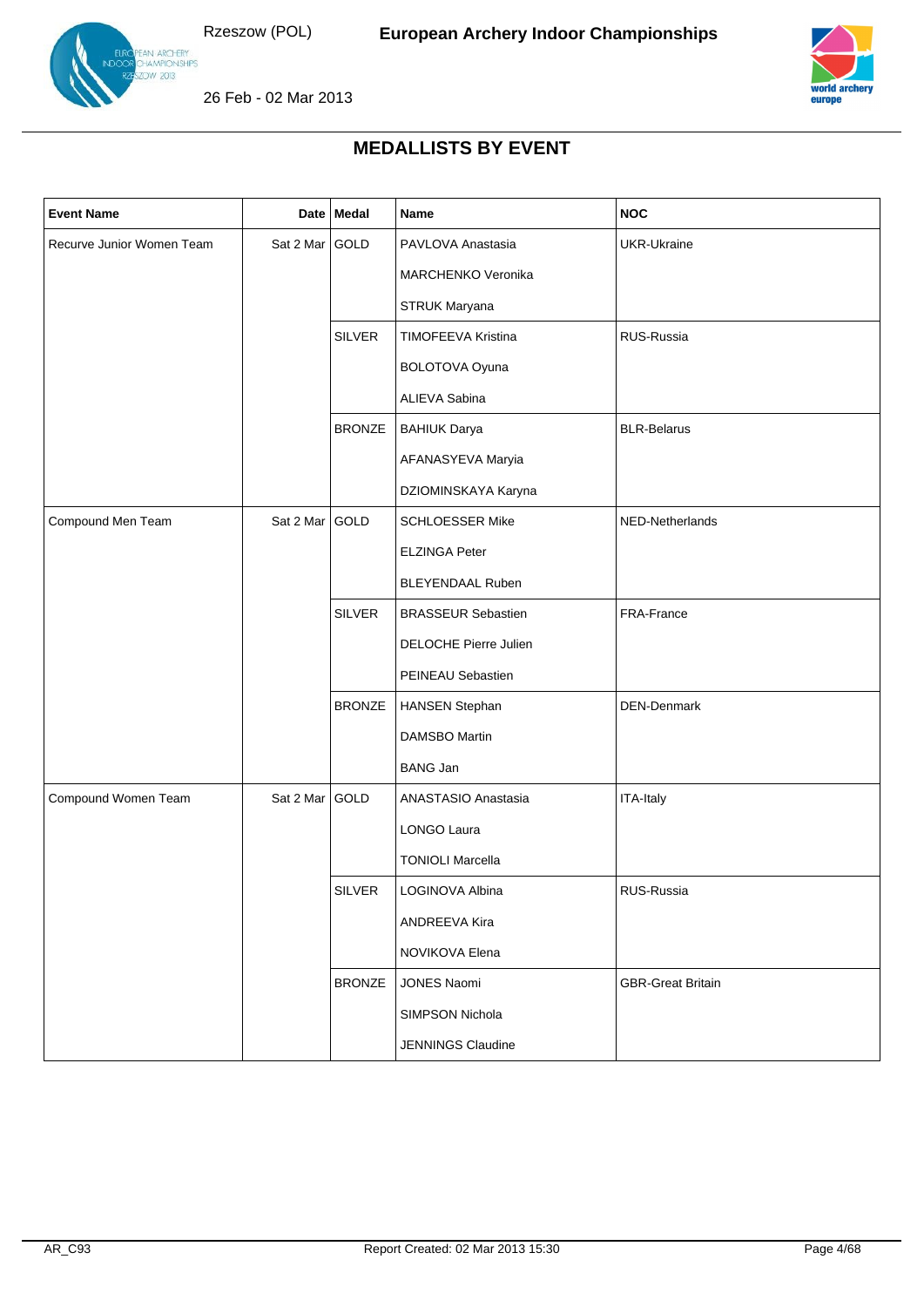

N ARCHERY<br>AMPIONSHIPS  $v$  2013



26 Feb - 02 Mar 2013

| <b>Event Name</b>          |                | Date Medal    | Name                      | <b>NOC</b>         |
|----------------------------|----------------|---------------|---------------------------|--------------------|
| Compound Junior Men Team   | Sat 2 Mar GOLD |               | KARDASH Igor              | <b>UKR-Ukraine</b> |
|                            |                |               | <b>BOLSHAKOV Vlad</b>     |                    |
|                            |                |               | <b>BOZHKO Mykhaylo</b>    |                    |
|                            |                | <b>SILVER</b> | <b>BULAEV Anton</b>       | RUS-Russia         |
|                            |                |               | <b>NOSKOV Vitaliy</b>     |                    |
|                            |                |               | <b>KUZMIN Vladislav</b>   |                    |
|                            |                | <b>BRONZE</b> | <b>AERIKOS Christos</b>   | GRE-Greece         |
|                            |                |               | <b>LYRAS Dimosthenis</b>  |                    |
|                            |                |               | <b>LABRAKIS Dimitrios</b> |                    |
| Compound Junior Women Team | Sat 2 Mar GOLD |               | SONNICHSEN Sarah Holst    | DEN-Denmark        |
|                            |                |               | FRANDSEN Ida              |                    |
|                            |                |               | <b>JENSEN Tanja</b>       |                    |
|                            |                | <b>SILVER</b> | <b>GRILLO Deborah</b>     | ITA-Italy          |
|                            |                |               | FRANZOI Sabrina           |                    |
|                            |                |               | <b>CAVALLERI Giulia</b>   |                    |
|                            |                | <b>BRONZE</b> | DIAKOVA Viktoria          | <b>UKR-Ukraine</b> |
|                            |                |               | SHKOLNA Mariya            |                    |
|                            |                |               | CHORBA Iryna              |                    |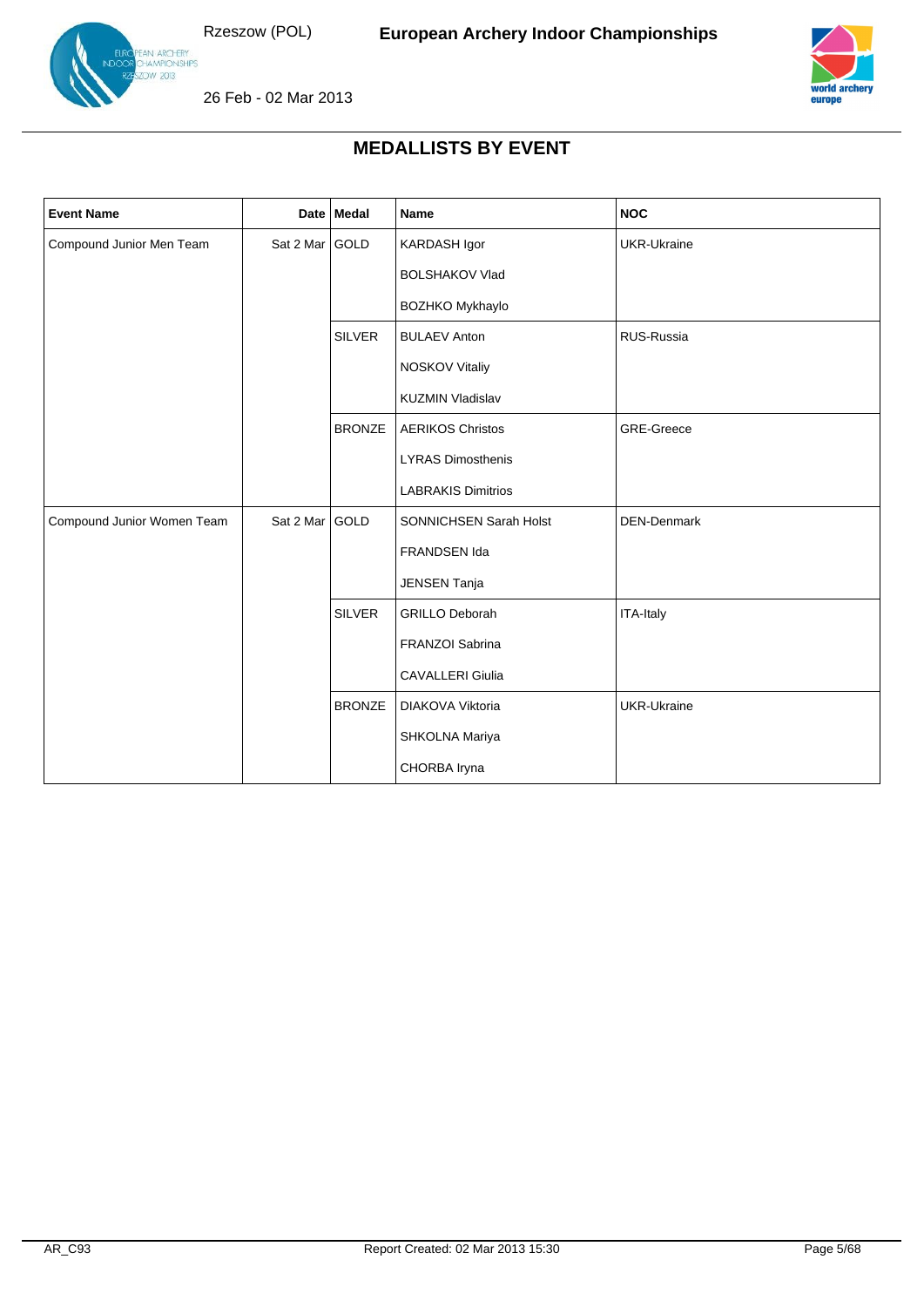



26 Feb - 02 Mar 2013

| <b>NOC</b> | Country               | <b>Name</b>                       | Date of Birth Back No. |      | Event                          |
|------------|-----------------------|-----------------------------------|------------------------|------|--------------------------------|
|            |                       |                                   |                        |      |                                |
| ARM        | <b>ARMENIA</b>        | PETROSYAN Arshak                  | 11 Sep 1991            | 014B | Recurve Men                    |
|            |                       | SHAHNAZARYAN Gohar                | 17 Oct 1991            | 022D | Recurve Women                  |
|            |                       | <b>VASILYAN Boris</b>             |                        |      | <b>Official Coach</b>          |
|            |                       | <b>VASILYAN Nune</b>              | 16 Dec 1994            | 023D | Recurve Women                  |
| AUT        | <b>AUSTRIA</b>        | <b>BERTSCHLER Alexander</b>       | 11 Jul 1994            | 013A | Recurve Men                    |
|            |                       | <b>DOLLINGER Georg</b>            | 15 Nov 1968            | 010B | Compound Men                   |
|            |                       | <b>DORNHOFER Heribert</b>         | 11 Jan 1973            | 012A | Recurve Men                    |
|            |                       | <b>IRRASCH Dominik</b>            | 12 Apr 1996            | 041A | Recurve Junior Men             |
|            |                       | <b>KOBATH Bruno</b>               | 23 Apr 1964            | 011B | Compound Men                   |
|            |                       | <b>LINHART Christian</b>          |                        |      | <b>Official Coach</b>          |
|            |                       | <b>SEGMEHL Martin</b>             | 25 Mar 1993            | 011A | Recurve Men                    |
|            |                       | <b>USCHOUNIG Daniel Sebastian</b> | 06 Aug 1994            | 009B | Compound Men                   |
| <b>BEL</b> | <b>BELGIUM</b>        | <b>ANSIAUX Olivier</b>            | 14 Mar 1995            | 035D | Recurve Junior Men             |
|            |                       | <b>DECKERS</b> Eline              | 24 Feb 1995            | 031C | Recurve Junior Women           |
|            |                       | <b>DECKERS Michael</b>            | 27 Apr 1993            | 036D | Recurve Junior Men             |
|            |                       | <b>DOMANSKI Renaud</b>            | 10 Dec 1996            | 029A | Compound Junior Men            |
|            |                       | <b>NOTENBOOM Francis</b>          |                        |      | <b>Official Coach</b>          |
|            |                       | RAMAEKERS Robin                   | 26 Oct 1994            | 034D | Recurve Junior Men             |
|            |                       | <b>RONSSE Marc</b>                |                        |      | Official Team Captain          |
| <b>BLR</b> | <b>BELARUS</b>        | AFANASYEVA Maryia                 | 09 Jan 1994            | 026B | Recurve Junior Women           |
|            |                       | <b>BAHIUK Darya</b>               | 27 Sep 1995            | 027B | Recurve Junior Women           |
|            |                       | DAUHANOSAU Vladzimir              |                        |      | <b>Official Coach</b>          |
|            |                       | DZIOMINSKAYA Karyna               | 25 Aug 1994            | 028B | Recurve Junior Women           |
|            |                       | KARDZIALIUK Uladzimir             | 10 Jan 1995            | 036B | Recurve Junior Men             |
|            |                       | KAVALEVA Valiantsina              |                        |      | <b>Official Coach</b>          |
|            |                       | LAVRENTIEV Oleg                   | 21 Sep 1981            | 013A | Compound Men                   |
|            |                       | LIAHUSHEV Alexander               | 15 Jun 1984            | 010D | Recurve Men                    |
|            |                       | MARUSAU Mikalai                   | 08 Aug 1981            | 009D | Recurve Men                    |
|            |                       | MARUSAVA Hanna                    | 08 Jan 1978            | 016C | Recurve Women                  |
|            |                       | MASLOVA Polina                    | 09 Jan 1989            | 018C | Recurve Women                  |
|            |                       | <b>MULIUKOU Pavel</b>             | 21 Oct 1996            | 034B | Recurve Junior Men             |
|            |                       | PACHAPINSKAYA Tatsiana            | 05 Jan 1985            | 021B | Compound Women                 |
|            |                       | PRILEPAU Anton                    | 05 Feb 1984            | 008D | Recurve Men                    |
|            |                       | PUPKEVICH Siarhei                 |                        |      | <b>Official Coach</b>          |
|            |                       | <b>PUZIAK Mikhail</b>             |                        |      | Official Coach                 |
|            |                       | <b>TARASHKEVICH Dzmitry</b>       | 06 Nov 1995            | 035B | Recurve Junior Men             |
|            |                       | TIMOFEYEVA Ekaterina              | 13 Nov 1976            | 017C | Recurve Women                  |
| <b>CRO</b> | <b>CROATIA</b>        | <b>BUDEN</b> Ivana                | 10 Sep 1985            | 020B | Compound Women                 |
|            |                       | MIHALIC Matija                    | 23 Jul 1995            | 038B | Recurve Junior Men             |
|            |                       | MIHALIC Nenad                     |                        |      | <b>Official Other Function</b> |
|            |                       | ORLIC Igor                        |                        |      | <b>Official Coach</b>          |
|            |                       | <b>ORLIC Maja</b>                 | 09 May 1997            | 038A | Compound Junior Women          |
|            |                       | <b>ORLIC Vedran</b>               | 13 Apr 1994            | 037B | Recurve Junior Men             |
|            |                       | <b>STRUKELJ Kresimir</b>          | 18 Jul 1970            | 012B | Recurve Men                    |
|            |                       | <b>VAVRO Mario</b>                | 28 Nov 1997            | 027C | Compound Junior Men            |
|            |                       | <b>ZIC Bruno</b>                  | 08 Sep 1996            | 026C | Compound Junior Men            |
| CZE        | <b>CZECH REPUBLIC</b> | <b>DUB Vojtech</b>                | 30 Jul 1994            | 040B | Recurve Junior Men             |
|            |                       | <b>HAMOR Martin</b>               | 25 Sep 1965            | 011B | Recurve Men                    |
|            |                       | MAJAROVA Magdalena                |                        |      | <b>Official Coach</b>          |
|            |                       | <b>MUSIL Petr</b>                 | 21 Feb 1995            | 028C | Compound Junior Men            |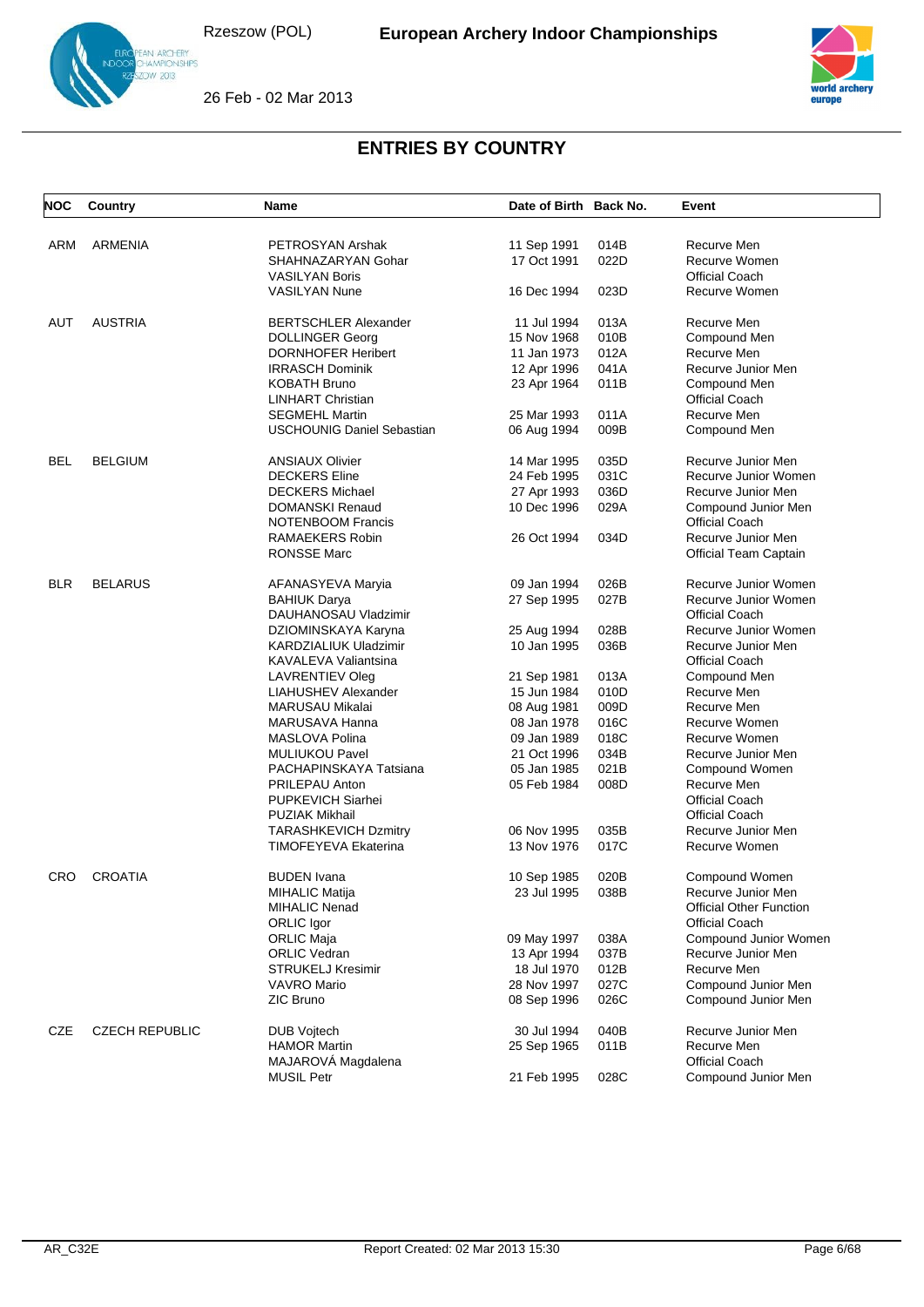



26 Feb - 02 Mar 2013

| <b>NOC</b> | Country              | Name                              | Date of Birth Back No. |      | Event                                   |
|------------|----------------------|-----------------------------------|------------------------|------|-----------------------------------------|
| DEN        | <b>DENMARK</b>       | <b>BAGER Dennis</b>               | 27 Mar 1971            | 011C | Recurve Men                             |
|            |                      | <b>BANG Jan</b>                   | 14 Dec 1958            | 003D | Compound Men                            |
|            |                      |                                   |                        |      |                                         |
|            |                      | <b>DAMSBO Martin</b>              | 26 May 1985            | 005D | Compound Men                            |
|            |                      | <b>FRANDSEN Ida</b>               | 12 Apr 1994            | 035B | Compound Junior Women                   |
|            |                      | <b>HANSEN Dan</b>                 |                        |      | Official Team Captain                   |
|            |                      | <b>HANSEN Stephan</b>             | 19 Jun 1995            | 004D | Compound Men                            |
|            |                      | <b>JENSEN Tanja</b>               | 21 Jul 1995            | 036B | Compound Junior Women                   |
|            |                      | <b>LAURSEN Anne Marie</b>         | 11 Feb 1993            | 030B | Recurve Junior Women                    |
|            |                      | <b>LAURSEN Martin Klingenberg</b> | 31 May 1991            | 012C | Recurve Men                             |
|            |                      | <b>SONNICHSEN Sarah Holst</b>     | 10 Feb 1995            | 034B | Compound Junior Women                   |
| EST        | <b>ESTONIA</b>       | <b>KIVILO Raul</b>                |                        |      | <b>Official Team Captain</b>            |
|            |                      | <b>NURMSALU Laura</b>             | 06 Jan 1994            | 019C | Recurve Women                           |
|            |                      | OJAMAE Pearu Jakob                | 01 Nov 1994            | 041C | Recurve Junior Men                      |
|            |                      | <b>PARNAT Reena</b>               | 01 Dec 1993            | 021C | Recurve Women                           |
|            |                      | <b>PREIMANN Anneli</b>            | 20 Dec 1988            | 020C | Recurve Women                           |
|            |                      | <b>RESSAR Evert</b>               | 17 Oct 1983            | 012B | Compound Men                            |
|            |                      | <b>SAKS Helena</b>                | 29 May 1995            | 029B | Recurve Junior Women                    |
| <b>FIN</b> | <b>FINLAND</b>       | <b>BISKOP-GRAHN Ann-Charlotte</b> | 17 Feb 1969            | 022B | Recurve Women                           |
|            |                      | HAAVISTO Jari                     | 11 Jun 1964            | 007B | Compound Men                            |
|            |                      | HAUTAMAKI Juho                    | 19 Apr 1989            | 008B | Compound Men                            |
|            |                      | <b>JUUTILAINEN Mikko</b>          |                        | 006B | Compound Men                            |
|            |                      |                                   | 27 Dec 1989            |      |                                         |
|            |                      | <b>KOKKILA Henri</b>              | 05 Dec 1993            | 040A | Recurve Junior Men                      |
|            |                      | PARKKASAARI Elisa                 |                        |      | <b>Official Other Function</b>          |
|            |                      | PIIPPO Samuli                     | 01 Jan 1980            | 007C | Recurve Men                             |
|            |                      | <b>RANTANEN Taina</b>             | 19 Sep 1972            | 023B | Recurve Women                           |
|            |                      | <b>SAARINEN Noora</b>             | 23 Sep 1997            | 038B | Compound Junior Women                   |
|            |                      | <b>SAARINEN Timo</b>              |                        |      | <b>Official Coach</b>                   |
|            |                      | <b>TEKONIEMI Antti</b>            | 27 Jun 1982            | 005C | Recurve Men                             |
|            |                      | <b>TUOKKOLA Ari</b>               |                        |      | Official Team Captain                   |
|            |                      | <b>TUOKKOLA Mirjam</b>            | 07 Feb 1997            | 031D | Recurve Junior Women                    |
|            |                      | <b>VIRTANEN Aki</b>               | 03 Dec 1974            | 006C | Recurve Men                             |
| <b>FRA</b> | <b>FRANCE</b>        | <b>BIDEAUD Marie Charlotte</b>    | 08 May 1992            | 019D | Recurve Women                           |
|            |                      | <b>BINON Benoit</b>               |                        |      | <b>Official Coach</b>                   |
|            |                      | <b>BRASSEUR Sebastien</b>         | 02 Nov 1985            | 006A | Compound Men                            |
|            |                      | <b>DELLENBACH Marc</b>            |                        |      | <b>Official Coach</b>                   |
|            |                      | <b>DELOCHE Pierre Julien</b>      | 06 Feb 1982            | 008A | Compound Men                            |
|            |                      | <b>JULIEN Simon</b>               |                        | 029B |                                         |
|            |                      |                                   | 01 Apr 1993            |      | Compound Junior Men                     |
|            |                      | <b>MAURIER Arnaud</b>             |                        |      | <b>Official Medical</b>                 |
|            |                      | <b>MERI Agnes</b>                 | 06 Sep 1991            | 020D | Recurve Women                           |
|            |                      | MUSY Frédérique                   |                        |      | <b>Official Coach</b>                   |
|            |                      | PEINEAU Sebastien                 | 24 May 1987            | 007A | Compound Men                            |
|            |                      | <b>SCHUH Berengere</b>            | 13 Jun 1984            | 021D | Recurve Women                           |
|            |                      | VALLADONT Jean-Charles            | 20 Mar 1989            | 011D | Recurve Men                             |
|            |                      | VANDIONANT-FRANGILLI Sandrine     | 08 Sep 1980            | 020C | Compound Women                          |
| <b>GBR</b> | <b>GREAT BRITAIN</b> | <b>CLARK Daisy</b>                | 29 Apr 1995            | 037A | Compound Junior Women                   |
|            |                      | <b>JENNINGS Claudine</b>          | 22 May 1980            | 020A | Compound Women                          |
|            |                      | <b>JONES Naomi</b>                | 01 Jan 1985            | 018A | Compound Women                          |
|            |                      | <b>LILLEY Noleen</b>              |                        |      | <b>Official Other Function</b>          |
|            |                      | <b>NASH Tim</b>                   |                        | 012A | Compound Men                            |
|            |                      | <b>SIMPSON Nichola</b>            | 30 Oct 1956            | 019A |                                         |
|            |                      | <b>WHITTINGHAM Alaistair</b>      |                        |      | Compound Women<br><b>Official Coach</b> |
| GEO        | <b>GEORGIA</b>       | CHITISHVILI Levani                | 05 Jul 1993            | 007B | Recurve Men                             |
|            |                      | DIASAMIDZE Asmat                  |                        | 023A | Recurve Women                           |
|            |                      |                                   | 30 Jan 1973            |      |                                         |
|            |                      | <b>GATIKAEV Sergo</b>             |                        |      | <b>Official Team Captain</b>            |
|            |                      | NARIMANIDZE Khatuna               | 02 Feb 1974            | 024A | Recurve Women                           |
|            |                      | PHARSENADZE Archil                | 22 May 1996            | 005B | Recurve Men                             |
|            |                      | PHUTKARADZE Tamaz                 |                        |      | <b>Official Coach</b>                   |
|            |                      | PKHAKADZE Lasha                   | 24 May 1994            | 006B | Recurve Men                             |
|            |                      | <b>VERULIDZE Lana</b>             | 25 Jun 1972            | 022A | Recurve Women                           |
|            |                      |                                   |                        |      |                                         |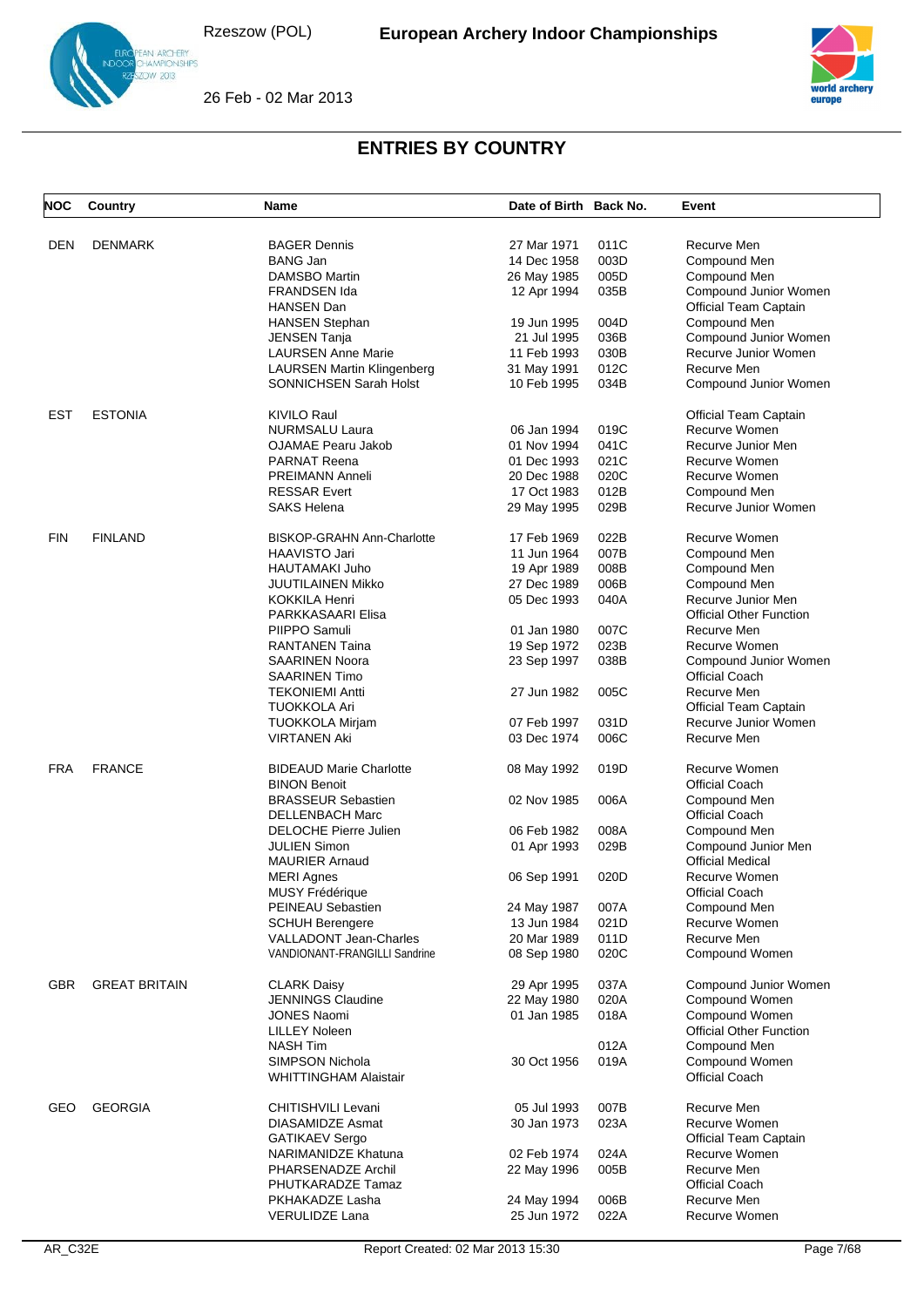



26 Feb - 02 Mar 2013

| <b>NOC</b> | Country        | <b>Name</b>                    | Date of Birth Back No. |              | Event                               |
|------------|----------------|--------------------------------|------------------------|--------------|-------------------------------------|
|            |                |                                |                        |              |                                     |
| GER        | <b>GERMANY</b> | <b>BACHMANN Viktor</b>         |                        |              | <b>Official Coach</b>               |
|            |                | <b>KAHLLUND Florian</b>        | 07 Jun 1993            | 032C<br>033C | Recurve Junior Men                  |
|            |                | <b>SCHMITZ Carlo</b>           | 28 Mar 1996            |              | Recurve Junior Men                  |
|            |                | <b>WECKMUELLER Maximilian</b>  | 20 Jan 1995            | 031C         | Recurve Junior Men                  |
| GRE        | <b>GREECE</b>  | <b>AERIKOS Christos</b>        | 15 Jul 1996            | 023B         | Compound Junior Men                 |
|            |                | <b>CHORTI Ariadni</b>          | 19 Apr 1994            | 029D         | Recurve Junior Women                |
|            |                | <b>LABRAKIS Dimitrios</b>      | 24 Jan 1997            | 024B         | Compound Junior Men                 |
|            |                | <b>LIAPIS Thomas</b>           |                        |              | <b>Official Coach</b>               |
|            |                | <b>LYRAS Dimosthenis</b>       | 10 Oct 1994            | 025B         | Compound Junior Men                 |
|            |                | <b>TSAKIRI Anastasia</b>       | 16 Sep 1989            | 019D         | Compound Women                      |
|            |                | XIARCHOGIANNOPOULOS Panagiotis | 01 Jul 1996            | 039B         | Recurve Junior Men                  |
| <b>IRL</b> | <b>IRELAND</b> | <b>CONVERY Alan</b>            | 03 Nov 1973            | 009C         | Compound Men                        |
|            |                | <b>HALL Robert</b>             | 12 Feb 1971            | 012D         | Compound Men                        |
|            |                | <b>LAWTHER Melanie</b>         | 14 Dec 1981            | 021A         | Compound Women                      |
|            |                | <b>WILSON Stuart</b>           | 17 Dec 1975            | 011D         | Compound Men                        |
|            |                |                                |                        |              |                                     |
| <b>ISR</b> | <b>ISRAEL</b>  | <b>DRATOVSKY Denis</b>         |                        |              | <b>Official Coach</b>               |
|            |                | <b>MATZKIN Guy</b>             | 01 Jan 1990            | 014C         | Recurve Men                         |
| ITA        | <b>ITALY</b>   | <b>ANASTASIO Anastasia</b>     | 15 Jul 1990            | 015B         | Compound Women                      |
|            |                | <b>BELLI Maurizio</b>          |                        |              | <b>Official Delegation Official</b> |
|            |                | <b>BOARI Lucilla</b>           | 24 Mar 1997            | 026D         | Recurve Junior Women                |
|            |                | <b>BOVINI Mauro</b>            | 27 Feb 1985            | 007D         | Compound Men                        |
|            |                | <b>CARMINIO Antonio</b>        | 10 Nov 1976            | 008D         | Compound Men                        |
|            |                | <b>CARRER Stefano</b>          |                        |              | Official Team Captain               |
|            |                | <b>CAVALLERI Giulia</b>        | 24 Apr 1993            | 034D         | Compound Junior Women               |
|            |                | DI BUÒ llario                  |                        |              | <b>Official Coach</b>               |
|            |                | <b>FALZONI Giovanni</b>        |                        |              | <b>Official Coach</b>               |
|            |                | <b>FANCELLO Fabio</b>          | 13 May 1993            | 033B         | Recurve Junior Men                  |
|            |                | <b>FISSORE Matteo</b>          |                        | 007D         | Recurve Men                         |
|            |                | FRANZOI Sabrina                | 19 Nov 1994            | 036D         | Compound Junior Women               |
|            |                | <b>GRILLO Deborah</b>          | 08 Sep 1993            | 035D         | Compound Junior Women               |
|            |                | LIONETTI Pia                   | 26 Feb 1987            | 016D         | Recurve Women                       |
|            |                | <b>LONGO Laura</b>             | 22 Aug 1988            | 016B         | Compound Women                      |
|            |                | <b>MAMMI</b> Giulia            | 28 Mar 1997            | 028D         | Recurve Junior Women                |
|            |                | <b>MANDIA Claudia</b>          | 21 Oct 1992            | 018D         | Recurve Women                       |
|            |                | <b>MARAN Luca</b>              | 04 Jun 1993            | 031B         | Recurve Junior Men                  |
|            |                | <b>MARESCA Alessandro</b>      | 21 Mar 1994            | 026A         | Compound Junior Men                 |
|            |                | <b>NENCIONI Michele</b>        | 19 Jun 1994            | 028A         | Compound Junior Men                 |
|            |                | <b>PAGNI Sergio</b>            | 26 Mar 1979            | 006D         | Compound Men                        |
|            |                | PALAZZI Luca                   | 13 Apr 1967            | 005D         | Recurve Men                         |
|            |                | PASQUALUCCI David              | 27 Jun 1996            | 032B         | Recurve Junior Men                  |
|            |                | <b>ROTA Gaia</b>               | 22 Jan 1995            | 027D         | Recurve Junior Women                |
|            |                | <b>SUT Jesse</b>               | 03 Feb 1998            | 027A         | Compound Junior Men                 |
|            |                | <b>TONIOLI Marcella</b>        | 31 May 1986            | 017B         | Compound Women                      |
|            |                | VALEEVA Natalia                | 15 Nov 1969            | 017D         | Recurve Women                       |
|            |                | <b>VALESELLA Flavio</b>        |                        |              | <b>Official Coach</b>               |
|            |                | <b>VAN ALTEN Wietse</b>        |                        |              | Official Coach                      |
|            |                | <b>VARONE Francesco</b>        |                        |              | <b>Official Medical</b>             |
|            |                | XOTTI Tiziano                  |                        |              | <b>Official Coach</b>               |
|            |                | <b>ZAGAMI Alberto</b>          | 16 Jun 1985            | 006D         | Recurve Men                         |
| LAT        | LATVIA         | <b>APSITIS Janis</b>           | 11 Oct 1982            | 013B         | Recurve Men                         |
|            |                | OLEKSEJENKO Julia              |                        | 018D         | Compound Women                      |
|            |                |                                |                        |              |                                     |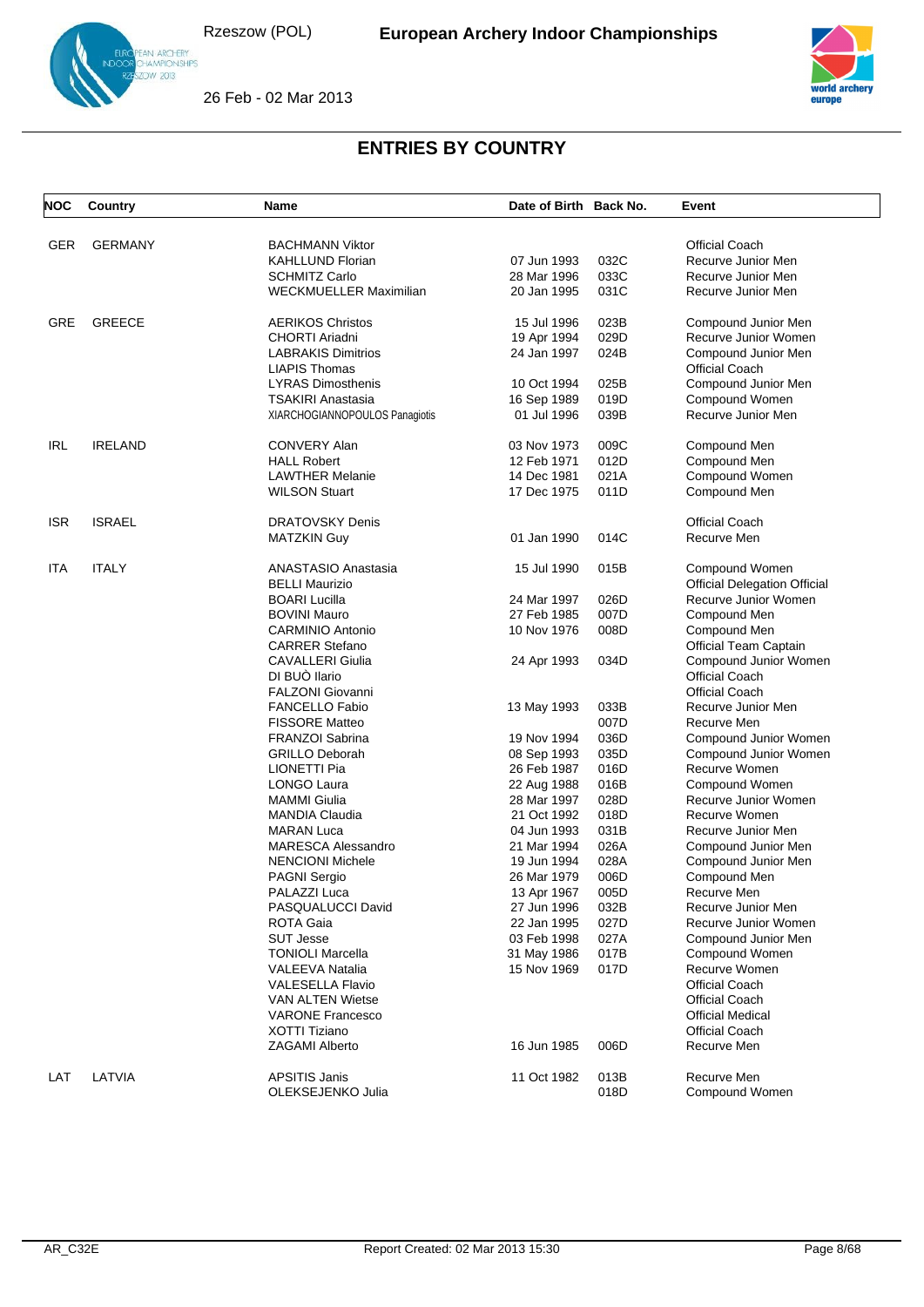

26 Feb - 02 Mar 2013



| <b>NOC</b> | Country            | <b>Name</b>                   | Date of Birth Back No. |      | Event                        |
|------------|--------------------|-------------------------------|------------------------|------|------------------------------|
|            |                    |                               |                        |      |                              |
| LTU        | <b>LITHUANIA</b>   | <b>BABININA Jelena</b>        | 28 Jun 1977            | 018C | Compound Women               |
|            |                    | KIZELIAUSKAITE Inga           | 29 Oct 1988            | 019C | Compound Women               |
|            |                    | KOVALEVSKIJ Adamas            | 20 Dec 1995            | 038C | Recurve Junior Men           |
|            |                    | <b>LIPKEVICIUS Lukas</b>      | 02 Nov 1994            | 037C | Recurve Junior Men           |
|            |                    | POCIUNAITE Gerda              | 08 Mar 1993            | 030D | Recurve Junior Women         |
|            |                    | <b>SIGAUSKAS Vladas</b>       | 07 Aug 1967            | 004B | Compound Men                 |
|            |                    | <b>SVEDAS Vilius</b>          | 03 Dec 1992            | 005B | Compound Men                 |
|            |                    | <b>TIMINSKAS Kestutis</b>     |                        | 013C | Recurve Men                  |
|            |                    | <b>TIMINSKAS Ugnius</b>       |                        | 003B | Compound Men                 |
| <b>MDA</b> | <b>MOLDOVA</b>     | <b>BULIGA Artur</b>           | 03 Nov 1996            | 032D | Recurve Junior Men           |
|            |                    | <b>CECANOVA Irina</b>         |                        |      | <b>Official Coach</b>        |
|            |                    | <b>MIRCA Alexandra</b>        | 11 Oct 1993            | 031B | Recurve Junior Women         |
|            |                    | OLARU Dan                     | 11 Nov 1996            | 031D | Recurve Junior Men           |
|            |                    | <b>RUBAILO Arcadii</b>        | 20 Aug 1995            | 033D | Recurve Junior Men           |
| <b>NED</b> | <b>NETHERLANDS</b> | <b>BLEYENDAAL Ruben</b>       | 14 Apr 1981            | 011C | Compound Men                 |
|            |                    | <b>DER KINDEREN Annemarie</b> | 19 May 1993            | 024C | Recurve Women                |
|            |                    | <b>ELZINGA Peter</b>          | 30 Jan 1981            | 013C | Compound Men                 |
|            |                    | <b>SCHLOESSER Mike</b>        | 15 Jan 1994            | 012C | Compound Men                 |
|            |                    | VAN APELDOORN Marcel          |                        |      | <b>Official Coach</b>        |
|            |                    | VAN CASPEL Inge               | 14 Jul 1991            | 021C | Compound Women               |
|            |                    | VAN DEN BERG Sjef             | 14 Apr 1995            | 010A | Recurve Men                  |
|            |                    | VAN DEN OEVER Rick            | 18 Apr 1992            | 009A | Recurve Men                  |
|            |                    | VAN DER HOFF Ron              |                        |      | <b>Official Coach</b>        |
|            |                    | VAN DER RIJST Ralf            |                        |      | Official Team Captain        |
|            |                    | VAN DER VEN Rick              | 14 Apr 1991            | 008A | Recurve Men                  |
| <b>NOR</b> | <b>NORWAY</b>      | <b>AAMAAS Njaal</b>           | 05 Oct 1988            | 006C | Compound Men                 |
|            |                    | <b>BOE Morten</b>             | 07 Dec 1971            | 007C | Compound Men                 |
|            |                    | <b>GRYDELAND Runa</b>         | 06 May 1994            | 037C | Compound Junior Women        |
|            |                    | <b>SOLBAKKEN Wenche</b>       | 01 Sep 1958            | 019B | Compound Women               |
|            |                    | <b>SVENSEN June</b>           | 22 Jun 1954            | 018B | Compound Women               |
|            |                    | <b>TESAKER Ken Henry</b>      |                        |      | <b>Official Team Captain</b> |
|            |                    | <b>TJENTLAND Oddmund</b>      | 11 Jan 1980            | 008C | Compound Men                 |
|            |                    |                               |                        |      |                              |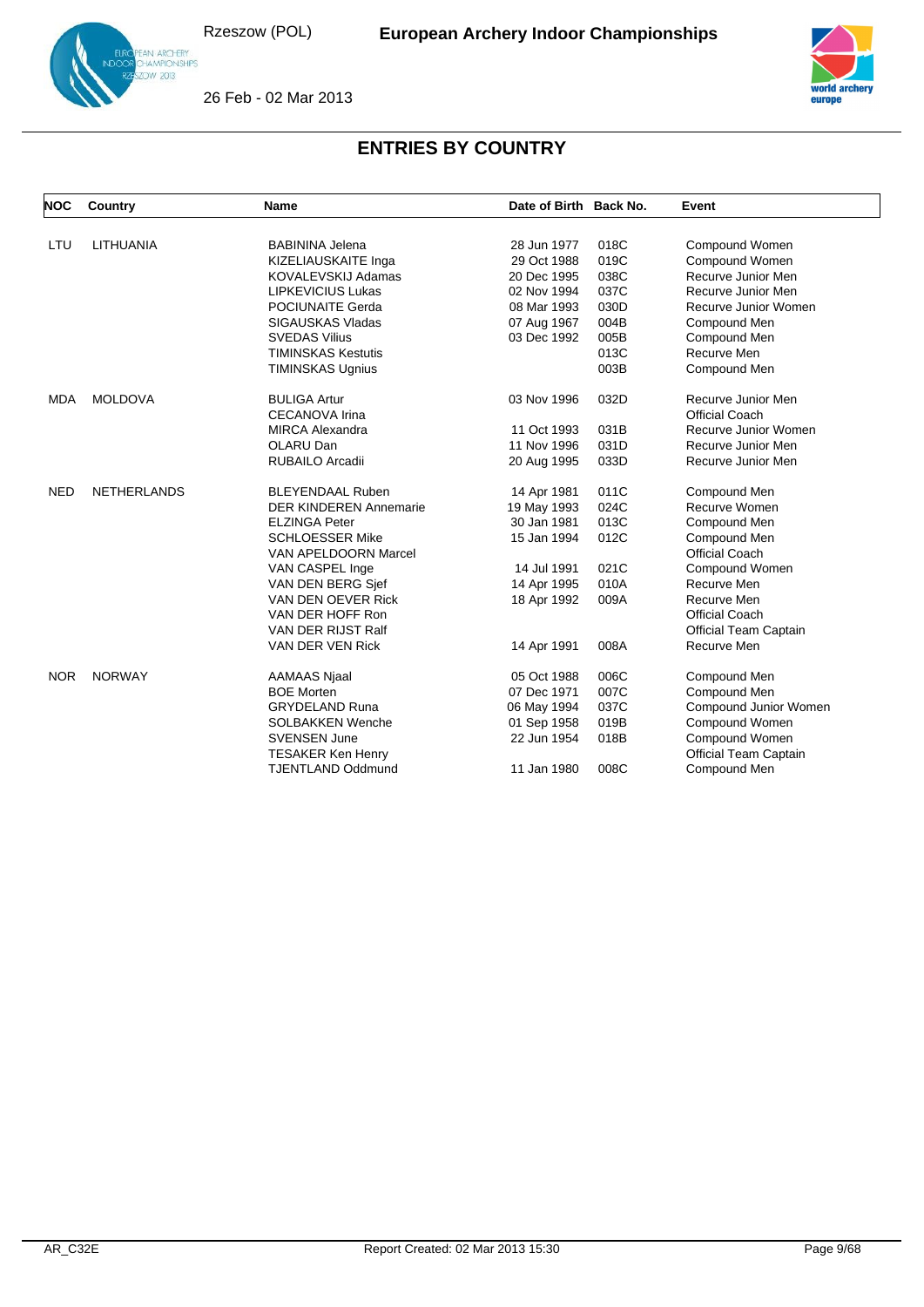

26 Feb - 02 Mar 2013



| <b>NOC</b> | Country        | Name                       | Date of Birth Back No. |      | Event                               |
|------------|----------------|----------------------------|------------------------|------|-------------------------------------|
|            |                |                            |                        |      |                                     |
| POL        | <b>POLAND</b>  | <b>ADAMEK Kamil</b>        | 05 May 1995            | 035C | Recurve Junior Men                  |
|            |                | <b>BASCIUK Jozef</b>       |                        |      | <b>Official Coach</b>               |
|            |                | <b>BEDNARCZYK Karolina</b> | 02 May 1995            | 038D | Compound Junior Women               |
|            |                | <b>BUCKI Mateusz</b>       | 22 Oct 1993            | 008C | Recurve Men                         |
|            |                | <b>DOBROWOLSKI Rafal</b>   | 27 Dec 1983            | 009C | Recurve Men                         |
|            |                | <b>FATYGA Mateusz</b>      | 08 Jun 1995            | 034C | Recurve Junior Men                  |
|            |                | <b>GOLABCZAK Patryk</b>    | 26 Nov 1996            | 036C | Recurve Junior Men                  |
|            |                | <b>GOMOLISZEK Michal</b>   | 07 Oct 1992            | 010C | Recurve Men                         |
|            |                | <b>GORCZYCA Krzysztof</b>  | 01 Jan 1967            | 010A | Compound Men                        |
|            |                | <b>HUK Anna</b>            | 25 Dec 1994            | 026C | Recurve Junior Women                |
|            |                | JABLONSKI Aleksander       |                        |      | <b>Official Coach</b>               |
|            |                | JURZAK Henryk              |                        |      | <b>Official Delegation Official</b> |
|            |                | <b>KLESZCZ Klaudia</b>     | 01 Aug 1994            | 028C | Recurve Junior Women                |
|            |                | <b>KOCIK Kazimierz</b>     |                        |      | <b>Official Coach</b>               |
|            |                | <b>KOWALCYK Zbigniew</b>   |                        |      | <b>Official Coach</b>               |
|            |                | KOZLOWSKI Zdzislaw         |                        |      | <b>Official Team Captain</b>        |
|            |                | <b>KUSNIERZ Maciej</b>     | 03 May 1993            | 028D | Compound Junior Men                 |
|            |                | LACH Jan                   |                        |      | <b>Official Coach</b>               |
|            |                | <b>LESNIAK Renata</b>      | 04 Feb 1989            | 016A | Compound Women                      |
|            |                | LIPIARSKA Karina           | 16 Feb 1987            | 016A | Recurve Women                       |
|            |                | <b>MACHERA Helena</b>      |                        |      | <b>Official Delegation Official</b> |
|            |                | <b>MYSZOR Wioleta</b>      | 19 Jan 1983            | 017A | Recurve Women                       |
|            |                | RZASA Joanna               | 10 Sep 1990            | 018A | Recurve Women                       |
|            |                | <b>STANIECZEK Anna</b>     | 24 Jan 1955            | 017A | Compound Women                      |
|            |                | SZALANSKA Katarzyna        | 05 Dec 1992            | 015A | Compound Women                      |
|            |                | <b>SZEMIOT Marcin</b>      | 18 Mar 1978            | 009A | Compound Men                        |
|            |                | SZWAJCOWSKI Wojciech       | 09 Nov 1993            | 027D | Compound Junior Men                 |
|            |                | <b>TOMASZEK Marta</b>      | 16 Sep 1995            | 034C | Compound Junior Women               |
|            |                | <b>WALAS Wiktor</b>        | 04 Mar 1994            | 029C | Compound Junior Men                 |
|            |                | <b>WALASZEK Jaroslaw</b>   |                        |      | <b>Official Coach</b>               |
|            |                | <b>WEJNEROWSKA Marlena</b> | 20 Sep 1995            | 027C | Recurve Junior Women                |
|            |                | <b>WLOSIK Krzysztof</b>    |                        |      | <b>Official Delegation Official</b> |
|            |                | <b>ZYGMUNT Ryszard</b>     | 01 Jan 1969            | 011A | Compound Men                        |
|            |                | ZYZANSKA Sylwia            | 27 Jul 1997            | 037D | Compound Junior Women               |
| <b>ROU</b> | <b>ROMANIA</b> | <b>BANCILA Simona</b>      | 26 Apr 1970            | 020A | Recurve Women                       |
|            |                | <b>SARBU Luminita</b>      | 22 Jan 1988            | 019A | Recurve Women                       |
|            |                | <b>VANATORU Fibia</b>      | 05 Nov 1991            | 021A | Recurve Women                       |
|            |                | <b>VIOREL Habian</b>       |                        |      | <b>Official Coach</b>               |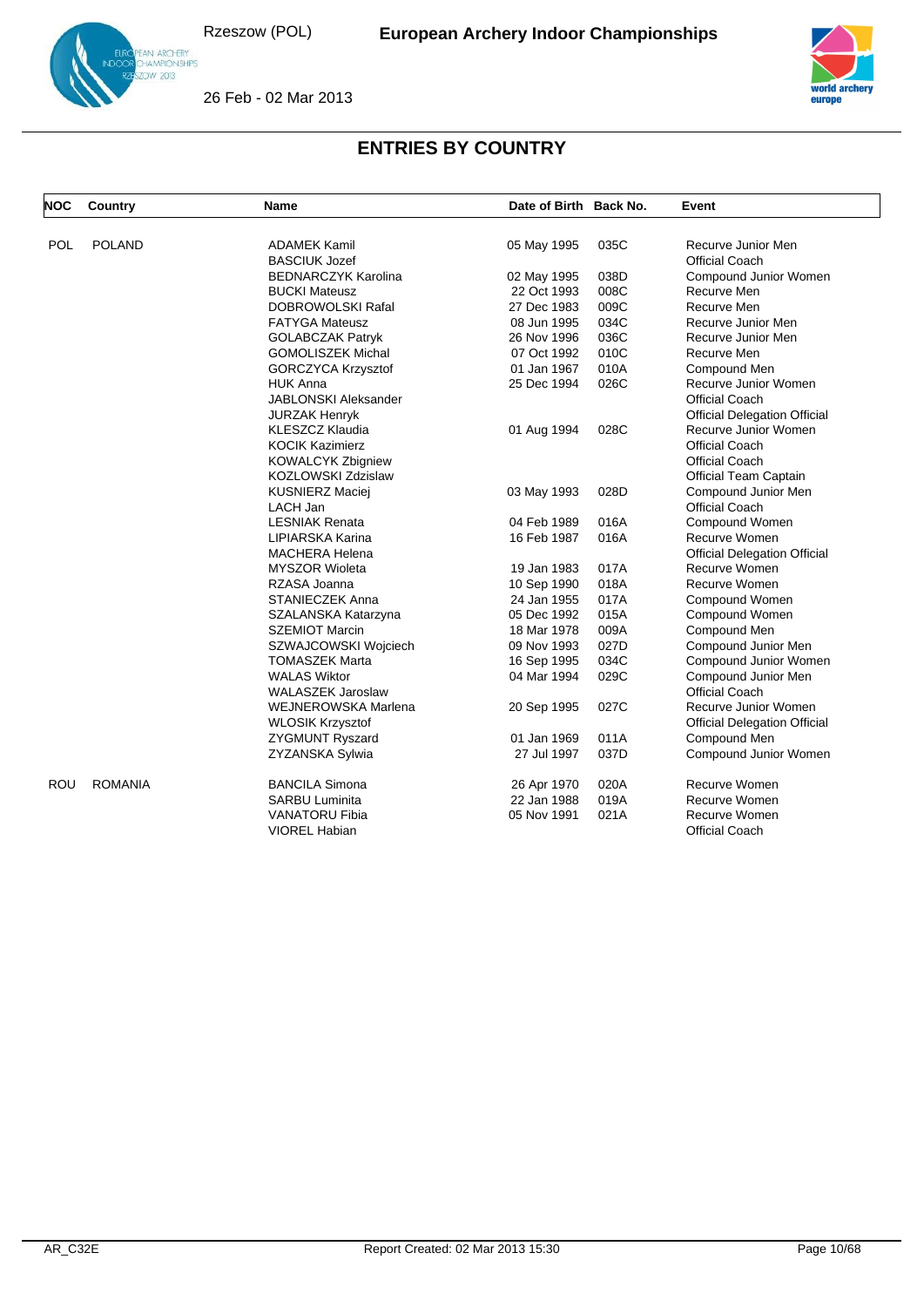

26 Feb - 02 Mar 2013



| <b>RUSSIA</b><br><b>RUS</b><br>ALIEVA Sabina<br>23 Jan 1995<br>031A<br>Recurve Junior Women<br>ANDREEVA Kira<br>016C<br>Compound Women<br><b>BALDANOV Arsalan</b><br>036A<br>02 Jan 1996<br>Recurve Junior Men<br>035A<br><b>BATOEV Zhargal</b><br>21 Nov 1997<br>Recurve Junior Men<br>029A<br><b>BOLOTOVA Oyuna</b><br>Recurve Junior Women<br>10 Jul 1993<br><b>BOMBOEVA Anna</b><br>020B<br>Recurve Women<br>02 Jun 1992<br><b>BULAEV Anton</b><br>025D<br>20 Jul 1996<br>Compound Junior Men<br>003A<br>DAMBAEV Alexander<br>16 Jun 1989<br>Compound Men<br><b>ERDYNIEVA Natalia</b><br>021B<br>Recurve Women<br>06 Aug 1988<br>KHAMNAGDAEV Alexandr<br><b>Official Coach</b><br><b>KOZHIN Alexander</b><br>10 Apr 1990<br>010B<br>Recurve Men<br><b>KRYLOV</b> Igor<br><b>Official Delegation Official</b><br>05 Dec 1995<br>024D<br><b>KUZMIN Vladislav</b><br>Compound Junior Men<br>015C<br>Compound Women<br>LOGINOVA Albina<br>07 Aug 1983<br><b>Official Coach</b><br><b>LYSENKO Valery</b><br><b>NOSKOV Vitaliy</b><br>023D<br>07 Apr 1994<br>Compound Junior Men<br>NOVIKOVA Elena<br>017C<br>Compound Women<br>26 Sep 1979<br>PLATONOV Oleg<br><b>Official Coach</b><br>POSTNIKOVA Elena<br><b>Official Coach</b><br>PROTASOVA Radmila<br>03 Jan 1995<br>036A<br>Compound Junior Women<br>SAVENKOVA Alexandra<br>01 Jan 1999<br>035A<br>Compound Junior Women<br><b>SBRODOV Mikhail</b><br>004A<br>Compound Men<br>04 Jan 1985<br><b>SHADRINA Galina</b><br><b>Official Coach</b><br>005A<br><b>SOLOMONOV Dmitry</b><br>19 Aug 1973<br>Compound Men<br>019B<br>Recurve Women<br>STEPANOVA Inna<br>17 Apr 1990<br><b>Official Other Function</b><br><b>TEREKHIN Andrey</b><br>030A<br>TIMOFEEVA Kristina<br>28 Aug 1993<br>Recurve Junior Women<br>008B<br><b>TSYBEKDORZHIEV Bair</b><br>06 Oct 1992<br>Recurve Men<br>034A<br>Recurve Junior Men<br><b>TSYNGUEV Beligto</b><br>27 May 1994<br>TSYREMPILOV Baljinima<br>009B<br>Recurve Men<br>29 Oct 1975<br><b>VINOGRADOVA Marija</b><br>16 Mar 1994<br>034A<br>Compound Junior Women<br><b>ZABRODSKIY Stanislav</b><br><b>Official Coach</b><br><b>ZIMIN Alexandr</b><br><b>Official Coach</b><br><b>SLO</b><br><b>SLOVENIA</b><br>023C<br>Recurve Women<br><b>BOZIC Brina</b><br>22 May 1992<br><b>CERNE Arne</b><br>024A<br>Compound Junior Men<br>26 Mar 1996<br>04 Jul 1993<br>037B<br><b>CERNE Toja</b><br>Compound Junior Women<br><b>KOROSEC Vili</b><br>025A<br>Compound Junior Men<br>07 Mar 1997<br><b>MODIC Stas</b><br>023A<br>11 Oct 1998<br>Compound Junior Men<br>RIJAVEC Jan<br>13 Jul 1994<br>037A<br>Recurve Junior Men<br>SITAR Dejan<br>010D<br>09 Dec 1979<br>Compound Men<br>039A<br><b>STRAJHAR Gasper</b><br>02 Nov 1997<br>Recurve Junior Men<br>STRAJHAR Klemen<br>20 Aug 1994<br>038A<br>Recurve Junior Men<br><b>TOMAT Najka</b><br>29 Jan 1991<br>022C<br>Recurve Women<br><b>TURSIC Slavko</b><br>05 May 1973<br>009D<br>Compound Men<br><b>Official Delegation Official</b><br><b>ZLENDER Matija</b><br><b>ZUPANC Matej</b><br><b>Official Team Captain</b><br>SUI<br>SWITZERLAND<br><b>FABER Dominik</b><br><b>Official Coach</b><br><b>FABER Florian</b><br>05 Oct 1997<br>Recurve Junior Men<br>041B<br><b>HOFER Patrizio</b><br>013B<br>Compound Men<br>02 Apr 1980<br>PETRAGLIO Tiziano<br>028B<br>Compound Junior Men<br>24 Apr 1993<br><b>SVK</b><br><b>SLOVAKIA</b><br><b>BALAZ Boris</b><br>20 Nov 1997<br>037D<br>Recurve Junior Men<br>HURBAN JR. Vladimir<br>22 Jun 1996<br>038D<br>Recurve Junior Men<br><b>Official Team Captain</b><br><b>HURBAN Vladimir</b> | <b>NOC</b> | Country | Name | Date of Birth Back No. | Event |
|------------------------------------------------------------------------------------------------------------------------------------------------------------------------------------------------------------------------------------------------------------------------------------------------------------------------------------------------------------------------------------------------------------------------------------------------------------------------------------------------------------------------------------------------------------------------------------------------------------------------------------------------------------------------------------------------------------------------------------------------------------------------------------------------------------------------------------------------------------------------------------------------------------------------------------------------------------------------------------------------------------------------------------------------------------------------------------------------------------------------------------------------------------------------------------------------------------------------------------------------------------------------------------------------------------------------------------------------------------------------------------------------------------------------------------------------------------------------------------------------------------------------------------------------------------------------------------------------------------------------------------------------------------------------------------------------------------------------------------------------------------------------------------------------------------------------------------------------------------------------------------------------------------------------------------------------------------------------------------------------------------------------------------------------------------------------------------------------------------------------------------------------------------------------------------------------------------------------------------------------------------------------------------------------------------------------------------------------------------------------------------------------------------------------------------------------------------------------------------------------------------------------------------------------------------------------------------------------------------------------------------------------------------------------------------------------------------------------------------------------------------------------------------------------------------------------------------------------------------------------------------------------------------------------------------------------------------------------------------------------------------------------------------------------------------------------------------------------------------------------------------------------------------------------------------------------------------------------------------------------------------------------------------------------------------------------------------------------------------------------------------------------------------------------------------------------------------------------------------------------------------------------------------------------------------------------------|------------|---------|------|------------------------|-------|
|                                                                                                                                                                                                                                                                                                                                                                                                                                                                                                                                                                                                                                                                                                                                                                                                                                                                                                                                                                                                                                                                                                                                                                                                                                                                                                                                                                                                                                                                                                                                                                                                                                                                                                                                                                                                                                                                                                                                                                                                                                                                                                                                                                                                                                                                                                                                                                                                                                                                                                                                                                                                                                                                                                                                                                                                                                                                                                                                                                                                                                                                                                                                                                                                                                                                                                                                                                                                                                                                                                                                                                              |            |         |      |                        |       |
|                                                                                                                                                                                                                                                                                                                                                                                                                                                                                                                                                                                                                                                                                                                                                                                                                                                                                                                                                                                                                                                                                                                                                                                                                                                                                                                                                                                                                                                                                                                                                                                                                                                                                                                                                                                                                                                                                                                                                                                                                                                                                                                                                                                                                                                                                                                                                                                                                                                                                                                                                                                                                                                                                                                                                                                                                                                                                                                                                                                                                                                                                                                                                                                                                                                                                                                                                                                                                                                                                                                                                                              |            |         |      |                        |       |
|                                                                                                                                                                                                                                                                                                                                                                                                                                                                                                                                                                                                                                                                                                                                                                                                                                                                                                                                                                                                                                                                                                                                                                                                                                                                                                                                                                                                                                                                                                                                                                                                                                                                                                                                                                                                                                                                                                                                                                                                                                                                                                                                                                                                                                                                                                                                                                                                                                                                                                                                                                                                                                                                                                                                                                                                                                                                                                                                                                                                                                                                                                                                                                                                                                                                                                                                                                                                                                                                                                                                                                              |            |         |      |                        |       |
|                                                                                                                                                                                                                                                                                                                                                                                                                                                                                                                                                                                                                                                                                                                                                                                                                                                                                                                                                                                                                                                                                                                                                                                                                                                                                                                                                                                                                                                                                                                                                                                                                                                                                                                                                                                                                                                                                                                                                                                                                                                                                                                                                                                                                                                                                                                                                                                                                                                                                                                                                                                                                                                                                                                                                                                                                                                                                                                                                                                                                                                                                                                                                                                                                                                                                                                                                                                                                                                                                                                                                                              |            |         |      |                        |       |
|                                                                                                                                                                                                                                                                                                                                                                                                                                                                                                                                                                                                                                                                                                                                                                                                                                                                                                                                                                                                                                                                                                                                                                                                                                                                                                                                                                                                                                                                                                                                                                                                                                                                                                                                                                                                                                                                                                                                                                                                                                                                                                                                                                                                                                                                                                                                                                                                                                                                                                                                                                                                                                                                                                                                                                                                                                                                                                                                                                                                                                                                                                                                                                                                                                                                                                                                                                                                                                                                                                                                                                              |            |         |      |                        |       |
|                                                                                                                                                                                                                                                                                                                                                                                                                                                                                                                                                                                                                                                                                                                                                                                                                                                                                                                                                                                                                                                                                                                                                                                                                                                                                                                                                                                                                                                                                                                                                                                                                                                                                                                                                                                                                                                                                                                                                                                                                                                                                                                                                                                                                                                                                                                                                                                                                                                                                                                                                                                                                                                                                                                                                                                                                                                                                                                                                                                                                                                                                                                                                                                                                                                                                                                                                                                                                                                                                                                                                                              |            |         |      |                        |       |
|                                                                                                                                                                                                                                                                                                                                                                                                                                                                                                                                                                                                                                                                                                                                                                                                                                                                                                                                                                                                                                                                                                                                                                                                                                                                                                                                                                                                                                                                                                                                                                                                                                                                                                                                                                                                                                                                                                                                                                                                                                                                                                                                                                                                                                                                                                                                                                                                                                                                                                                                                                                                                                                                                                                                                                                                                                                                                                                                                                                                                                                                                                                                                                                                                                                                                                                                                                                                                                                                                                                                                                              |            |         |      |                        |       |
|                                                                                                                                                                                                                                                                                                                                                                                                                                                                                                                                                                                                                                                                                                                                                                                                                                                                                                                                                                                                                                                                                                                                                                                                                                                                                                                                                                                                                                                                                                                                                                                                                                                                                                                                                                                                                                                                                                                                                                                                                                                                                                                                                                                                                                                                                                                                                                                                                                                                                                                                                                                                                                                                                                                                                                                                                                                                                                                                                                                                                                                                                                                                                                                                                                                                                                                                                                                                                                                                                                                                                                              |            |         |      |                        |       |
|                                                                                                                                                                                                                                                                                                                                                                                                                                                                                                                                                                                                                                                                                                                                                                                                                                                                                                                                                                                                                                                                                                                                                                                                                                                                                                                                                                                                                                                                                                                                                                                                                                                                                                                                                                                                                                                                                                                                                                                                                                                                                                                                                                                                                                                                                                                                                                                                                                                                                                                                                                                                                                                                                                                                                                                                                                                                                                                                                                                                                                                                                                                                                                                                                                                                                                                                                                                                                                                                                                                                                                              |            |         |      |                        |       |
|                                                                                                                                                                                                                                                                                                                                                                                                                                                                                                                                                                                                                                                                                                                                                                                                                                                                                                                                                                                                                                                                                                                                                                                                                                                                                                                                                                                                                                                                                                                                                                                                                                                                                                                                                                                                                                                                                                                                                                                                                                                                                                                                                                                                                                                                                                                                                                                                                                                                                                                                                                                                                                                                                                                                                                                                                                                                                                                                                                                                                                                                                                                                                                                                                                                                                                                                                                                                                                                                                                                                                                              |            |         |      |                        |       |
|                                                                                                                                                                                                                                                                                                                                                                                                                                                                                                                                                                                                                                                                                                                                                                                                                                                                                                                                                                                                                                                                                                                                                                                                                                                                                                                                                                                                                                                                                                                                                                                                                                                                                                                                                                                                                                                                                                                                                                                                                                                                                                                                                                                                                                                                                                                                                                                                                                                                                                                                                                                                                                                                                                                                                                                                                                                                                                                                                                                                                                                                                                                                                                                                                                                                                                                                                                                                                                                                                                                                                                              |            |         |      |                        |       |
|                                                                                                                                                                                                                                                                                                                                                                                                                                                                                                                                                                                                                                                                                                                                                                                                                                                                                                                                                                                                                                                                                                                                                                                                                                                                                                                                                                                                                                                                                                                                                                                                                                                                                                                                                                                                                                                                                                                                                                                                                                                                                                                                                                                                                                                                                                                                                                                                                                                                                                                                                                                                                                                                                                                                                                                                                                                                                                                                                                                                                                                                                                                                                                                                                                                                                                                                                                                                                                                                                                                                                                              |            |         |      |                        |       |
|                                                                                                                                                                                                                                                                                                                                                                                                                                                                                                                                                                                                                                                                                                                                                                                                                                                                                                                                                                                                                                                                                                                                                                                                                                                                                                                                                                                                                                                                                                                                                                                                                                                                                                                                                                                                                                                                                                                                                                                                                                                                                                                                                                                                                                                                                                                                                                                                                                                                                                                                                                                                                                                                                                                                                                                                                                                                                                                                                                                                                                                                                                                                                                                                                                                                                                                                                                                                                                                                                                                                                                              |            |         |      |                        |       |
|                                                                                                                                                                                                                                                                                                                                                                                                                                                                                                                                                                                                                                                                                                                                                                                                                                                                                                                                                                                                                                                                                                                                                                                                                                                                                                                                                                                                                                                                                                                                                                                                                                                                                                                                                                                                                                                                                                                                                                                                                                                                                                                                                                                                                                                                                                                                                                                                                                                                                                                                                                                                                                                                                                                                                                                                                                                                                                                                                                                                                                                                                                                                                                                                                                                                                                                                                                                                                                                                                                                                                                              |            |         |      |                        |       |
|                                                                                                                                                                                                                                                                                                                                                                                                                                                                                                                                                                                                                                                                                                                                                                                                                                                                                                                                                                                                                                                                                                                                                                                                                                                                                                                                                                                                                                                                                                                                                                                                                                                                                                                                                                                                                                                                                                                                                                                                                                                                                                                                                                                                                                                                                                                                                                                                                                                                                                                                                                                                                                                                                                                                                                                                                                                                                                                                                                                                                                                                                                                                                                                                                                                                                                                                                                                                                                                                                                                                                                              |            |         |      |                        |       |
|                                                                                                                                                                                                                                                                                                                                                                                                                                                                                                                                                                                                                                                                                                                                                                                                                                                                                                                                                                                                                                                                                                                                                                                                                                                                                                                                                                                                                                                                                                                                                                                                                                                                                                                                                                                                                                                                                                                                                                                                                                                                                                                                                                                                                                                                                                                                                                                                                                                                                                                                                                                                                                                                                                                                                                                                                                                                                                                                                                                                                                                                                                                                                                                                                                                                                                                                                                                                                                                                                                                                                                              |            |         |      |                        |       |
|                                                                                                                                                                                                                                                                                                                                                                                                                                                                                                                                                                                                                                                                                                                                                                                                                                                                                                                                                                                                                                                                                                                                                                                                                                                                                                                                                                                                                                                                                                                                                                                                                                                                                                                                                                                                                                                                                                                                                                                                                                                                                                                                                                                                                                                                                                                                                                                                                                                                                                                                                                                                                                                                                                                                                                                                                                                                                                                                                                                                                                                                                                                                                                                                                                                                                                                                                                                                                                                                                                                                                                              |            |         |      |                        |       |
|                                                                                                                                                                                                                                                                                                                                                                                                                                                                                                                                                                                                                                                                                                                                                                                                                                                                                                                                                                                                                                                                                                                                                                                                                                                                                                                                                                                                                                                                                                                                                                                                                                                                                                                                                                                                                                                                                                                                                                                                                                                                                                                                                                                                                                                                                                                                                                                                                                                                                                                                                                                                                                                                                                                                                                                                                                                                                                                                                                                                                                                                                                                                                                                                                                                                                                                                                                                                                                                                                                                                                                              |            |         |      |                        |       |
|                                                                                                                                                                                                                                                                                                                                                                                                                                                                                                                                                                                                                                                                                                                                                                                                                                                                                                                                                                                                                                                                                                                                                                                                                                                                                                                                                                                                                                                                                                                                                                                                                                                                                                                                                                                                                                                                                                                                                                                                                                                                                                                                                                                                                                                                                                                                                                                                                                                                                                                                                                                                                                                                                                                                                                                                                                                                                                                                                                                                                                                                                                                                                                                                                                                                                                                                                                                                                                                                                                                                                                              |            |         |      |                        |       |
|                                                                                                                                                                                                                                                                                                                                                                                                                                                                                                                                                                                                                                                                                                                                                                                                                                                                                                                                                                                                                                                                                                                                                                                                                                                                                                                                                                                                                                                                                                                                                                                                                                                                                                                                                                                                                                                                                                                                                                                                                                                                                                                                                                                                                                                                                                                                                                                                                                                                                                                                                                                                                                                                                                                                                                                                                                                                                                                                                                                                                                                                                                                                                                                                                                                                                                                                                                                                                                                                                                                                                                              |            |         |      |                        |       |
|                                                                                                                                                                                                                                                                                                                                                                                                                                                                                                                                                                                                                                                                                                                                                                                                                                                                                                                                                                                                                                                                                                                                                                                                                                                                                                                                                                                                                                                                                                                                                                                                                                                                                                                                                                                                                                                                                                                                                                                                                                                                                                                                                                                                                                                                                                                                                                                                                                                                                                                                                                                                                                                                                                                                                                                                                                                                                                                                                                                                                                                                                                                                                                                                                                                                                                                                                                                                                                                                                                                                                                              |            |         |      |                        |       |
|                                                                                                                                                                                                                                                                                                                                                                                                                                                                                                                                                                                                                                                                                                                                                                                                                                                                                                                                                                                                                                                                                                                                                                                                                                                                                                                                                                                                                                                                                                                                                                                                                                                                                                                                                                                                                                                                                                                                                                                                                                                                                                                                                                                                                                                                                                                                                                                                                                                                                                                                                                                                                                                                                                                                                                                                                                                                                                                                                                                                                                                                                                                                                                                                                                                                                                                                                                                                                                                                                                                                                                              |            |         |      |                        |       |
|                                                                                                                                                                                                                                                                                                                                                                                                                                                                                                                                                                                                                                                                                                                                                                                                                                                                                                                                                                                                                                                                                                                                                                                                                                                                                                                                                                                                                                                                                                                                                                                                                                                                                                                                                                                                                                                                                                                                                                                                                                                                                                                                                                                                                                                                                                                                                                                                                                                                                                                                                                                                                                                                                                                                                                                                                                                                                                                                                                                                                                                                                                                                                                                                                                                                                                                                                                                                                                                                                                                                                                              |            |         |      |                        |       |
|                                                                                                                                                                                                                                                                                                                                                                                                                                                                                                                                                                                                                                                                                                                                                                                                                                                                                                                                                                                                                                                                                                                                                                                                                                                                                                                                                                                                                                                                                                                                                                                                                                                                                                                                                                                                                                                                                                                                                                                                                                                                                                                                                                                                                                                                                                                                                                                                                                                                                                                                                                                                                                                                                                                                                                                                                                                                                                                                                                                                                                                                                                                                                                                                                                                                                                                                                                                                                                                                                                                                                                              |            |         |      |                        |       |
|                                                                                                                                                                                                                                                                                                                                                                                                                                                                                                                                                                                                                                                                                                                                                                                                                                                                                                                                                                                                                                                                                                                                                                                                                                                                                                                                                                                                                                                                                                                                                                                                                                                                                                                                                                                                                                                                                                                                                                                                                                                                                                                                                                                                                                                                                                                                                                                                                                                                                                                                                                                                                                                                                                                                                                                                                                                                                                                                                                                                                                                                                                                                                                                                                                                                                                                                                                                                                                                                                                                                                                              |            |         |      |                        |       |
|                                                                                                                                                                                                                                                                                                                                                                                                                                                                                                                                                                                                                                                                                                                                                                                                                                                                                                                                                                                                                                                                                                                                                                                                                                                                                                                                                                                                                                                                                                                                                                                                                                                                                                                                                                                                                                                                                                                                                                                                                                                                                                                                                                                                                                                                                                                                                                                                                                                                                                                                                                                                                                                                                                                                                                                                                                                                                                                                                                                                                                                                                                                                                                                                                                                                                                                                                                                                                                                                                                                                                                              |            |         |      |                        |       |
|                                                                                                                                                                                                                                                                                                                                                                                                                                                                                                                                                                                                                                                                                                                                                                                                                                                                                                                                                                                                                                                                                                                                                                                                                                                                                                                                                                                                                                                                                                                                                                                                                                                                                                                                                                                                                                                                                                                                                                                                                                                                                                                                                                                                                                                                                                                                                                                                                                                                                                                                                                                                                                                                                                                                                                                                                                                                                                                                                                                                                                                                                                                                                                                                                                                                                                                                                                                                                                                                                                                                                                              |            |         |      |                        |       |
|                                                                                                                                                                                                                                                                                                                                                                                                                                                                                                                                                                                                                                                                                                                                                                                                                                                                                                                                                                                                                                                                                                                                                                                                                                                                                                                                                                                                                                                                                                                                                                                                                                                                                                                                                                                                                                                                                                                                                                                                                                                                                                                                                                                                                                                                                                                                                                                                                                                                                                                                                                                                                                                                                                                                                                                                                                                                                                                                                                                                                                                                                                                                                                                                                                                                                                                                                                                                                                                                                                                                                                              |            |         |      |                        |       |
|                                                                                                                                                                                                                                                                                                                                                                                                                                                                                                                                                                                                                                                                                                                                                                                                                                                                                                                                                                                                                                                                                                                                                                                                                                                                                                                                                                                                                                                                                                                                                                                                                                                                                                                                                                                                                                                                                                                                                                                                                                                                                                                                                                                                                                                                                                                                                                                                                                                                                                                                                                                                                                                                                                                                                                                                                                                                                                                                                                                                                                                                                                                                                                                                                                                                                                                                                                                                                                                                                                                                                                              |            |         |      |                        |       |
|                                                                                                                                                                                                                                                                                                                                                                                                                                                                                                                                                                                                                                                                                                                                                                                                                                                                                                                                                                                                                                                                                                                                                                                                                                                                                                                                                                                                                                                                                                                                                                                                                                                                                                                                                                                                                                                                                                                                                                                                                                                                                                                                                                                                                                                                                                                                                                                                                                                                                                                                                                                                                                                                                                                                                                                                                                                                                                                                                                                                                                                                                                                                                                                                                                                                                                                                                                                                                                                                                                                                                                              |            |         |      |                        |       |
|                                                                                                                                                                                                                                                                                                                                                                                                                                                                                                                                                                                                                                                                                                                                                                                                                                                                                                                                                                                                                                                                                                                                                                                                                                                                                                                                                                                                                                                                                                                                                                                                                                                                                                                                                                                                                                                                                                                                                                                                                                                                                                                                                                                                                                                                                                                                                                                                                                                                                                                                                                                                                                                                                                                                                                                                                                                                                                                                                                                                                                                                                                                                                                                                                                                                                                                                                                                                                                                                                                                                                                              |            |         |      |                        |       |
|                                                                                                                                                                                                                                                                                                                                                                                                                                                                                                                                                                                                                                                                                                                                                                                                                                                                                                                                                                                                                                                                                                                                                                                                                                                                                                                                                                                                                                                                                                                                                                                                                                                                                                                                                                                                                                                                                                                                                                                                                                                                                                                                                                                                                                                                                                                                                                                                                                                                                                                                                                                                                                                                                                                                                                                                                                                                                                                                                                                                                                                                                                                                                                                                                                                                                                                                                                                                                                                                                                                                                                              |            |         |      |                        |       |
|                                                                                                                                                                                                                                                                                                                                                                                                                                                                                                                                                                                                                                                                                                                                                                                                                                                                                                                                                                                                                                                                                                                                                                                                                                                                                                                                                                                                                                                                                                                                                                                                                                                                                                                                                                                                                                                                                                                                                                                                                                                                                                                                                                                                                                                                                                                                                                                                                                                                                                                                                                                                                                                                                                                                                                                                                                                                                                                                                                                                                                                                                                                                                                                                                                                                                                                                                                                                                                                                                                                                                                              |            |         |      |                        |       |
|                                                                                                                                                                                                                                                                                                                                                                                                                                                                                                                                                                                                                                                                                                                                                                                                                                                                                                                                                                                                                                                                                                                                                                                                                                                                                                                                                                                                                                                                                                                                                                                                                                                                                                                                                                                                                                                                                                                                                                                                                                                                                                                                                                                                                                                                                                                                                                                                                                                                                                                                                                                                                                                                                                                                                                                                                                                                                                                                                                                                                                                                                                                                                                                                                                                                                                                                                                                                                                                                                                                                                                              |            |         |      |                        |       |
|                                                                                                                                                                                                                                                                                                                                                                                                                                                                                                                                                                                                                                                                                                                                                                                                                                                                                                                                                                                                                                                                                                                                                                                                                                                                                                                                                                                                                                                                                                                                                                                                                                                                                                                                                                                                                                                                                                                                                                                                                                                                                                                                                                                                                                                                                                                                                                                                                                                                                                                                                                                                                                                                                                                                                                                                                                                                                                                                                                                                                                                                                                                                                                                                                                                                                                                                                                                                                                                                                                                                                                              |            |         |      |                        |       |
|                                                                                                                                                                                                                                                                                                                                                                                                                                                                                                                                                                                                                                                                                                                                                                                                                                                                                                                                                                                                                                                                                                                                                                                                                                                                                                                                                                                                                                                                                                                                                                                                                                                                                                                                                                                                                                                                                                                                                                                                                                                                                                                                                                                                                                                                                                                                                                                                                                                                                                                                                                                                                                                                                                                                                                                                                                                                                                                                                                                                                                                                                                                                                                                                                                                                                                                                                                                                                                                                                                                                                                              |            |         |      |                        |       |
|                                                                                                                                                                                                                                                                                                                                                                                                                                                                                                                                                                                                                                                                                                                                                                                                                                                                                                                                                                                                                                                                                                                                                                                                                                                                                                                                                                                                                                                                                                                                                                                                                                                                                                                                                                                                                                                                                                                                                                                                                                                                                                                                                                                                                                                                                                                                                                                                                                                                                                                                                                                                                                                                                                                                                                                                                                                                                                                                                                                                                                                                                                                                                                                                                                                                                                                                                                                                                                                                                                                                                                              |            |         |      |                        |       |
|                                                                                                                                                                                                                                                                                                                                                                                                                                                                                                                                                                                                                                                                                                                                                                                                                                                                                                                                                                                                                                                                                                                                                                                                                                                                                                                                                                                                                                                                                                                                                                                                                                                                                                                                                                                                                                                                                                                                                                                                                                                                                                                                                                                                                                                                                                                                                                                                                                                                                                                                                                                                                                                                                                                                                                                                                                                                                                                                                                                                                                                                                                                                                                                                                                                                                                                                                                                                                                                                                                                                                                              |            |         |      |                        |       |
|                                                                                                                                                                                                                                                                                                                                                                                                                                                                                                                                                                                                                                                                                                                                                                                                                                                                                                                                                                                                                                                                                                                                                                                                                                                                                                                                                                                                                                                                                                                                                                                                                                                                                                                                                                                                                                                                                                                                                                                                                                                                                                                                                                                                                                                                                                                                                                                                                                                                                                                                                                                                                                                                                                                                                                                                                                                                                                                                                                                                                                                                                                                                                                                                                                                                                                                                                                                                                                                                                                                                                                              |            |         |      |                        |       |
|                                                                                                                                                                                                                                                                                                                                                                                                                                                                                                                                                                                                                                                                                                                                                                                                                                                                                                                                                                                                                                                                                                                                                                                                                                                                                                                                                                                                                                                                                                                                                                                                                                                                                                                                                                                                                                                                                                                                                                                                                                                                                                                                                                                                                                                                                                                                                                                                                                                                                                                                                                                                                                                                                                                                                                                                                                                                                                                                                                                                                                                                                                                                                                                                                                                                                                                                                                                                                                                                                                                                                                              |            |         |      |                        |       |
|                                                                                                                                                                                                                                                                                                                                                                                                                                                                                                                                                                                                                                                                                                                                                                                                                                                                                                                                                                                                                                                                                                                                                                                                                                                                                                                                                                                                                                                                                                                                                                                                                                                                                                                                                                                                                                                                                                                                                                                                                                                                                                                                                                                                                                                                                                                                                                                                                                                                                                                                                                                                                                                                                                                                                                                                                                                                                                                                                                                                                                                                                                                                                                                                                                                                                                                                                                                                                                                                                                                                                                              |            |         |      |                        |       |
|                                                                                                                                                                                                                                                                                                                                                                                                                                                                                                                                                                                                                                                                                                                                                                                                                                                                                                                                                                                                                                                                                                                                                                                                                                                                                                                                                                                                                                                                                                                                                                                                                                                                                                                                                                                                                                                                                                                                                                                                                                                                                                                                                                                                                                                                                                                                                                                                                                                                                                                                                                                                                                                                                                                                                                                                                                                                                                                                                                                                                                                                                                                                                                                                                                                                                                                                                                                                                                                                                                                                                                              |            |         |      |                        |       |
|                                                                                                                                                                                                                                                                                                                                                                                                                                                                                                                                                                                                                                                                                                                                                                                                                                                                                                                                                                                                                                                                                                                                                                                                                                                                                                                                                                                                                                                                                                                                                                                                                                                                                                                                                                                                                                                                                                                                                                                                                                                                                                                                                                                                                                                                                                                                                                                                                                                                                                                                                                                                                                                                                                                                                                                                                                                                                                                                                                                                                                                                                                                                                                                                                                                                                                                                                                                                                                                                                                                                                                              |            |         |      |                        |       |
|                                                                                                                                                                                                                                                                                                                                                                                                                                                                                                                                                                                                                                                                                                                                                                                                                                                                                                                                                                                                                                                                                                                                                                                                                                                                                                                                                                                                                                                                                                                                                                                                                                                                                                                                                                                                                                                                                                                                                                                                                                                                                                                                                                                                                                                                                                                                                                                                                                                                                                                                                                                                                                                                                                                                                                                                                                                                                                                                                                                                                                                                                                                                                                                                                                                                                                                                                                                                                                                                                                                                                                              |            |         |      |                        |       |
|                                                                                                                                                                                                                                                                                                                                                                                                                                                                                                                                                                                                                                                                                                                                                                                                                                                                                                                                                                                                                                                                                                                                                                                                                                                                                                                                                                                                                                                                                                                                                                                                                                                                                                                                                                                                                                                                                                                                                                                                                                                                                                                                                                                                                                                                                                                                                                                                                                                                                                                                                                                                                                                                                                                                                                                                                                                                                                                                                                                                                                                                                                                                                                                                                                                                                                                                                                                                                                                                                                                                                                              |            |         |      |                        |       |
|                                                                                                                                                                                                                                                                                                                                                                                                                                                                                                                                                                                                                                                                                                                                                                                                                                                                                                                                                                                                                                                                                                                                                                                                                                                                                                                                                                                                                                                                                                                                                                                                                                                                                                                                                                                                                                                                                                                                                                                                                                                                                                                                                                                                                                                                                                                                                                                                                                                                                                                                                                                                                                                                                                                                                                                                                                                                                                                                                                                                                                                                                                                                                                                                                                                                                                                                                                                                                                                                                                                                                                              |            |         |      |                        |       |
|                                                                                                                                                                                                                                                                                                                                                                                                                                                                                                                                                                                                                                                                                                                                                                                                                                                                                                                                                                                                                                                                                                                                                                                                                                                                                                                                                                                                                                                                                                                                                                                                                                                                                                                                                                                                                                                                                                                                                                                                                                                                                                                                                                                                                                                                                                                                                                                                                                                                                                                                                                                                                                                                                                                                                                                                                                                                                                                                                                                                                                                                                                                                                                                                                                                                                                                                                                                                                                                                                                                                                                              |            |         |      |                        |       |
|                                                                                                                                                                                                                                                                                                                                                                                                                                                                                                                                                                                                                                                                                                                                                                                                                                                                                                                                                                                                                                                                                                                                                                                                                                                                                                                                                                                                                                                                                                                                                                                                                                                                                                                                                                                                                                                                                                                                                                                                                                                                                                                                                                                                                                                                                                                                                                                                                                                                                                                                                                                                                                                                                                                                                                                                                                                                                                                                                                                                                                                                                                                                                                                                                                                                                                                                                                                                                                                                                                                                                                              |            |         |      |                        |       |
|                                                                                                                                                                                                                                                                                                                                                                                                                                                                                                                                                                                                                                                                                                                                                                                                                                                                                                                                                                                                                                                                                                                                                                                                                                                                                                                                                                                                                                                                                                                                                                                                                                                                                                                                                                                                                                                                                                                                                                                                                                                                                                                                                                                                                                                                                                                                                                                                                                                                                                                                                                                                                                                                                                                                                                                                                                                                                                                                                                                                                                                                                                                                                                                                                                                                                                                                                                                                                                                                                                                                                                              |            |         |      |                        |       |
|                                                                                                                                                                                                                                                                                                                                                                                                                                                                                                                                                                                                                                                                                                                                                                                                                                                                                                                                                                                                                                                                                                                                                                                                                                                                                                                                                                                                                                                                                                                                                                                                                                                                                                                                                                                                                                                                                                                                                                                                                                                                                                                                                                                                                                                                                                                                                                                                                                                                                                                                                                                                                                                                                                                                                                                                                                                                                                                                                                                                                                                                                                                                                                                                                                                                                                                                                                                                                                                                                                                                                                              |            |         |      |                        |       |
|                                                                                                                                                                                                                                                                                                                                                                                                                                                                                                                                                                                                                                                                                                                                                                                                                                                                                                                                                                                                                                                                                                                                                                                                                                                                                                                                                                                                                                                                                                                                                                                                                                                                                                                                                                                                                                                                                                                                                                                                                                                                                                                                                                                                                                                                                                                                                                                                                                                                                                                                                                                                                                                                                                                                                                                                                                                                                                                                                                                                                                                                                                                                                                                                                                                                                                                                                                                                                                                                                                                                                                              |            |         |      |                        |       |
|                                                                                                                                                                                                                                                                                                                                                                                                                                                                                                                                                                                                                                                                                                                                                                                                                                                                                                                                                                                                                                                                                                                                                                                                                                                                                                                                                                                                                                                                                                                                                                                                                                                                                                                                                                                                                                                                                                                                                                                                                                                                                                                                                                                                                                                                                                                                                                                                                                                                                                                                                                                                                                                                                                                                                                                                                                                                                                                                                                                                                                                                                                                                                                                                                                                                                                                                                                                                                                                                                                                                                                              |            |         |      |                        |       |
|                                                                                                                                                                                                                                                                                                                                                                                                                                                                                                                                                                                                                                                                                                                                                                                                                                                                                                                                                                                                                                                                                                                                                                                                                                                                                                                                                                                                                                                                                                                                                                                                                                                                                                                                                                                                                                                                                                                                                                                                                                                                                                                                                                                                                                                                                                                                                                                                                                                                                                                                                                                                                                                                                                                                                                                                                                                                                                                                                                                                                                                                                                                                                                                                                                                                                                                                                                                                                                                                                                                                                                              |            |         |      |                        |       |
|                                                                                                                                                                                                                                                                                                                                                                                                                                                                                                                                                                                                                                                                                                                                                                                                                                                                                                                                                                                                                                                                                                                                                                                                                                                                                                                                                                                                                                                                                                                                                                                                                                                                                                                                                                                                                                                                                                                                                                                                                                                                                                                                                                                                                                                                                                                                                                                                                                                                                                                                                                                                                                                                                                                                                                                                                                                                                                                                                                                                                                                                                                                                                                                                                                                                                                                                                                                                                                                                                                                                                                              |            |         |      |                        |       |
|                                                                                                                                                                                                                                                                                                                                                                                                                                                                                                                                                                                                                                                                                                                                                                                                                                                                                                                                                                                                                                                                                                                                                                                                                                                                                                                                                                                                                                                                                                                                                                                                                                                                                                                                                                                                                                                                                                                                                                                                                                                                                                                                                                                                                                                                                                                                                                                                                                                                                                                                                                                                                                                                                                                                                                                                                                                                                                                                                                                                                                                                                                                                                                                                                                                                                                                                                                                                                                                                                                                                                                              |            |         |      |                        |       |
|                                                                                                                                                                                                                                                                                                                                                                                                                                                                                                                                                                                                                                                                                                                                                                                                                                                                                                                                                                                                                                                                                                                                                                                                                                                                                                                                                                                                                                                                                                                                                                                                                                                                                                                                                                                                                                                                                                                                                                                                                                                                                                                                                                                                                                                                                                                                                                                                                                                                                                                                                                                                                                                                                                                                                                                                                                                                                                                                                                                                                                                                                                                                                                                                                                                                                                                                                                                                                                                                                                                                                                              |            |         |      |                        |       |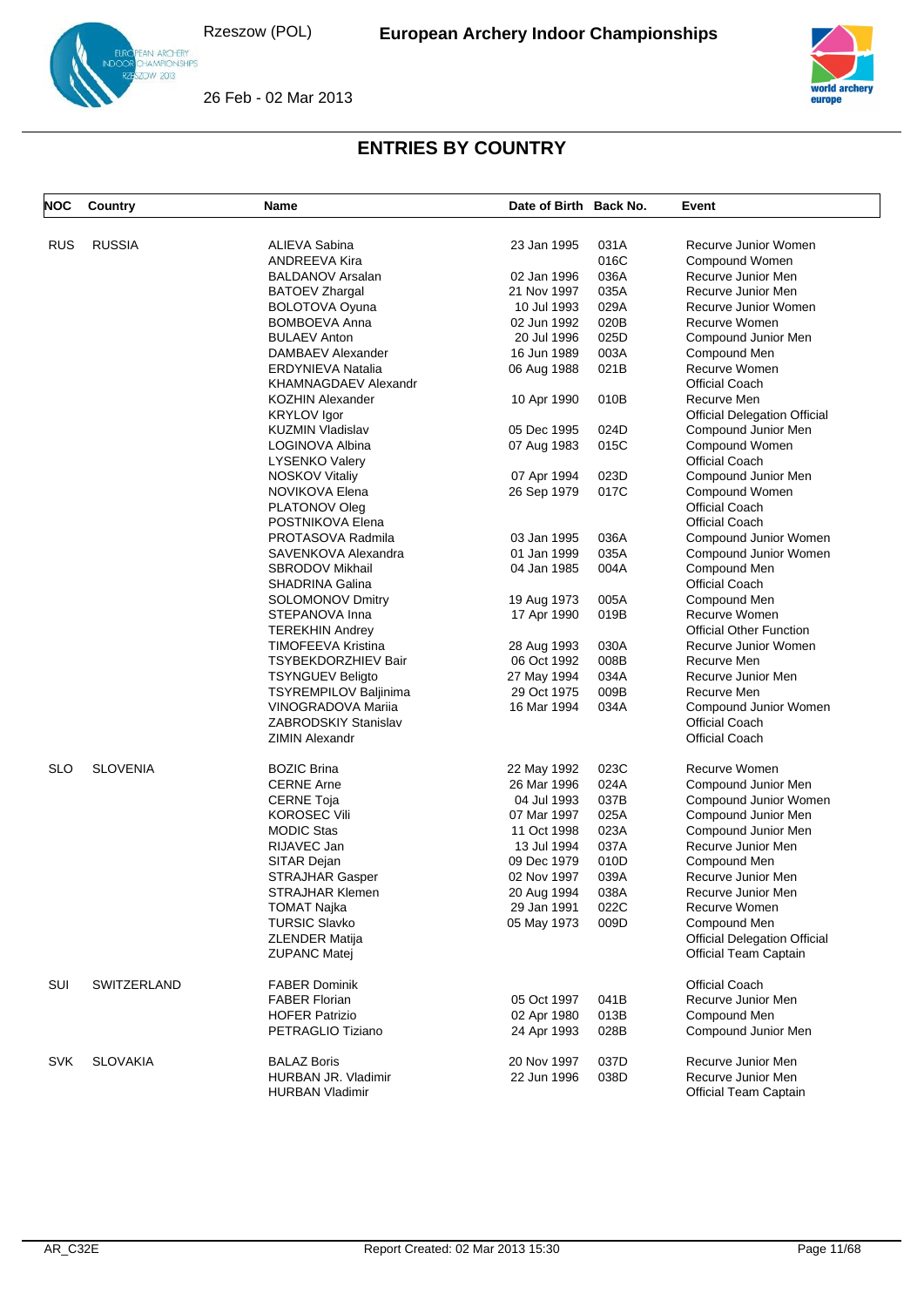26 Feb - 02 Mar 2013





| <b>NOC</b> | <b>Country</b> | <b>Name</b>                                     | Date of Birth Back No. |              | Event                                        |
|------------|----------------|-------------------------------------------------|------------------------|--------------|----------------------------------------------|
|            |                |                                                 |                        |              |                                              |
| <b>TUR</b> | <b>TURKEY</b>  | <b>AKTUNA Aybuke</b>                            | 18 Mar 1994            | 029C         | Recurve Junior Women                         |
|            |                | <b>DEMIRAL Cevdet</b><br><b>DERNEKLI Furkan</b> | 16 Aug 1976            | 014A<br>026D | Recurve Men                                  |
|            |                |                                                 | 09 Jul 1997            |              | Compound Junior Men<br><b>Official Coach</b> |
|            |                | <b>ERGIN Goktug</b>                             |                        |              |                                              |
|            |                | <b>KIRSEVER Kerem</b>                           | 19 Aug 1994            | 040C         | Recurve Junior Men                           |
|            |                | LOKLUOGLU Begul<br><b>OZDEMIR Emre</b>          | 28 Aug 1988            | 024B         | Recurve Women<br><b>Official Coach</b>       |
|            |                | <b>OZKAN</b> Irem                               | 09 Mar 1998            | 030C         | Recurve Junior Women                         |
|            |                | <b>SATIR Serdar</b>                             |                        |              | <b>Official Coach</b>                        |
|            |                | YILMAZ Yagiz                                    | 14 Oct 1993            | 039C         | Recurve Junior Men                           |
|            |                | YOLAC Aydin                                     |                        |              | <b>Official Delegation Official</b>          |
| <b>UKR</b> | <b>UKRAINE</b> | <b>ANTONOV Serhiy</b>                           |                        |              | <b>Official Coach</b>                        |
|            |                | <b>BOLSHAKOV Vlad</b>                           | 30 Jun 1996            | 025C         | Compound Junior Men                          |
|            |                | <b>BOZHKO Mykhaylo</b>                          | 18 Nov 1994            | 024C         | Compound Junior Men                          |
|            |                | CHORBA Iryna                                    | 10 Sep 1996            | 035C         | Compound Junior Women                        |
|            |                | DIAKOVA Oksana                                  |                        |              | <b>Official Coach</b>                        |
|            |                | DIAKOVA Viktoria                                | 29 Sep 1993            | 036C         | Compound Junior Women                        |
|            |                | <b>HAVELKO Mariya</b>                           |                        |              | <b>Official Coach</b>                        |
|            |                | <b>IVANYTSKYY Heorhiy</b>                       | 06 May 1992            | 006A         | Recurve Men                                  |
|            |                | KARDASH Igor                                    | 31 Mar 1994            | 023C         | Compound Junior Men                          |
|            |                | <b>KOVAL Serhiy</b>                             | 27 Nov 1977            | 005C         | Compound Men                                 |
|            |                | <b>KOVAL Victoriya</b>                          | 11 Jun 1985            | 016B         | Recurve Women                                |
|            |                | <b>KUTSYY Valentyn</b>                          | 15 Jun 1995            | 032A         | Recurve Junior Men                           |
|            |                | <b>LEBETKO Serhiy</b>                           |                        |              | <b>Official Medical</b>                      |
|            |                | <b>LVOVSKYY Dmytro</b>                          | 27 Apr 1972            | 003C         | Compound Men                                 |
|            |                | <b>MARCHENKO Veronika</b>                       | 03 Apr 1993            | 026A         | Recurve Junior Women                         |
|            |                | <b>MYKHAYLENKO Viktor</b>                       |                        |              | <b>Official Coach</b>                        |
|            |                | PALEKHA Kateryna                                | 20 Sep 1980            | 018B         | Recurve Women                                |
|            |                | PAVLOVA Anastasia                               | 09 Feb 1995            | 028A         | Recurve Junior Women                         |
|            |                | PAVLOVSKYI Mykola                               |                        |              | <b>Official Coach</b>                        |
|            |                | ROZHKO Oleh                                     | 01 Oct 1996            | 033A         | Recurve Junior Men                           |
|            |                | <b>RUBAN Viktor</b>                             | 24 May 1981            | 007A         | Recurve Men                                  |
|            |                | <b>SCHKOLNY Konstantin</b>                      |                        | 004C         | Compound Men                                 |
|            |                | <b>SERDYUK Oleksandr</b>                        | 03 Jul 1978            | 005A         | Recurve Men                                  |
|            |                | <b>SHKLIAR Kseniya</b>                          | 28 Nov 1992            | 016D         | Compound Women                               |
|            |                | SHKOLNA Mariya                                  | 28 Oct 1997            | 038C         | Compound Junior Women                        |
|            |                | SICHENIKOVA Lidiia                              | 03 Feb 1993            | 017B         | Recurve Women                                |
|            |                | SKALSKA Iryna                                   | 07 Jan 1989            | 017D         | Compound Women                               |
|            |                | SOBKO Valentyn                                  | 06 Mar 1993            | 031A         | Recurve Junior Men                           |
|            |                | <b>STRUK Maryana</b>                            | 08 Jun 1995            | 027A         | Recurve Junior Women                         |
|            |                | <b>SYDORUK Viktor</b>                           |                        |              | <b>Official Delegation Official</b>          |
|            |                | <b>SYDORUK Viktor</b>                           |                        |              | <b>Official Team Captain</b>                 |
|            |                | TAIROVA Maryna                                  | 26 Oct 1984            | 015D         | Compound Women                               |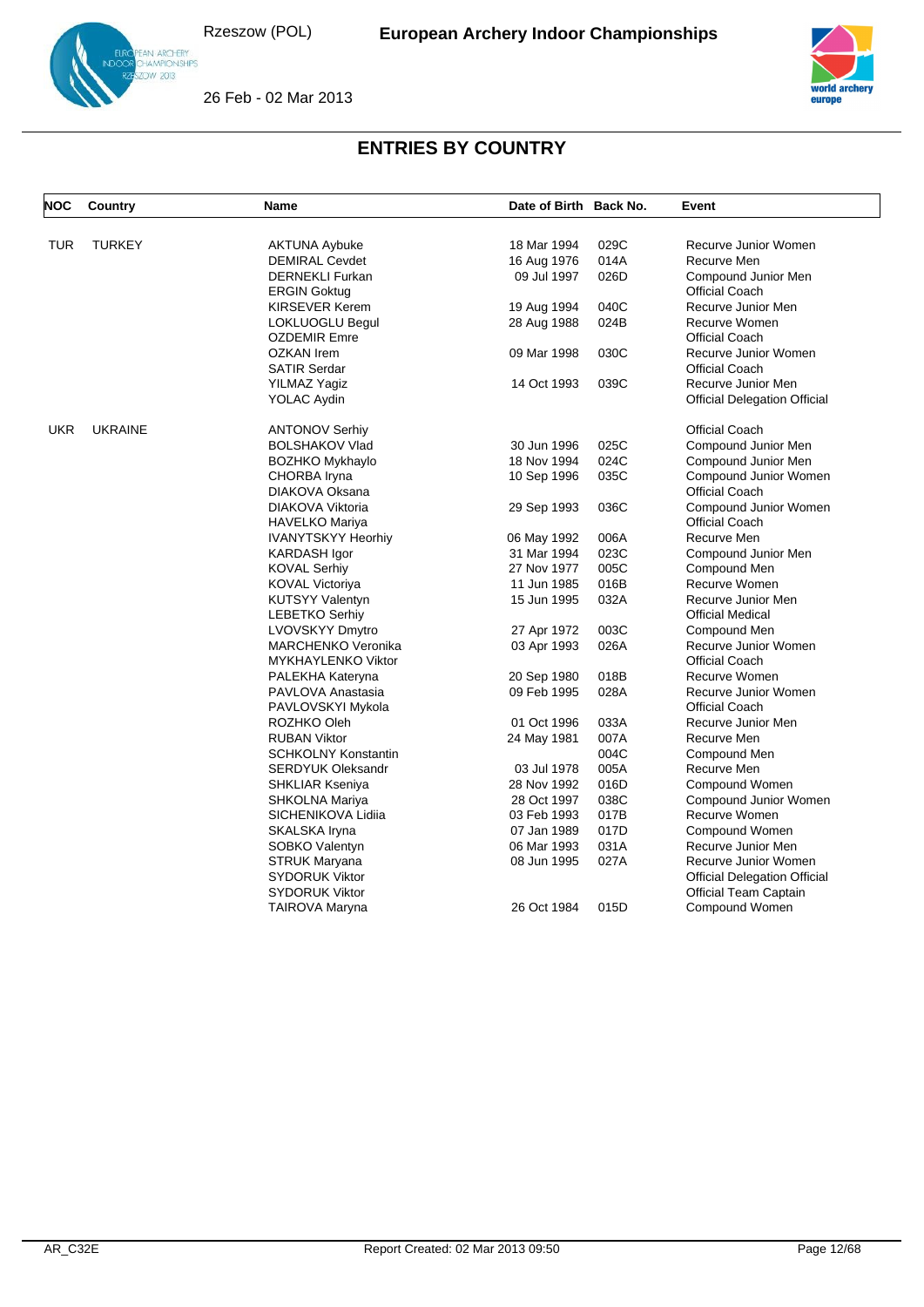

**Recurve Men**



europe

26 Feb - 02 Mar 2013

| Rk | <b>Name</b>                       | <b>NOC</b> |                       | <b>RR</b> Score<br>Rank | 1/16           | 1/8            | 1/4     | 1/2   | <b>Finals</b>  |
|----|-----------------------------------|------------|-----------------------|-------------------------|----------------|----------------|---------|-------|----------------|
| 1  | VAN DER VEN Rick                  | <b>NED</b> | <b>Netherlands</b>    | 592 /02                 | 6              | 7              | 6       | 6     | 6              |
| 2  | <b>VALLADONT Jean-Charles</b>     | <b>FRA</b> | France                | 595 /01                 | $\overline{7}$ | $\overline{7}$ | 6       | 7     | 4              |
| 3  | VAN DEN BERG Sjef                 | <b>NED</b> | Netherlands           | 584 /04                 | 6              | 6              | 6       | 1     | $\overline{7}$ |
| 4  | <b>FISSORE Matteo</b>             | <b>ITA</b> | Italy                 | 576 /19                 | 6              | 6              | 6       | 5     | 3              |
| 5  | PALAZZI Luca                      | <b>ITA</b> | Italy                 | 582 /08                 | 6              | 6              | 5       | (148) |                |
| 6  | <b>KOZHIN Alexander</b>           | <b>RUS</b> | Russia                | 583 /06                 | 6              | 6              | 5       | (145) |                |
| 7  | <b>LIAHUSHEV Alexander</b>        | <b>BLR</b> | <b>Belarus</b>        | 581 /12                 | 6              | 6              | 2 (116) |       |                |
| 7  | PRILEPAU Anton                    | <b>BLR</b> | <b>Belarus</b>        | 582 /10                 | 6              | 6              | 2 (116) |       |                |
| 9  | <b>BAGER Dennis</b>               | <b>DEN</b> | Denmark               | 569 /26                 | 6              | 2              |         |       |                |
| 9  | <b>BERTSCHLER Alexander</b>       | <b>AUT</b> | Austria               | 576 /17                 | 6              | 3              |         |       |                |
| 9  | <b>DEMIRAL Cevdet</b>             | <b>TUR</b> | Turkey                | 576 /18                 | 6              | 1              |         |       |                |
| 9  | <b>DOBROWOLSKI Rafal</b>          | <b>POL</b> | Poland                | 581 /11                 | 6              | 0              |         |       |                |
| 9  | <b>HAMOR Martin</b>               | <b>CZE</b> | <b>Czech Republic</b> | 565 /30                 | 6              | 2              |         |       |                |
| 9  | <b>IVANYTSKYY Heorhiv</b>         | <b>UKR</b> | Ukraine               | 584 /05                 | $\overline{7}$ | 2              |         |       |                |
| 9  | <b>TSYBEKDORZHIEV Bair</b>        | <b>RUS</b> | Russia                | 582 /09                 | 6              | 2              |         |       |                |
| 9  | <b>VIRTANEN Aki</b>               | <b>FIN</b> | Finland               | 581 /13                 | 6              | 4              |         |       |                |
| 17 | <b>APSITIS Janis</b>              | <b>LAT</b> | Latvia                | 566 /29                 | 5              |                |         |       |                |
| 17 | <b>BUCKI Mateusz</b>              | <b>POL</b> | Poland                | 565 /31                 | 0              |                |         |       |                |
| 17 | CHITISHVILI Levani                | GEO        | Georgia               | 566 /28                 | 3              |                |         |       |                |
| 17 | <b>DORNHOFER Heribert</b>         | <b>AUT</b> | Austria               | 571 /23                 | 4              |                |         |       |                |
| 17 | <b>GOMOLISZEK Michal</b>          | POL        | Poland                | 568 /27                 | 0              |                |         |       |                |
| 17 | <b>LAURSEN Martin Klingenberg</b> | <b>DEN</b> | Denmark               | 578 /15                 | 4              |                |         |       |                |
| 17 | <b>MATZKIN Guy</b>                | <b>ISR</b> | Israel                | 574 /21                 | $\overline{2}$ |                |         |       |                |
| 17 | PETROSYAN Arshak                  | <b>ARM</b> | Armenia               | 578 /16                 | 2              |                |         |       |                |
| 17 | PHARSENADZE Archil                | <b>GEO</b> | Georgia               | 571 /24                 | 0              |                |         |       |                |
| 17 | <b>RUBAN Viktor</b>               | <b>UKR</b> | Ukraine               | 579 /14                 | 2              |                |         |       |                |
| 17 | <b>SERDYUK Oleksandr</b>          | <b>UKR</b> | Ukraine               | 571 /25                 | $\overline{2}$ |                |         |       |                |
| 17 | <b>TEKONIEMI Antti</b>            | <b>FIN</b> | Finland               | 573 /22                 | $\overline{2}$ |                |         |       |                |
| 17 | <b>TIMINSKAS Kestutis</b>         | LTU        | Lithuania             | 565 /32                 | 3              |                |         |       |                |
| 17 | <b>TSYREMPILOV Baljinima</b>      | <b>RUS</b> | Russia                | 582 /07                 | 5              |                |         |       |                |
| 17 | VAN DEN OEVER Rick                | <b>NED</b> | Netherlands           | 575 /20                 | 5              |                |         |       |                |
| 17 | <b>ZAGAMI Alberto</b>             | <b>ITA</b> | Italy                 | 588 /03                 | 4              |                |         |       |                |
| 33 | <b>STRUKELJ Kresimir</b>          | CRO        | Croatia               | 564 /33                 |                |                |         |       |                |
| 34 | <b>MARUSAU Mikalai</b>            | <b>BLR</b> | <b>Belarus</b>        | 564 /34                 |                |                |         |       |                |
| 35 | PIIPPO Samuli                     | <b>FIN</b> | Finland               | 563 /35                 |                |                |         |       |                |
| 36 | PKHAKADZE Lasha                   | <b>GEO</b> | Georgia               | 561 /36                 |                |                |         |       |                |
| 37 | <b>SEGMEHL Martin</b>             | AUT        | Austria               | 547 /37                 |                |                |         |       |                |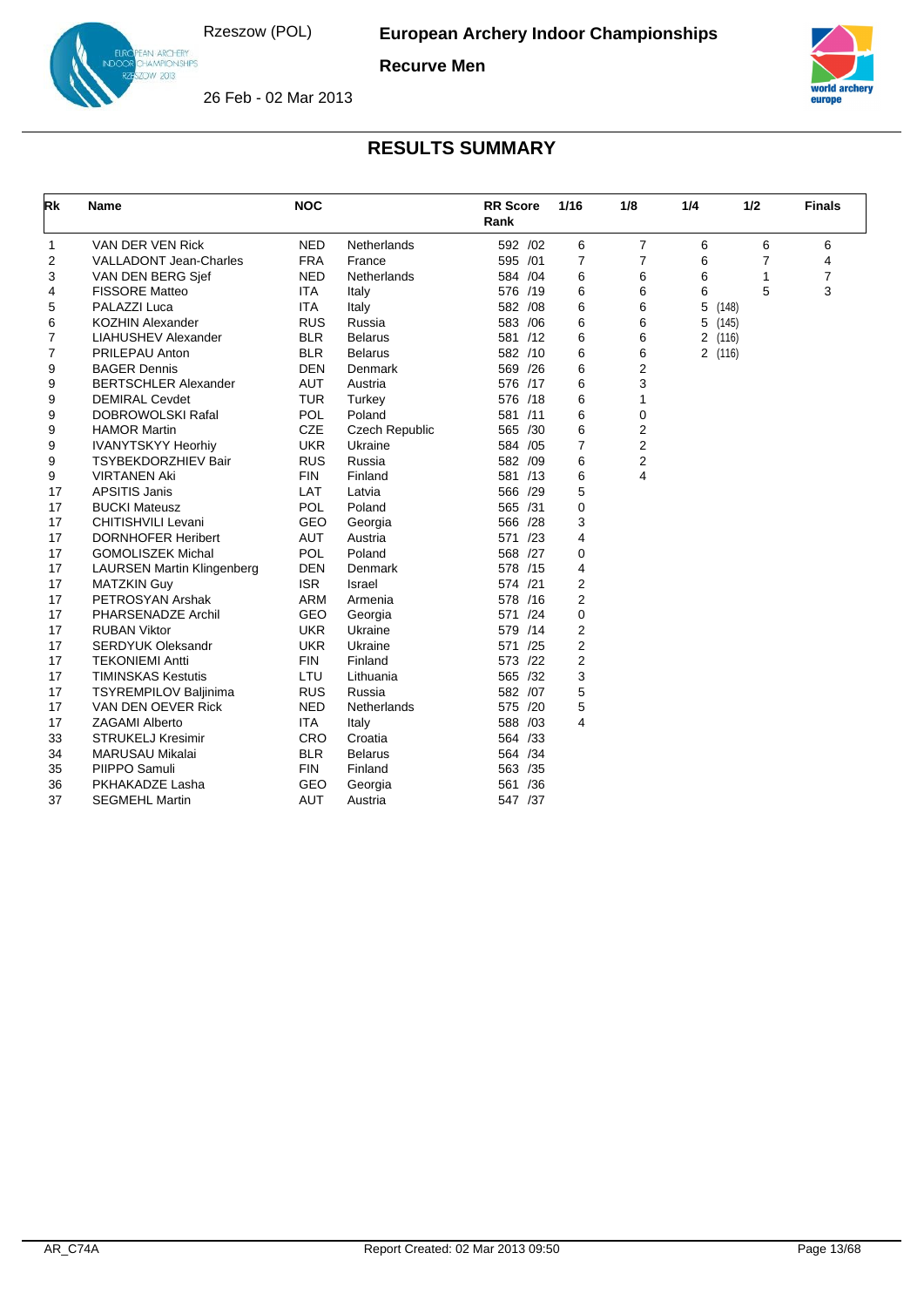

**Recurve Women**



26 Feb - 02 Mar 2013

| Rk | <b>Name</b>                       | <b>NOC</b> |                | <b>RR Score</b><br>Rank | 1/16           | 1/8            | 1/4 | 1/2   | <b>Finals</b> |
|----|-----------------------------------|------------|----------------|-------------------------|----------------|----------------|-----|-------|---------------|
| 1  | <b>ERDYNIEVA Natalia</b>          | <b>RUS</b> | Russia         | 587 /01                 | 6              | $\overline{7}$ | 7   | 7     | 7             |
| 2  | <b>VALEEVA Natalia</b>            | <b>ITA</b> | Italy          | 576 /07                 | 6              | 6              | 6   | 6     | 3             |
| 3  | <b>MANDIA Claudia</b>             | <b>ITA</b> | Italy          | 580 / 06                | 6              | 6              | 7   | 2     | 7             |
| 4  | <b>BOMBOEVA Anna</b>              | <b>RUS</b> | Russia         | 562 /20                 | 6              | 7              | 6   | 3     | $\mathbf{1}$  |
| 5  | <b>LIONETTI Pia</b>               | <b>ITA</b> | Italy          | 580 /05                 | 6              | 6              | 4   | (141) |               |
| 6  | <b>NARIMANIDZE Khatuna</b>        | GEO        | Georgia        | 564 /19                 | 7              | 6              | 3   | (143) |               |
| 7  | <b>KOVAL Victoriya</b>            | <b>UKR</b> | Ukraine        | 575 /09                 | 6              | 6              | 3   | (141) |               |
| 8  | SICHENIKOVA Lidija                | <b>UKR</b> | Ukraine        | 586 /02                 | 6              | 7              | 4   | (141) |               |
| 9  | <b>BANCILA Simona</b>             | <b>ROU</b> | Romania        | 566 /15                 | 6              | 1              |     |       |               |
| 9  | <b>BIDEAUD Marie Charlotte</b>    | <b>FRA</b> | France         | 565 /17                 | 6              | 1              |     |       |               |
| 9  | <b>MARUSAVA Hanna</b>             | <b>BLR</b> | <b>Belarus</b> | 562 /23                 | 6              | 2              |     |       |               |
| 9  | <b>MYSZOR Wioleta</b>             | <b>POL</b> | Poland         | 574 /12                 | 6              | 0              |     |       |               |
| 9  | PALEKHA Kateryna                  | <b>UKR</b> | Ukraine        | 581 /04                 | 6              | 3              |     |       |               |
| 9  | RZASA Joanna                      | <b>POL</b> | Poland         | 574 /11                 | 7              | 5              |     |       |               |
| 9  | <b>SCHUH Berengere</b>            | <b>FRA</b> | France         | 582 /03                 | 6              | 5              |     |       |               |
| 9  | STEPANOVA Inna                    | <b>RUS</b> | Russia         | 575 /08                 | 6              | 4              |     |       |               |
| 17 | <b>BISKOP-GRAHN Ann-Charlotte</b> | <b>FIN</b> | Finland        | 555 /27                 | $\overline{2}$ |                |     |       |               |
| 17 | <b>BOZIC Brina</b>                | <b>SLO</b> | Slovenia       | 564 /18                 | 5              |                |     |       |               |
| 17 | <b>DER KINDEREN Annemarie</b>     | <b>NED</b> | Netherlands    | 568 /14                 | 1              |                |     |       |               |
| 17 | <b>DIASAMIDZE Asmat</b>           | GEO        | Georgia        | 545 /30                 | 0              |                |     |       |               |
| 17 | LIPIARSKA Karina                  | <b>POL</b> | Poland         | 561 /25                 | 2              |                |     |       |               |
| 17 | LOKLUOGLU Begul                   | <b>TUR</b> | Turkey         | 557 /26                 | 4              |                |     |       |               |
| 17 | MASLOVA Polina                    | <b>BLR</b> | <b>Belarus</b> | 554 /28                 | 2              |                |     |       |               |
| 17 | <b>MERI Agnes</b>                 | <b>FRA</b> | France         | 568 /13                 | 2              |                |     |       |               |
| 17 | <b>NURMSALU Laura</b>             | <b>EST</b> | Estonia        | 562 /21                 | 4              |                |     |       |               |
| 17 | <b>PARNAT Reena</b>               | <b>EST</b> | Estonia        | 562 /22                 | 3              |                |     |       |               |
| 17 | <b>RANTANEN Taina</b>             | <b>FIN</b> | Finland        | 548 /29                 | 2              |                |     |       |               |
| 17 | <b>SARBU Luminita</b>             | <b>ROU</b> | Romania        | 537 /31                 | 0              |                |     |       |               |
| 17 | SHAHNAZARYAN Gohar                | <b>ARM</b> | Armenia        | 561 /24                 | $\overline{4}$ |                |     |       |               |
| 17 | <b>TIMOFEYEVA Ekaterina</b>       | <b>BLR</b> | <b>Belarus</b> | 575 /10                 | 5              |                |     |       |               |
| 17 | <b>TOMAT Najka</b>                | <b>SLO</b> | Slovenia       | 566 /16                 | 4              |                |     |       |               |
| 17 | <b>VERULIDZE Lana</b>             | GEO        | Georgia        | 535 /32                 | 0              |                |     |       |               |
| 33 | <b>PREIMANN Anneli</b>            | <b>EST</b> | Estonia        | 530 /33                 |                |                |     |       |               |
| 34 | <b>VANATORU Fibia</b>             | <b>ROU</b> | Romania        | /34<br>501              |                |                |     |       |               |
| 35 | <b>VASILYAN Nune</b>              | <b>ARM</b> | Armenia        | 442 /35                 |                |                |     |       |               |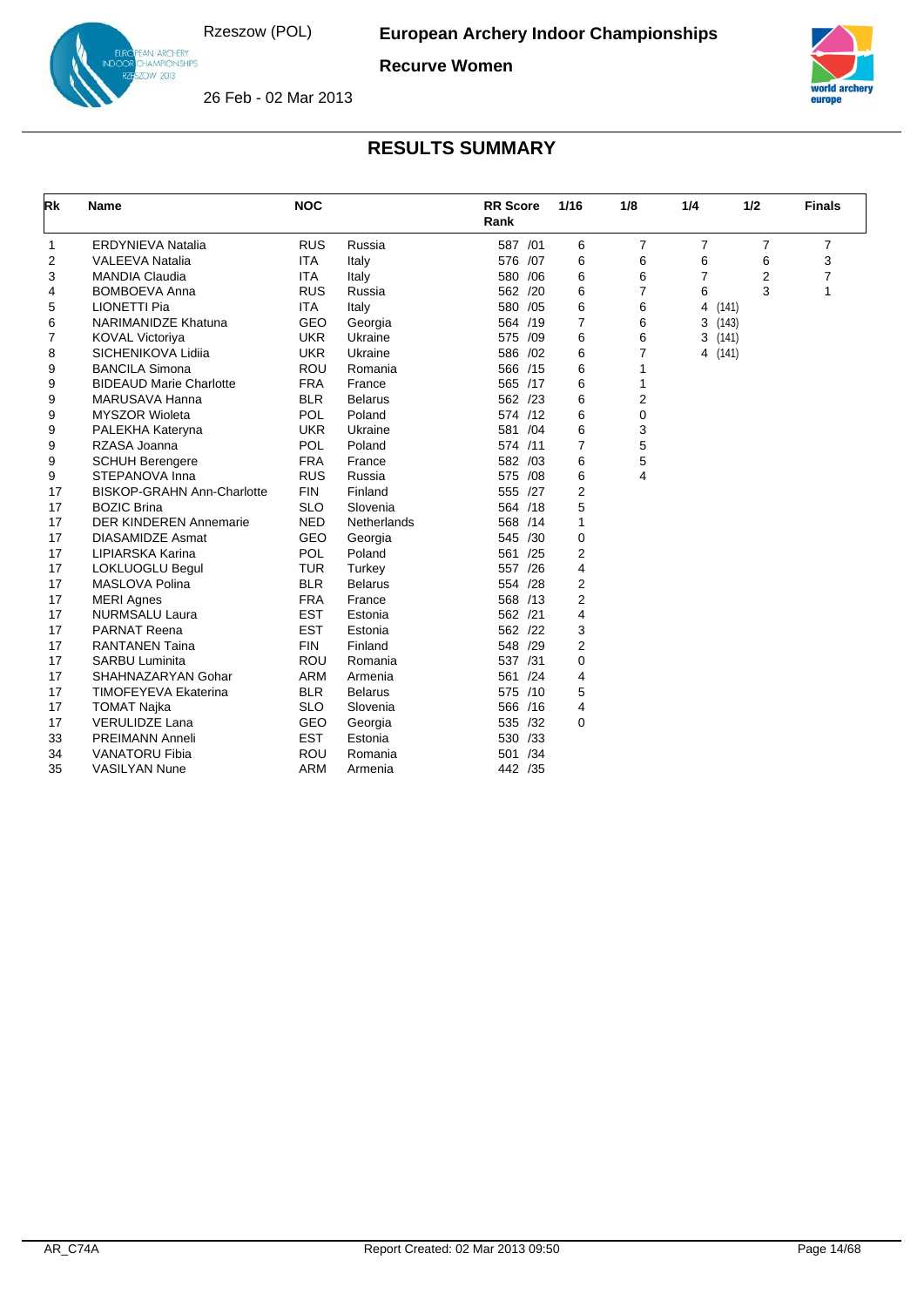

**Recurve Junior Men**



26 Feb - 02 Mar 2013

| <b>Rk</b>   | <b>Name</b>                        | <b>NOC</b> |                       | <b>RR</b> Score<br>Rank | 1/16           | 1/8            | 1/4     | 1/2            | <b>Finals</b> |
|-------------|------------------------------------|------------|-----------------------|-------------------------|----------------|----------------|---------|----------------|---------------|
| $\mathbf 1$ | <b>KUTSYY Valentyn</b>             | <b>UKR</b> | Ukraine               | 577 /07                 | 7              | 6              | 6       | 6              | 6 T.10        |
| 2           | <b>MARAN Luca</b>                  | ITA.       | Italy                 | 575 /09                 | $\overline{7}$ | 6              | 6       | 6              | T.9<br>5      |
| 3           | OLARU Dan                          | MDA        | Moldova               | 568 /21                 | 6              | 6              | 6       | 5              | $T.10*$<br>6  |
| 4           | SOBKO Valentyn                     | <b>UKR</b> | Ukraine               | 581 /03                 | 7              | 6              | 7       | $\overline{2}$ | T.10<br>5     |
| 5           | PASQUALUCCI David                  | ITA.       | Italy                 | 570 /18                 | 6              | $\overline{7}$ | 4       | (144)          |               |
| 6           | <b>FANCELLO Fabio</b>              | <b>ITA</b> | Italy                 | 569 /20                 | 6              | 7              | 4       | (143)          |               |
| 7           | <b>MIHALIC Matija</b>              | <b>CRO</b> | Croatia               | 568 /22                 | 6              | $\overline{7}$ | 3       | (140)          |               |
| 8           | <b>YILMAZ Yagiz</b>                | <b>TUR</b> | Turkey                | 585 /01                 | 6              | 6              | 2 (116) |                |               |
| 9           | <b>BATOEV Zhargal</b>              | RUS        | Russia                | 571 /17                 | 6              | 4              |         |                |               |
| 9           | <b>BULIGA Artur</b>                | <b>MDA</b> | Moldova               | 565 /27                 | $\overline{7}$ | 1              |         |                |               |
| 9           | HURBAN JR. Vladimir                | <b>SVK</b> | Slovakia              | 561 /31                 | 6              | 1              |         |                |               |
| 9           | <b>LIPKEVICIUS Lukas</b>           | LTU        | Lithuania             | 563 /28                 | 6              | 5              |         |                |               |
| 9           | <b>ORLIC Vedran</b>                | CRO        | Croatia               | 563 /29                 | 6              | 3              |         |                |               |
| 9           | RAMAEKERS Robin                    | <b>BEL</b> | Belgium               | 574 /14                 | $\overline{7}$ | 4              |         |                |               |
| 9           | <b>TSYNGUEV Beligto</b>            | <b>RUS</b> | Russia                | 574 /10                 | 6              | 4              |         |                |               |
| 9           | WECKMUELLER Maximilian             | <b>GER</b> | Germany               | 567 /25                 | 6              | 2              |         |                |               |
| 17          | <b>BALAZ Boris</b>                 | <b>SVK</b> | Slovakia              | 567 /24                 | 3              |                |         |                |               |
| 17          | <b>BALDANOV Arsalan</b>            | <b>RUS</b> | Russia                | 574 /12                 | 5              |                |         |                |               |
| 17          | <b>DECKERS Michael</b>             | <b>BEL</b> | Belgium               | 560 /32                 | 0              |                |         |                |               |
| 17          | <b>DUB Vojtech</b>                 | <b>CZE</b> | <b>Czech Republic</b> | 562 /30                 | 1              |                |         |                |               |
| 17          | <b>FABER Florian</b>               | <b>SUI</b> | Switzerland           | 570 /19                 | 3              |                |         |                |               |
| 17          | <b>FATYGA Mateusz</b>              | <b>POL</b> | Poland                | 567 /26                 | 3              |                |         |                |               |
| 17          | <b>GOLABCZAK Patryk</b>            | <b>POL</b> | Poland                | 580 /05                 | 2              |                |         |                |               |
| 17          | <b>KAHLLUND Florian</b>            | <b>GER</b> | Germany               | 584 /02                 | 2              |                |         |                |               |
| 17          | KARDZIALIUK Uladzimir              | <b>BLR</b> | <b>Belarus</b>        | 573 /15                 | 2              |                |         |                |               |
| 17          | <b>KIRSEVER Kerem</b>              | <b>TUR</b> | Turkey                | 576 /08                 | 5              |                |         |                |               |
| 17          | KOVALEVSKIJ Adamas                 | LTU        | Lithuania             | 568 /23                 | 5              |                |         |                |               |
| 17          | RIJAVEC Jan                        | <b>SLO</b> | Slovenia              | 580 /04                 | 5              |                |         |                |               |
| 17          | ROZHKO Oleh                        | <b>UKR</b> | Ukraine               | 574 /13                 | 0              |                |         |                |               |
| 17          | <b>SCHMITZ Carlo</b>               | <b>GER</b> | Germany               | 578 / 06                | 3              |                |         |                |               |
| 17          | <b>STRAJHAR Gasper</b>             | <b>SLO</b> | Slovenia              | 574 /11                 | 5              |                |         |                |               |
| 17          | <b>STRAJHAR Klemen</b>             | <b>SLO</b> | Slovenia              | 571 /16                 | $\overline{2}$ |                |         |                |               |
| 33          | RUBAILO Arcadii                    | <b>MDA</b> | Moldova               | 559 /33                 |                |                |         |                |               |
| 34          | <b>MULIUKOU Pavel</b>              | <b>BLR</b> | <b>Belarus</b>        | 555 /34                 |                |                |         |                |               |
| 35          | <b>ADAMEK Kamil</b>                | <b>POL</b> | Poland                | 555 /35                 |                |                |         |                |               |
| 36          | <b>IRRASCH Dominik</b>             | <b>AUT</b> | Austria               | 551 /36                 |                |                |         |                |               |
| 37          | XIARCHOGIANNOPOULOS Panagiotis GRE |            | Greece                | 547 /37                 |                |                |         |                |               |
| 38          | OJAMAE Pearu Jakob                 | <b>EST</b> | Estonia               | 546 /38                 |                |                |         |                |               |
| 39          | <b>KOKKILA Henri</b>               | FIN        | Finland               | 544 /39                 |                |                |         |                |               |
| 40          | <b>ANSIAUX Olivier</b>             | <b>BEL</b> | Belgium               | 542 /40                 |                |                |         |                |               |
| 41          | <b>TARASHKEVICH Dzmitry</b>        | BLR        | Belarus               | 525 /41                 |                |                |         |                |               |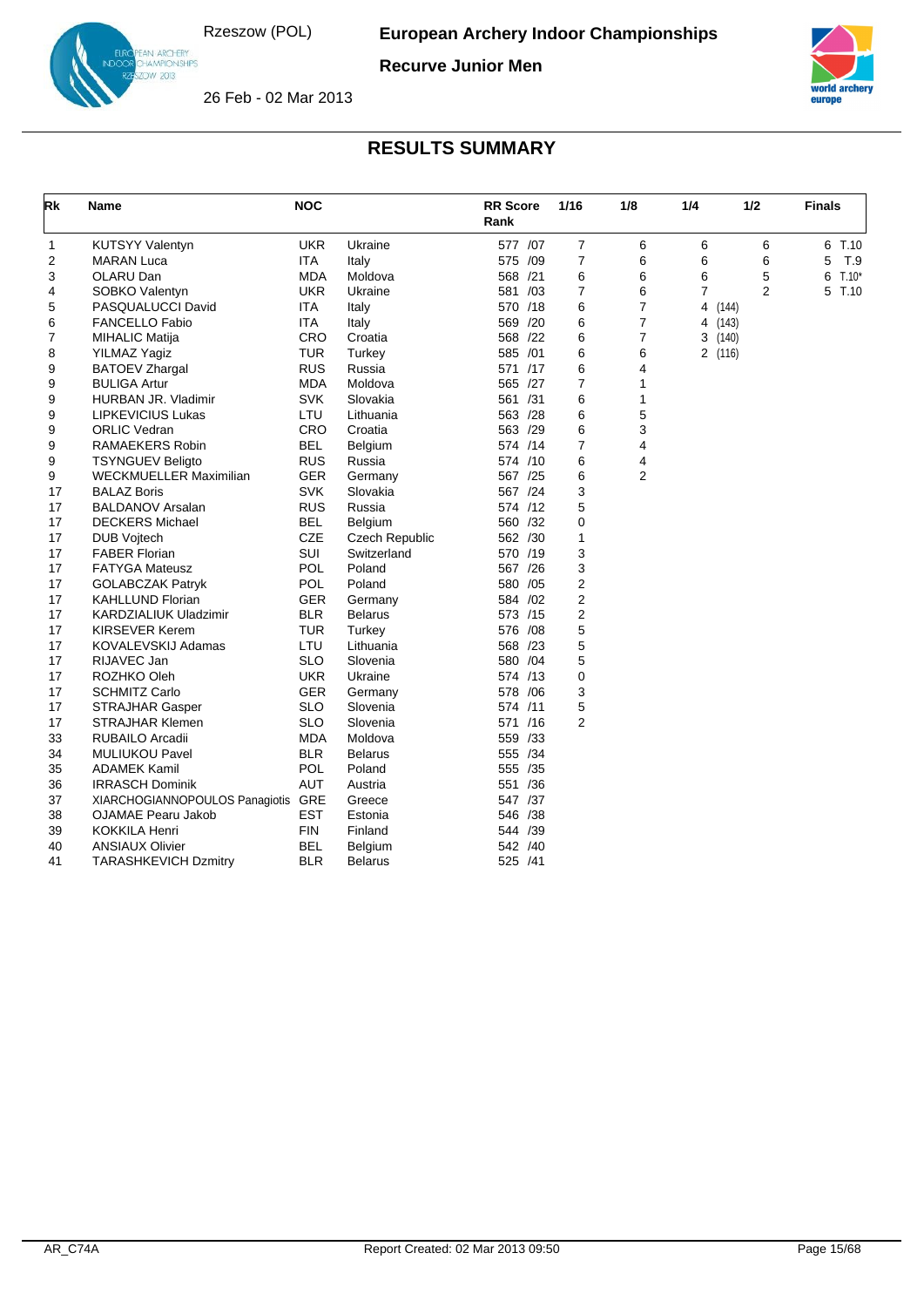

**Recurve Junior Women**



26 Feb - 02 Mar 2013

| Rk | <b>Name</b>               | <b>NOC</b> |                | <b>RR</b> Score<br>Rank | 1/16           | 1/8 | 1/4            | 1/2   | <b>Finals</b> |
|----|---------------------------|------------|----------------|-------------------------|----------------|-----|----------------|-------|---------------|
|    | STRUK Maryana             | <b>UKR</b> | Ukraine        | 548 /20                 | 6              | 6   | $\overline{7}$ | 6     | 7             |
| 2  | <b>AKTUNA Aybuke</b>      | <b>TUR</b> | Turkey         | 568<br>/06              | -Bye-          | 7   | 6              | 7     | 3             |
| 3  | <b>LAURSEN Anne Marie</b> | <b>DEN</b> | Denmark        | 576<br>/02              | -Bye-          | 6   | 6              | 3     | 6             |
| 4  | <b>MIRCA Alexandra</b>    | <b>MDA</b> | Moldova        | 552 /17                 | 6              | 6   | 6              | 4     | 4             |
| 5  | POCIUNAITE Gerda          | LTU        | Lithuania      | 549 /19                 | 7              | 6   | 4              | (134) |               |
| 6  | <b>BOLOTOVA Oyuna</b>     | <b>RUS</b> | Russia         | 568<br>/05              | -Bye-          | 7   | 3              | (142) |               |
|    | <b>MARCHENKO Veronika</b> | <b>UKR</b> | Ukraine        | 564 /10                 | 6              | 7   | 2              | (113) |               |
| 8  | <b>BAHIUK Darya</b>       | <b>BLR</b> | <b>Belarus</b> | 565 /09                 | 6              | 6   | 0              | (83)  |               |
| 9  | AFANASYEVA Maryia         | <b>BLR</b> | <b>Belarus</b> | 560 /12                 | 6              | 3   |                |       |               |
| 9  | <b>ALIEVA Sabina</b>      | <b>RUS</b> | Russia         | 562 /11                 | 6              | 3   |                |       |               |
| 9  | <b>HUK Anna</b>           | <b>POL</b> | Poland         | 552 /18                 | 6              | 0   |                |       |               |
| 9  | <b>MAMMI</b> Giulia       | ITA        | Italy          | 568 /07                 | -Bye-          | 3   |                |       |               |
| 9  | <b>OZKAN</b> Irem         | TUR        | Turkey         | 566 /08                 | -Bye-          | 2   |                |       |               |
| 9  | PAVLOVA Anastasia         | <b>UKR</b> | Ukraine        | 576 /01                 | -Bye-          | 2   |                |       |               |
| 9  | ROTA Gaia                 | ITA        | Italy          | /04<br>573              | -Bye-          | 2   |                |       |               |
| 9  | <b>TIMOFEEVA Kristina</b> | <b>RUS</b> | Russia         | 576 /03                 | -Bye-          | 4   |                |       |               |
| 17 | <b>BOARI Lucilla</b>      | ITA        | Italy          | 546 /21                 | 5              |     |                |       |               |
| 17 | CHORTI Ariadni            | GRE        | Greece         | 559 /13                 | $\overline{2}$ |     |                |       |               |
| 17 | <b>DECKERS</b> Eline      | <b>BEL</b> | Belgium        | 503 /24                 | 0              |     |                |       |               |
| 17 | DZIOMINSKAYA Karyna       | <b>BLR</b> | <b>Belarus</b> | 552 /16                 | 5              |     |                |       |               |
| 17 | <b>KLESZCZ Klaudia</b>    | <b>POL</b> | Poland         | 534 /23                 | 2              |     |                |       |               |
| 17 | <b>SAKS Helena</b>        | <b>EST</b> | Estonia        | 553 /15                 | 2              |     |                |       |               |
| 17 | <b>TUOKKOLA Mirjam</b>    | <b>FIN</b> | Finland        | 555 /14                 |                |     |                |       |               |
| 17 | WEJNEROWSKA Marlena       | <b>POL</b> | Poland         | 537<br>/22              | 4              |     |                |       |               |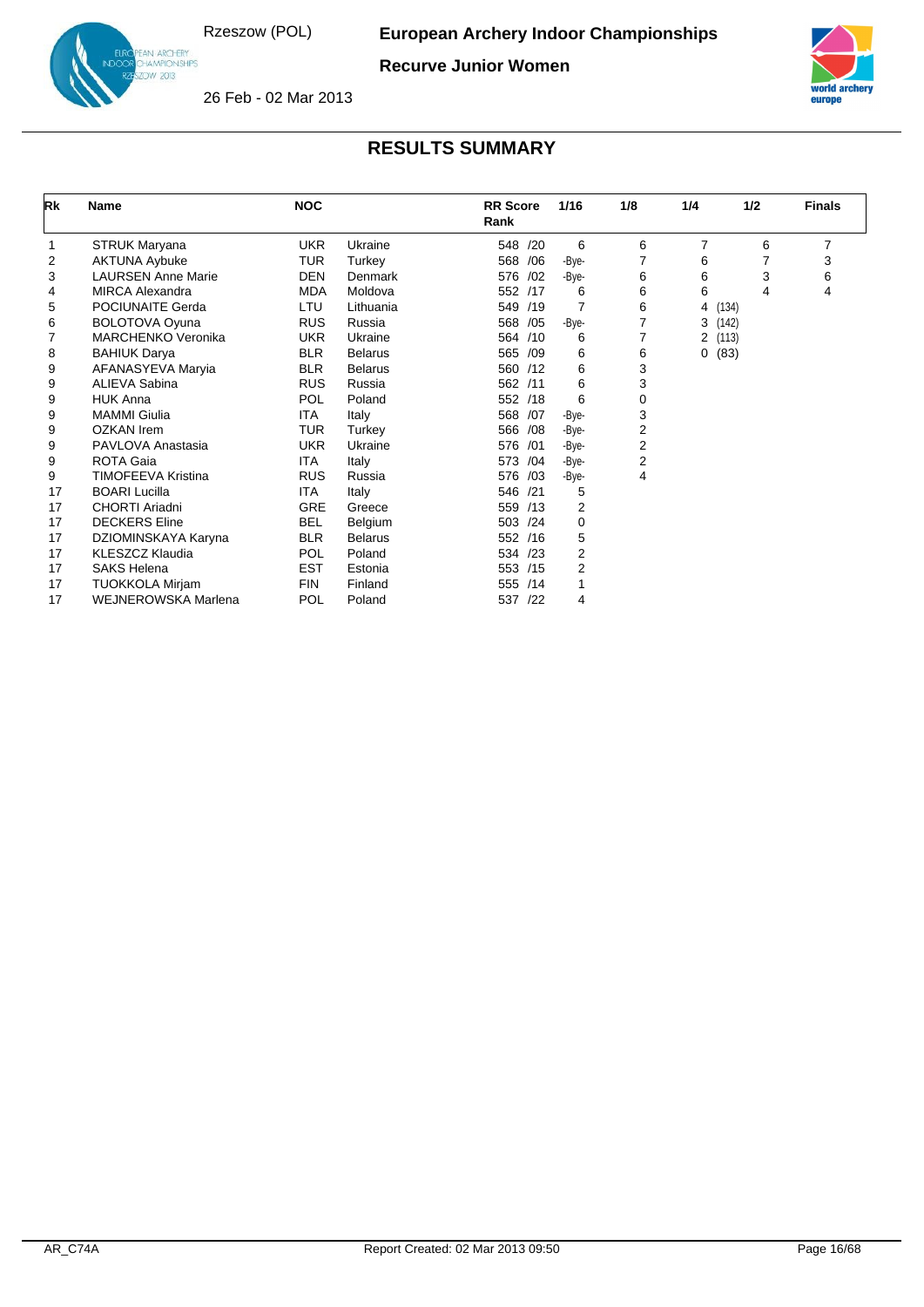

IN ARC<del>HE</del>RY<br>HAMPIONSHIPS<br>DW 2013

**Compound Men**



26 Feb - 02 Mar 2013

| Rk | <b>Name</b>                       | <b>NOC</b> |                      | <b>RR</b> Score<br>Rank | 1/16           | 1/8 | 1/4            | 1/2 | <b>Finals</b>  |
|----|-----------------------------------|------------|----------------------|-------------------------|----------------|-----|----------------|-----|----------------|
| 1  | <b>DELOCHE Pierre Julien</b>      | <b>FRA</b> | France               | 587 /09                 | $\overline{7}$ | 6   | 6              | 6   | 6              |
| 2  | <b>ELZINGA Peter</b>              | <b>NED</b> | Netherlands          | 595 /02                 | 6              | 6   | 6              | 6   | $\overline{2}$ |
| 3  | <b>HANSEN Stephan</b>             | DEN        | Denmark              | 594 /03                 | 6              | 6   | $\overline{7}$ | 4   | 6              |
| 4  | <b>DAMSBO Martin</b>              | <b>DEN</b> | Denmark              | 593 /04                 | 6              | 7   | $\overline{7}$ | 4   | 0              |
| 5  | <b>SCHLOESSER Mike</b>            | <b>NED</b> | Netherlands          | 597 /01                 | $\overline{7}$ | 6   | 4<br>(147)     |     |                |
| 6  | <b>BOVINI Mauro</b>               | ITA        | Italy                | 586 /11                 | 6              | 6   | 3(147)         |     |                |
| 7  | <b>TURSIC Slavko</b>              | <b>SLO</b> | Slovenia             | 586 /10                 | $\overline{7}$ | 6   | 2(114)         |     |                |
| 8  | <b>BLEYENDAAL Ruben</b>           | <b>NED</b> | Netherlands          | 591 /05                 | $\overline{7}$ | 6   | 1 $(117)$      |     |                |
| 9  | <b>BOE Morten</b>                 | <b>NOR</b> | Norway               | 587 /08                 | 6              | 4   |                |     |                |
| 9  | <b>BRASSEUR Sebastien</b>         | <b>FRA</b> | France               | 589 / 06                | 6              | 2   |                |     |                |
| 9  | DAMBAEV Alexander                 | <b>RUS</b> | Russia               | 583 /18                 | 6              | 4   |                |     |                |
| 9  | <b>DOLLINGER Georg</b>            | AUT        | Austria              | 583 /16                 | $\overline{7}$ | 5   |                |     |                |
| 9  | <b>HOFER Patrizio</b>             | SUI        | Switzerland          | 579 /26                 | 6              | 4   |                |     |                |
| 9  | PAGNI Sergio                      | ITA        | Italy                | 584 /14                 | 6              | 2   |                |     |                |
| 9  | <b>RESSAR Evert</b>               | <b>EST</b> | Estonia              | 582 /21                 | 6              | 2   |                |     |                |
| 9  | SBRODOV Mikhail                   | <b>RUS</b> | Russia               | 582 /20                 | 6              | 1   |                |     |                |
| 17 | AAMAAS Njaal                      | <b>NOR</b> | Norway               | 587 /07                 | 4              |     |                |     |                |
| 17 | <b>CARMINIO Antonio</b>           | ITA        | Italy                | 586 /12                 | $\overline{4}$ |     |                |     |                |
| 17 | HAAVISTO Jari                     | <b>FIN</b> | Finland              | 581 /22                 | $\overline{2}$ |     |                |     |                |
| 17 | <b>HALL Robert</b>                | IRL        | Ireland              | 579 /25                 | 0              |     |                |     |                |
| 17 | HAUTAMAKI Juho                    | <b>FIN</b> | Finland              | 582 /19                 | 5              |     |                |     |                |
| 17 | JUUTILAINEN Mikko                 | <b>FIN</b> | Finland              | 583 /15                 | 5              |     |                |     |                |
| 17 | KOBATH Bruno                      | AUT        | Austria              | 577 /31                 | 2              |     |                |     |                |
| 17 | LVOVSKYY Dmytro                   | <b>UKR</b> | Ukraine              | 576 /32                 | 1              |     |                |     |                |
| 17 | <b>NASH Tim</b>                   | <b>GBR</b> | <b>Great Britain</b> | 579 /24                 | 1              |     |                |     |                |
| 17 | <b>PEINEAU Sebastien</b>          | <b>FRA</b> | France               | 584 /13                 | 4              |     |                |     |                |
| 17 | <b>SCHKOLNY Konstantin</b>        | UKR        | Ukraine              | 581 /23                 | 3              |     |                |     |                |
| 17 | <b>SIGAUSKAS Vladas</b>           | LTU        | Lithuania            | 578 /29                 | $\overline{2}$ |     |                |     |                |
| 17 | SITAR Dejan                       | <b>SLO</b> | Slovenia             | 583 /17                 | 1              |     |                |     |                |
| 17 | <b>SOLOMONOV Dmitry</b>           | <b>RUS</b> | Russia               | 579 /28                 | 1              |     |                |     |                |
| 17 | <b>TJENTLAND Oddmund</b>          | <b>NOR</b> | Norway               | 579 /27                 | $\mathbf 0$    |     |                |     |                |
| 17 | <b>WILSON Stuart</b>              | <b>IRL</b> | Ireland              | 578 /30                 | 0              |     |                |     |                |
| 33 | <b>BANG Jan</b>                   | DEN        | Denmark              | 576 /33                 |                |     |                |     |                |
| 34 | <b>SVEDAS Vilius</b>              | LTU        | Lithuania            | 575 /34                 |                |     |                |     |                |
| 35 | <b>SZEMIOT Marcin</b>             | POL        | Poland               | 572 /35                 |                |     |                |     |                |
| 36 | <b>USCHOUNIG Daniel Sebastian</b> | <b>AUT</b> | Austria              | 570 /36                 |                |     |                |     |                |
| 37 | <b>LAVRENTIEV Oleg</b>            | <b>BLR</b> | <b>Belarus</b>       | 570 /37                 |                |     |                |     |                |
| 38 | <b>GORCZYCA Krzysztof</b>         | POL        | Poland               | 568 /38                 |                |     |                |     |                |
| 38 | <b>KOVAL Serhiy</b>               | UKR        | Ukraine              | 568 /38                 |                |     |                |     |                |
| 40 | CONVERY Alan                      | IRL        | Ireland              | 561 /40                 |                |     |                |     |                |
| 41 | TIMINSKAS Ugnius                  | LTU        | Lithuania            | 558 /41                 |                |     |                |     |                |
| 42 | <b>ZYGMUNT Ryszard</b>            | <b>POL</b> | Poland               | 557 /42                 |                |     |                |     |                |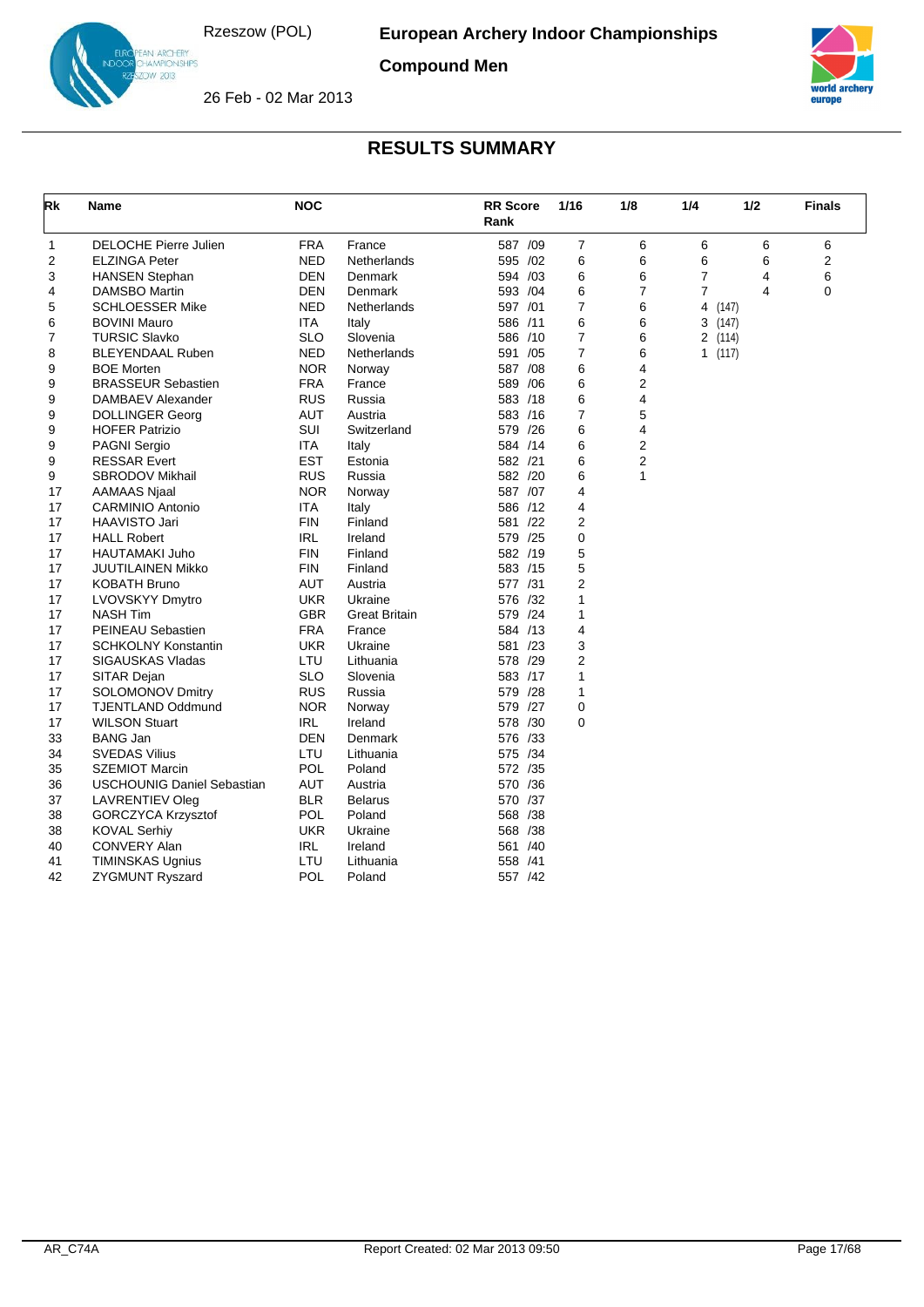

IN ARC<del>HE</del>RY<br>HAMPIONSHIPS<br>DW 2013

**Compound Women**



26 Feb - 02 Mar 2013

| Rk | <b>Name</b>                          | <b>NOC</b> |                      | <b>RR Score</b><br>Rank | 1/16  | 1/8            | 1/4            | 1/2   | <b>Finals</b> |
|----|--------------------------------------|------------|----------------------|-------------------------|-------|----------------|----------------|-------|---------------|
| 1  | <b>BUDEN</b> Ivana                   | <b>CRO</b> | Croatia              | 576 /07                 | 6     | 7              | 6              | 6     | 6             |
| 2  | <b>JONES Naomi</b>                   | <b>GBR</b> | <b>Great Britain</b> | 575<br>/08              | 7     | 6              | 6              | 6     | 4             |
| 3  | <b>BABININA Jelena</b>               | LTU        | Lithuania            | 560<br>/22              | 6     | 6              | 6              | 4     | 6             |
| 4  | <b>LAWTHER Melanie</b>               | <b>IRL</b> | Ireland              | 569<br>/13              | 6     | 6              | 6              | 0     | 4             |
| 5  | <b>ANASTASIO Anastasia</b>           | <b>ITA</b> | Italy                | 583 /02                 | -Bye- | $\overline{7}$ | 5              | (144) |               |
| 6  | <b>VANDIONANT-FRANGILLI Sandrine</b> | <b>FRA</b> | France               | 570 /12                 | 6     | 6              | 5              | (142) |               |
| 7  | LOGINOVA Albina                      | <b>RUS</b> | Russia               | 584<br>/01              | -Bye- | $\overline{7}$ | 4              | (145) |               |
| 8  | <b>LONGO Laura</b>                   | ITA.       | Italy                | 583 /03                 | -Bye- | 6              | $\overline{4}$ | (142) |               |
| 9  | <b>ANDREEVA Kira</b>                 | <b>RUS</b> | Russia               | 577<br>/06              | -Bye- | 4              |                |       |               |
| 9  | <b>JENNINGS Claudine</b>             | <b>GBR</b> | <b>Great Britain</b> | 565 /19                 | 6     | 0              |                |       |               |
| 9  | NOVIKOVA Elena                       | <b>RUS</b> | Russia               | 574 /10                 | 6     | 3              |                |       |               |
| 9  | OLEKSEJENKO Julia                    | LAT        | Latvia               | 568 /15                 | 6     | 3              |                |       |               |
| 9  | SIMPSON Nichola                      | <b>GBR</b> | <b>Great Britain</b> | 568<br>/16              | 6     | 3              |                |       |               |
| 9  | <b>STANIECZEK Anna</b>               | POL        | Poland               | 575<br>/09              | 6     | 0              |                |       |               |
| 9  | TONIOLI Marcella                     | ITA        | Italy                | /04<br>581              | -Bye- | 4              |                |       |               |
| 9  | VAN CASPEL Inge                      | <b>NED</b> | Netherlands          | 579<br>/05              | -Bye- | 4              |                |       |               |
| 17 | KIZELIAUSKAITE Inga                  | LTU        | Lithuania            | 565 /18                 | 0     |                |                |       |               |
| 17 | <b>LESNIAK Renata</b>                | POL        | Poland               | 558<br>/24              | 4     |                |                |       |               |
| 17 | PACHAPINSKAYA Tatsiana               | <b>BLR</b> | <b>Belarus</b>       | 539<br>/26              | 0     |                |                |       |               |
| 17 | <b>SHKLIAR Kseniya</b>               | <b>UKR</b> | Ukraine              | 563<br>/20              | 2     |                |                |       |               |
| 17 | SKALSKA Iryna                        | <b>UKR</b> | Ukraine              | 562<br>/21              | 5     |                |                |       |               |
| 17 | <b>SOLBAKKEN Wenche</b>              | <b>NOR</b> | Norway               | 558 /23                 | 4     |                |                |       |               |
| 17 | <b>SVENSEN June</b>                  | <b>NOR</b> | Norway               | 568 /17                 | 4     |                |                |       |               |
| 17 | SZALANSKA Katarzyna                  | <b>POL</b> | Poland               | 571<br>/11              | 4     |                |                |       |               |
| 17 | TAIROVA Maryna                       | <b>UKR</b> | Ukraine              | 550<br>/25              | 1     |                |                |       |               |
| 17 | <b>TSAKIRI Anastasia</b>             | <b>GRE</b> | Greece               | 569 /14                 | 4     |                |                |       |               |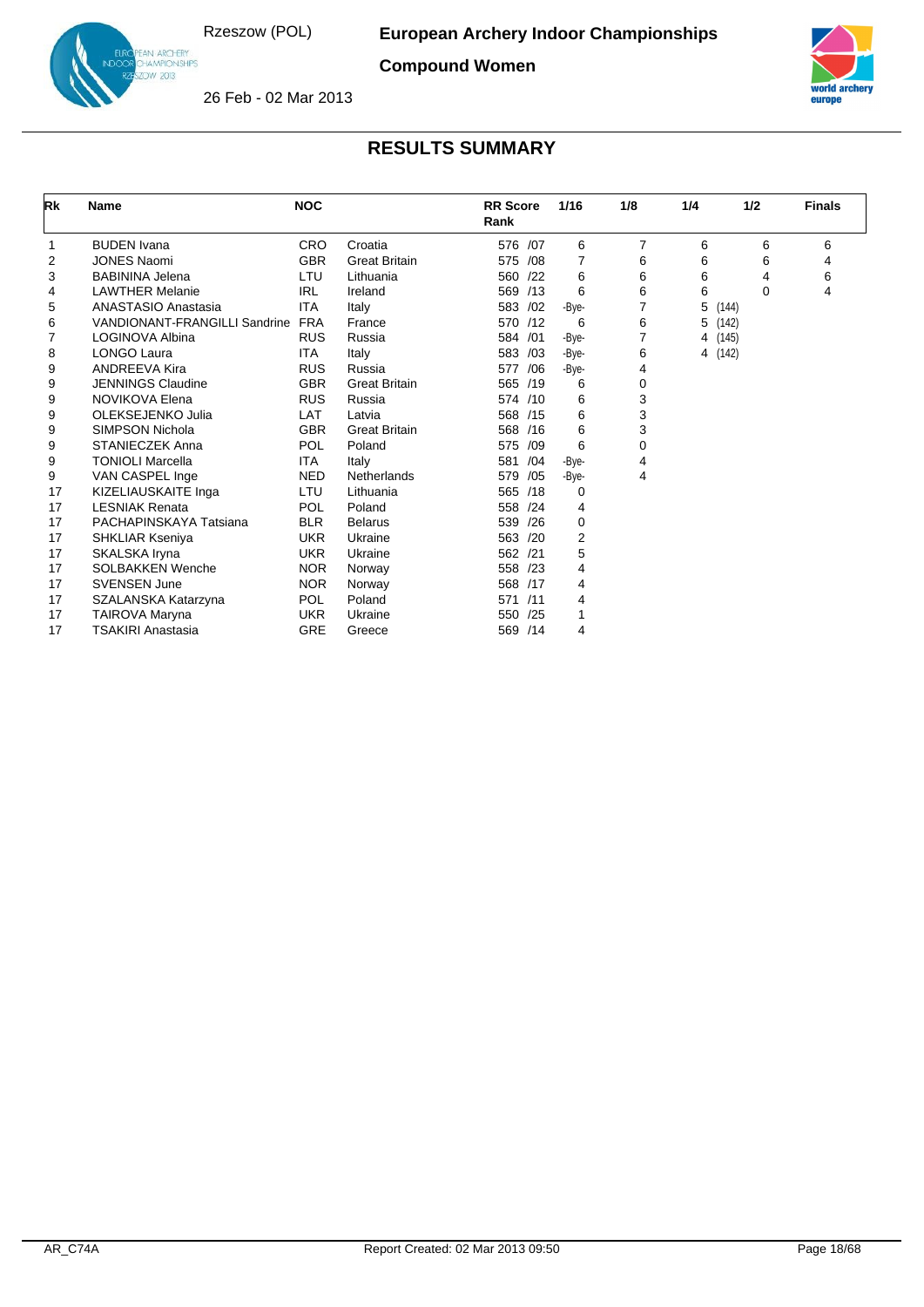

IN ARC<del>HE</del>RY<br>HAMPIONSHIPS<br>DW 2013

**Compound Junior Men**



26 Feb - 02 Mar 2013

| Rk | <b>Name</b>               | <b>NOC</b> |                | <b>RR</b> Score<br>Rank | 1/16  | 1/8 | 1/4            | 1/2   | <b>Finals</b> |
|----|---------------------------|------------|----------------|-------------------------|-------|-----|----------------|-------|---------------|
|    | <b>VAVRO Mario</b>        | <b>CRO</b> | Croatia        | /01<br>590              | -Bye- | 6   | $\overline{7}$ | 7     | 6             |
| 2  | <b>DOMANSKI Renaud</b>    | <b>BEL</b> | Belgium        | 588<br>/03              | -Bye- | 6   | $\overline{7}$ | 6     | 4             |
| 3  | <b>JULIEN Simon</b>       | <b>FRA</b> | France         | 582<br>/05              | -Bye- | 6   | 6              | 3     |               |
| 4  | <b>MODIC Stas</b>         | <b>SLO</b> | Slovenia       | 580<br>/07              | -Bye- | 6   | $\overline{7}$ | 2     | 3             |
| 5  | <b>NOSKOV Vitaliy</b>     | <b>RUS</b> | Russia         | 579<br>/08              | 7     | 6   | 3              | (145) |               |
| 6  | <b>BULAEV Anton</b>       | <b>RUS</b> | Russia         | 585<br>/04              | -Bye- | 6   | 2              | (113) |               |
| 7  | <b>KOROSEC Vili</b>       | <b>SLO</b> | Slovenia       | 577<br>/11              | 6     | 6   | 1              | (114) |               |
| 8  | ZIC Bruno                 | CRO        | Croatia        | 573<br>/15              | 6     | 6   | 1              | (113) |               |
| 9  | <b>AERIKOS Christos</b>   | GRE        | Greece         | 590<br>/02              | -Bye- | 5   |                |       |               |
| 9  | <b>BOLSHAKOV Vlad</b>     | <b>UKR</b> | Ukraine        | 579<br>/09              | 6     | 4   |                |       |               |
| 9  | BOZHKO Mykhaylo           | <b>UKR</b> | Ukraine        | 574 /14                 | 7     | 4   |                |       |               |
| 9  | <b>DERNEKLI Furkan</b>    | <b>TUR</b> | Turkey         | 555<br>/21              | 6     | 0   |                |       |               |
| 9  | <b>KARDASH Igor</b>       | <b>UKR</b> | Ukraine        | 580<br>/06              | -Bye- | 4   |                |       |               |
| 9  | <b>LABRAKIS Dimitrios</b> | <b>GRE</b> | Greece         | 552 /23                 | 6     | 0   |                |       |               |
| 9  | <b>NENCIONI Michele</b>   | <b>ITA</b> | Italy          | 571<br>/17              | 6     | 0   |                |       |               |
| 9  | <b>SUT Jesse</b>          | ITA.       | Italy          | 575<br>/13              | 7     | 5   |                |       |               |
| 17 | <b>CERNE Arne</b>         | <b>SLO</b> | Slovenia       | 576 /12                 | 4     |     |                |       |               |
| 17 | <b>KUSNIERZ Maciej</b>    | <b>POL</b> | Poland         | 547<br>/24              | 0     |     |                |       |               |
| 17 | <b>KUZMIN Vladislav</b>   | <b>RUS</b> | Russia         | 578<br>/10              | 4     |     |                |       |               |
| 17 | <b>LYRAS Dimosthenis</b>  | GRE        | Greece         | 570 /18                 | 4     |     |                |       |               |
| 17 | <b>MARESCA Alessandro</b> | <b>ITA</b> | Italy          | /16<br>571              | 4     |     |                |       |               |
| 17 | <b>MUSIL Petr</b>         | <b>CZE</b> | Czech Republic | 558<br>/20              | 1     |     |                |       |               |
| 17 | PETRAGLIO Tiziano         | SUI        | Switzerland    | 554 /22                 | 2     |     |                |       |               |
| 17 | SZWAJCOWSKI Wojciech      | <b>POL</b> | Poland         | 563<br>/19              |       |     |                |       |               |
| 17 | <b>WALAS Wiktor</b>       | POL        | Poland         | 545<br>/25              | 1     |     |                |       |               |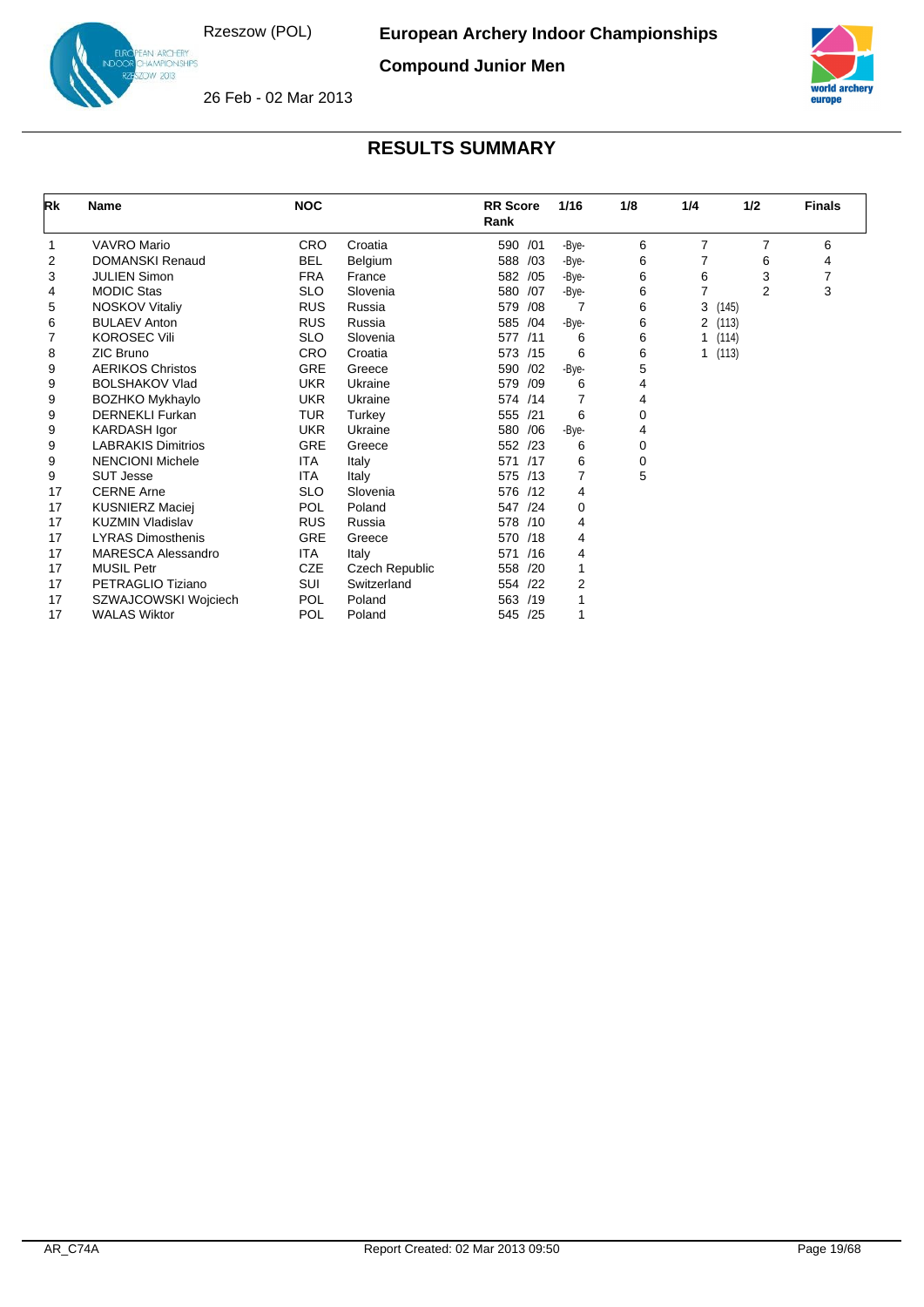IN ARCHERY<br>IAMPIONSHIPS<br>IW 2013

**Compound Junior Women**



26 Feb - 02 Mar 2013

| Rk | Name                          | <b>NOC</b> |          | <b>RR</b> Score<br>Rank | 1/16  | 1/8 | 1/4            | 1/2   | <b>Finals</b> |
|----|-------------------------------|------------|----------|-------------------------|-------|-----|----------------|-------|---------------|
|    | SAVENKOVA Alexandra           | <b>RUS</b> | Russia   | 582 /03                 | -Bye- | 6   | 6              | 6     | 7             |
| 2  | <b>SONNICHSEN Sarah Holst</b> | <b>DEN</b> | Denmark  | 580 /04                 | -Bye- | 6   | 6              | 6     |               |
| 3  | <b>ORLIC Maja</b>             | <b>CRO</b> | Croatia  | 588 /01                 | -Bye- | 6   | 6              | 4     | 6             |
| 4  | VINOGRADOVA Marija            | <b>RUS</b> | Russia   | 582 /02                 | -Bye- | 6   | 6              | 2     | 4             |
| 5  | DIAKOVA Viktoria              | <b>UKR</b> | Ukraine  | 571<br>/08              | -Bye- | 6   | 4              | (143) |               |
| 6  | <b>SAARINEN Noora</b>         | <b>FIN</b> | Finland  | 565 /11                 | -Bye- | 6   | $\overline{2}$ | (113) |               |
|    | <b>GRILLO Deborah</b>         | <b>ITA</b> | Italy    | 577<br>/05              | -Bye- | 6   | 0              | (85)  |               |
| 8  | <b>JENSEN Tanja</b>           | <b>DEN</b> | Denmark  | 567 /10                 | -Bye- | 6   | 0              | (82)  |               |
| 9  | <b>CAVALLERI Giulia</b>       | <b>ITA</b> | Italy    | 560 /14                 | 6     | 0   |                |       |               |
| 9  | <b>CERNE Toja</b>             | <b>SLO</b> | Slovenia | 576 /06                 | -Bye- | 4   |                |       |               |
| 9  | CHORBA Iryna                  | <b>UKR</b> | Ukraine  | 550 /15                 | 6     | 2   |                |       |               |
| 9  | <b>FRANDSEN Ida</b>           | <b>DEN</b> | Denmark  | /09<br>568              | -Bye- | 4   |                |       |               |
| 9  | <b>FRANZOI Sabrina</b>        | ITA.       | Italy    | 565 /12                 | -Bye- | 4   |                |       |               |
| 9  | <b>GRYDELAND Runa</b>         | <b>NOR</b> | Norway   | 576 /07                 | -Bye- | 5   |                |       |               |
| 9  | PROTASOVA Radmila             | <b>RUS</b> | Russia   | 547<br>/16              | 6     | 2   |                |       |               |
| 9  | SHKOLNA Mariya                | <b>UKR</b> | Ukraine  | 562 /13                 | -Bye- | 2   |                |       |               |
| 17 | <b>BEDNARCZYK Karolina</b>    | <b>POL</b> | Poland   | 493 /18                 | 0     |     |                |       |               |
| 17 | TOMASZEK Marta                | <b>POL</b> | Poland   | 350 /19                 | 0     |     |                |       |               |
| 17 | ZYZANSKA Sylwia               | <b>POL</b> | Poland   | 522 /17                 | 0     |     |                |       |               |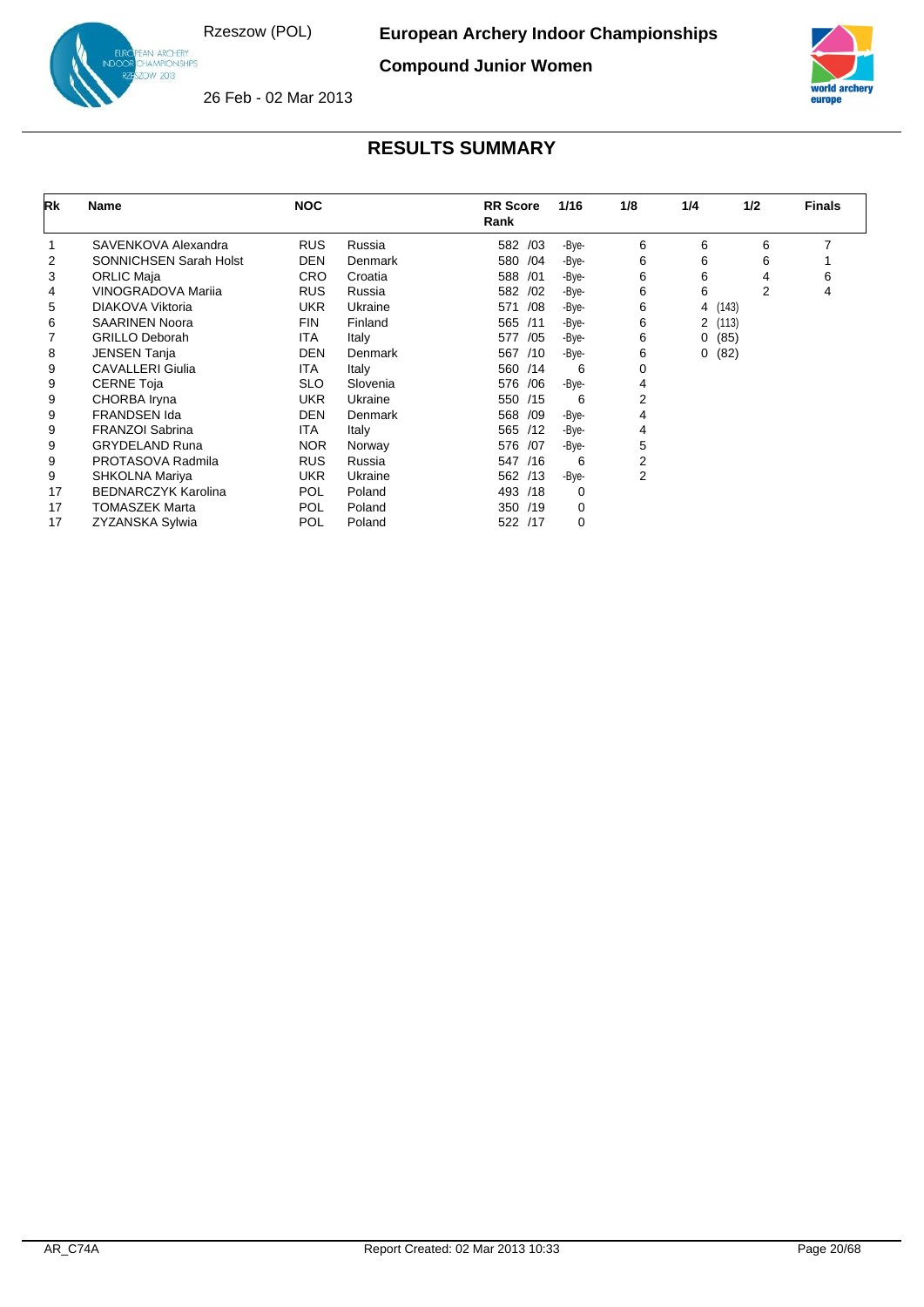**European Archery Indoor Championships**

**Recurve Men**



**ARCHERY** 

**Final Round**





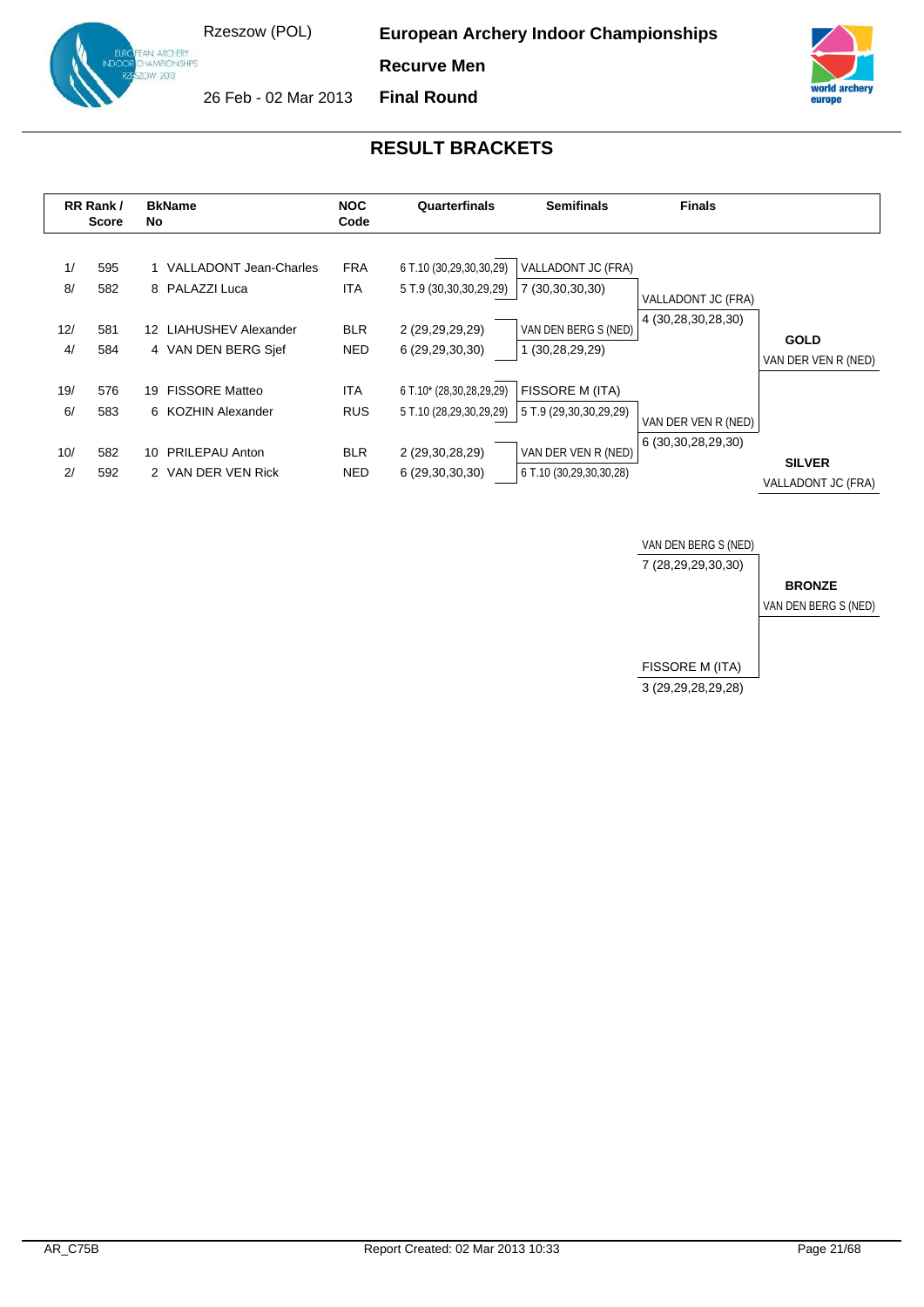## **Recurve Men**



N ARCHERY<br>AMPIONSHIPS

**Elimination Round**



|           | RR Rank/     |    | <b>BkName</b>                       | <b>NOC</b> | 1/16                                             | 1/8                                       | Quarterfinals            |
|-----------|--------------|----|-------------------------------------|------------|--------------------------------------------------|-------------------------------------------|--------------------------|
|           | <b>Score</b> | No |                                     | Code       | Elimin. Round                                    | Elimin. Round                             |                          |
|           |              |    |                                     |            |                                                  |                                           |                          |
| 1/        | 595          |    | 1 VALLADONT Jean-Charles            | <b>FRA</b> | 7 (29,30,29,30,29)                               | VALLADONT JC (FRA)                        |                          |
| 32/       | 565          |    | 32 TIMINSKAS Kestutis               | LTU        | 3 (29,27,29,30,28)                               | 7 (29,30,20,30,30)                        | VALLADONT JC (FRA)       |
|           |              |    |                                     |            |                                                  |                                           | 6 T.10 (30,29,30,30,29)  |
| 17/       | 576          | 17 | <b>BERTSCHLER Alexander</b>         | AUT        | 6 (29, 30, 28, 29)                               | BERTSCHLER A (AUT)                        |                          |
| 16/       | 578          |    | 16 PETROSYAN Arshak                 | ARM        | 2 (27,29,30,28)                                  | 3 (29,27,28,27,29)                        |                          |
| 9/        | 582          |    | 9 TSYBEKDORZHIEV Bair               | <b>RUS</b> |                                                  |                                           |                          |
| 24/       | 571          |    | 24 PHARSENADZE Archil               | GEO        | 6(30,30,30)<br>0(28, 28, 29)                     | TSYBEKDORZHIEV B (RUS)<br>2 (27,28,30,28) |                          |
|           |              |    |                                     |            |                                                  |                                           | PALAZZI L (ITA)          |
| 25/       | 571          |    | 25 SERDYUK Oleksandr                | <b>UKR</b> | 2 (29,30,28,28)                                  | PALAZZI L (ITA)                           | 5 T.9 (30,30,30,29,29)   |
| 8/        | 582          |    | 8 PALAZZI Luca                      | <b>ITA</b> | 6 (29, 30, 30, 30)                               | 6 (29,30,28,29)                           |                          |
|           |              |    |                                     |            |                                                  |                                           |                          |
| 5/        | 584          |    | 5 IVANYTSKYY Heorhiy                | <b>UKR</b> | 7 (29,28,29,30,28)                               | IVANYTSKYY H (UKR)                        |                          |
| 28/       | 566          |    | 28 CHITISHVILI Levani               | GEO        | 3 (29, 28, 29, 29, 27)                           | 2 (28,28,29,30)                           |                          |
|           |              |    |                                     |            |                                                  |                                           | LIAHUSHEV A (BLR)        |
| 21/       | 574          |    | 21 MATZKIN Guy                      | <b>ISR</b> | 2 (29, 29, 26, 28)                               | LIAHUSHEV A (BLR)                         | 2 (29,29,29,29)          |
| 12/       | 581          |    | 12 LIAHUSHEV Alexander              | <b>BLR</b> | 6 (28, 30, 28, 29)                               | 6 (28,29,30,30)                           |                          |
|           |              |    |                                     |            |                                                  |                                           |                          |
| 13/       | 581          |    | 13 VIRTANEN Aki                     | <b>FIN</b> | 6 T.10* (27,30,28,28,28)                         | VIRTANEN A (FIN)                          |                          |
| 20/       | 575          |    | 20 VAN DEN OEVER Rick               | <b>NED</b> | 5 T.10 (25,30,29,28,28)                          | 4 (28, 28, 26, 28, 29)                    | VAN DEN BERG S (NED)     |
|           |              |    |                                     |            |                                                  |                                           | 6 (29,29,30,30)          |
| 29/       | 566          |    | 29 APSITIS Janis                    | LAT        | 5 T.10 (27,29,30,27,27)                          | VAN DEN BERG S (NED)                      |                          |
| 4/        | 584          |    | 4 VAN DEN BERG Sjef                 | <b>NED</b> | 6 T.10* (28,28,29,30,27)                         | 6 (26,28,29,29,29)                        |                          |
|           |              |    |                                     |            |                                                  |                                           |                          |
| 3/<br>30/ | 588<br>565   |    | 3 ZAGAMI Alberto<br>30 HAMOR Martin | ITA<br>CZE | 4 (28, 28, 28, 30, 26)<br>6 (28, 29, 27, 30, 29) | HAMOR M (CZE)<br>2 (27,29,26,29)          |                          |
|           |              |    |                                     |            |                                                  |                                           | FISSORE M (ITA)          |
| 19/       | 576          |    | 19 FISSORE Matteo                   | ITA        | 6 (28,28,29,30)                                  | FISSORE M (ITA)                           | 6 T.10* (28,30,28,29,29) |
| 14/       | 579          |    | 14 RUBAN Viktor                     | <b>UKR</b> | 2 (27, 29, 28, 29)                               | 6 (30,29,30,29)                           |                          |
|           |              |    |                                     |            |                                                  |                                           |                          |
| 11/       | 581          | 11 | DOBROWOLSKI Rafal                   | <b>POL</b> | 6 (29,26,30,29)                                  | DOBROWOLSKI R (POL)                       |                          |
| 22/       | 573          |    | 22 TEKONIEMI Antti                  | <b>FIN</b> | 2 (28, 29, 27, 28)                               | 0(27, 29, 27)                             |                          |
|           |              |    |                                     |            |                                                  |                                           | KOZHIN A (RUS)           |
| 27/       | 568          |    | 27 GOMOLISZEK Michal                | POL        | 0(28, 27, 26)                                    | KOZHIN A (RUS)                            | 5 T.10 (28,29,30,29,29)  |
| 6/        | 583          |    | 6 KOZHIN Alexander                  | <b>RUS</b> | 6(29,30,30)                                      | 6(29,30,30)                               |                          |
|           |              |    |                                     |            |                                                  |                                           |                          |
| 7/        | 582          |    | 7 TSYREMPILOV Baljinima             | <b>RUS</b> | 5 T.10 (29,29,28,27,29)                          | BAGER D (DEN)                             |                          |
| 26/       | 569          |    | 26 BAGER Dennis                     | <b>DEN</b> | 6 T.10* (30,28,28,28,28)                         | 2 (28, 28, 28, 28)                        | PRILEPAU A (BLR)         |
|           |              |    |                                     |            |                                                  |                                           | 2 (29,30,28,29)          |
| 23/       | 571          |    | 23 DORNHOFER Heribert               | AUT        | 4 (30,29,28,20,27)                               | PRILEPAU A (BLR)                          |                          |
| 10/       | 582          |    | 10 PRILEPAU Anton                   | <b>BLR</b> | 6 (29, 29, 30, 30, 27)                           | 6 (28,29,28,29)                           |                          |
|           |              |    |                                     |            |                                                  |                                           |                          |
| 15/       | 578          |    | 15 LAURSEN Martin Klingenberg       | DEN        | 4 (30, 29, 27, 29, 28)                           | DEMIRAL C (TUR)                           |                          |
| 18/       | 576          |    | 18 DEMIRAL Cevdet                   | <b>TUR</b> | 6 (29,30,30,28,29)                               | 1 (29,28,30,28)                           | VAN DER VEN R (NED)      |
|           | 565          |    | <b>BUCKI Mateusz</b>                | POL        |                                                  | VAN DER VEN R (NED)                       | 6 (29, 30, 30, 30)       |
| 31/<br>2/ | 592          | 31 | 2 VAN DER VEN Rick                  | <b>NED</b> | 0(28, 26, 27)<br>6 (30,28,29)                    | 7 (30,29,30,29)                           |                          |
|           |              |    |                                     |            |                                                  |                                           |                          |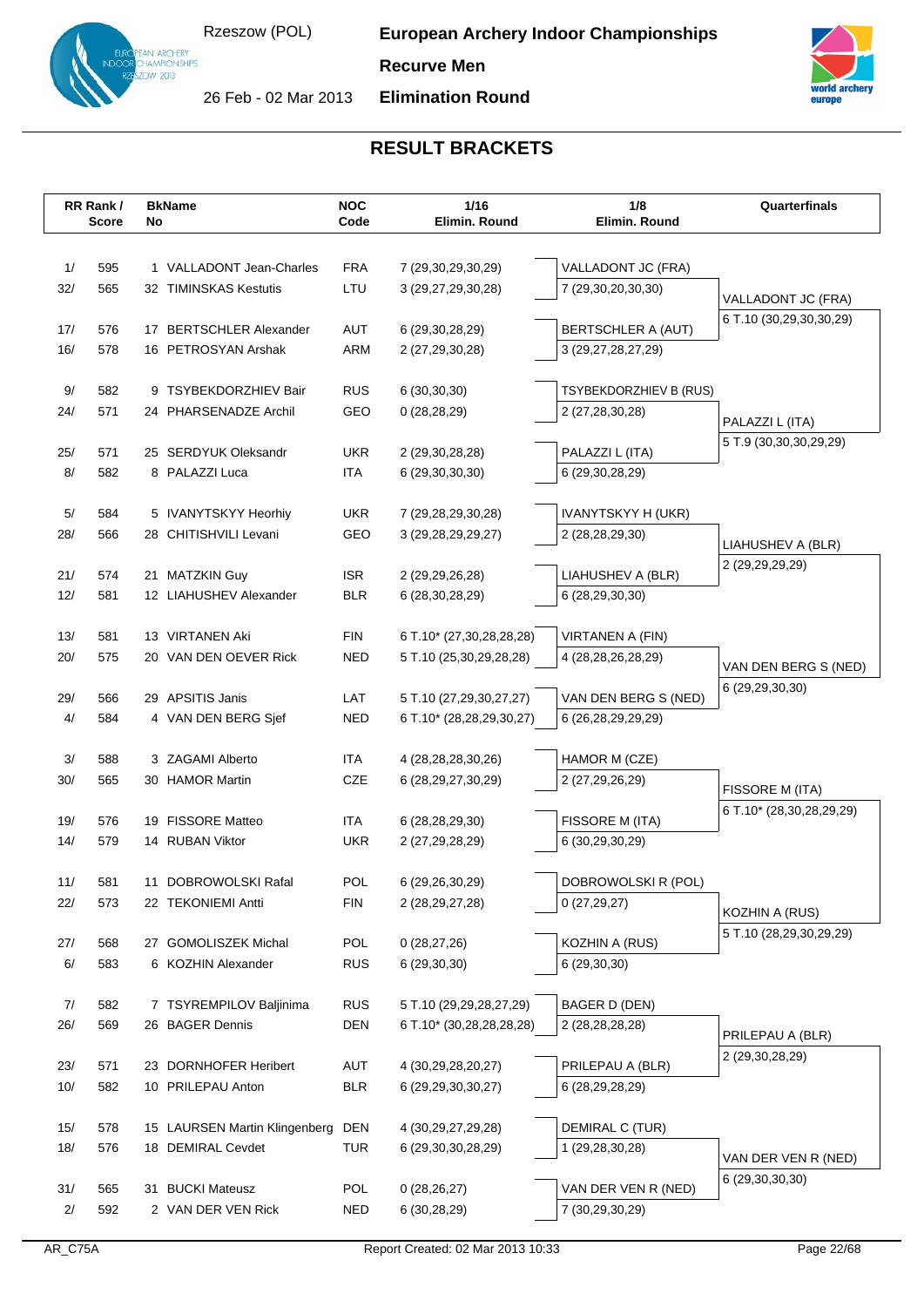**European Archery Indoor Championships**

**Recurve Women**







|                       | RR Rank/<br>Score        | <b>BkName</b><br>No                                                                     | <b>NOC</b><br>Code                                   | Quarterfinals                                                                                | <b>Semifinals</b>                                                                        | <b>Finals</b>                               |                                  |
|-----------------------|--------------------------|-----------------------------------------------------------------------------------------|------------------------------------------------------|----------------------------------------------------------------------------------------------|------------------------------------------------------------------------------------------|---------------------------------------------|----------------------------------|
| 1/<br>9/<br>5/<br>20/ | 587<br>575<br>580<br>562 | <b>ERDYNIEVA Natalia</b><br>9 KOVAL Victoriya<br>5 LIONETTI Pia<br>BOMBOEVA Anna<br>20  | <b>RUS</b><br><b>UKR</b><br><b>ITA</b><br><b>RUS</b> | 7 (27,30,29,29,29)<br>3 (29,27,28,29,28)<br>4 (29, 29, 30, 26, 27)<br>6 (29,28,30,29,29)     | ERDYNIEVA N (RUS)<br>7 (29,30,30,30,29)<br><b>BOMBOEVA A (RUS)</b><br>3 (29,28,30,30,27) | ERDYNIEVA N (RUS)<br>7 (30, 30, 27, 30, 29) | <b>GOLD</b><br>ERDYNIEVA N (RUS) |
| 19/<br>6/<br>7/<br>2/ | 564<br>580<br>576<br>586 | 19 NARIMANIDZE Khatuna<br>6 MANDIA Claudia<br>7 VALEEVA Natalia<br>2 SICHENIKOVA Lidija | <b>GEO</b><br>ITA<br><b>ITA</b><br><b>UKR</b>        | 3 (28, 29, 29, 29, 28)<br>7 (29,28,30,29,30)<br>6 (29,28,28,29,29)<br>4 (28, 29, 28, 29, 27) | MANDIA C (ITA)<br>2 (30,27,28,29)<br>VALEEVA N (ITA)<br>6 (30,28,30,29)                  | VALEEVA N (ITA)<br>3 (30,27,28,29,26)       | <b>SILVER</b><br>VALEEVA N (ITA) |

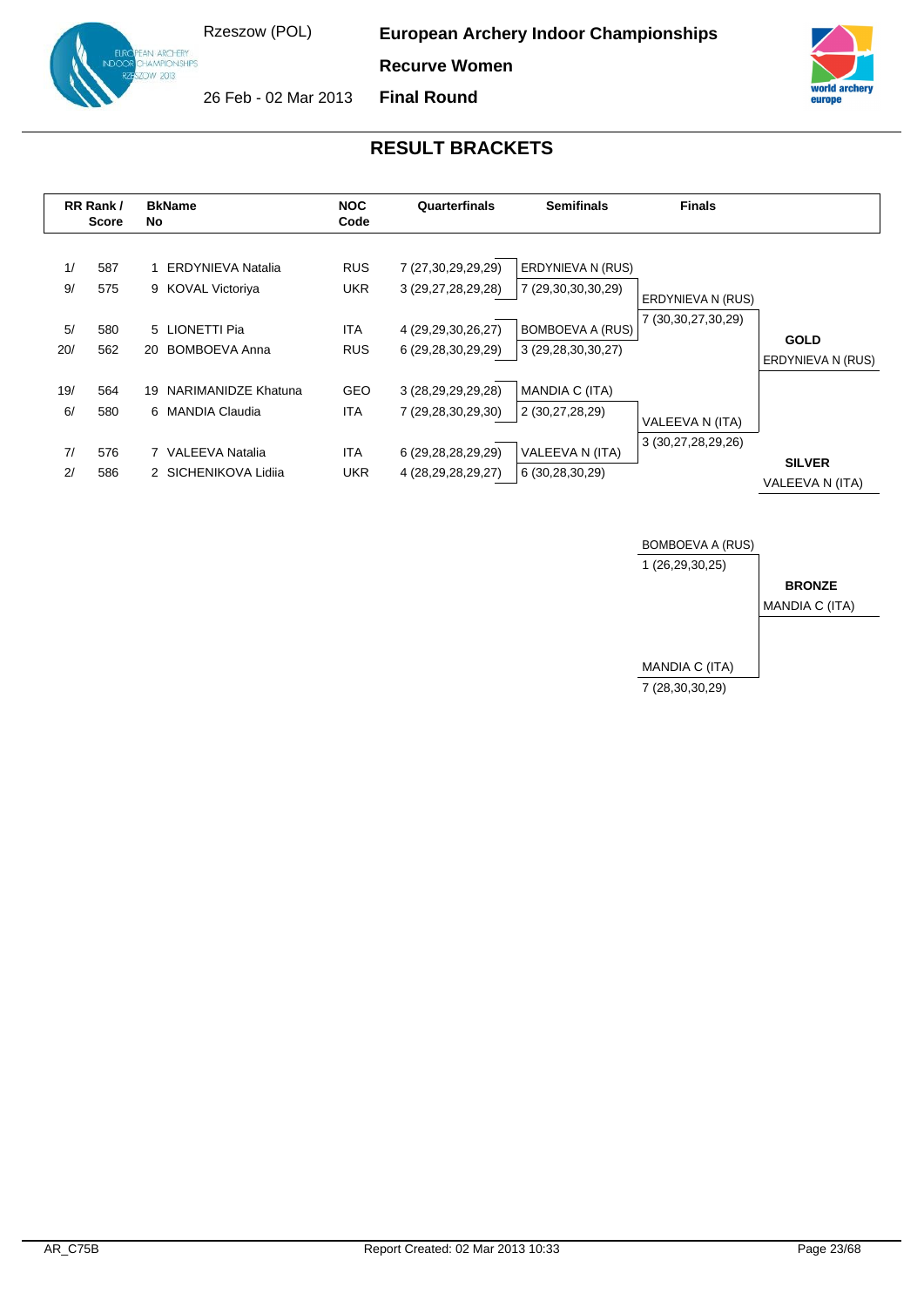**European Archery Indoor Championships**

**Recurve Women**

 $v$  2013 26 Feb - 02 Mar 2013

N ARCHERY<br>AMPIONSHIPS

**Elimination Round**



|            | RR Rank/<br><b>Score</b> | No | <b>BkName</b>                                | <b>NOC</b><br>Code       | 1/16<br>Elimin. Round                             | 1/8<br>Elimin. Round                   | Quarterfinals           |
|------------|--------------------------|----|----------------------------------------------|--------------------------|---------------------------------------------------|----------------------------------------|-------------------------|
|            |                          |    |                                              |                          |                                                   |                                        |                         |
|            |                          |    |                                              |                          |                                                   |                                        |                         |
| 1/         | 587                      |    | 1 ERDYNIEVA Natalia                          | <b>RUS</b>               | 6(29, 29, 30)                                     | ERDYNIEVA N (RUS)                      |                         |
| 32/        | 535                      |    | 32 VERULIDZE Lana                            | GEO                      | 0(28, 27, 29)                                     | 7 (29,29,30,30)                        | ERDYNIEVA N (RUS)       |
|            |                          |    |                                              |                          |                                                   |                                        | 7 (27,30,29,29,29)      |
| 17/<br>16/ | 565<br>566               |    | 17 BIDEAUD Marie Charlotte<br>16 TOMAT Najka | <b>FRA</b><br><b>SLO</b> | 6 (29, 29, 26, 27, 29)                            | <b>BIDEAUD MC (FRA)</b>                |                         |
|            |                          |    |                                              |                          | 4 (28,27,28,27,29)                                | 1 (29,28,29,27)                        |                         |
| 9/         | 575                      |    | 9 KOVAL Victoriya                            | <b>UKR</b>               | 6 (28,29,28,29,30)                                | KOVAL V (UKR)                          |                         |
| 24/        | 561                      |    | 24 SHAHNAZARYAN Gohar                        | <b>ARM</b>               | 4 (29, 19, 29, 28, 26)                            | 6 (30,29,27,28,29)                     |                         |
|            |                          |    |                                              |                          |                                                   |                                        | KOVAL V (UKR)           |
| 25/        | 561                      |    | 25 LIPIARSKA Karina                          | POL                      | 2 (28,27,29,29)                                   | STEPANOVA I (RUS)                      | 3 (29,27,28,29,28)      |
| 8/         | 575                      |    | 8 STEPANOVA Inna                             | <b>RUS</b>               | 6 (29, 29, 28, 30)                                | 4 (28, 28, 27, 29, 29)                 |                         |
|            |                          |    |                                              |                          |                                                   |                                        |                         |
| 5/         | 580                      |    | 5 LIONETTI Pia                               | ITA.                     | 6 (27, 28, 29, 28)                                | LIONETTI P (ITA)                       |                         |
| 28/        | 554                      |    | 28 MASLOVA Polina                            | <b>BLR</b>               | 2 (28,26,28,27)                                   | 6 (29,29,30)                           | LIONETTI P (ITA)        |
|            |                          |    |                                              |                          |                                                   |                                        | 4 (29, 29, 30, 26, 27)  |
| 21/        | 562                      |    | 21 NURMSALU Laura                            | <b>EST</b>               | 4 (29, 28, 30, 24, 26)                            | MYSZOR W (POL)                         |                         |
| 12/        | 574                      |    | 12 MYSZOR Wioleta                            | POL                      | 6 (29, 28, 28, 28, 27)                            | 0(28, 28, 27)                          |                         |
|            |                          |    |                                              |                          |                                                   |                                        |                         |
| 13/        | 568                      |    | 13 MERI Agnes                                | <b>FRA</b>               | 2 (28,27,29,29)                                   | BOMBOEVA A (RUS)                       |                         |
| 20/        | 562                      | 20 | <b>BOMBOEVA Anna</b>                         | <b>RUS</b>               | 6 (29, 28, 27, 30)                                | 7 (30,29,29,29,30)                     | <b>BOMBOEVA A (RUS)</b> |
| 29/        | 548                      |    | 29 RANTANEN Taina                            | <b>FIN</b>               |                                                   |                                        | 6 (29,28,30,29,29)      |
| 4/         | 581                      |    | 4 PALEKHA Kateryna                           | <b>UKR</b>               | 2 (28, 25, 30, 27)<br>6 (29, 29, 29, 28)          | PALEKHA K (UKR)<br>3 (28,29,29,29,29)  |                         |
|            |                          |    |                                              |                          |                                                   |                                        |                         |
| 3/         | 582                      |    | 3 SCHUH Berengere                            | <b>FRA</b>               | 6(29, 29, 30)                                     | SCHUH B (FRA)                          |                         |
| 30/        | 545                      |    | 30 DIASAMIDZE Asmat                          | GEO                      | 0(25, 28, 29)                                     | 5 T.10 (30,30,19,30,27)                |                         |
|            |                          |    |                                              |                          |                                                   |                                        | NARIMANIDZE K (GEO)     |
| 19/        | 564                      |    | 19 NARIMANIDZE Khatuna                       | GEO                      | 7 (27,28,30,29)                                   | NARIMANIDZE K (GEO)                    | 3 (28, 29, 29, 29, 28)  |
| 14/        | 568                      |    | 14 DER KINDEREN Annemarie                    | <b>NED</b>               | 1 (25,28,28,27)                                   | 6 T.10* (30,29,30,30,27)               |                         |
|            |                          |    |                                              |                          |                                                   |                                        |                         |
| 11/        | 574                      |    | 11 RZASA Joanna                              | POL                      | 7 (28,28,29,29,30)                                | RZASA J (POL)                          |                         |
| 22/        | 562                      |    | 22 PARNAT Reena                              | EST                      | 3 (28, 28, 29, 27, 28)                            | 5 T.9 (28,29,29,28,29)                 | MANDIA C (ITA)          |
|            |                          |    |                                              |                          |                                                   |                                        | 7 (29,28,30,29,30)      |
| 27/        | 555                      |    | 27 BISKOP-GRAHN Ann-Charlotte FIN            |                          | 2 (27, 28, 27, 26)                                | MANDIA C (ITA)                         |                         |
| 6/         | 580                      |    | 6 MANDIA Claudia                             | <b>ITA</b>               | 6 (28,27,29,30)                                   | 6 T.10 (28,29,30,28,28)                |                         |
|            |                          |    |                                              |                          |                                                   |                                        |                         |
| 7/         | 576                      |    | 7 VALEEVA Natalia                            | <b>ITA</b>               | 6 (29, 28, 29, 27, 30)                            | VALEEVA N (ITA)                        |                         |
| 26/        | 557                      |    | 26 LOKLUOGLU Begul                           | <b>TUR</b>               | 4 (29, 28, 25, 30, 29)                            | 6 (28,29,28,29)                        | VALEEVA N (ITA)         |
|            |                          |    |                                              |                          |                                                   |                                        | 6 (29,28,28,29,29)      |
| 23/<br>10/ | 562<br>575               |    | 23 MARUSAVA Hanna<br>10 TIMOFEYEVA Ekaterina | <b>BLR</b><br><b>BLR</b> | 6 T.10 (30,28,28,26,28)<br>5 T.9 (29,29,27,28,28) | MARUSAVA H (BLR)<br>2 (28, 29, 25, 28) |                         |
|            |                          |    |                                              |                          |                                                   |                                        |                         |
| 15/        | 566                      |    | 15 BANCILA Simona                            | <b>ROU</b>               | 6 T.10 (28,26,27,28,29)                           | <b>BANCILA S (ROU)</b>                 |                         |
| 18/        | 564                      |    | 18 BOZIC Brina                               | <b>SLO</b>               | 5 T.9 (27,28,30,28,27)                            | 1 (28,28,29,27)                        |                         |
|            |                          |    |                                              |                          |                                                   |                                        | SICHENIKOVA L (UKR)     |
| 31/        | 537                      |    | 31 SARBU Luminita                            | <b>ROU</b>               | 0(26, 27, 28)                                     | SICHENIKOVA L (UKR)                    | 4 (28, 29, 28, 29, 27)  |
| 2/         | 586                      |    | 2 SICHENIKOVA Lidiia                         | UKR                      | 6(29,30,30)                                       | 7 (29,30,29,29)                        |                         |
|            |                          |    |                                              |                          |                                                   |                                        |                         |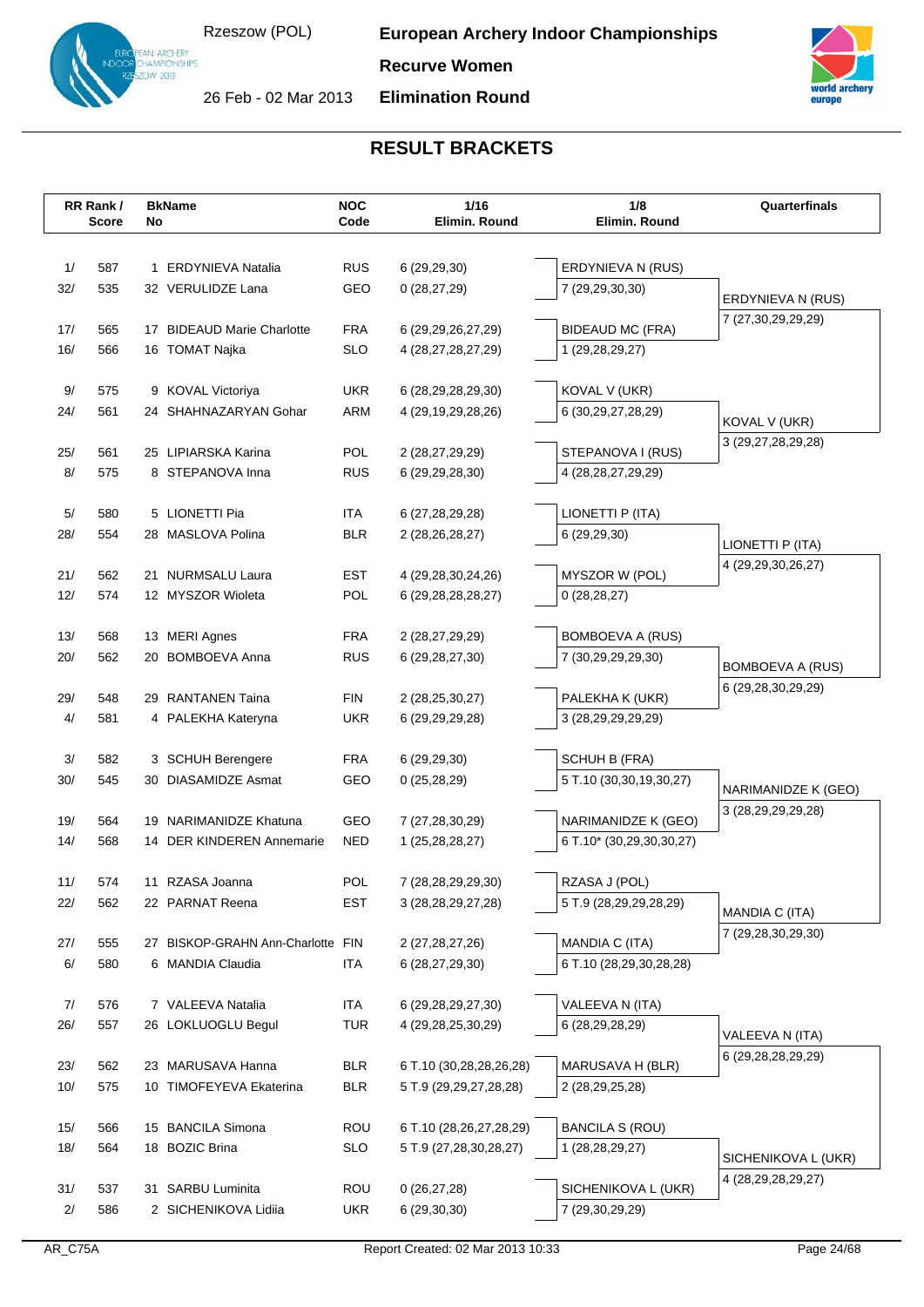**European Archery Indoor Championships**

**Recurve Junior Men**

**Final Round**



europ

AN ARCHERY<br>HAMPIONSHIPS W 2013 26 Feb - 02 Mar 2013

|                        | RR Rank/<br><b>Score</b> | <b>BkName</b><br>No                                                                      | <b>NOC</b><br>Code                                   | Quarterfinals                                                                                | <b>Semifinals</b>                                                                     | <b>Finals</b>                             |                                |
|------------------------|--------------------------|------------------------------------------------------------------------------------------|------------------------------------------------------|----------------------------------------------------------------------------------------------|---------------------------------------------------------------------------------------|-------------------------------------------|--------------------------------|
| 1/<br>9/<br>21/<br>20/ | 585<br>575<br>568<br>569 | YILMAZ Yaqiz<br>9 MARAN Luca<br>OLARU Dan<br>21<br>20 FANCELLO Fabio                     | <b>TUR</b><br><b>ITA</b><br><b>MDA</b><br><b>ITA</b> | 2 (30,28,29,29)<br>6 (28,29,30,30)<br>6 (28,28,30,28,30)<br>4 (28, 28, 30, 28, 29)           | MARAN L (ITA)<br>6 T.10* (29,29,28,29,28)<br>OLARU D (MDA)<br>5 T.10 (27,29,28,29,30) | MARAN L (ITA)<br>5 T.9 (30,28,29,30,30)   | <b>GOLD</b><br>KUTSYY V (UKR)  |
| 3/<br>22/<br>7/<br>18/ | 581<br>568<br>577<br>570 | 3 SOBKO Valentyn<br>MIHALIC Matija<br>22<br>7 KUTSYY Valentyn<br>PASQUALUCCI David<br>18 | <b>UKR</b><br><b>CRO</b><br><b>UKR</b><br><b>ITA</b> | 7 (28, 30, 28, 30, 27)<br>3 (27,30,29,28,26)<br>6 (28,30,30,29,29)<br>4 (29, 29, 28, 29, 29) | SOBKO V (UKR)<br>2 (28,28,30,29)<br>KUTSYY V (UKR)<br>6 (30,30,30,29)                 | KUTSYY V (UKR)<br>6 T.10 (29,28,30,30,30) | <b>SILVER</b><br>MARAN L (ITA) |

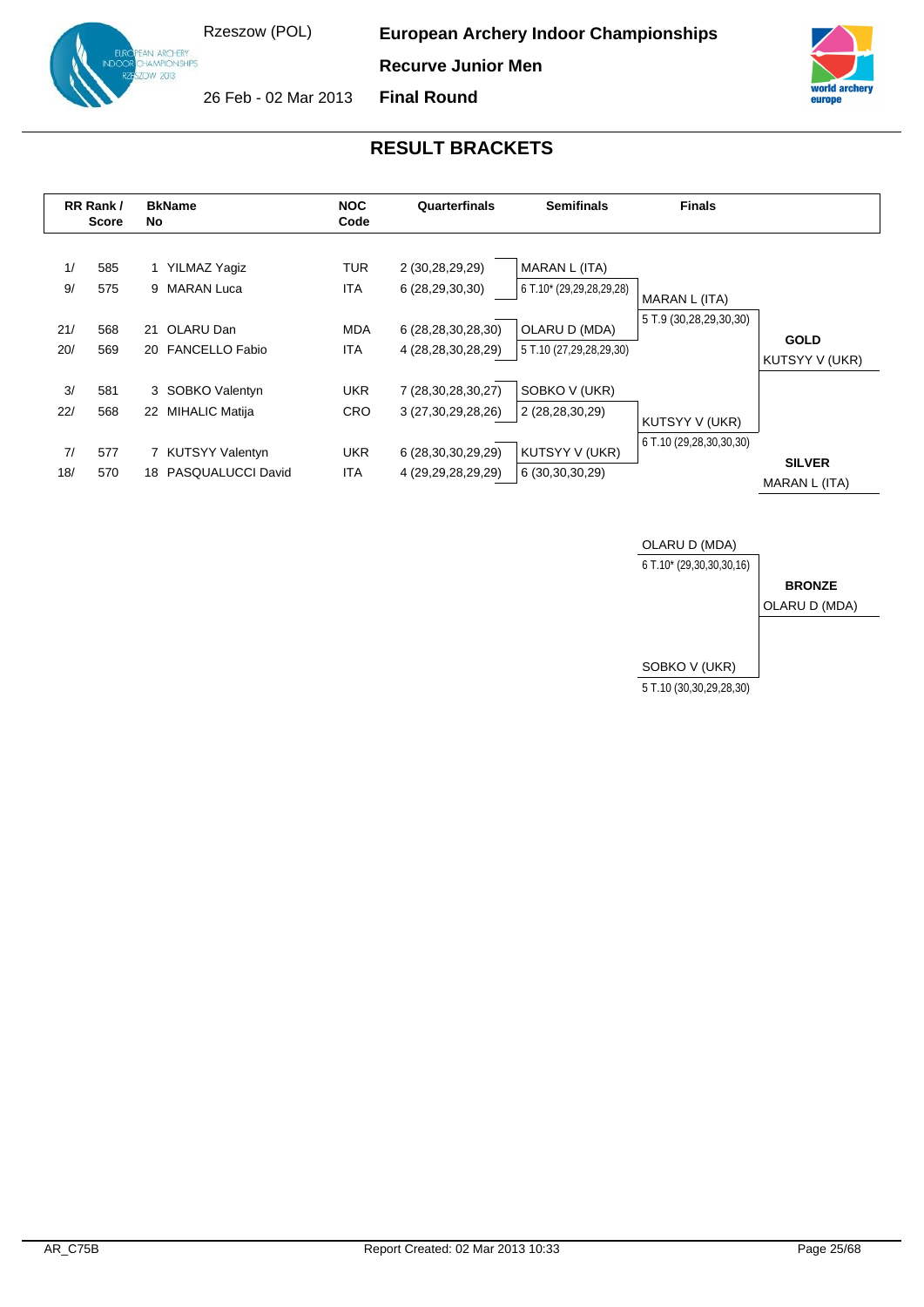N ARCHERY<br>AMPIONSHIPS  $v$  2013



26 Feb - 02 Mar 2013

**Elimination Round**



|      | RR Rank/     | <b>BkName</b>             | <b>NOC</b>        | 1/16                                              | 1/8                        | Quarterfinals                    |
|------|--------------|---------------------------|-------------------|---------------------------------------------------|----------------------------|----------------------------------|
|      | <b>Score</b> | No                        | Code              | Elimin. Round                                     | Elimin. Round              |                                  |
|      |              |                           |                   |                                                   |                            |                                  |
| 1/   | 585          | 1 YILMAZ Yagiz            | <b>TUR</b>        | 6 (30,29,28)                                      | YILMAZ Y (TUR)             |                                  |
| 32/  | 560          | 32 DECKERS Michael        | <b>BEL</b>        | 0(27, 27, 26)                                     | 6 (29,29,27,29,29)         | YILMAZ Y (TUR)                   |
| 17/  | 571          | 17 BATOEV Zhargal         | <b>RUS</b>        |                                                   | BATOEV Z (RUS)             | 2 (30,28,29,29)                  |
| 16/  | 571          | 16 STRAJHAR Klemen        | <b>SLO</b>        | 6 (29, 28, 28, 29)<br>2 (28,27,29,28)             | 4 (29,29,30,27,28)         |                                  |
|      |              |                           |                   |                                                   |                            |                                  |
| $9/$ | 575          | 9 MARAN Luca              | ITA               | 7 (30,29,28,28,28)                                | MARAN L (ITA)              |                                  |
| 24/  | 567          | 24 BALAZ Boris            | <b>SVK</b>        | 3 (29, 28, 30, 28, 26)                            | 6 (29,28,30,30)            |                                  |
|      |              |                           |                   |                                                   |                            | MARAN L (ITA)<br>6 (28,29,30,30) |
| 25/  | 567          | 25 WECKMUELLER Maximilian | <b>GER</b>        | 6 T.10* (29,28,27,29,30)                          | <b>WECKMUELLER M (GER)</b> |                                  |
| 8/   | 576          | 8 KIRSEVER Kerem          | <b>TUR</b>        | 5 T.10 (29,30,28,27,29)                           | 2 (28,29,29,29)            |                                  |
|      |              |                           |                   |                                                   |                            |                                  |
| $5/$ | 580          | 5 GOLABCZAK Patryk        | POL               | 2 (20,28,30,28)                                   | LIPKEVICIUS L (LTU)        |                                  |
| 28/  | 563          | 28 LIPKEVICIUS Lukas      | LTU               | 6 (30,29,29,29)                                   | 5 T.9 (29,28,29,28,30)     | OLARU D (MDA)                    |
| 21/  | 568          | 21 OLARU Dan              | <b>MDA</b>        | 6 T.10* (30,30,29,29,27)                          | OLARU D (MDA)              | 6 (28,28,30,28,30)               |
| 12/  | 574          | 12 BALDANOV Arsalan       | <b>RUS</b>        | 5 T.10 (29,30,28,30,29)                           | 6 T.10 (28,29,29,29,29)    |                                  |
|      |              |                           |                   |                                                   |                            |                                  |
| 13/  | 574          | 13 ROZHKO Oleh            | <b>UKR</b>        | 0(27, 28, 28)                                     | FANCELLO F (ITA)           |                                  |
| 20/  | 569          | 20 FANCELLO Fabio         | ITA               | 6 (30,29,29)                                      | 7 (28,30,29,29,29)         |                                  |
|      |              |                           |                   |                                                   |                            | FANCELLO F (ITA)                 |
| 29/  | 563          | 29 ORLIC Vedran           | CRO               | 6 T.10* (26,30,28,29,28)                          | ORLIC V (CRO)              | 4 (28, 28, 30, 28, 29)           |
| 4/   | 580          | 4 RIJAVEC Jan             | <b>SLO</b>        | 5 T.10 (29,28,28,29,28)                           | 3 (28, 28, 29, 29, 28)     |                                  |
|      |              |                           |                   |                                                   |                            |                                  |
| $3/$ | 581          | 3 SOBKO Valentyn          | <b>UKR</b>        | 7 (30, 30, 30, 29)                                | SOBKO V (UKR)              |                                  |
| 30/  | 562          | 30 DUB Vojtech            | CZE               | 1 (25,24,30,28)                                   | 6 (29,28,30,27,29)         | SOBKO V (UKR)                    |
| 19/  | 570          | 19 FABER Florian          | SUI               | 3 (29, 28, 29, 28, 28)                            | RAMAEKERS R (BEL)          | 7 (28,30,28,30,27)               |
| 14/  | 574          | 14 RAMAEKERS Robin        | <b>BEL</b>        | 7 (29,30,26,29,30)                                | 4 (29,28,28,28,27)         |                                  |
|      |              |                           |                   |                                                   |                            |                                  |
| 11/  | 574          | 11 STRAJHAR Gasper        | <b>SLO</b>        | 5 T.10 (30,29,30,27,28)                           | MIHALIC M (CRO)            |                                  |
| 22/  | 568          | 22 MIHALIC Matija         | CRO               | 6 T.10* (30,24,29,30,30)                          | 7 (27,29,29,30)            |                                  |
|      |              |                           |                   |                                                   |                            | MIHALIC M (CRO)                  |
| 27/  | 565          | 27 BULIGA Artur           | MDA               | 7 (30,29,30,30,29)                                | <b>BULIGA A (MDA)</b>      | 3 (27, 30, 29, 28, 26)           |
| 6/   | 578          | 6 SCHMITZ Carlo           | GER               | 3 (30,29,30,29,28)                                | 1 (27,27,28,29)            |                                  |
|      |              |                           |                   |                                                   |                            |                                  |
| 7/   | 577          | 7 KUTSYY Valentyn         | <b>UKR</b>        | 7 (28,28,29,30,30)                                | KUTSYY V (UKR)             |                                  |
| 26/  | 567          | 26 FATYGA Mateusz         | POL               | 3 (29, 28, 25, 27, 28)                            | 6 (28, 30, 28, 30, 28)     | KUTSYY V (UKR)                   |
| 23/  | 568          | 23 KOVALEVSKIJ Adamas     |                   |                                                   | TSYNGUEV B (RUS)           | 6 (28, 30, 30, 29, 29)           |
| 10/  | 574          | 10 TSYNGUEV Beligto       | LTU<br><b>RUS</b> | 5 T.9 (29,28,27,28,26)<br>6 T.9* (28,26,29,30,26) | 4 (28, 30, 28, 29, 28)     |                                  |
|      |              |                           |                   |                                                   |                            |                                  |
| 15/  | 573          | 15 KARDZIALIUK Uladzimir  | <b>BLR</b>        | 2 (27,26,29,28)                                   | PASQUALUCCI D (ITA)        |                                  |
| 18/  | 570          | 18 PASQUALUCCI David      | <b>ITA</b>        | 6 (30,27,29,28)                                   | 7 (28, 30, 27, 28)         |                                  |
|      |              |                           |                   |                                                   |                            | PASQUALUCCI D (ITA)              |
| 31/  | 561          | 31 HURBAN JR. Vladimir    | <b>SVK</b>        | 6 (28, 29, 30, 29)                                | HURBAN JR. V (SVK)         | 4 (29, 29, 28, 29, 29)           |
| 2/   | 584          | 2 KAHLLUND Florian        | GER               | 2 (28,28,20,29)                                   | 1 (26,30,25,26)            |                                  |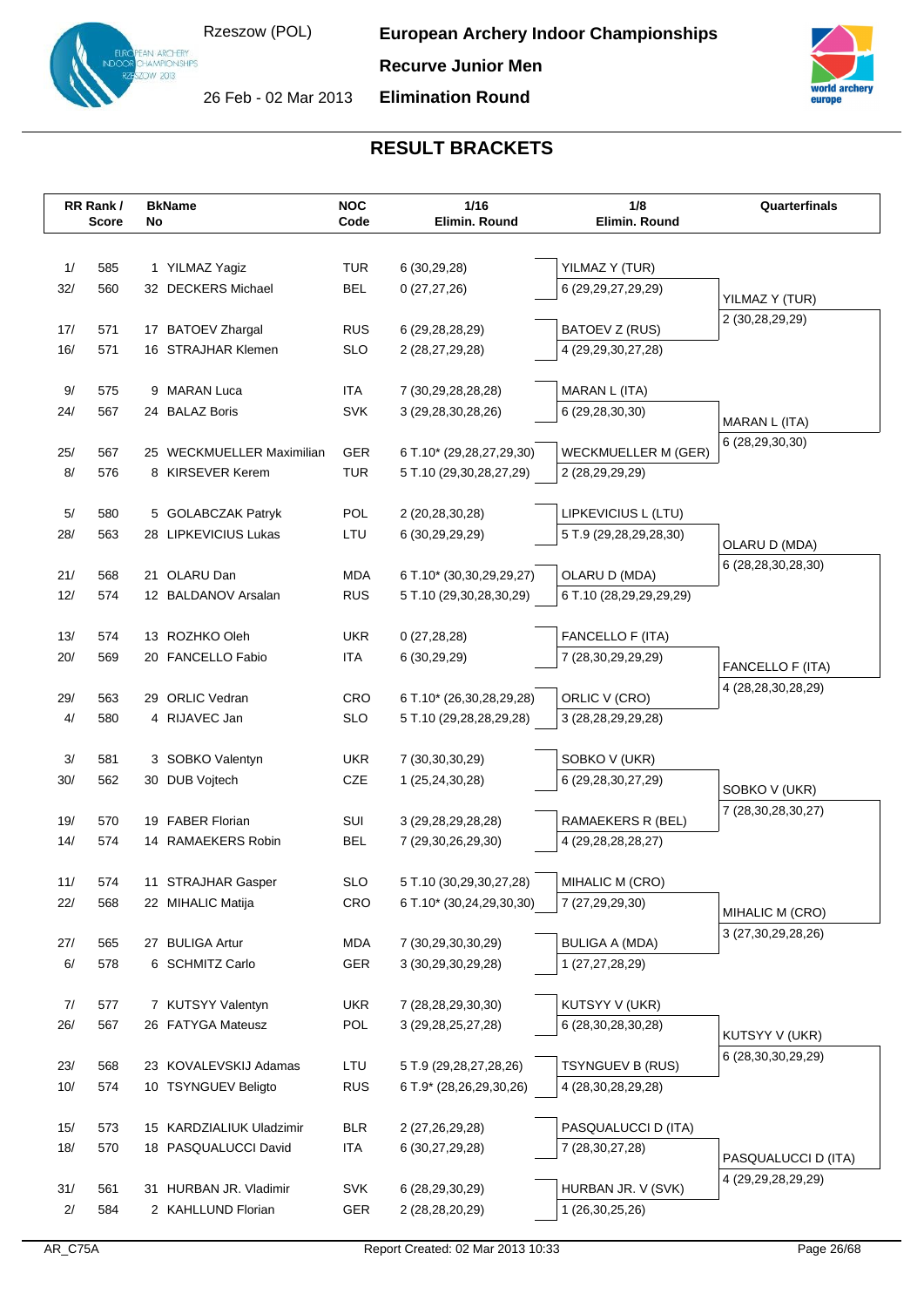**ARCHERY** AMPIONSHIPS  $v \propto 1$ 

**European Archery Indoor Championships**

**Recurve Junior Women**



26 Feb - 02 Mar 2013 **Final Round**



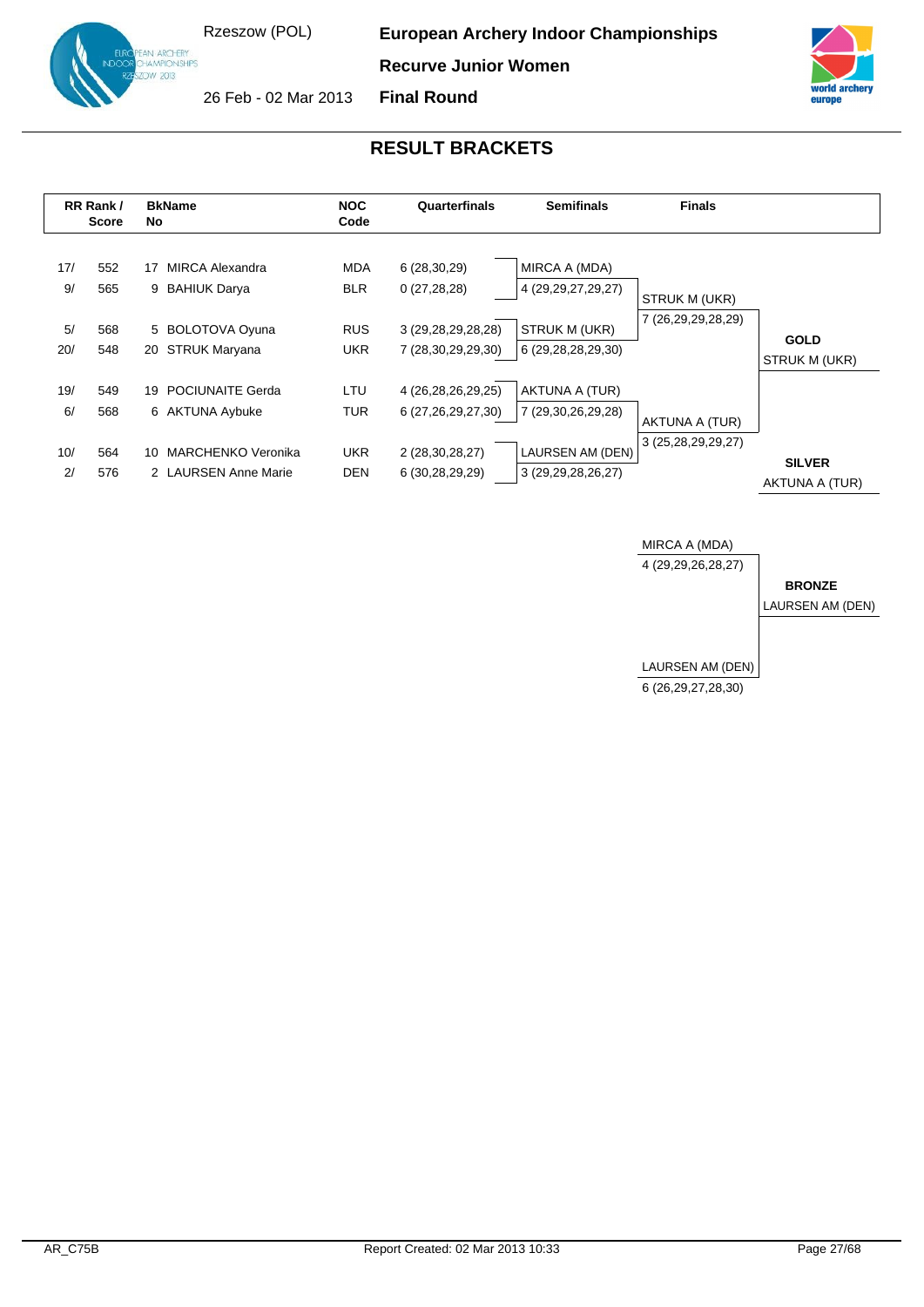

**Recurve Junior Women**



26 Feb - 02 Mar 2013

**Elimination Round**

|            | RR Rank/     | <b>BkName</b>          | <b>NOC</b>        | 1/16                               | 1/8                              | Quarterfinals                          |
|------------|--------------|------------------------|-------------------|------------------------------------|----------------------------------|----------------------------------------|
|            | <b>Score</b> | No                     | Code              | Elimin. Round                      | Elimin. Round                    |                                        |
|            |              |                        |                   |                                    |                                  |                                        |
| 1/         | 576          | 1 PAVLOVA Anastasia    | <b>UKR</b>        |                                    | PAVLOVA A (UKR)                  |                                        |
|            |              | -Bye-                  |                   |                                    | 2 (29,27,28,28)                  | MIRCA A (MDA)                          |
| 17/        | 552          | 17 MIRCA Alexandra     | <b>MDA</b>        | 6 T.10 (28,26,27,29,28)            | MIRCA A (MDA)                    | 6 (28,30,29)                           |
| 16/        | 552          | 16 DZIOMINSKAYA Karyna | <b>BLR</b>        | 5 T.8 (25,29,28,18,28)             | 6 (27, 30, 29, 29)               |                                        |
|            |              |                        |                   |                                    |                                  |                                        |
| 9/         | 565          | 9 BAHIUK Darya         | <b>BLR</b>        | 6 (30,29,29)                       | <b>BAHIUK D (BLR)</b>            |                                        |
| 24/        | 503          | 24 DECKERS Eline       | <b>BEL</b>        | 0(26, 27, 28)                      | 6 (25,29,29,28)                  | <b>BAHIUK D (BLR)</b>                  |
|            |              |                        |                   |                                    |                                  | 0(27, 28, 28)                          |
| 8/         | 566          | -Bye-<br>8 OZKAN Irem  | <b>TUR</b>        |                                    | OZKAN I (TUR)<br>2 (28,27,28,27) |                                        |
|            |              |                        |                   |                                    |                                  |                                        |
| $5/$       | 568          | 5 BOLOTOVA Oyuna       | <b>RUS</b>        |                                    | BOLOTOVA O (RUS)                 |                                        |
|            |              | -Bye-                  |                   |                                    | 7 (29,27,28,29,29)               |                                        |
|            |              |                        |                   |                                    |                                  | BOLOTOVA O (RUS)<br>3 (29,28,29,28,28) |
| 21/        | 546          | 21 BOARI Lucilla       | <b>ITA</b>        | 5 T.9 (29,24,30,27,27)             | AFANASYEVA M (BLR)               |                                        |
| 12/        | 560          | 12 AFANASYEVA Maryia   | <b>BLR</b>        | 6 T.10 (29,30,27,25,28)            | 3 (28, 28, 28, 28, 27)           |                                        |
|            |              | 13 CHORTI Ariadni      |                   |                                    | STRUK M (UKR)                    |                                        |
| 13/<br>20/ | 559<br>548   | 20 STRUK Maryana       | GRE<br><b>UKR</b> | 2 (27,27,26,27)<br>6 (25,29,29,30) | 6 (29,29,29,30)                  |                                        |
|            |              |                        |                   |                                    |                                  | STRUK M (UKR)                          |
|            |              | -Bye-                  |                   |                                    | ROTA G (ITA)                     | 7 (28,30,29,29,30)                     |
| 4/         | 573          | 4 ROTA Gaia            | <b>ITA</b>        |                                    | 2 (29, 29, 25, 28)               |                                        |
|            |              |                        |                   |                                    |                                  |                                        |
| 3/         | 576          | 3 TIMOFEEVA Kristina   | <b>RUS</b>        |                                    | TIMOFEEVA K (RUS)                |                                        |
|            |              | -Bye-                  |                   |                                    | 4 (30,28,27,29,29)               | POCIUNAITE G (LTU)                     |
| 19/        | 549          | 19 POCIUNAITE Gerda    | LTU               | 7 (26, 29, 28, 28)                 | POCIUNAITE G (LTU)               | 4 (26, 28, 26, 29, 25)                 |
| 14/        | 555          | 14 TUOKKOLA Mirjam     | <b>FIN</b>        | 1 (26,26,26,25)                    | 6 (30,28,29,29,29)               |                                        |
|            |              |                        |                   |                                    |                                  |                                        |
| 11/        | 562          | 11 ALIEVA Sabina       | <b>RUS</b>        | 6 (28,27,28,28,28)                 | ALIEVA S (RUS)                   |                                        |
| 22/        | 537          | 22 WEJNEROWSKA Marlena | POL               | 4 (29, 26, 29, 26, 26)             | 3 (29, 25, 27, 26, 27)           | AKTUNA A (TUR)                         |
|            |              |                        |                   |                                    |                                  | 6 (27,26,29,27,30)                     |
|            |              | -Bye-                  |                   |                                    | <b>AKTUNA A (TUR)</b>            |                                        |
| 6/         | 568          | 6 AKTUNA Aybuke        | <b>TUR</b>        |                                    | 7 (30,25,26,28,29)               |                                        |
| 7/         | 568          | 7 MAMMI Giulia         | <b>ITA</b>        |                                    | MAMMI G (ITA)                    |                                        |
|            |              | -Bye-                  |                   |                                    | 3 (29,27,24,29,25)               |                                        |
|            |              |                        |                   |                                    |                                  | MARCHENKO V (UKR)                      |
| 23/        | 534          | 23 KLESZCZ Klaudia     | POL               | 2 (27, 25, 28, 25)                 | MARCHENKO V (UKR)                | 2 (28, 30, 28, 27)                     |
| 10/        | 564          | 10 MARCHENKO Veronika  | <b>UKR</b>        | 6 (29, 27, 27, 30)                 | 7 (28,28,29,29,28)               |                                        |
|            |              |                        |                   |                                    |                                  |                                        |
| 15/        | 553          | 15 SAKS Helena         | <b>EST</b>        | 2 (26,26,28,26)                    | HUK A (POL)                      |                                        |
| 18/        | 552          | 18 HUK Anna            | POL               | 6 (27, 29, 26, 27)                 | 0(26, 25, 27)                    | LAURSEN AM (DEN)                       |
|            |              | -Bye-                  |                   |                                    | LAURSEN AM (DEN)                 | 6 (30,28,29,29)                        |
| 2/         | 576          | 2 LAURSEN Anne Marie   | <b>DEN</b>        |                                    | 6 (29,30,28)                     |                                        |
|            |              |                        |                   |                                    |                                  |                                        |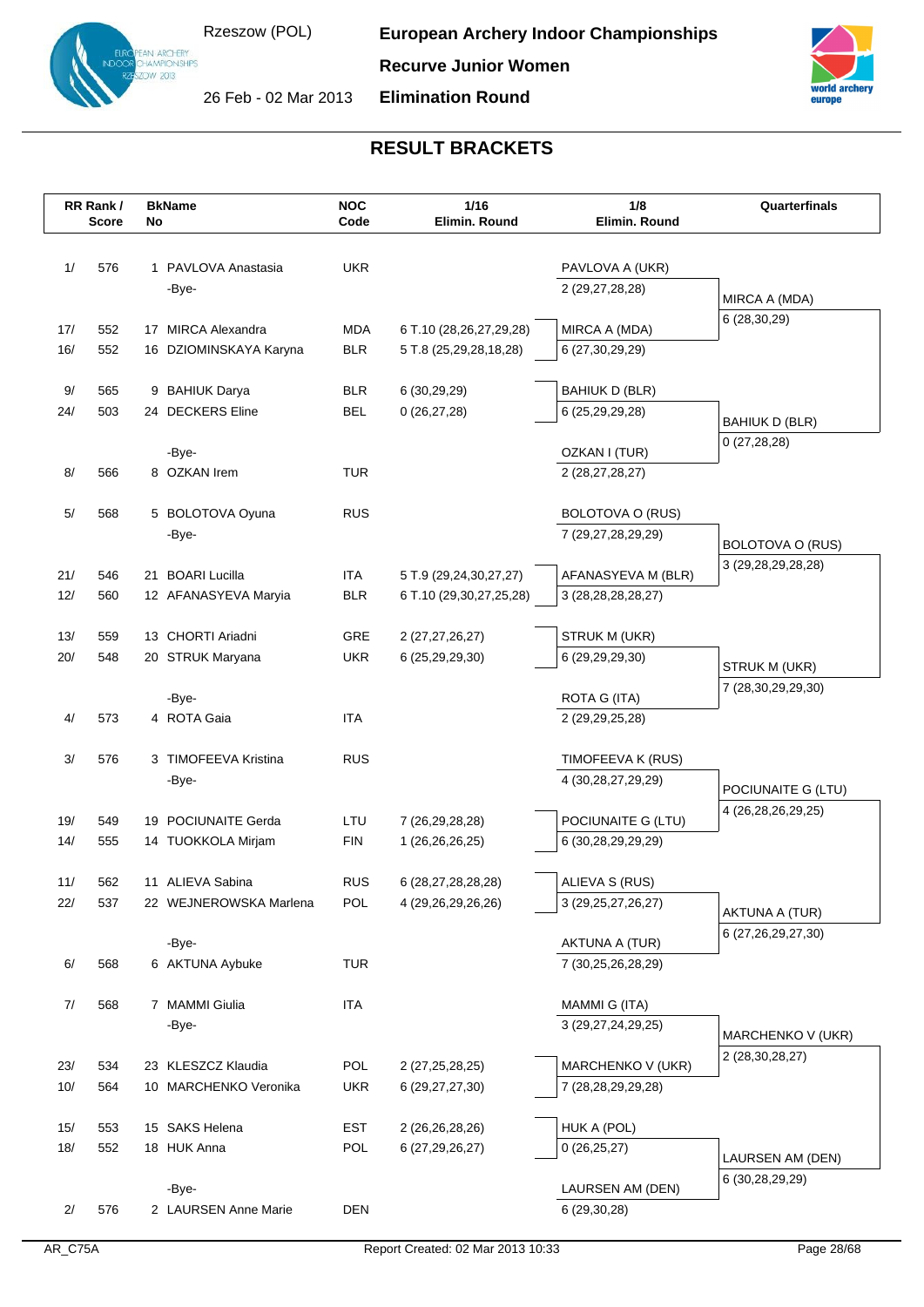**European Archery Indoor Championships**

**Compound Men**



26 Feb - 02 Mar 2013 **Final Round**



|                        | RR Rank/<br><b>Score</b> | <b>BkName</b><br>No                                                                            | <b>NOC</b><br>Code                                   | Quarterfinals                                                                     | <b>Semifinals</b>                                                                        | <b>Finals</b>                       |                                  |
|------------------------|--------------------------|------------------------------------------------------------------------------------------------|------------------------------------------------------|-----------------------------------------------------------------------------------|------------------------------------------------------------------------------------------|-------------------------------------|----------------------------------|
| 1/<br>9/<br>5/<br>4/   | 597<br>587<br>591<br>593 | <b>SCHLOESSER Mike</b><br>9 DELOCHE Pierre Julien<br>5 BLEYENDAAL Ruben<br>4 DAMSBO Martin     | <b>NED</b><br><b>FRA</b><br><b>NED</b><br><b>DEN</b> | 4 (30,30,29,29,29)<br>6 (29,30,29,30,30)<br>1 (29,30,29,29)<br>7 (30,30,30,30)    | DELOCHE PJ (FRA)<br>6 (30,30,30,30,30)<br>DAMSBO M (DEN)<br>4 (29,30,30,30,30)           | DELOCHE PJ (FRA)<br>6 (30,30,30,30) | <b>GOLD</b><br>DELOCHE PJ (FRA)  |
| 3/<br>11/<br>10/<br>2/ | 594<br>586<br>586<br>595 | 3 HANSEN Stephan<br><b>BOVINI Mauro</b><br>11<br><b>TURSIC Slavko</b><br>10<br>2 ELZINGA Peter | <b>DEN</b><br><b>ITA</b><br><b>SLO</b><br>NED.       | 7 (29,30,30,30,30)<br>3 (30, 30, 29, 29, 29)<br>2 (29,30,27,28)<br>6(29,30,30,30) | <b>HANSEN S (DEN)</b><br>4 (29,29,30,29,30)<br>ELZINGA P (NED)<br>6 (30, 30, 28, 29, 30) | ELZINGA P (NED)<br>2 (29,30,30,29)  | <b>SILVER</b><br>ELZINGA P (NED) |

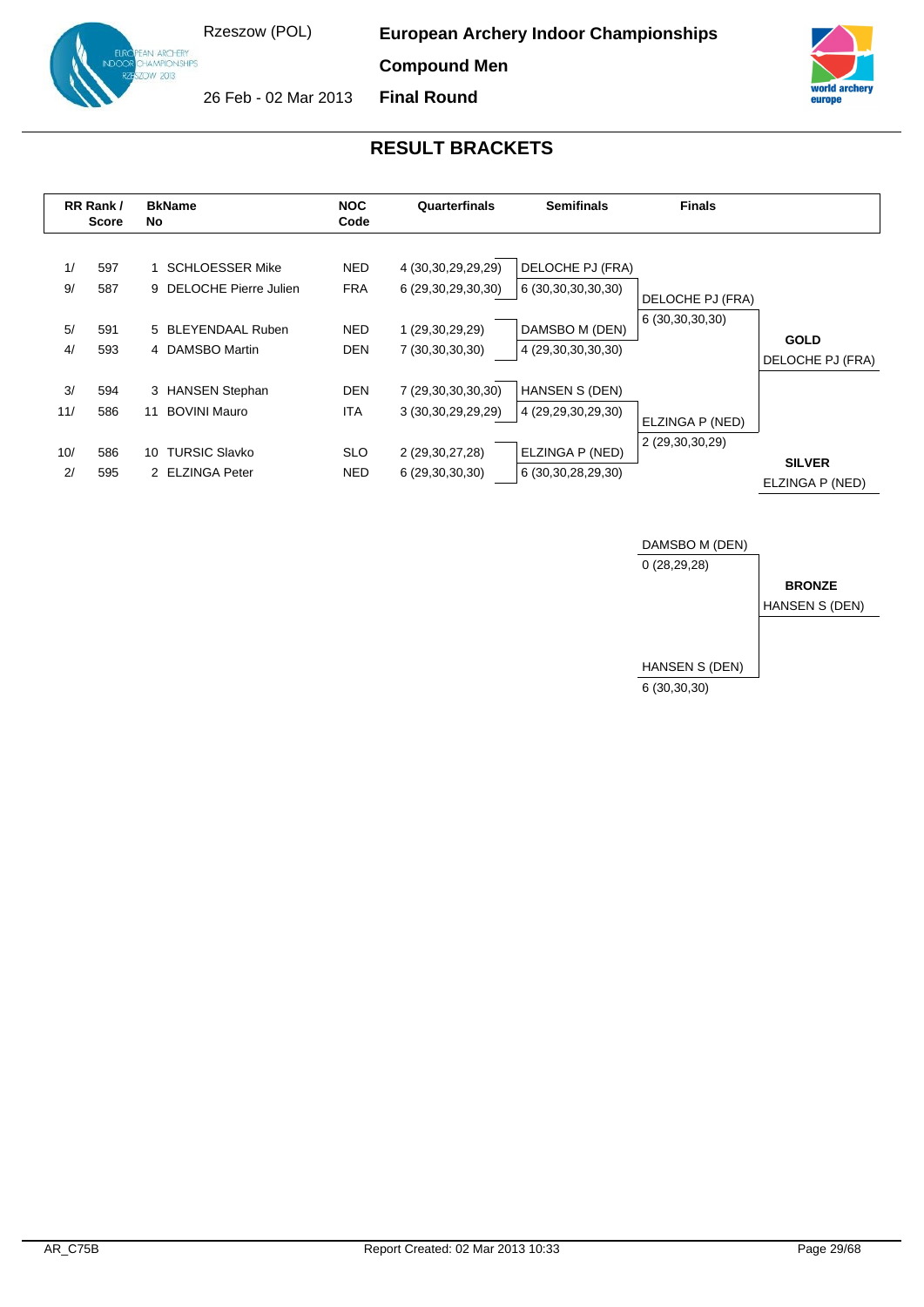**Compound Men**



26 Feb - 02 Mar 2013

**Elimination Round**



|           | RR Rank/     | <b>BkName</b>             | <b>NOC</b>        | 1/16<br>Elimin, Round    | 1/8                      | Quarterfinals          |
|-----------|--------------|---------------------------|-------------------|--------------------------|--------------------------|------------------------|
|           | <b>Score</b> | No                        | Code              |                          | Elimin. Round            |                        |
|           |              |                           |                   |                          |                          |                        |
| 1/        | 597          | 1 SCHLOESSER Mike         | <b>NED</b>        | 7 (29,30,30,30)          | SCHLOESSER M (NED)       |                        |
| 32/       | 576          | 32 LVOVSKYY Dmytro        | <b>UKR</b>        | 1 (29,28,29,29)          | 6 T.10* (30,30,30,29,29) | SCHLOESSER M (NED)     |
| 17/       | 583          | 17 SITAR Dejan            | <b>SLO</b>        | 1 (28, 28, 28, 27)       | DOLLINGER G (AUT)        | 4 (30, 30, 29, 29, 29) |
| 16/       | 583          | 16 DOLLINGER Georg        | AUT               | 7 (29,28,30,28)          | 5 T.10 (30,29,30,29,30)  |                        |
|           |              |                           |                   |                          |                          |                        |
| 9/        | 587          | 9 DELOCHE Pierre Julien   | <b>FRA</b>        | 7 (29,30,30,30)          | DELOCHE PJ (FRA)         |                        |
| 24/       | 579          | 24 NASH Tim               | <b>GBR</b>        | 1 (29,29,28,29)          | 6 (29,30,29,30,28)       | DELOCHE PJ (FRA)       |
|           |              |                           |                   |                          |                          | 6 (29,30,29,30,30)     |
| 25/       | 579          | 25 HALL Robert            | <b>IRL</b>        | 0(28, 29, 29)            | BOE M (NOR)              |                        |
| 8/        | 587          | <b>BOE Morten</b><br>8    | <b>NOR</b>        | 6 (29,30,30)             | 4 (29,29,29,30,28)       |                        |
|           |              |                           |                   |                          |                          |                        |
| 5/<br>28/ | 591<br>579   | 5 BLEYENDAAL Ruben        | NED<br><b>RUS</b> | 7 (30,29,30,29)          | BLEYENDAAL R (NED)       |                        |
|           |              | 28 SOLOMONOV Dmitry       |                   | 1 (29, 29, 29, 28)       | 6 (29,29,29,30)          | BLEYENDAAL R (NED)     |
| 21/       | 582          | 21 RESSAR Evert           | <b>EST</b>        | 6 (28,29,29,29,29)       | RESSAR E (EST)           | 1 (29,30,29,29)        |
| 12/       | 586          | 12 CARMINIO Antonio       | <b>ITA</b>        | 4 (28, 30, 28, 28, 29)   | 2 (29,28,29,28)          |                        |
|           |              |                           |                   |                          |                          |                        |
| 13/       | 584          | 13 PEINEAU Sebastien      | FRA               | 4 (29,28,29,29,30)       | SBRODOV M (RUS)          |                        |
| 20/       | 582          | 20 SBRODOV Mikhail        | <b>RUS</b>        | 6 (30,28,29,29,30)       | 1 (29,28,29,29)          | DAMSBO M (DEN)         |
|           |              |                           |                   |                          |                          | 7 (30, 30, 30, 30)     |
| 29/       | 578          | 29 SIGAUSKAS Vladas       | LTU               | 2 (30,29,29,28)          | DAMSBO M (DEN)           |                        |
| 4/        | 593          | 4 DAMSBO Martin           | DEN               | 6 (29,30,30,29)          | 7 (30, 30, 29, 30)       |                        |
| 3/        | 594          | 3 HANSEN Stephan          | <b>DEN</b>        | 6(30, 29, 30)            | HANSEN S (DEN)           |                        |
| 30/       | 578          | 30 WILSON Stuart          | <b>IRL</b>        | 0(28, 28, 29)            | 6 (30, 30, 30, 30)       |                        |
|           |              |                           |                   |                          |                          | HANSEN S (DEN)         |
| 19/       | 582          | 19 HAUTAMAKI Juho         | FIN               | 5 T.10 (29,28,29,29,30)  | PAGNI S (ITA)            | 7 (29,30,30,30,30)     |
| 14/       | 584          | 14 PAGNI Sergio           | <b>ITA</b>        | 6 T.10* (30,29,29,28,27) | 2 (29,30,29,30)          |                        |
|           |              |                           |                   |                          |                          |                        |
| 11/       | 586          | <b>BOVINI Mauro</b><br>11 | <b>ITA</b>        | 6 (29,28,30,29)          | <b>BOVINI M (ITA)</b>    |                        |
| 22/       | 581          | 22 HAAVISTO Jari          | <b>FIN</b>        | 2 (28,29,29,28)          | 6 (30,28,30,30)          | <b>BOVINI M (ITA)</b>  |
|           |              |                           |                   |                          |                          | 3 (30, 30, 29, 29, 29) |
| 27/       | 579          | 27 TJENTLAND Oddmund      | <b>NOR</b>        | 0(29, 28, 29)            | <b>BRASSEUR S (FRA)</b>  |                        |
| 6/        | 589          | 6 BRASSEUR Sebastien      | <b>FRA</b>        | 6(30,30,30)              | 2 (29,29,29,29)          |                        |
| 7/        | 587          | 7 AAMAAS Njaal            | <b>NOR</b>        | 4 (30,29,28,29,28)       | HOFER P (SUI)            |                        |
| 26/       | 579          | 26 HOFER Patrizio         | SUI               | 6 (29, 29, 28, 30, 29)   | 4 (29,28,30,29,28)       |                        |
|           |              |                           |                   |                          |                          | TURSIC S (SLO)         |
| 23/       | 581          | 23 SCHKOLNY Konstantin    | <b>UKR</b>        | 3 (28,29,30,28,29)       | TURSIC S (SLO)           | 2 (29,30,27,28)        |
| 10/       | 586          | 10 TURSIC Slavko          | <b>SLO</b>        | 7 (30,29,29,30,30)       | 6 (29,28,29,30,29)       |                        |
|           |              |                           |                   |                          |                          |                        |
| 15/       | 583          | 15 JUUTILAINEN Mikko      | <b>FIN</b>        | 5 T.10 (29,29,30,30,29)  | DAMBAEV A (RUS)          |                        |
| 18/       | 583          | 18 DAMBAEV Alexander      | <b>RUS</b>        | 6 T.10* (29,30,29,29,30) | 4 (30,29,30,29,28)       | ELZINGA P (NED)        |
| 31/       | 577          | 31 KOBATH Bruno           | AUT               | 2 (29,29,29,29)          | ELZINGA P (NED)          | 6 (29, 30, 30, 30)     |
| 2/        | 595          | 2 ELZINGA Peter           | NED               | 6 (30,29,30,29)          | 6 (30, 30, 29, 30, 28)   |                        |
|           |              |                           |                   |                          |                          |                        |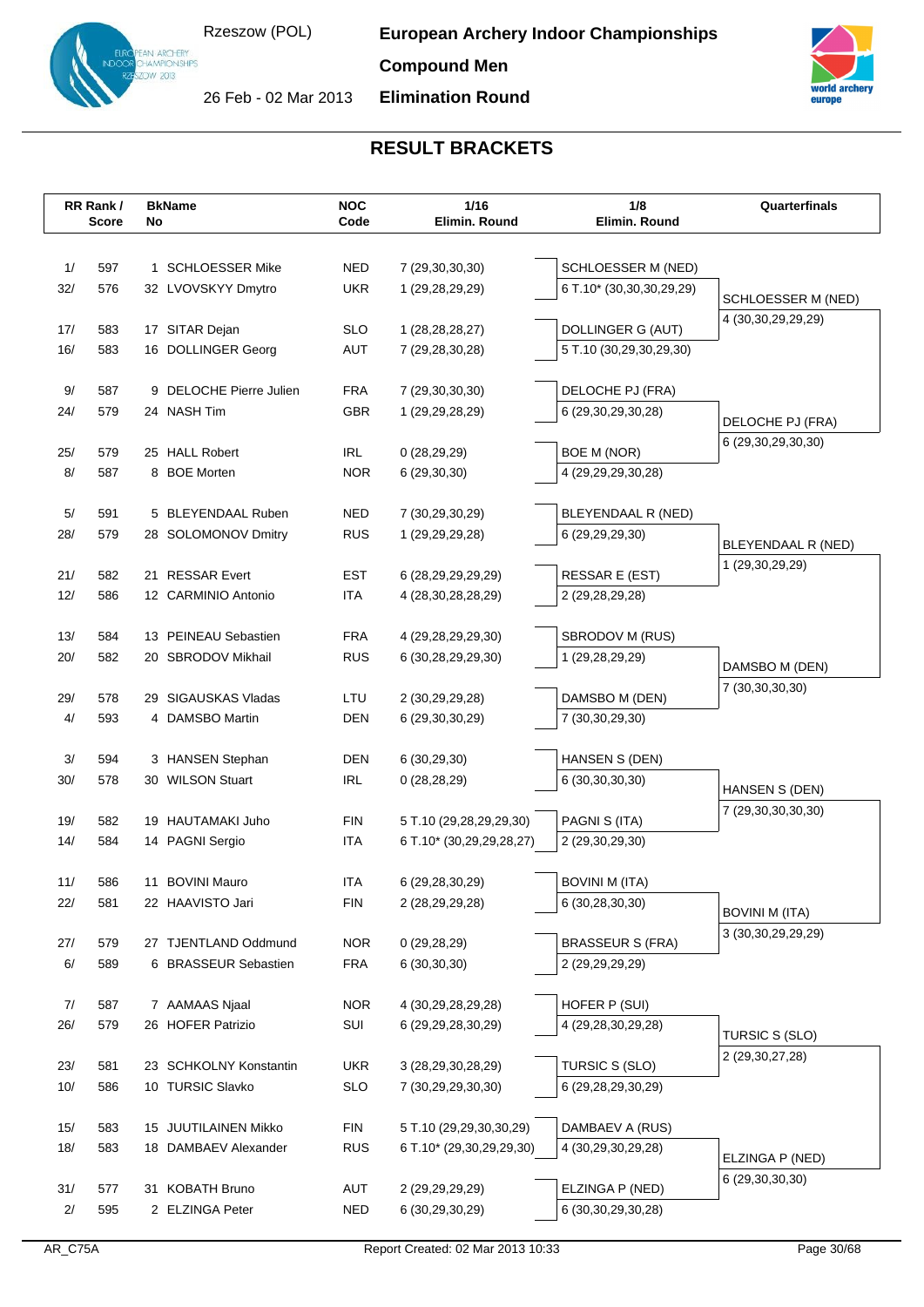**ARCHERY** AMPIONSHIPS  $v \propto 1$ 

**European Archery Indoor Championships**

**Compound Women**

**Final Round**



26 Feb - 02 Mar 2013



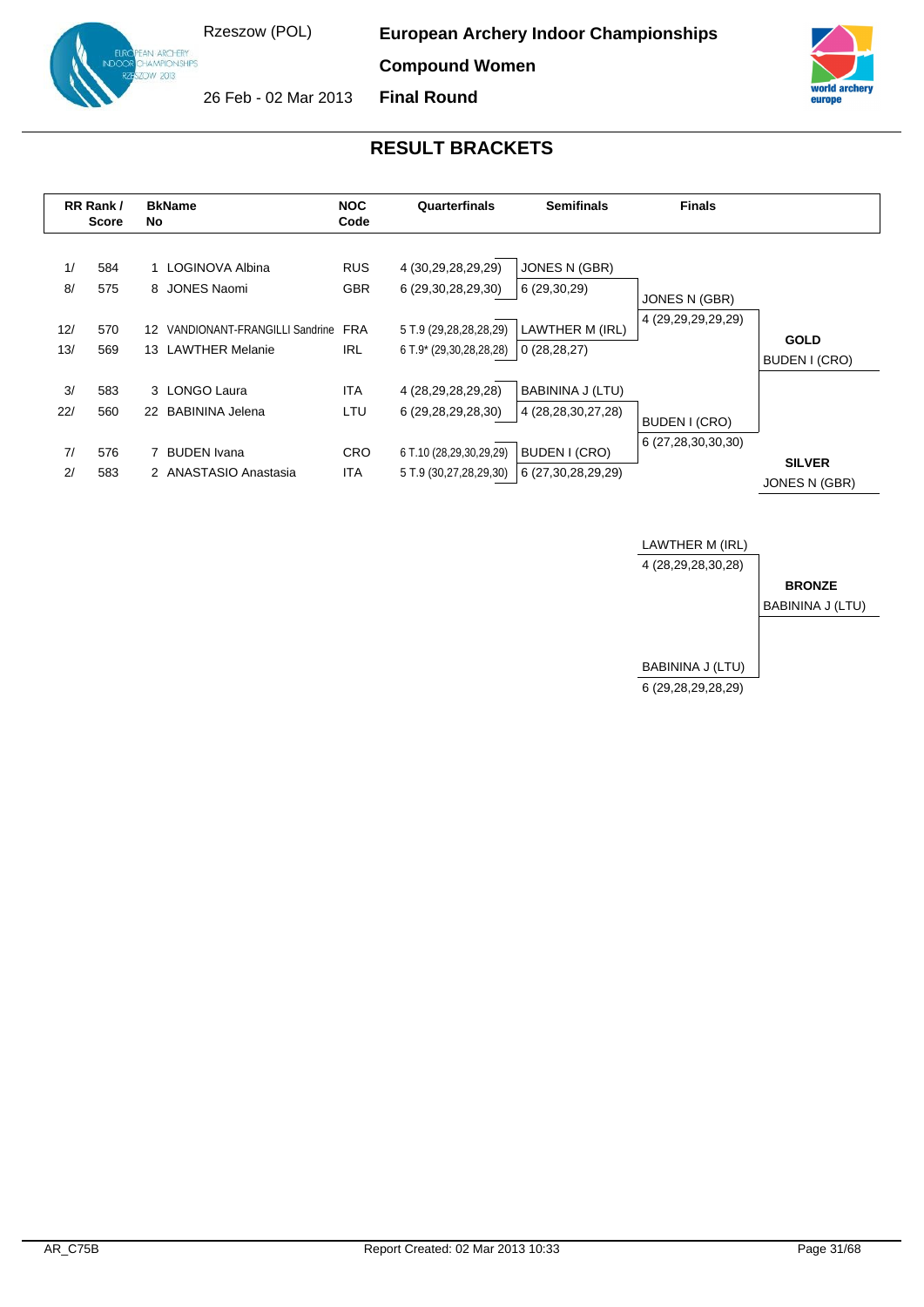**Compound Women**



**Elimination Round**



|            | RR Rank/<br><b>BkName</b><br><b>Score</b><br>No |   |                                              | <b>NOC</b><br>Code       | 1/16<br>Elimin. Round                            | 1/8<br>Elimin. Round              | Quarterfinals                              |
|------------|-------------------------------------------------|---|----------------------------------------------|--------------------------|--------------------------------------------------|-----------------------------------|--------------------------------------------|
|            |                                                 |   |                                              |                          |                                                  |                                   |                                            |
| 1/         | 584                                             |   | 1 LOGINOVA Albina                            | <b>RUS</b>               |                                                  | LOGINOVA A (RUS)                  |                                            |
|            |                                                 |   | -Bye-                                        |                          |                                                  | 7 (29,28,29,29,29)                |                                            |
|            |                                                 |   |                                              |                          |                                                  |                                   | LOGINOVA A (RUS)                           |
| 17/        | 568                                             |   | 17 SVENSEN June                              | <b>NOR</b>               | 4 (29, 28, 27, 29, 29)                           | SIMPSON N (GBR)                   | 4 (30,29,28,29,29)                         |
| 16/        | 568                                             |   | 16 SIMPSON Nichola                           | GBR                      | 6 (30,28,28,28,29)                               | 3 (30,27,27,29,27)                |                                            |
|            |                                                 |   |                                              |                          |                                                  |                                   |                                            |
| 9/         | 575                                             |   | 9 STANIECZEK Anna                            | POL                      | 6 (28, 28, 28, 30, 29)                           | STANIECZEK A (POL)                |                                            |
| 24/        | 558                                             |   | 24 LESNIAK Renata                            | POL                      | 4 (28, 28, 29, 27, 28)                           | 0(28, 28, 28)                     | JONES N (GBR)                              |
|            |                                                 |   |                                              |                          |                                                  |                                   | 6 (29,30,28,29,30)                         |
| 25/<br>8/  | 550<br>575                                      | 8 | 25 TAIROVA Maryna<br><b>JONES Naomi</b>      | <b>UKR</b><br><b>GBR</b> | 1 (28, 28, 28, 28)<br>7 (28,29,29,30)            | JONES N (GBR)<br>6 (30,30,29)     |                                            |
|            |                                                 |   |                                              |                          |                                                  |                                   |                                            |
| 5/         | 579                                             |   | 5 VAN CASPEL Inge                            | NED                      |                                                  | VAN CASPEL I (NED)                |                                            |
|            |                                                 |   | -Bye-                                        |                          |                                                  | 4 (30, 30, 29, 28, 28)            | VANDIONANT-FRANGILLI S (FRA)               |
|            |                                                 |   |                                              |                          |                                                  |                                   | 5 T.9 (29,28,28,28,29)                     |
| 21/        | 562                                             |   | 21 SKALSKA Iryna                             | <b>UKR</b>               | 5 T.9 (28,29,26,29,28)                           | VANDIONANT-FRANGILLI S (FRA)      |                                            |
| 12/        | 570                                             |   | 12 VANDIONANT-FRANGILLI Sandrine FRA         |                          | 6 T.10 (28,29,27,26,28)                          | 6 (29,30,29,30,30)                |                                            |
|            |                                                 |   |                                              |                          |                                                  |                                   |                                            |
| 13/<br>20/ | 569<br>563                                      |   | 13 LAWTHER Melanie                           | IRL<br><b>UKR</b>        | 6 (27,29,29,30)                                  | LAWTHER M (IRL)                   |                                            |
|            |                                                 |   | 20 SHKLIAR Kseniya                           |                          | 2 (28,28,28,28)                                  | 6 (29,28,29,30,28)                | LAWTHER M (IRL)                            |
|            |                                                 |   | -Bye-                                        |                          |                                                  | <b>TONIOLI M (ITA)</b>            | 6 T.9* (29,30,28,28,28)                    |
| 4/         | 581                                             |   | 4 TONIOLI Marcella                           | <b>ITA</b>               |                                                  | 4 (30,28,29,28,27)                |                                            |
|            |                                                 |   |                                              |                          |                                                  |                                   |                                            |
| 3/         | 583                                             |   | 3 LONGO Laura                                | <b>ITA</b>               |                                                  | LONGO L (ITA)                     |                                            |
|            |                                                 |   | -Bye-                                        |                          |                                                  | 6 (30,28,29)                      | LONGO L (ITA)                              |
|            |                                                 |   |                                              |                          |                                                  |                                   | 4 (28, 29, 28, 29, 28)                     |
| 19/<br>14/ | 565<br>569                                      |   | 19 JENNINGS Claudine<br>14 TSAKIRI Anastasia | <b>GBR</b><br>GRE        | 6 (30, 28, 27, 29, 28)<br>4 (28, 28, 28, 28, 28) | JENNINGS C (GBR)<br>0(28, 27, 28) |                                            |
|            |                                                 |   |                                              |                          |                                                  |                                   |                                            |
| 11/        | 571                                             |   | 11 SZALANSKA Katarzyna                       | POL                      | 4 (28, 28, 28, 27, 29)                           | BABININA J (LTU)                  |                                            |
| 22/        | 560                                             |   | 22 BABININA Jelena                           | LTU                      | 6 (30, 28, 27, 29, 29)                           | 6 (27, 30, 27, 30, 29)            |                                            |
|            |                                                 |   |                                              |                          |                                                  |                                   | BABININA J (LTU)<br>6 (29, 28, 29, 28, 30) |
|            |                                                 |   | -Bye-                                        |                          |                                                  | ANDREEVA K (RUS)                  |                                            |
| 6/         | 577                                             |   | 6 ANDREEVA Kira                              | <b>RUS</b>               |                                                  | 4 (27,29,29,27,29)                |                                            |
|            |                                                 |   |                                              |                          |                                                  |                                   |                                            |
| 7/         | 576                                             |   | 7 BUDEN Ivana<br>26 PACHAPINSKAYA Tatsiana   | <b>CRO</b>               | 6(30,30,29)                                      | <b>BUDEN I (CRO)</b>              |                                            |
| 26/        | 539                                             |   |                                              | <b>BLR</b>               | 0(28, 27, 28)                                    | 7 (30,29,29,29,30)                | BUDEN I (CRO)                              |
| 23/        | 558                                             |   | 23 SOLBAKKEN Wenche                          | <b>NOR</b>               | 4 (28, 29, 28, 29, 27)                           | NOVIKOVA E (RUS)                  | 6 T.10 (28,29,30,29,29)                    |
| 10/        | 574                                             |   | 10 NOVIKOVA Elena                            | <b>RUS</b>               | 6 (28,29,28,29,28)                               | 3 (29,29,30,28,28)                |                                            |
|            |                                                 |   |                                              |                          |                                                  |                                   |                                            |
| 15/        | 568                                             |   | 15 OLEKSEJENKO Julia                         | LAT                      | 6(30,29,29)                                      | OLEKSEJENKO J (LAT)               |                                            |
| 18/        | 565                                             |   | 18 KIZELIAUSKAITE Inga                       | LTU                      | 0(29, 28, 27)                                    | 3 (29, 28, 29, 29, 27)            | ANASTASIO A (ITA)                          |
|            |                                                 |   |                                              |                          |                                                  |                                   | 5 T.9 (30,27,28,29,30)                     |
|            |                                                 |   | -Bye-                                        |                          |                                                  | ANASTASIO A (ITA)                 |                                            |
| 2/         | 583                                             |   | 2 ANASTASIO Anastasia                        | ITA                      |                                                  | 7 (30,29,27,29,28)                |                                            |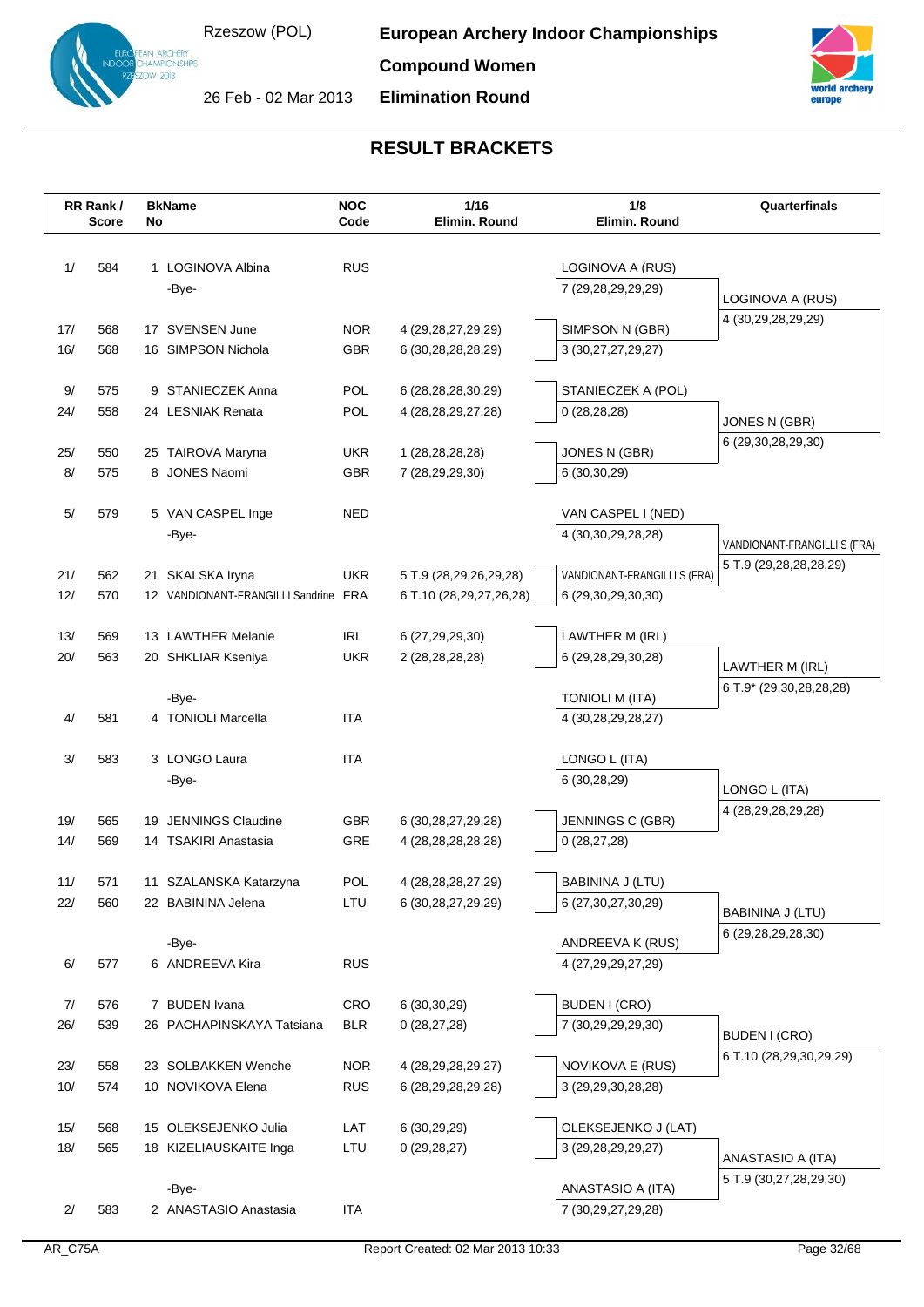IN ARCHERY<br>HAMPIONSHIPS  $v \propto 1$ 

**European Archery Indoor Championships**

**Compound Junior Men**



26 Feb - 02 Mar 2013 **Final Round**



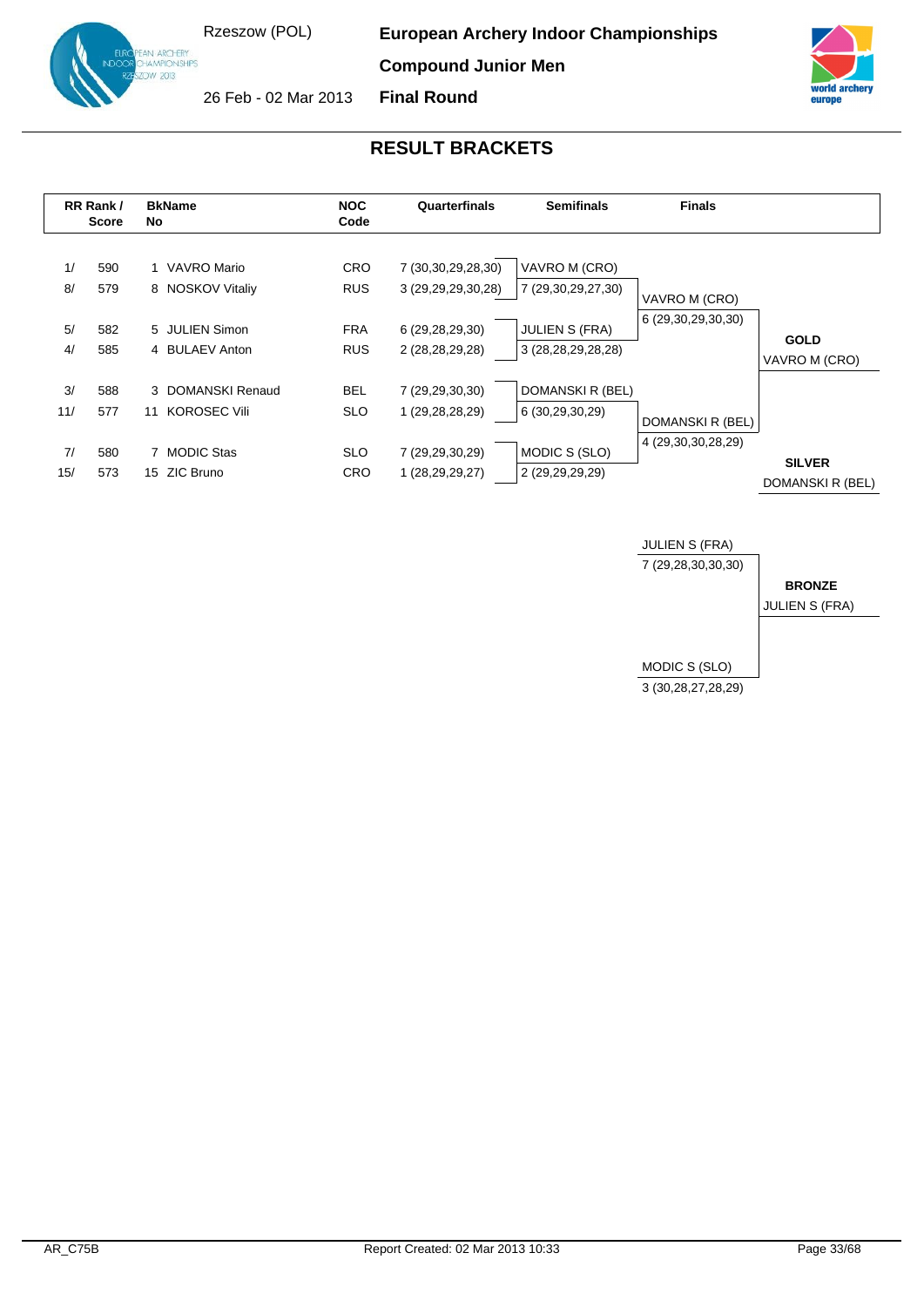**Compound Junior Men**

26 Feb - 02 Mar 2013

IN ARCHERY<br>IAMPIONSHIPS<br>IW 2013

**Elimination Round**



|            | RR Rank /<br><b>Score</b> | No | <b>BkName</b>                 | <b>NOC</b><br>Code | 1/16<br>Elimin. Round                 | 1/8<br>Elimin. Round                   | Quarterfinals                      |
|------------|---------------------------|----|-------------------------------|--------------------|---------------------------------------|----------------------------------------|------------------------------------|
|            |                           |    |                               |                    |                                       |                                        |                                    |
| 1/         | 590                       |    | 1 VAVRO Mario                 | CRO                |                                       | VAVRO M (CRO)                          |                                    |
|            |                           |    | -Bye-                         |                    |                                       | 6(30,30,30)                            | VAVRO M (CRO)                      |
| 17/        | 571                       |    | 17 NENCIONI Michele           | <b>ITA</b>         | 6 (29,30,29,29,29)                    | <b>NENCIONI M (ITA)</b>                | 7 (30, 30, 29, 28, 30)             |
| 16/        | 571                       |    | 16 MARESCA Alessandro         | <b>ITA</b>         | 4 (29,28,29,29,29)                    | 0(29,29,29)                            |                                    |
|            |                           |    |                               |                    |                                       |                                        |                                    |
| 9/         | 579                       |    | 9 BOLSHAKOV Vlad              | <b>UKR</b>         | 6(28, 29, 28)                         | <b>BOLSHAKOV V (UKR)</b>               |                                    |
| 24/        | 547                       |    | 24 KUSNIERZ Maciej            | POL                | 0(27, 28, 27)                         | 4 (29,30,29,29,28)                     | NOSKOV V (RUS)                     |
| 25/        | 545                       |    | 25 WALAS Wiktor               | POL                | 1 (27, 28, 27, 28)                    | NOSKOV V (RUS)                         | 3 (29, 29, 29, 30, 28)             |
| 8/         | 579                       |    | 8 NOSKOV Vitaliy              | <b>RUS</b>         | 7 (29, 29, 27, 29)                    | 6 (30,29,29,29,30)                     |                                    |
|            |                           |    |                               |                    |                                       |                                        |                                    |
| $5/$       | 582                       |    | 5 JULIEN Simon                | <b>FRA</b>         |                                       | <b>JULIEN S (FRA)</b>                  |                                    |
|            |                           |    | -Bye-                         |                    |                                       | 6 (30,27,28)                           | <b>JULIEN S (FRA)</b>              |
| 21/        | 555                       |    | 21 DERNEKLI Furkan            | <b>TUR</b>         | 6 (29, 27, 27, 28, 28)                | DERNEKLI F (TUR)                       | 6 (29,28,29,30)                    |
| 12/        | 576                       |    | 12 CERNE Arne                 | <b>SLO</b>         | 4 (27,27,28,28,27)                    | 0(27,26,26)                            |                                    |
|            |                           |    |                               |                    |                                       |                                        |                                    |
| 13/<br>20/ | 575<br>558                |    | 13 SUT Jesse<br>20 MUSIL Petr | <b>ITA</b><br>CZE  | 7 (29,28,29,29)<br>1 (28, 28, 27, 28) | SUT J (ITA)<br>5 T.9 (29,27,28,29,29)  |                                    |
|            |                           |    |                               |                    |                                       |                                        | <b>BULAEV A (RUS)</b>              |
|            |                           |    | -Bye-                         |                    |                                       | <b>BULAEV A (RUS)</b>                  | 2 (28, 28, 29, 28)                 |
| 4/         | 585                       |    | 4 BULAEV Anton                | <b>RUS</b>         |                                       | 6 T.10 (27,30,29,29,27)                |                                    |
|            |                           |    |                               | <b>BEL</b>         |                                       |                                        |                                    |
| 3/         | 588                       |    | 3 DOMANSKI Renaud<br>-Bye-    |                    |                                       | DOMANSKI R (BEL)<br>6 (30,29,30,30,30) |                                    |
|            |                           |    |                               |                    |                                       |                                        | DOMANSKI R (BEL)                   |
| 19/        | 563                       |    | 19 SZWAJCOWSKI Wojciech       | <b>POL</b>         | 1 (28, 28, 28, 27)                    | <b>BOZHKO M (UKR)</b>                  | 7 (29,29,30,30)                    |
| 14/        | 574                       |    | 14 BOZHKO Mykhaylo            | <b>UKR</b>         | 7 (29, 28, 29, 30)                    | 4 (30,29,30,30,28)                     |                                    |
| 11/        | 577                       |    | 11 KOROSEC Vili               | <b>SLO</b>         | 6 (28,29,29,30)                       | KOROSEC V (SLO)                        |                                    |
| 22/        | 554                       |    | 22 PETRAGLIO Tiziano          | SUI                | 2 (30,26,28,29)                       | 6 (29,28,28,29,28)                     |                                    |
|            |                           |    |                               |                    |                                       |                                        | KOROSEC V (SLO)<br>1 (29,28,28,29) |
|            |                           |    | -Bye-                         |                    |                                       | KARDASH I (UKR)                        |                                    |
| $6/$       | 580                       |    | 6 KARDASH Igor                | <b>UKR</b>         |                                       | 4 (28,29,28,28,28)                     |                                    |
| 7/         | 580                       |    | 7 MODIC Stas                  | <b>SLO</b>         |                                       | MODIC S (SLO)                          |                                    |
|            |                           |    | -Bye-                         |                    |                                       | 6 (30,29,30)                           | MODIC S (SLO)                      |
|            |                           |    |                               |                    |                                       |                                        | 7 (29,29,30,29)                    |
| 23/        | 552                       |    | 23 LABRAKIS Dimitrios         | GRE                | 6 (30,29,29,29,30)                    | LABRAKIS D (GRE)                       |                                    |
| 10/        | 578                       |    | 10 KUZMIN Vladislav           | <b>RUS</b>         | 4 (30, 30, 29, 28, 29)                | 0(29, 28, 28)                          |                                    |
| 15/        | 573                       |    | 15 ZIC Bruno                  | <b>CRO</b>         | 6 (29, 29, 29, 27, 30)                | ZIC B (CRO)                            |                                    |
| 18/        | 570                       |    | 18 LYRAS Dimosthenis          | GRE                | 4 (27,29,29,28,29)                    | 6 T.10 (29,29,28,28,28)                | ZIC B (CRO)                        |
|            |                           |    |                               |                    |                                       |                                        | 1 (28,29,29,27)                    |
|            |                           |    | -Bye-                         |                    |                                       | AERIKOS C (GRE)                        |                                    |
| 2/         | 590                       |    | 2 AERIKOS Christos            | GRE                |                                       | 5 T.9 (29,29,28,28,28)                 |                                    |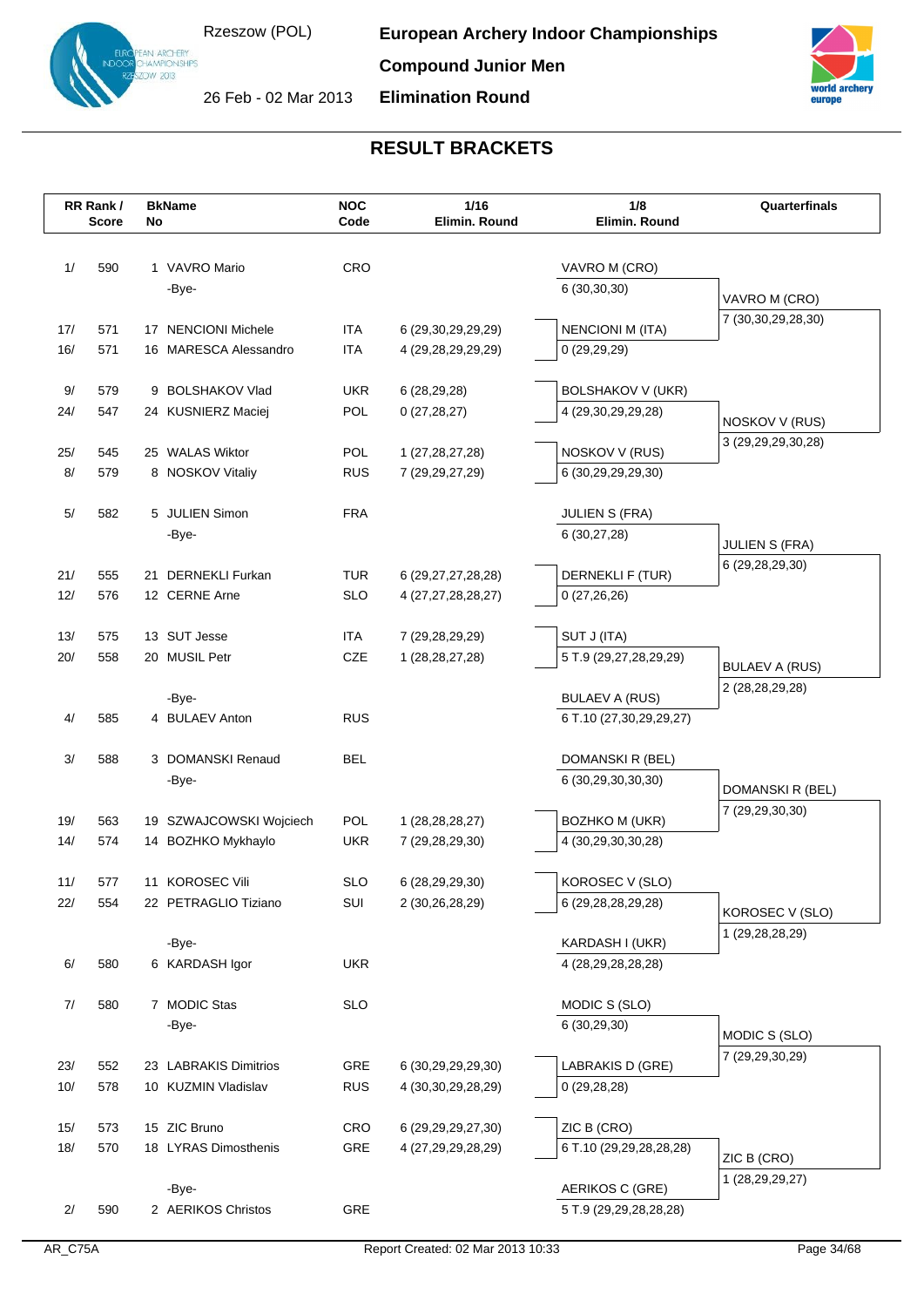**ARCHERY** AMPIONSHIPS  $N \times 10^{13}$ 

**European Archery Indoor Championships**

**Compound Junior Women**



26 Feb - 02 Mar 2013 **Final Round**



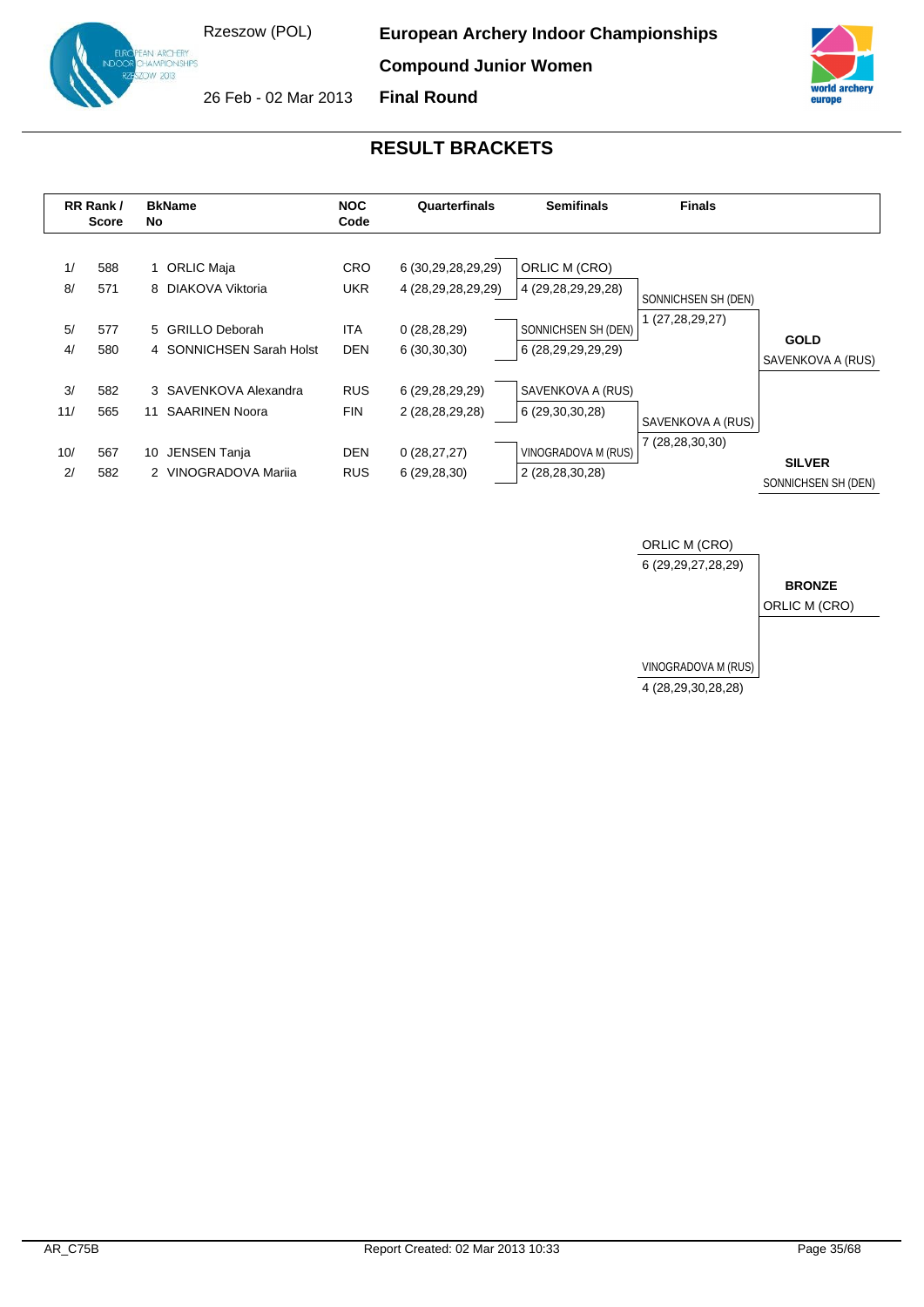**European Archery Indoor Championships**

**Compound Junior Women**



26 Feb - 02 Mar 2013

**Elimination Round**



|            | RR Rank/     |    | <b>BkName</b>                            | <b>NOC</b><br>Code       | 1/16                           | 1/8<br>Elimin. Round                   | Quarterfinals                   |
|------------|--------------|----|------------------------------------------|--------------------------|--------------------------------|----------------------------------------|---------------------------------|
|            | <b>Score</b> | No |                                          |                          | Elimin. Round                  |                                        |                                 |
| 1/         | 588          |    | 1 ORLIC Maja                             | CRO                      |                                | ORLIC M (CRO)                          |                                 |
|            |              |    | -Bye-                                    |                          |                                | 6 (29,29,30,28)                        |                                 |
|            |              |    |                                          |                          |                                |                                        | ORLIC M (CRO)                   |
| 17/        | 522          |    | 17 ZYZANSKA Sylwia                       | <b>POL</b>               | 0(27, 17, 24)                  | PROTASOVA R (RUS)                      | 6 (30,29,28,29,29)              |
| 16/        | 547          |    | 16 PROTASOVA Radmila                     | <b>RUS</b>               | 6(29, 28, 28)                  | 2 (29,27,28,28)                        |                                 |
|            |              |    |                                          |                          |                                |                                        |                                 |
| 9/         | 568          |    | 9 FRANDSEN Ida<br>-Bye-                  | <b>DEN</b>               |                                | FRANDSEN I (DEN)<br>4 (30,29,28,29,27) |                                 |
|            |              |    |                                          |                          |                                |                                        | DIAKOVA V (UKR)                 |
|            |              |    | -Bye-                                    |                          |                                | DIAKOVA V (UKR)                        | 4 (28, 29, 28, 29, 29)          |
| 8/         | 571          |    | 8 DIAKOVA Viktoria                       | <b>UKR</b>               |                                | 6 (28,29,29,29,29)                     |                                 |
|            |              |    |                                          |                          |                                |                                        |                                 |
| $5/$       | 577          |    | 5 GRILLO Deborah                         | <b>ITA</b>               |                                | GRILLO D (ITA)                         |                                 |
|            |              |    | -Bye-                                    |                          |                                | 6 (28,29,29,28,28)                     | <b>GRILLO D (ITA)</b>           |
|            |              |    | -Bye-                                    |                          |                                | FRANZOI S (ITA)                        | 0(28, 28, 29)                   |
| 12/        | 565          |    | 12 FRANZOI Sabrina                       | <b>ITA</b>               |                                | 4 (27,27,29,29,28)                     |                                 |
|            |              |    |                                          |                          |                                |                                        |                                 |
| 13/        | 562          |    | 13 SHKOLNA Mariya                        | <b>UKR</b>               |                                | SHKOLNA M (UKR)                        |                                 |
|            |              |    | -Bye-                                    |                          |                                | 2 (27,29,29,28)                        | SONNICHSEN SH (DEN)             |
|            |              |    |                                          |                          |                                |                                        | 6 (30,30,30)                    |
| 4/         | 580          |    | -Bye-<br>4 SONNICHSEN Sarah Holst        | <b>DEN</b>               |                                | SONNICHSEN SH (DEN)<br>6 (29,29,29,30) |                                 |
|            |              |    |                                          |                          |                                |                                        |                                 |
| 3/         | 582          |    | 3 SAVENKOVA Alexandra                    | <b>RUS</b>               |                                | SAVENKOVA A (RUS)                      |                                 |
|            |              |    | -Bye-                                    |                          |                                | 6(30, 28, 28)                          | SAVENKOVA A (RUS)               |
|            |              |    |                                          |                          |                                |                                        | 6 (29, 28, 29, 29)              |
| 19/<br>14/ | 350<br>560   |    | 19 TOMASZEK Marta<br>14 CAVALLERI Giulia | <b>POL</b><br><b>ITA</b> | 0(25, 16, 15)                  | CAVALLERI G (ITA)<br>0(28, 27, 27)     |                                 |
|            |              |    |                                          |                          | 6 (29,27,28)                   |                                        |                                 |
| 11/        | 565          |    | 11 SAARINEN Noora                        | <b>FIN</b>               |                                | SAARINEN N (FIN)                       |                                 |
|            |              |    | -Bye-                                    |                          |                                | 6 (27, 28, 30, 28, 28)                 | SAARINEN N (FIN)                |
|            |              |    |                                          |                          |                                |                                        | 2 (28, 28, 29, 28)              |
|            |              |    | -Bye-                                    |                          |                                | CERNE T (SLO)                          |                                 |
| 6/         | 576          |    | 6 CERNE Toja                             | <b>SLO</b>               |                                | 4 (28,27,29,29,26)                     |                                 |
| 7/         | 576          |    | 7 GRYDELAND Runa                         | <b>NOR</b>               |                                | <b>GRYDELAND R (NOR)</b>               |                                 |
|            |              |    | -Bye-                                    |                          |                                | 5 T.9 (29,28,29,28,29)                 |                                 |
|            |              |    |                                          |                          |                                |                                        | JENSEN T (DEN)<br>0(28, 27, 27) |
|            |              |    | -Bye-                                    |                          |                                | JENSEN T (DEN)                         |                                 |
| 10/        | 567          |    | 10 JENSEN Tanja                          | <b>DEN</b>               |                                | 6 T.9* (28,29,29,29,28)                |                                 |
| 15/        | 550          |    | 15 CHORBA Iryna                          | <b>UKR</b>               |                                | CHORBA I (UKR)                         |                                 |
| 18/        | 493          |    | 18 BEDNARCZYK Karolina                   | POL                      | 6(28, 28, 28)<br>0(25, 24, 25) | 2 (29,27,29,27)                        |                                 |
|            |              |    |                                          |                          |                                |                                        | VINOGRADOVA M (RUS)             |
|            |              |    | -Bye-                                    |                          |                                | VINOGRADOVA M (RUS)                    | 6 (29,28,30)                    |
| 2/         | 582          |    | 2 VINOGRADOVA Mariia                     | <b>RUS</b>               |                                | 6 (30, 30, 29, 27)                     |                                 |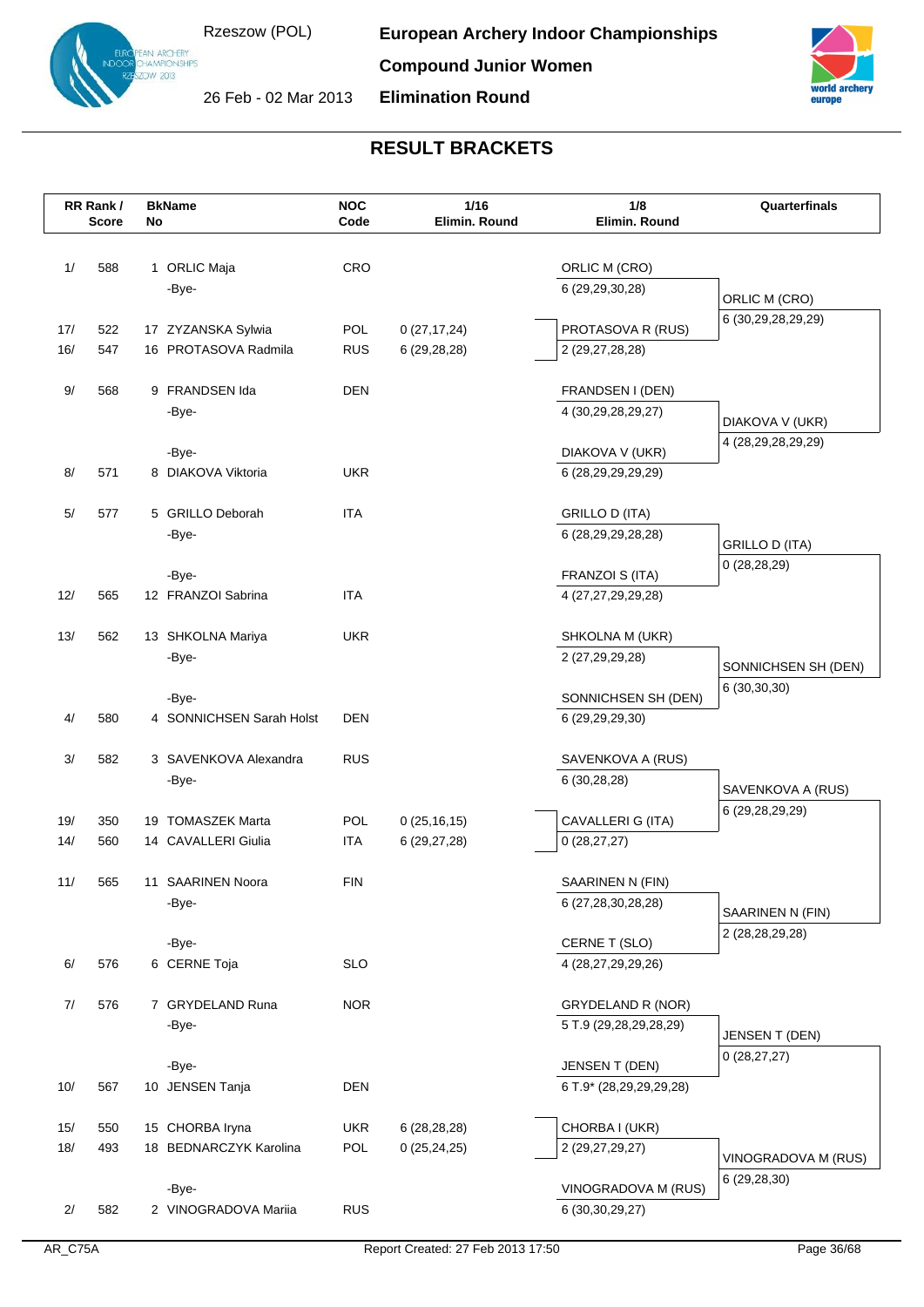**European Archery Indoor Championships**

### **Recurve Men**



26 Feb - 02 Mar 2013 **Qualification Round**



| Rank           | <b>Back No.Name</b> |                                   | <b>NOC</b> |                 | 18m-1 18m-2 | 10's | 9's | <b>Score</b> |
|----------------|---------------------|-----------------------------------|------------|-----------------|-------------|------|-----|--------------|
| 1              |                     | 011D VALLADONT Jean-Charles       | <b>FRA</b> | 297 / 1 298 / 1 |             | 55   | 5   | 595          |
| 2              | 008A                | VAN DER VEN Rick                  | <b>NED</b> | 296 / 2 296 / 2 |             | 52   | 8   | 592          |
| 3              |                     | 006D ZAGAMI Alberto               | <b>ITA</b> | 294 / 3 294 / 3 |             | 49   | 10  | 588          |
| 4              |                     | 010A VAN DEN BERG Sjef            | <b>NED</b> | 293 / 5 291 / 8 |             | 47   | 10  | 584          |
| 5              | 006A                | <b>IVANYTSKYY Heorhiv</b>         | <b>UKR</b> | 291 / 7 293 / 4 |             | 46   | 12  | 584          |
| 6              | 010B                | <b>KOZHIN Alexander</b>           | <b>RUS</b> | 293 / 4 290 /16 |             | 45   | 13  | 583          |
| $\overline{7}$ | 009B                | TSYREMPILOV Baljinima             | <b>RUS</b> | 291 / 7 291 / 8 |             | 46   | 10  | 582          |
| 8              | 005D                | PALAZZI Luca                      | <b>ITA</b> | 289 /15 293 / 4 |             | 45   | 12  | 582          |
| 9              | 008B                | TSYBEKDORZHIEV Bair               | <b>RUS</b> | 290 /13 292 / 7 |             | 43   | 16  | 582          |
| 10             | 008D                | PRILEPAU Anton                    | <b>BLR</b> | 292 / 6 290 /16 |             | 42   | 18  | 582          |
| 11             | 009C                | <b>DOBROWOLSKI Rafal</b>          | <b>POL</b> | 291 / 7 290 /12 |             | 44   | 13  | 581          |
| 12             | 010D                | <b>LIAHUSHEV Alexander</b>        | <b>BLR</b> | 291 /10 290 /12 |             | 42   | 17  | 581 CT       |
| 13             |                     | 006C VIRTANEN Aki                 | <b>FIN</b> | 291 /10 290 /12 |             | 42   | 17  | 581 CT       |
| 14             | 007A                | <b>RUBAN Viktor</b>               | <b>UKR</b> | 291             | /10 288 /19 | 41   | 17  | 579          |
| 15             | 012C                | <b>LAURSEN Martin Klingenberg</b> | <b>DEN</b> | 286 /21 292 / 6 |             | 43   | 13  | 578          |
| 16             | 014B                | PETROSYAN Arshak                  | <b>ARM</b> | 287 /20 291 /10 |             | 40   | 18  | 578          |
| 17             | 013A                | <b>BERTSCHLER Alexander</b>       | <b>AUT</b> | 287 /19 289 /18 |             | 41   | 14  | 576          |
| 18             | 014A                | <b>DEMIRAL Cevdet</b>             | <b>TUR</b> | 288 /18 288 /19 |             | 38   | 20  | 576          |
| 19             |                     | 007D FISSORE Matteo               | <b>ITA</b> | 289             | /16 287 /24 | 37   | 22  | 576          |
| 20             |                     | 009A VAN DEN OEVER Rick           | <b>NED</b> | 290 /14 285 /27 |             | 37   | 21  | 575          |
| 21             | 014C                | <b>MATZKIN Guy</b>                | <b>ISR</b> | 283             | /26 291 /11 | 37   | 20  | 574          |
| 22             | 005C                | <b>TEKONIEMI Antti</b>            | <b>FIN</b> | 288 /17 285 /27 |             | 37   | 20  | 573          |
| 23             | 012A                | <b>DORNHOFER Heribert</b>         | <b>AUT</b> | 281 /30 290 /12 |             | 37   | 17  | 571          |
| 24             | 005B                | PHARSENADZE Archil                | GEO        | 284 /24 287 /21 |             | 36   | 19  | 571          |
| 25             | 005A                | <b>SERDYUK Oleksandr</b>          | <b>UKR</b> | 286 /22 285 /25 |             | 34   | 23  | 571          |
| 26             | 011C                | <b>BAGER Dennis</b>               | <b>DEN</b> | 285             | /23 284 /30 | 37   | 18  | 569          |
| 27             |                     | 010C GOMOLISZEK Michal            | <b>POL</b> | 281 /31 287 /23 |             | 34   | 21  | 568          |
| 28             | 007B                | CHITISHVILI Levani                | GEO        | 281 /31 285 /29 |             | 31   | 25  | 566 CT       |
| 29             | 013B                | <b>APSITIS Janis</b>              | LAT        | 279             | /36 287 /22 | 31   | 25  | 566 CT       |
| 30             | 011B                | <b>HAMOR Martin</b>               | CZE        | 280 /35 285 /26 |             | 33   | 20  | 565          |
| 31             | 008C                | <b>BUCKI Mateusz</b>              | POL        | 284 /24 281 /34 |             | 31   | 24  | 565          |
| 32             | 013C                | <b>TIMINSKAS Kestutis</b>         | LTU        | 282 /29 283 /32 |             | 29   | 27  | 565          |
| 33             | 012B                | <b>STRUKELJ Kresimir</b>          | CRO        | 280 /33 284 /31 |             | 35   | 22  | 564          |
| 34             | 009D                | <b>MARUSAU Mikalai</b>            | <b>BLR</b> | 282 /27 282 /33 |             | 34   | 19  | 564          |
| 35             | 007C                | PIIPPO Samuli                     | <b>FIN</b> | 282 /28 281 /34 |             | 30   | 24  | 563          |
| 36             | 006B                | PKHAKADZE Lasha                   | GEO        | 280 /34 281 /36 |             | 30   | 22  | 561          |
| 37             | 011A                | <b>SEGMEHL Martin</b>             | <b>AUT</b> | 275 /37 272 /37 |             | 27   | 19  | 547          |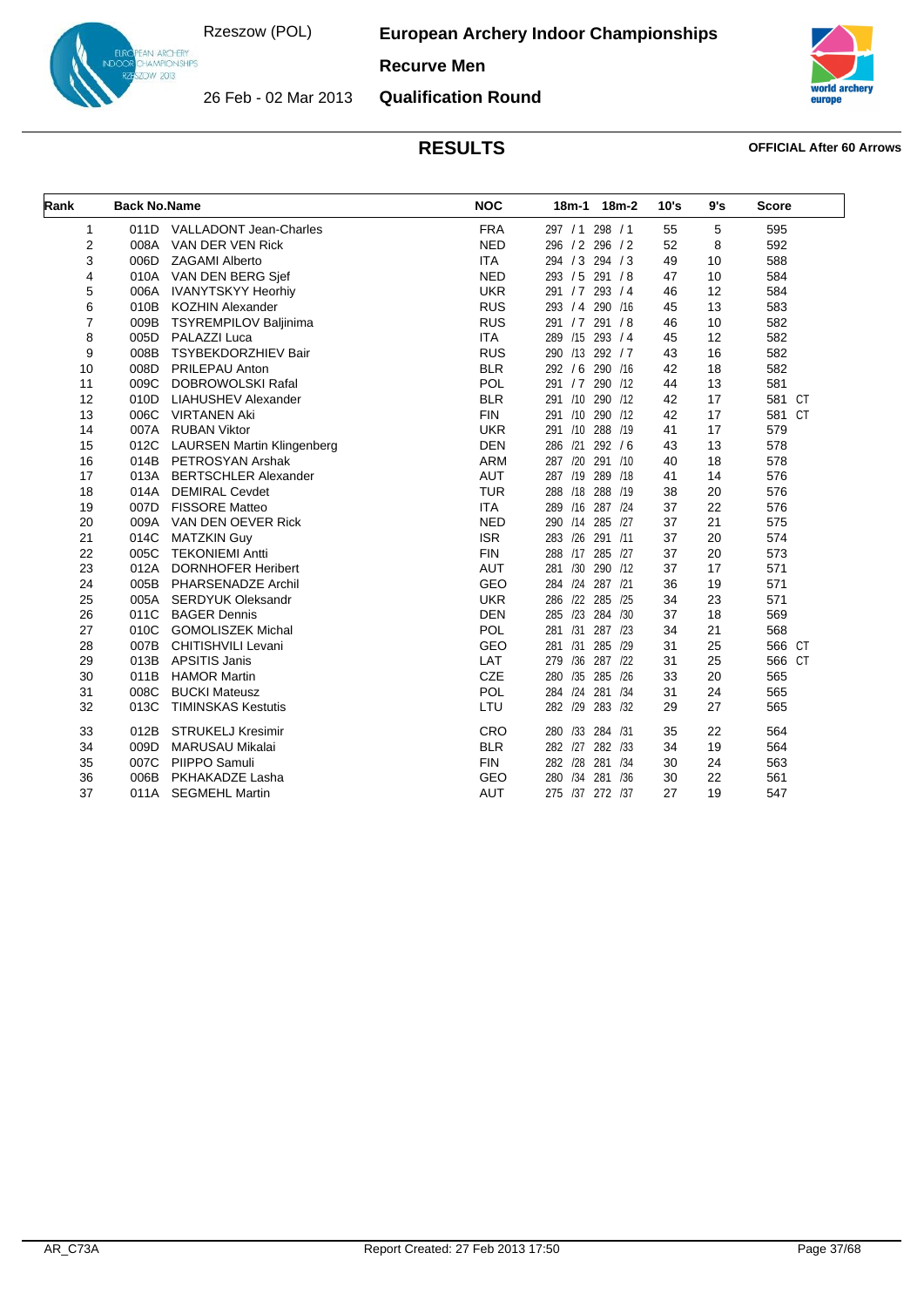**European Archery Indoor Championships**



**Recurve Women**

26 Feb - 02 Mar 2013 **Qualification Round**



| Rank           | <b>Back No.Name</b> |                                   | <b>NOC</b> | 18m-2<br>18m-1        | 10's | 9's            | <b>Score</b> |
|----------------|---------------------|-----------------------------------|------------|-----------------------|------|----------------|--------------|
| 1              | 021B                | <b>ERDYNIEVA Natalia</b>          | <b>RUS</b> | 293 / 1 294 / 1       | 47   | 13             | 587          |
| 2              | 017B                | SICHENIKOVA Lidiia                | <b>UKR</b> | 292 / 2 294 / 1       | 24   | 6              | 586          |
| 3              | 021D                | <b>SCHUH Berengere</b>            | <b>FRA</b> | 291/3<br>291 / 5      | 42   | 18             | 582          |
| 4              | 018B                | PALEKHA Kateryna                  | <b>UKR</b> | 287 /10 294 / 1       | 42   | 17             | 581          |
| 5              | 016D                | <b>LIONETTI Pia</b>               | <b>ITA</b> | 288 / 7<br>292/4      | 44   | 12             | 580          |
| 6              | 018D                | <b>MANDIA Claudia</b>             | <b>ITA</b> | 289 / 4<br>291/5      | 42   | 16             | 580          |
| $\overline{7}$ | 017D                | <b>VALEEVA Natalia</b>            | <b>ITA</b> | 289 / 5<br>287 /12    | 18   | 11             | 576          |
| 8              | 019B                | STEPANOVA Inna                    | <b>RUS</b> | 287 / 9<br>288 /10    | 37   | 21             | 575          |
| 9              | 016B                | <b>KOVAL Victoriya</b>            | <b>UKR</b> | 287 /11<br>288 / 8    | 36   | 23             | 575          |
| 10             | 017C                | <b>TIMOFEYEVA Ekaterina</b>       | <b>BLR</b> | 287 /12 288 / 7       | 22   | 5              | 575          |
| 11             | 018A                | RZASA Joanna                      | <b>POL</b> | 286 /13<br>288 / 8    | 37   | 21             | 574          |
| 12             | 017A                | <b>MYSZOR Wioleta</b>             | POL        | 289 / 5<br>285 /16    | 19   | $\overline{7}$ | 574          |
| 13             | 020D                | <b>MERI Agnes</b>                 | <b>FRA</b> | 284 /14<br>284 /18    | 34   | 21             | 568          |
| 14             | 024C                | <b>DER KINDEREN Annemarie</b>     | <b>NED</b> | 283 /17<br>285 /17    | 31   | 26             | 568          |
| 15             | 020A                | <b>BANCILA Simona</b>             | <b>ROU</b> | 279 /22 287 /11       | 34   | 19             | 566          |
| 16             | 022C                | <b>TOMAT Najka</b>                | <b>SLO</b> | 280 /21<br>286 /14    | 33   | 20             | 566          |
| 17             | 019D                | <b>BIDEAUD Marie Charlotte</b>    | <b>FRA</b> | 279 /23<br>286 /13    | 32   | 21             | 565          |
| 18             | 023C                | <b>BOZIC Brina</b>                | <b>SLO</b> | /26<br>278<br>286 /15 | 31   | 24             | 564          |
| 19             | 024A                | <b>NARIMANIDZE Khatuna</b>        | <b>GEO</b> | 283 /16<br>281 /23    | 29   | 26             | 564          |
| 20             | 020B                | <b>BOMBOEVA Anna</b>              | <b>RUS</b> | 287 / 8<br>275 /27    | 39   | 15             | 562          |
| 21             | 019C                | <b>NURMSALU Laura</b>             | <b>EST</b> | 283 /15<br>279 /24    | 33   | 17             | 562          |
| 22             | 021C                | <b>PARNAT Reena</b>               | <b>EST</b> | 281 /20<br>281 /22    | 29   | 24             | 562          |
| 23             | 016C                | MARUSAVA Hanna                    | <b>BLR</b> | /23<br>279<br>283 /19 | 28   | 26             | 562          |
| 24             | 022D                | SHAHNAZARYAN Gohar                | <b>ARM</b> | 282 /19<br>279 /25    | 27   | 28             | 561          |
| 25             | 016A                | LIPIARSKA Karina                  | <b>POL</b> | 278 /27<br>283 /21    | 25   | 31             | 561          |
| 26             | 024B                | LOKLUOGLU Begul                   | <b>TUR</b> | 274 /29<br>283 /19    | 25   | 28             | 557          |
| 27             | 022B                | <b>BISKOP-GRAHN Ann-Charlotte</b> | <b>FIN</b> | /25<br>276 /26<br>279 | 27   | 23             | 555          |
| 28             | 018C                | MASLOVA Polina                    | <b>BLR</b> | 282 /18<br>272 /30    | 27   | 22             | 554          |
| 29             | 023B                | <b>RANTANEN Taina</b>             | <b>FIN</b> | 277 /28 271 /31       | 22   | 28             | 548          |
| 30             | 023A                | <b>DIASAMIDZE Asmat</b>           | <b>GEO</b> | 271 /31 274 /29       | 24   | 20             | 545          |
| 31             | 019A                | <b>SARBU Luminita</b>             | <b>ROU</b> | 262 /33 275 /28       | 22   | 23             | 537          |
| 32             | 022A                | <b>VERULIDZE Lana</b>             | GEO        | /32 269 /32<br>266    | 23   | 21             | 535          |
| 33             | 020C                | <b>PREIMANN Anneli</b>            | <b>EST</b> | 273 /30 257 /33       | 24   | 22             | 530          |
| 34             | 021A                | <b>VANATORU Fibia</b>             | ROU        | /34 245 /34<br>256    | 17   | 19             | 501          |
| 35             | 023D                | <b>VASILYAN Nune</b>              | <b>ARM</b> | 229 /35 213 /35       | 7    | 14             | 442          |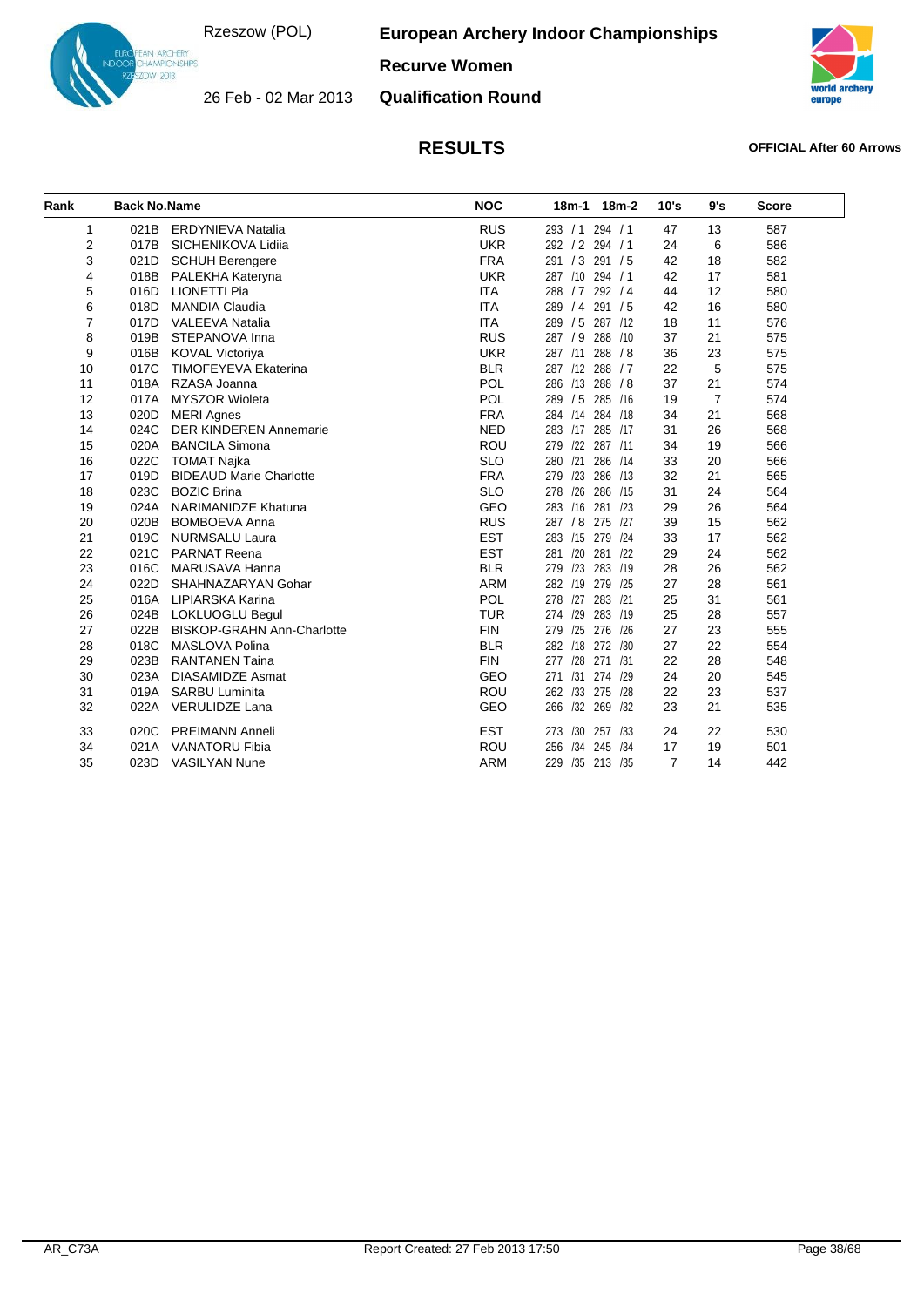26 Feb - 02 Mar 2013

**European Archery Indoor Championships**



**Recurve Junior Men**

**Qualification Round**



| Rank           | <b>Back No.Name</b> |                                | <b>NOC</b> | 18m-1 18m-2        | 10's | 9's | <b>Score</b> |
|----------------|---------------------|--------------------------------|------------|--------------------|------|-----|--------------|
| 1              |                     | 039C YILMAZ Yagiz              | <b>TUR</b> | 292 / 1 293 / 1    | 45   | 15  | 585          |
| $\overline{2}$ | 032C                | <b>KAHLLUND Florian</b>        | <b>GER</b> | 292 / 1 292 / 5    | 44   | 16  | 584          |
| 3              | 031A                | SOBKO Valentyn                 | <b>UKR</b> | 289 / 8 292 / 2    | 43   | 15  | 581          |
| 4              | 037A                | RIJAVEC Jan                    | <b>SLO</b> | 290 / 3 290 / 8    | 42   | 17  | 580          |
| 5              | 036C                | <b>GOLABCZAK Patryk</b>        | POL        | 290 / 6 290 / 8    | 40   | 20  | 580          |
| 6              | 033C                | <b>SCHMITZ Carlo</b>           | <b>GER</b> | 289 / 8 289 / 11   | 39   | 20  | 578          |
| $\overline{7}$ | 032A                | <b>KUTSYY Valentyn</b>         | <b>UKR</b> | 285 /21 292 / 2    | 40   | 17  | 577          |
| 8              | 040C                | <b>KIRSEVER Kerem</b>          | <b>TUR</b> | 288 /10 288 /13    | 39   | 19  | 576          |
| 9              | 031B                | <b>MARAN Luca</b>              | <b>ITA</b> | 285 /19 290 /8     | 39   | 18  | 575          |
| 10             | 034A                | <b>TSYNGUEV Beligto</b>        | <b>RUS</b> | 286 /16 288 /12    | 40   | 16  | 574          |
| 11             | 039A                | <b>STRAJHAR Gasper</b>         | <b>SLO</b> | 282 /29 292 / 2    | 38   | 18  | 574          |
| 12             | 036A                | <b>BALDANOV Arsalan</b>        | <b>RUS</b> | 290 / 6 284 /24    | 37   | 20  | 574 CT       |
| 13             | 033A                | ROZHKO Oleh                    | <b>UKR</b> | 283 /25 291 /6     | 37   | 20  | 574 CT       |
| 14             | 034D                | <b>RAMAEKERS Robin</b>         | <b>BEL</b> | 287 /14 287 /15    | 36   | 22  | 574          |
| 15             | 036B                | <b>KARDZIALIUK Uladzimir</b>   | <b>BLR</b> | 287 /15 286 /16    | 36   | 21  | 573          |
| 16             | 038A                | <b>STRAJHAR Klemen</b>         | <b>SLO</b> | 286 /17 285 /21    | 33   | 25  | 571          |
| 17             | 035A                | <b>BATOEV Zhargal</b>          | <b>RUS</b> | 286 /18 285 /22    | 17   | 12  | 571          |
| 18             | 032B                | PASQUALUCCI David              | <b>ITA</b> | 284 /22 286 /17    | 34   | 22  | 570          |
| 19             | 041B                | <b>FABER Florian</b>           | SUI        | 284 /23 286 /17    | 31   | 28  | 570          |
| 20             | 033B                | <b>FANCELLO Fabio</b>          | <b>ITA</b> | 283 /24 286 /19    | 33   | 24  | 569          |
| 21             | 031D                | OLARU Dan                      | <b>MDA</b> | 290 / 4 278 /31    | 40   | 16  | 568          |
| 22             | 038B                | <b>MIHALIC Matija</b>          | CRO        | 278 /36 290 / 7    | 34   | 22  | 568          |
| 23             | 038C                | KOVALEVSKIJ Adamas             | LTU        | 283 /25 285 /20    | 33   | 22  | 568          |
| 24             | 037D                | <b>BALAZ Boris</b>             | <b>SVK</b> | 288 /11 279 /29    | 34   | 21  | 567          |
| 25             | 031C                | <b>WECKMUELLER Maximilian</b>  | <b>GER</b> | 283 /25 284 /23    | 33   | 22  | 567          |
| 26             | 034C                | <b>FATYGA Mateusz</b>          | POL        | 279 /32 288 /13    | 32   | 23  | 567          |
| 27             | 032D                | <b>BULIGA Artur</b>            | <b>MDA</b> | 288 /11 277 /33    | 32   | 24  | 565          |
| 28             | 037C                | <b>LIPKEVICIUS Lukas</b>       | LTU        | 285 /20 278 /32    | 36   | 16  | 563          |
| 29             | 037B                | <b>ORLIC Vedran</b>            | CRO        | 282 /28 281 /28    | 30   | 23  | 563          |
| 30             | 040B                | <b>DUB Vojtech</b>             | CZE        | 288 /13 274 /36    | 32   | 19  | 562          |
| 31             | 038D                | HURBAN JR. Vladimir            | <b>SVK</b> | 279 /32 282 /26    | 29   | 23  | 561          |
| 32             | 036D                | <b>DECKERS Michael</b>         | <b>BEL</b> | 279 /32 281 /27    | 29   | 25  | 560          |
| 33             | 033D                | <b>RUBAILO Arcadii</b>         | <b>MDA</b> | 290 / 4 269 / 40   | 36   | 16  | 559          |
| 34             | 034B                | <b>MULIUKOU Pavel</b>          | <b>BLR</b> | 278 /35 277 /34    | 25   | 26  | 555          |
| 35             | 035C                | <b>ADAMEK Kamil</b>            | POL        | 280 /31 275 /35    | 13   | 14  | 555          |
| 36             | 041A                | <b>IRRASCH Dominik</b>         | <b>AUT</b> | /30 270 /39<br>281 | 24   | 25  | 551          |
| 37             | 039B                | XIARCHOGIANNOPOULOS Panagiotis | GRE        | 274 /37 273 /37    | 22   | 26  | 547          |
| 38             | 041C                | OJAMAE Pearu Jakob             | <b>EST</b> | 267 /39 279 /30    | 23   | 27  | 546          |
| 39             | 040A                | <b>KOKKILA Henri</b>           | <b>FIN</b> | 271 /38 273 /38    | 21   | 26  | 544          |
| 40             | 035D                | <b>ANSIAUX Olivier</b>         | <b>BEL</b> | /40 283 /25<br>259 | 15   | 8   | 542          |
| 41             | 035B                | <b>TARASHKEVICH Dzmitry</b>    | <b>BLR</b> | 259 /41 266 /41    | 11   | 8   | 525          |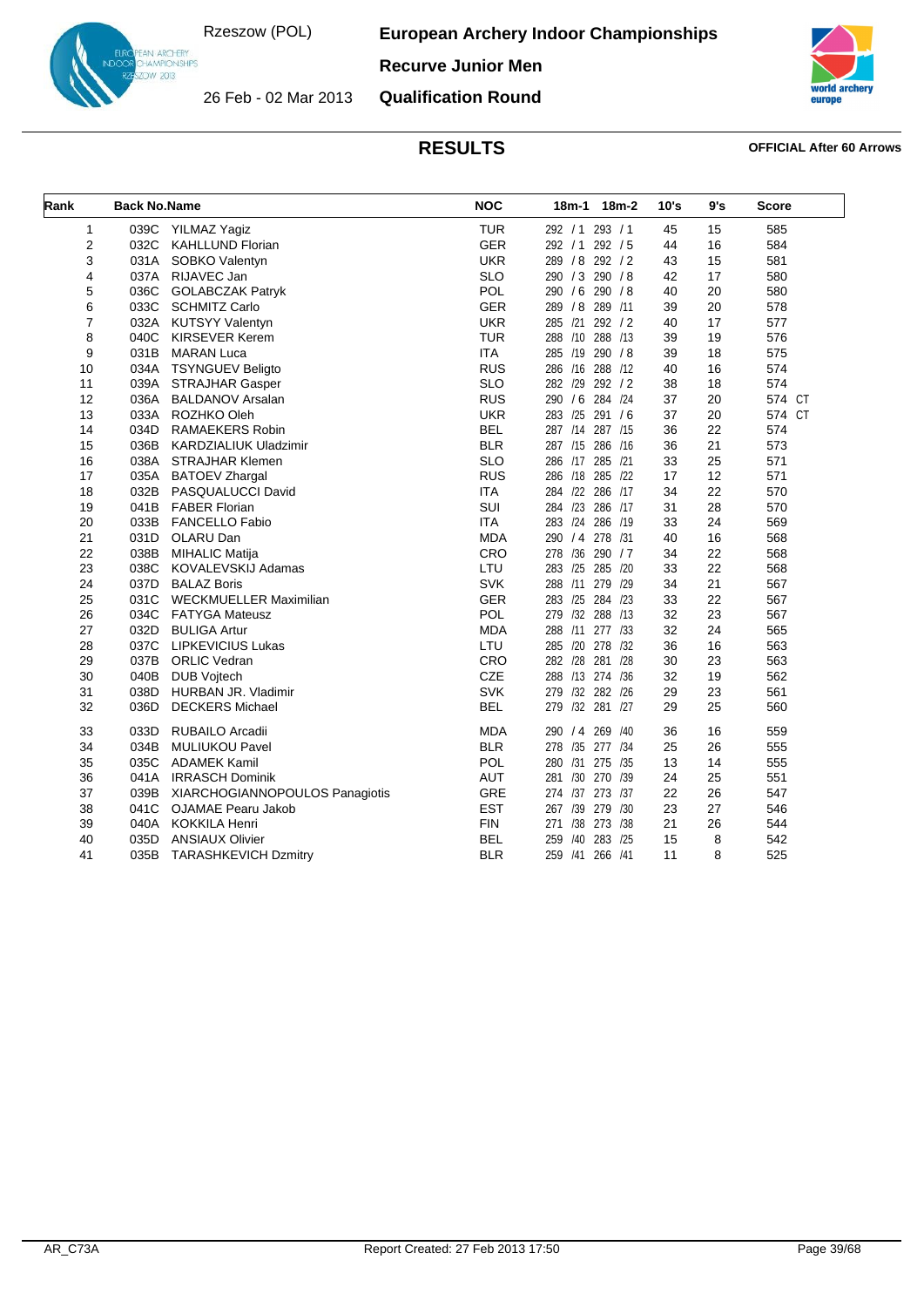**European Archery Indoor Championships**

**Recurve Junior Women**



26 Feb - 02 Mar 2013

IN ARCHERY<br>IAMPIONSHIPS<br>IW 2013

**Qualification Round**

| Rank | <b>Back No.Name</b> |                           | <b>NOC</b> | 18m-2<br>18m-1           | 10's | 9's | <b>Score</b> |
|------|---------------------|---------------------------|------------|--------------------------|------|-----|--------------|
| 1    | 028A                | PAVLOVA Anastasia         | <b>UKR</b> | 286 / 4<br>290<br>/1     | 39   | 18  | 576          |
| 2    | 030B                | <b>LAURSEN Anne Marie</b> | <b>DEN</b> | 286 / 3<br>290 / 2       | 38   | 20  | 576          |
| 3    | 030A                | TIMOFEEVA Kristina        | <b>RUS</b> | 294 / 1<br>/10<br>282    | 37   | 22  | 576          |
| 4    | 027D                | <b>ROTA Gaia</b>          | ITA        | /2<br>285/8<br>288       | 36   | 21  | 573          |
| 5    | 029A                | <b>BOLOTOVA Oyuna</b>     | <b>RUS</b> | /6<br>285 / 6<br>283     | 37   | 16  | 568          |
| 6    | 029C                | <b>AKTUNA Aybuke</b>      | <b>TUR</b> | /8<br>283<br>285/8       | 32   | 24  | 568 CT       |
| 7    | 028D                | <b>MAMMI</b> Giulia       | <b>ITA</b> | /9<br>285 / 6<br>283     | 32   | 24  | 568 CT       |
| 8    | 030C                | <b>OZKAN</b> Irem         | <b>TUR</b> | /5<br>281 /13<br>285     | 30   | 26  | 566          |
| 9    | 027B                | <b>BAHIUK Darya</b>       | <b>BLR</b> | 284 /10<br>281 /11       | 32   | 21  | 565          |
| 10   | 026A                | <b>MARCHENKO Veronika</b> | <b>UKR</b> | /13<br>283 /12<br>281    | 28   | 28  | 564          |
| 11   | 031A                | ALIEVA Sabina             | <b>RUS</b> | 276<br>/16<br>286 / 4    | 28   | 27  | 562          |
| 12   | 026B                | AFANASYEVA Maryia         | <b>BLR</b> | 272 /19<br>288 / 3       | 29   | 24  | 560          |
| 13   | 029D                | CHORTI Ariadni            | <b>GRE</b> | 284 /11<br>275 /17       | 28   | 24  | 559          |
| 14   | 031D                | <b>TUOKKOLA Mirjam</b>    | <b>FIN</b> | 283 / 7<br>272 /19       | 27   | 21  | 555          |
| 15   | 029B                | <b>SAKS Helena</b>        | <b>EST</b> | /14<br>276 /16<br>277    | 29   | 18  | 553          |
| 16   | 028B                | DZIOMINSKAYA Karyna       | <b>BLR</b> | 267<br>285<br>/4<br>/24  | 29   | 22  | 552          |
| 17   | 031B                | <b>MIRCA Alexandra</b>    | <b>MDA</b> | /15<br>275 /17<br>277    | 22   | 29  | 552          |
| 18   | 026C                | <b>HUK Anna</b>           | <b>POL</b> | /11<br>271 /20<br>281    | 19   | 36  | 552          |
| 19   | 030D                | POCIUNAITE Gerda          | LTU        | /20<br>280 /14<br>269    | 24   | 23  | 549          |
| 20   | 027A                | STRUK Maryana             | <b>UKR</b> | /18<br>274 /18<br>274    | 22   | 25  | 548          |
| 21   | 026D                | <b>BOARI Lucilla</b>      | ITA        | 278 /15<br>268<br>/21    | 20   | 29  | 546          |
| 22   | 027C                | WEJNEROWSKA Marlena       | <b>POL</b> | 270 /21<br>122<br>267    | 17   | 24  | 537          |
| 23   | 028C                | KLESZCZ Klaudia           | <b>POL</b> | /23<br>268<br>/23<br>266 | 18   | 23  | 534          |
| 24   | 031C                | <b>DECKERS</b> Eline      | <b>BEL</b> | /24<br>268 /22<br>235    | 18   | 28  | 503          |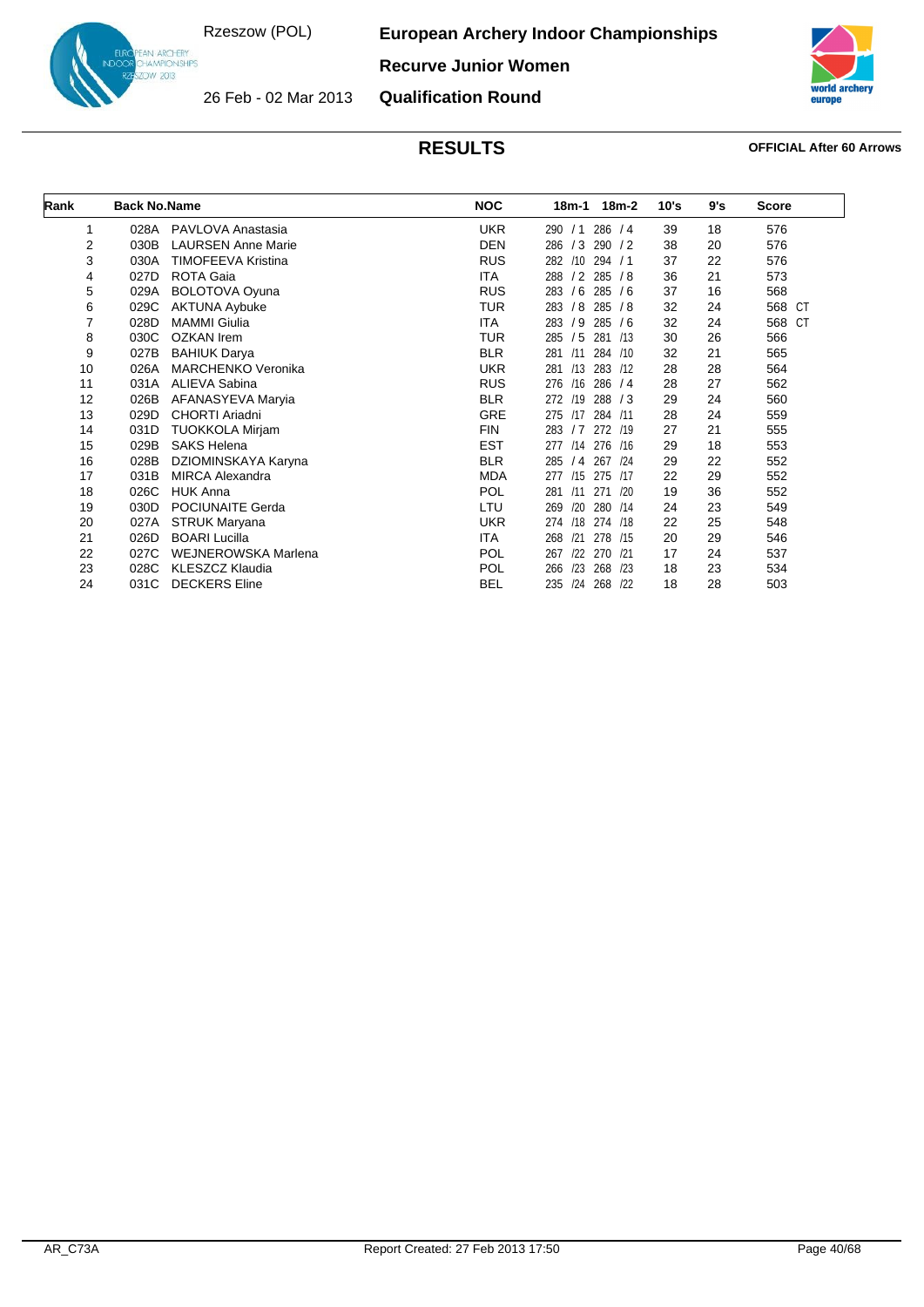26 Feb - 02 Mar 2013

**European Archery Indoor Championships**

# N ARCHERY<br>AMPIONSHIPS<br>IW 2013

**Compound Men**



# **Qualification Round**

| Rank | <b>Back No.Name</b> |                                   | <b>NOC</b> | 18m-1 18m-2           | 10's | 9's | <b>Score</b> |
|------|---------------------|-----------------------------------|------------|-----------------------|------|-----|--------------|
| 1    | 012C                | <b>SCHLOESSER Mike</b>            | <b>NED</b> | 299 / 1 298 / 1       | 57   | 3   | 597          |
| 2    | 013C                | <b>ELZINGA Peter</b>              | <b>NED</b> | 299 / 1 296 / 3       | 55   | 5   | 595          |
| 3    | 004D                | <b>HANSEN Stephan</b>             | <b>DEN</b> | 297 / 3 297 / 2       | 54   | 6   | 594          |
| 4    | 005D                | <b>DAMSBO Martin</b>              | <b>DEN</b> | 297 / 3 296 / 3       | 53   | 7   | 593          |
| 5    | 011C                | <b>BLEYENDAAL Ruben</b>           | <b>NED</b> | 297 / 3 294 / 7       | 51   | 9   | 591          |
| 6    | 006A                | <b>BRASSEUR Sebastien</b>         | <b>FRA</b> | 295 / 6 294 / 7       | 49   | 11  | 589          |
| 7    | 006C                | <b>AAMAAS Njaal</b>               | <b>NOR</b> | 294 / 8 293 /12       | 47   | 13  | 587 CT       |
| 8    | 007C                | <b>BOE Morten</b>                 | <b>NOR</b> | 294 / 8 293 /12       | 47   | 13  | 587 CT       |
| 9    | 008A                | <b>DELOCHE Pierre Julien</b>      | <b>FRA</b> | 295 / 6 292 /15       | 47   | 13  | 587 CT       |
| 10   | 009D                | <b>TURSIC Slavko</b>              | <b>SLO</b> | 291 /18 295 / 6       | 46   | 14  | 586 CT       |
| 11   | 007D                | <b>BOVINI Mauro</b>               | <b>ITA</b> | 290 /20 296 /3        | 46   | 14  | 586 CT       |
| 12   | 008D                | <b>CARMINIO Antonio</b>           | <b>ITA</b> | 292 /14 294 / 7       | 46   | 14  | 586 CT       |
| 13   | 007A                | PEINEAU Sebastien                 | <b>FRA</b> | 290 /20 294 / 7       | 44   | 16  | 584 CT       |
| 14   | 006D                | <b>PAGNI Sergio</b>               | <b>ITA</b> | 293 /11 291 /20       | 44   | 16  | 584 CT       |
| 15   | 006B                | JUUTILAINEN Mikko                 | <b>FIN</b> | 292 /14 291 /20       | 43   | 17  | 583 CT       |
| 16   | 010B                | <b>DOLLINGER Georg</b>            | <b>AUT</b> | 291 /18 292 /15       | 43   | 17  | 583 CT       |
| 17   | 010D                | SITAR Dejan                       | <b>SLO</b> | 289 /25 294 / 7       | 43   | 17  | 583 CT       |
| 18   | 003A                | DAMBAEV Alexander                 | <b>RUS</b> | 294 /10 289 /28       | 19   | 11  | 583          |
| 19   | 008B                | HAUTAMAKI Juho                    | <b>FIN</b> | 293 /11 289 /28       | 42   | 18  | 582 CT       |
| 20   | 004A                | <b>SBRODOV Mikhail</b>            | <b>RUS</b> | 290 /20 292 /15       | 42   | 18  | 582 CT       |
| 21   | 012B                | <b>RESSAR Evert</b>               | <b>EST</b> | 289 /25 293 /12       | 42   | 18  | 582 CT       |
| 22   | 007B                | HAAVISTO Jari                     | <b>FIN</b> | 293 /11 288 /33       | 41   | 19  | 581 CT       |
| 23   | 004C                | <b>SCHKOLNY Konstantin</b>        | <b>UKR</b> | 290 /20 291 /20       | 41   | 19  | 581 CT       |
| 24   | 012A                | <b>NASH Tim</b>                   | <b>GBR</b> | 288 /29 291 /20       | 39   | 21  | 579 CT       |
| 25   | 012D                | <b>HALL Robert</b>                | <b>IRL</b> | 289 /25 290 /25       | 39   | 21  | 579 CT       |
| 26   | 013B                | <b>HOFER Patrizio</b>             | <b>SUI</b> | 287 /32 292 /15       | 39   | 21  | 579 CT       |
| 27   | 008C                | <b>TJENTLAND Oddmund</b>          | <b>NOR</b> | 289 /25 290 /25       | 39   | 21  | 579 CT       |
| 28   | 005A                | <b>SOLOMONOV Dmitry</b>           | <b>RUS</b> | 290 /20 289 /28       | 39   | 21  | 579 CT       |
| 29   | 004B                | SIGAUSKAS Vladas                  | LTU        | 287 /32 291 /19       | 39   | 20  | 578          |
| 30   | 011D                | <b>WILSON Stuart</b>              | <b>IRL</b> | 292 /14 286 /36       | 38   | 22  | 578          |
| 31   | 011B                | <b>KOBATH Bruno</b>               | <b>AUT</b> | 288 /29 289 /28       | 37   | 23  | 577          |
| 32   | 003C                | LVOVSKYY Dmytro                   | <b>UKR</b> | 286 /34<br>290 /24    | 21   | 8   | 576 SO T.10  |
| 33   | 003D                | <b>BANG Jan</b>                   | <b>DEN</b> | 292 /17 284<br>/39    | 14   | 16  | 576 SO T.9   |
| 34   | 005B                | <b>SVEDAS Vilius</b>              | LTU        | 285 /35 290 /25       | 35   | 25  | 575          |
| 35   | 009A                | <b>SZEMIOT Marcin</b>             | <b>POL</b> | 283 /37<br>289 /28    | 33   | 26  | 572          |
| 36   | 009B                | <b>USCHOUNIG Daniel Sebastian</b> | <b>AUT</b> | 283 /37 287 /35       | 31   | 28  | 570          |
| 37   | 013A                | <b>LAVRENTIEV Oleg</b>            | <b>BLR</b> | 288 /29 282 /41       | 30   | 30  | 570          |
| 38   | 010A                | <b>GORCZYCA Krzysztof</b>         | <b>POL</b> | 285 /35 283 /40       | 28   | 32  | 568          |
| 38   | 005C                | <b>KOVAL Serhiy</b>               | <b>UKR</b> | 282 /39 286 /36       | 28   | 32  | 568          |
| 40   | 009C                | <b>CONVERY Alan</b>               | <b>IRL</b> | 282 /39 279 /42       | 23   | 35  | 561          |
| 41   | 003B                | <b>TIMINSKAS Ugnius</b>           | LTU        | /42<br>271<br>287 /34 | 18   | 11  | 558          |
| 42   |                     | 011A ZYGMUNT Ryszard              | POL        | 271 /41 286 /36       | 26   | 33  | 557          |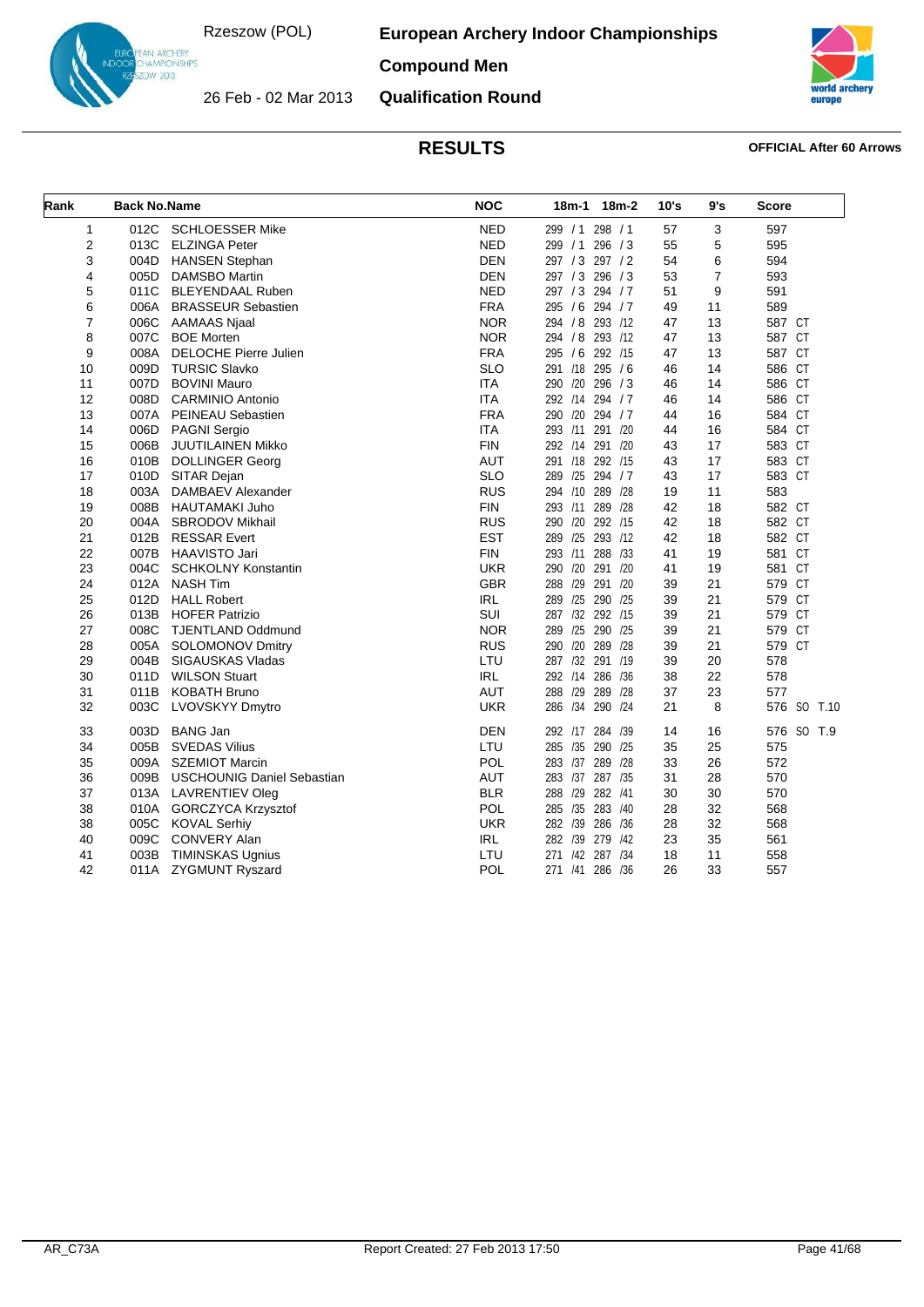**European Archery Indoor Championships**



**Compound Women**

26 Feb - 02 Mar 2013 **Qualification Round**



| Rank     | <b>Back No.Name</b> |                               | <b>NOC</b> | 18m-2<br>18m-1           | 10's | 9's | <b>Score</b> |
|----------|---------------------|-------------------------------|------------|--------------------------|------|-----|--------------|
| 1        | 015C                | LOGINOVA Albina               | <b>RUS</b> | 293 / 2 291 / 4          | 44   | 16  | 584          |
| 2        | 015B                | ANASTASIO Anastasia           | ITA        | $/4$ 293 $/2$<br>290     | 43   | 17  | 583          |
| 3        | 016B                | <b>LONGO Laura</b>            | <b>ITA</b> | /7<br>294/1<br>289       | 24   | 6   | 583          |
| 4        | 017B                | <b>TONIOLI Marcella</b>       | <b>ITA</b> | /3 290 /5<br>291         | 41   | 19  | 581          |
| 5        | 021C                | VAN CASPEL Inge               | <b>NED</b> | 285 /11<br>294<br>/1     | 39   | 21  | 579          |
| 6        | 016C                | <b>ANDREEVA Kira</b>          | <b>RUS</b> | $/12$ 292 $/3$<br>285    | 22   | 8   | 577          |
| 7        | 020B                | <b>BUDEN</b> Ivana            | <b>CRO</b> | $/10$ 289 $/6$<br>287    | 36   | 24  | 576          |
| 8        | 018A                | <b>JONES Naomi</b>            | <b>GBR</b> | /5<br>286 /10<br>289     | 35   | 25  | 575 CT       |
| 9        | 017A                | <b>STANIECZEK Anna</b>        | <b>POL</b> | 287 / 8<br>288 / 8       | 35   | 25  | 575 CT       |
| 10       | 017C                | <b>NOVIKOVA Elena</b>         | <b>RUS</b> | / 5 285 /11<br>289       | 34   | 26  | 574          |
| 11       | 015A                | SZALANSKA Katarzyna           | POL        | 284 /16<br>/9<br>287     | 32   | 27  | 571          |
|          | 020C                | VANDIONANT-FRANGILLI Sandrine |            | /15 287 / 8              | 30   |     |              |
| 12<br>13 |                     |                               | <b>FRA</b> | 283                      |      | 30  | 570          |
|          | 021A                | <b>LAWTHER Melanie</b>        | <b>IRL</b> | /21<br>289/6<br>280      | 38   | 21  | 569          |
| 14       | 019D                | <b>TSAKIRI Anastasia</b>      | GRE        | 284 /13<br>285 /11       | 29   | 31  | 569          |
| 15       | 018D                | OLEKSEJENKO Julia             | LAT        | 284 /13 284 /15          | 30   | 28  | 568          |
| 16       | 019A                | <b>SIMPSON Nichola</b>        | <b>GBR</b> | 283 /18<br>/11<br>285    | 28   | 32  | 568 CT       |
| 17       | 018B                | <b>SVENSEN June</b>           | <b>NOR</b> | 285 /11<br>283<br>/15    | 28   | 32  | 568<br>CT    |
| 18       | 019C                | KIZELIAUSKAITE Inga           | LTU        | /20 284 /16<br>281       | 26   | 33  | 565          |
| 19       | 020A                | <b>JENNINGS Claudine</b>      | <b>GBR</b> | 283 /18<br>282<br>/18    | 25   | 35  | 565          |
| 20       | 016D                | <b>SHKLIAR Kseniya</b>        | <b>UKR</b> | /24<br>283 /18<br>280    | 13   | 17  | 563          |
| 21       | 017D                | SKALSKA Iryna                 | <b>UKR</b> | /15 279 /23<br>283       | 23   | 36  | 562          |
| 22       | 018C                | <b>BABININA Jelena</b>        | LTU        | /22<br>280 /21<br>280    | 25   | 32  | 560          |
| 23       | 019B                | <b>SOLBAKKEN Wenche</b>       | <b>NOR</b> | /22<br>278<br>280<br>/24 | 19   | 40  | 558          |
| 24       | 016A                | <b>LESNIAK Renata</b>         | <b>POL</b> | /25 280 /22<br>278       | 10   | 20  | 558          |
| 25       | 015D                | <b>TAIROVA Maryna</b>         | <b>UKR</b> | 268<br>282<br>/18<br>/26 | 21   | 36  | 550          |
| 26       | 021B                | PACHAPINSKAYA Tatsiana        | <b>BLR</b> | /26<br>269<br>270<br>/25 | 12   | 37  | 539          |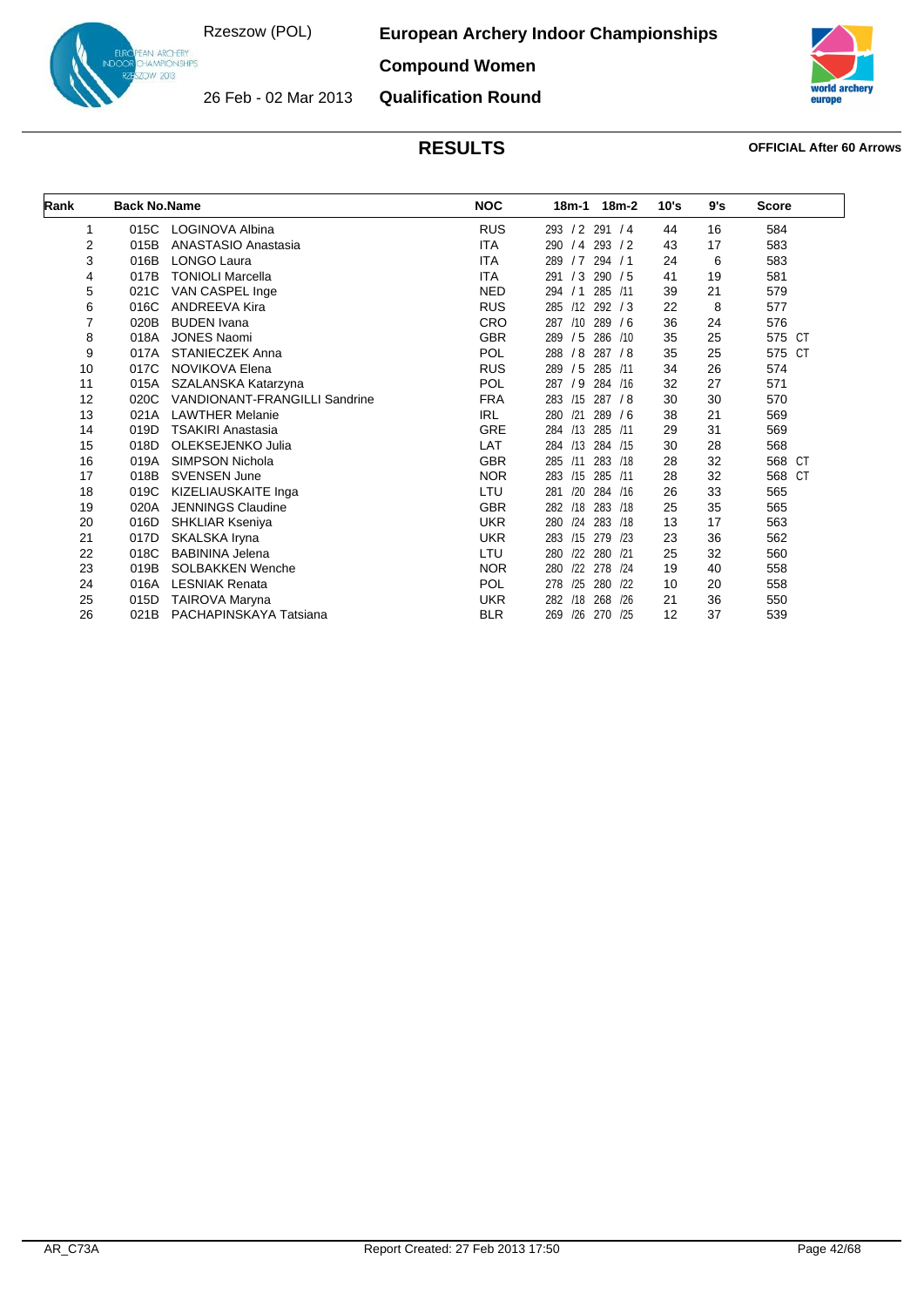26 Feb - 02 Mar 2013

**European Archery Indoor Championships**



**Compound Junior Men**

**Qualification Round**



| Rank | <b>Back No.Name</b> |                           | <b>NOC</b> | 18m-1 18m-2              | 10's | 9's | <b>Score</b>     |
|------|---------------------|---------------------------|------------|--------------------------|------|-----|------------------|
| 1    | 027C                | VAVRO Mario               | <b>CRO</b> | 294 / 3<br>296 / 1       | 50   | 10  | 590 CT           |
| 2    | 023B                | <b>AERIKOS Christos</b>   | GRE        | 294 / 3<br>296 / 2       | 50   | 10  | 590 CT           |
| 3    | 029A                | <b>DOMANSKI Renaud</b>    | <b>BEL</b> | 295 / 2 293 / 4          | 48   | 12  | 588              |
| 4    | 025D                | <b>BULAEV Anton</b>       | <b>RUS</b> | /10 297 / 1<br>288       | 45   | 15  | 585              |
| 5    | 029B                | <b>JULIEN Simon</b>       | <b>FRA</b> | /5<br>291/6<br>291       | 43   | 16  | 582              |
| 6    | 023C                | KARDASH Igor              | <b>UKR</b> | /8 290 /8<br>290         | 40   | 20  | 580 CT           |
| 7    | 023A                | <b>MODIC Stas</b>         | <b>SLO</b> | 288 /10 292 / 5          | 40   | 20  | 580 CT           |
| 8    | 023D                | <b>NOSKOV Vitaliy</b>     | <b>RUS</b> | / 4 286 / 14<br>293      | 39   | 21  | 579<br>CT        |
| 9    | 025C                | <b>BOLSHAKOV Vlad</b>     | <b>UKR</b> | /5<br>288 /10<br>291     | 39   | 21  | 579<br><b>CT</b> |
| 10   | 024D                | <b>KUZMIN Vladislav</b>   | <b>RUS</b> | 287 /12 291 / 7          | 38   | 22  | 578              |
| 11   | 025A                | <b>KOROSEC Vili</b>       | <b>SLO</b> | /9<br>288 /10<br>289     | 37   | 23  | 577              |
| 12   | 024A                | <b>CERNE Arne</b>         | <b>SLO</b> | 291/5<br>285 /16         | 39   | 20  | 576              |
| 13   | 027A                | <b>SUT Jesse</b>          | ITA        | /12 288 /10<br>287       | 35   | 25  | 575              |
| 14   | 024C                | <b>BOZHKO Mykhaylo</b>    | <b>UKR</b> | 284 /19 290 / 8          | 34   | 26  | 574              |
| 15   | 026C                | ZIC Bruno                 | <b>CRO</b> | /18<br>288 /10<br>285    | 33   | 27  | 573              |
| 16   | 026A                | <b>MARESCA Alessandro</b> | ITA        | /17 286 /14<br>285       | 33   | 26  | 571              |
| 17   | 028A                | <b>NENCIONI Michele</b>   | ITA        | /16<br>285 /17<br>286    | 31   | 29  | 571              |
| 18   | 025B                | <b>LYRAS Dimosthenis</b>  | <b>GRE</b> | 287 /12 283 /18          | 31   | 28  | 570              |
| 19   | 027D                | SZWAJCOWSKI Wojciech      | <b>POL</b> | /20<br>283 /18<br>280    | 24   | 35  | 563              |
| 20   | 028C                | <b>MUSIL Petr</b>         | <b>CZE</b> | 283 /18<br>275<br>124    | 22   | 34  | 558              |
| 21   | 026D                | <b>DERNEKLI Furkan</b>    | <b>TUR</b> | /22 278 /21<br>277       | 20   | 35  | 555              |
| 22   | 028B                | PETRAGLIO Tiziano         | SUI        | /15 268 /24<br>286       | 27   | 28  | 554              |
| 23   | 024B                | <b>LABRAKIS Dimitrios</b> | <b>GRE</b> | /21<br>273 /23<br>279    | 23   | 35  | 552              |
| 24   | 028D                | <b>KUSNIERZ Maciej</b>    | <b>POL</b> | 275<br>122<br>272<br>/25 | 17   | 35  | 547              |
| 25   | 029C                | <b>WALAS Wiktor</b>       | <b>POL</b> | /23 268 /25<br>277       | 11   | 44  | 545              |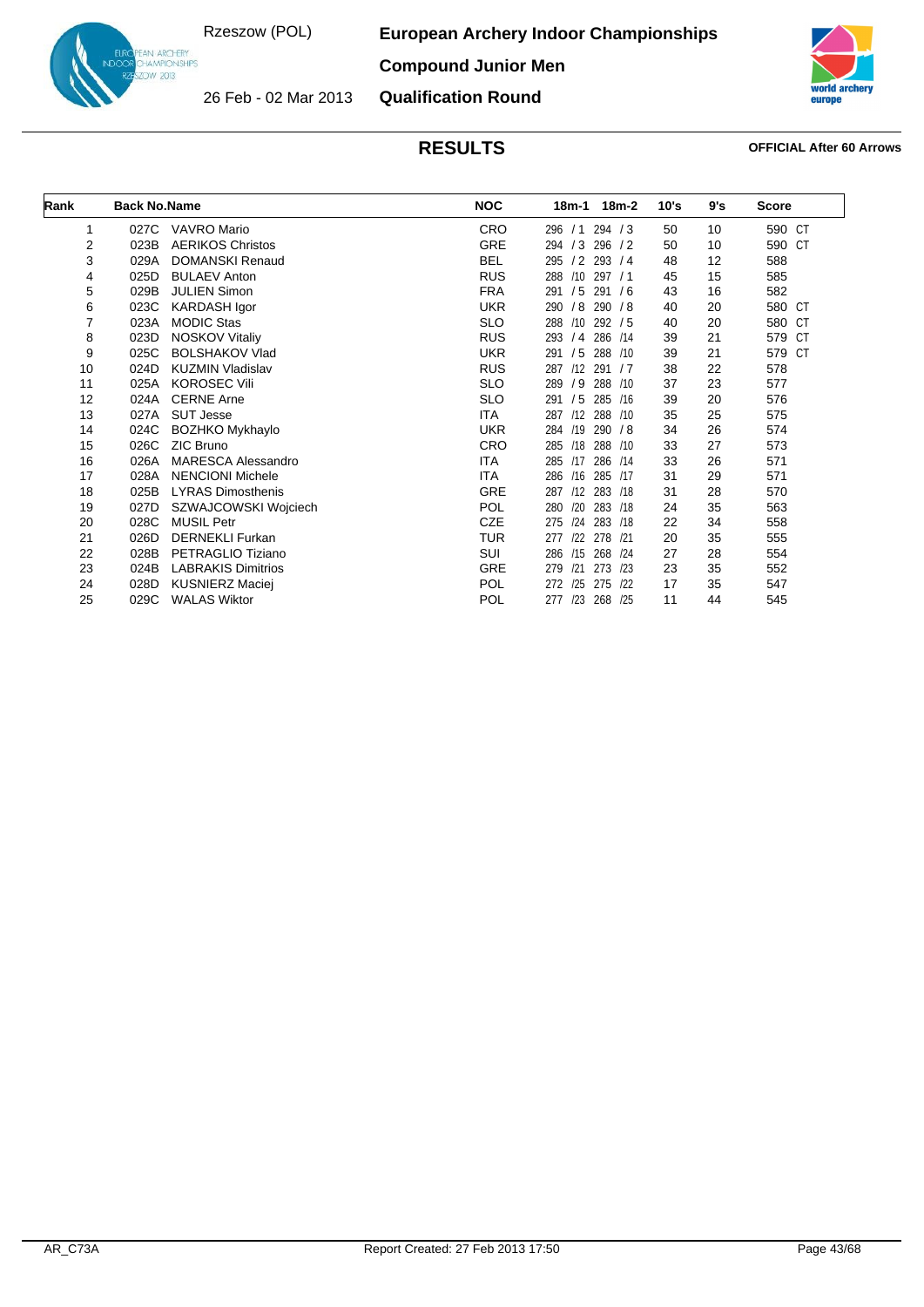**European Archery Indoor Championships**

**Compound Junior Women**



26 Feb - 02 Mar 2013

IN ARC<del>HE</del>RY<br>HAMPIONSHIPS<br>DW 2013

**Qualification Round**

| Rank | <b>Back No.Name</b> |                               | <b>NOC</b> | 18m-2<br>18m-1         | 10's | 9's | <b>Score</b> |
|------|---------------------|-------------------------------|------------|------------------------|------|-----|--------------|
| 1    | 038A                | <b>ORLIC Maja</b>             | <b>CRO</b> | 292/2<br>296<br>/1     | 48   | 12  | 588          |
| 2    | 034A                | VINOGRADOVA Marija            | <b>RUS</b> | $/6$ 293 $/1$<br>289   | 42   | 18  | 582 CT       |
| 3    | 035A                | SAVENKOVA Alexandra           | <b>RUS</b> | $/2$ 288 $/4$<br>294   | 42   | 18  | 582 CT       |
| 4    | 034B                | <b>SONNICHSEN Sarah Holst</b> | <b>DEN</b> | /3<br>293<br>287<br>76 | 40   | 20  | 580          |
| 5    | 035D                | <b>GRILLO Deborah</b>         | <b>ITA</b> | /5<br>287/6<br>290     | 37   | 23  | 577          |
| 6    | 037B                | <b>CERNE Toja</b>             | <b>SLO</b> | 284 /10<br>292<br>/4   | 36   | 24  | 576 CT       |
| 7    | 037C                | <b>GRYDELAND Runa</b>         | <b>NOR</b> | 286 / 7<br>290/3       | 36   | 24  | 576 CT       |
| 8    | 036C                | DIAKOVA Viktoria              | <b>UKR</b> | /10<br>288 / 4<br>283  | 31   | 29  | 571          |
| 9    | 035B                | <b>FRANDSEN Ida</b>           | <b>DEN</b> | /8<br>284 /10<br>284   | 28   | 32  | 568          |
| 10   | 036B                | <b>JENSEN Tanja</b>           | <b>DEN</b> | /10<br>284 /10<br>283  | 27   | 33  | 567          |
| 11   | 038B                | <b>SAARINEN Noora</b>         | <b>FIN</b> | /9<br>283<br>282 /13   | 27   | 31  | 565          |
| 12   | 036D                | <b>FRANZOI Sabrina</b>        | <b>ITA</b> | /12<br>285/9<br>280    | 25   | 35  | 565          |
| 13   | 038C                | SHKOLNA Mariya                | <b>UKR</b> | 286 / 8<br>276<br>/14  | 22   | 38  | 562          |
| 14   | 034D                | <b>CAVALLERI Giulia</b>       | <b>ITA</b> | /13<br>282 /13<br>278  | 23   | 34  | 560          |
| 15   | 035C                | CHORBA Iryna                  | <b>UKR</b> | 275<br>/15<br>275 /16  | 17   | 36  | 550          |
| 16   | 036A                | PROTASOVA Radmila             | <b>RUS</b> | /16<br>276 /15<br>271  | 12   | 45  | 547          |
| 17   | 037D                | ZYZANSKA Sylwia               | <b>POL</b> | /17<br>263 /17<br>259  | 6    | 37  | 522          |
| 18   | 038D                | <b>BEDNARCZYK Karolina</b>    | <b>POL</b> | 231<br>/18<br>262 /18  | 7    | 26  | 493          |
| 19   | 034C                | <b>TOMASZEK Marta</b>         | POL        | 165<br>/19<br>185 /19  | 0    | 14  | 350          |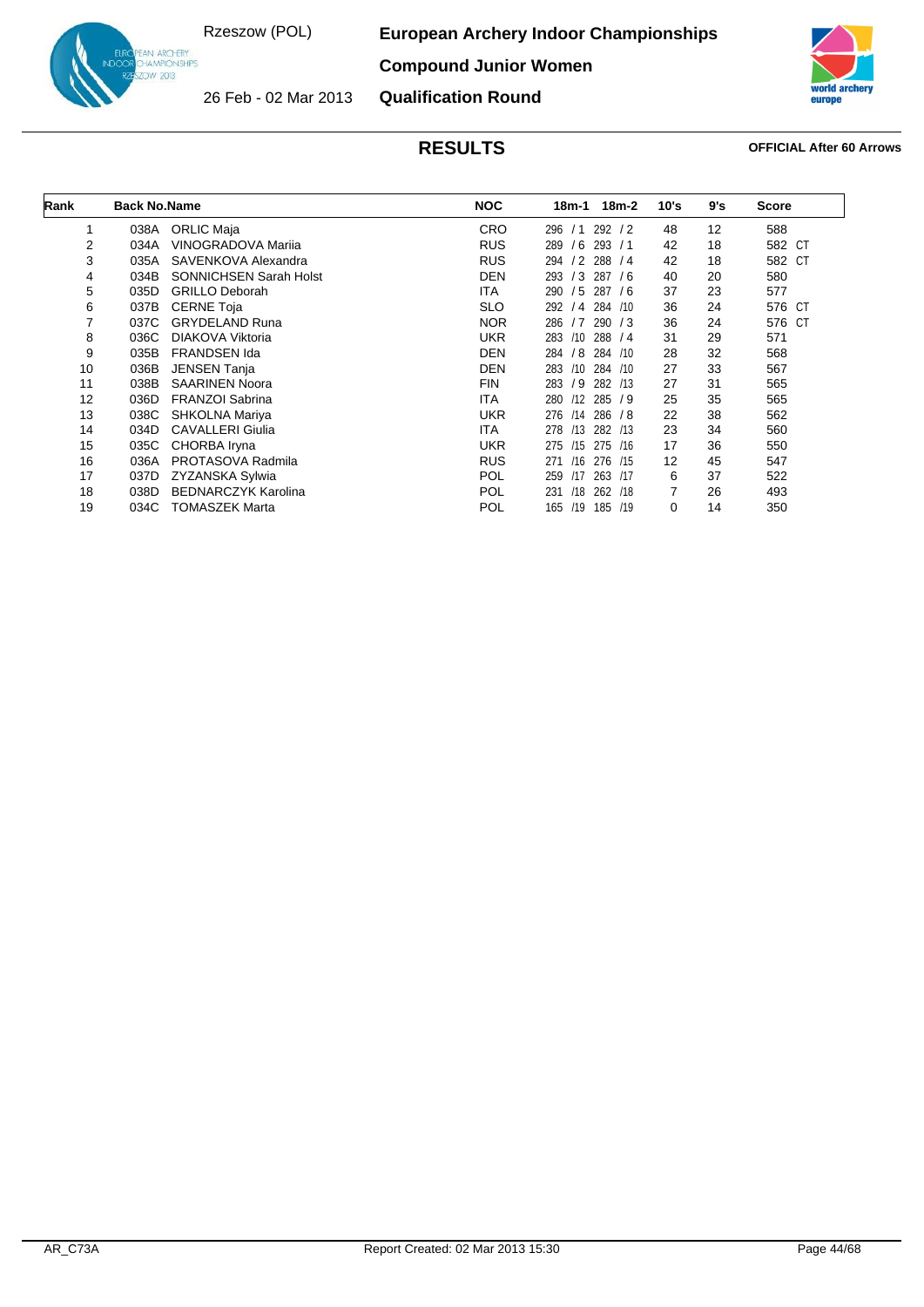N ARCHERY<br>AMPIONSHIPS  $v$  2013



26 Feb - 02 Mar 2013



| Rk             | <b>NOC</b>           | <b>BackName</b><br>No                                                     | <b>RR</b> Score<br>Rank | 1/8   | 1/4 | 1/2 | <b>Finals</b> |
|----------------|----------------------|---------------------------------------------------------------------------|-------------------------|-------|-----|-----|---------------|
| $\mathbf{1}$   | NED - Netherlands    | 1A VAN DER VEN Rick<br>1B VAN DEN BERG Sjef<br>1C VAN DEN OEVER Rick      | 1751 /01                | -Bye- | 233 | 233 | 234           |
| 2              | RUS - Russia         | 2A KOZHIN Alexander<br>2B TSYREMPILOV Baljinima<br>2C TSYBEKDORZHIEV Bair | 1747 /02                | -Bye- | 232 | 234 | 231           |
| 3              | ITA - Italy          | 3A ZAGAMI Alberto<br>3B PALAZZI Luca<br>3C FISSORE Matteo                 | 1746 /03                | -Bye- | 232 | 229 | 234           |
| 4              | <b>UKR</b> - Ukraine | 4A IVANYTSKYY Heorhiy<br>4B RUBAN Viktor<br>4C SERDYUK Oleksandr          | 1734 /04                | -Bye- | 229 | 229 | 232           |
| 5              | AUT - Austria        | 9A BERTSCHLER Alexander<br>9B DORNHOFER Heribert<br>9C SEGMEHL Martin     | 1694 /09                | 229   | 231 |     |               |
| 6              | FIN - Finland        | 6A VIRTANEN Aki<br>6B TEKONIEMI Antti<br>6C PIIPPO Samuli                 | 1717 /06                | -Bye- | 230 |     |               |
| $\overline{7}$ | <b>BLR</b> - Belarus | 5A PRILEPAU Anton<br>5B LIAHUSHEV Alexander<br>5C MARUSAU Mikalai         | 1727 /05                | -Bye- | 227 |     |               |
| 8              | POL - Poland         | 7A DOBROWOLSKI Rafal<br>7B GOMOLISZEK Michal<br>7C BUCKI Mateusz          | 1714 /07                | -Bye- | 225 |     |               |
| 9              | GEO - Georgia        | 8A PHARSENADZE Archil<br>8B CHITISHVILI Levani<br>8C PKHAKADZE Lasha      | 1698 /08                | 217   |     |     |               |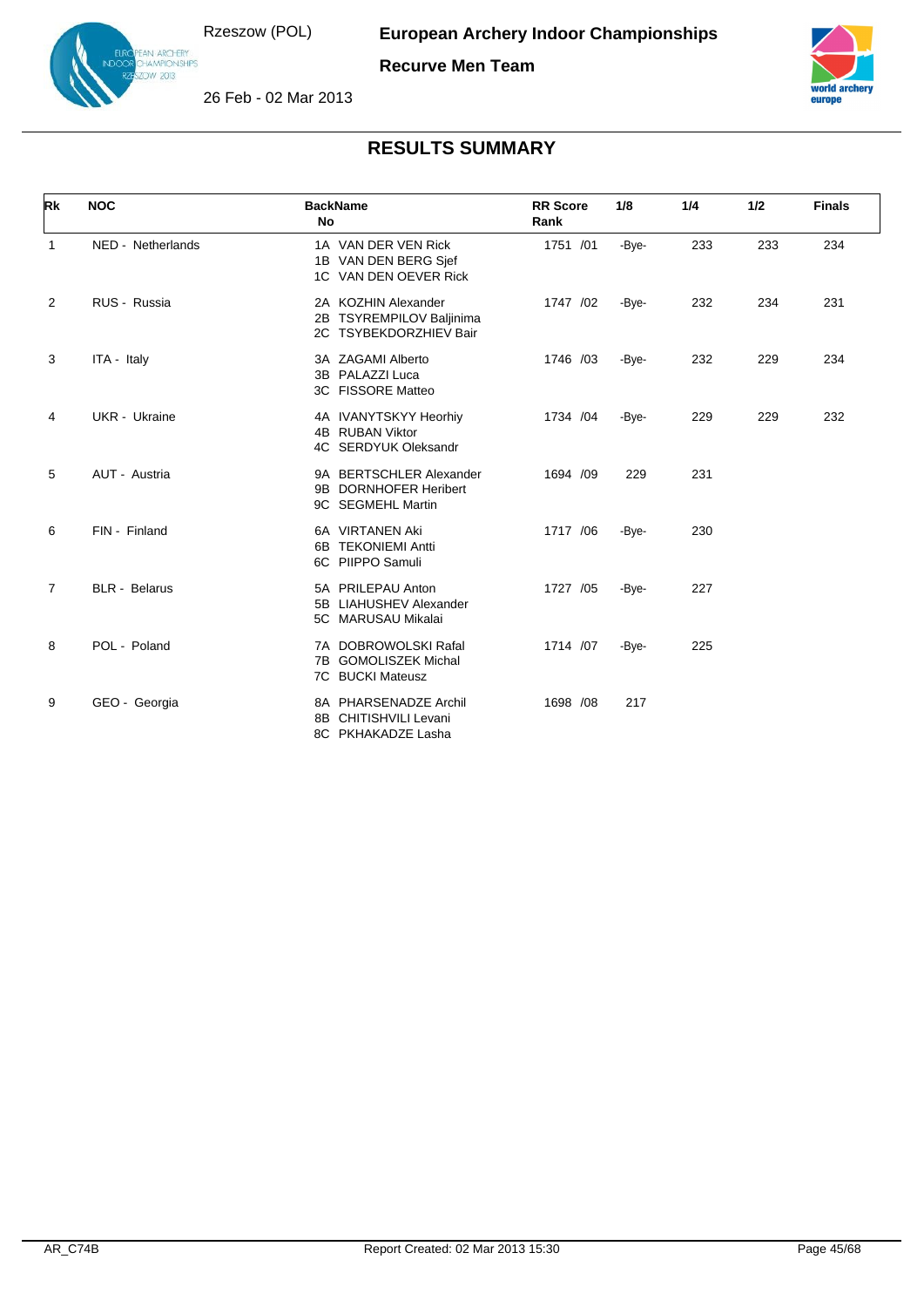N ARCHERY<br>AMPIONSHIPS  $v$  2013



26 Feb - 02 Mar 2013



| Rk             | <b>NOC</b>           | <b>BackName</b><br>No                                                | <b>RR</b> Score<br>Rank | 1/8   | 1/4 | 1/2 | <b>Finals</b> |
|----------------|----------------------|----------------------------------------------------------------------|-------------------------|-------|-----|-----|---------------|
| $\mathbf{1}$   | <b>UKR</b> - Ukraine | 1A SICHENIKOVA Lidija<br>1B PALEKHA Kateryna<br>1C KOVAL Victoriya   | 1742 /01                | -Bye- | 230 | 236 | 226 T.30      |
| $\overline{2}$ | ITA - Italy          | 2A LIONETTI Pia<br><b>MANDIA Claudia</b><br>2B<br>2C VALEEVA Natalia | 1736 /02                | -Bye- | 231 | 232 | 226 T.30      |
| 3              | RUS - Russia         | 3A ERDYNIEVA Natalia<br>3B STEPANOVA Inna<br>3C BOMBOEVA Anna        | 1724 /03                | -Bye- | 232 | 231 | 225           |
| 4              | POL - Poland         | 5A RZASA Joanna<br>5B MYSZOR Wioleta<br>5C LIPIARSKA Karina          | 1709 /05                | -Bye- | 227 | 225 | 224           |
| 5              | EST - Estonia        | 7A NURMSALU Laura<br>7B PARNAT Reena<br>7C PREIMANN Anneli           | 1654 /07                | -Bye- | 216 |     |               |
| 5              | ROU - Romania        | 9A BANCILA Simona<br>9B SARBU Luminita<br>9C VANATORU Fibia          | 1604 /09                | 219   | 216 |     |               |
| $\overline{7}$ | FRA - France         | 4A SCHUH Berengere<br>4B MERI Agnes<br>4C BIDEAUD Marie Charlotte    | 1715 /04                | -Bye- | 214 |     |               |
| 8              | BLR - Belarus        | 6A TIMOFEYEVA Ekaterina<br>MARUSAVA Hanna<br>6B<br>6C MASLOVA Polina | 1691 /06                | -Bye- | 213 |     |               |
| 9              | GEO - Georgia        | 8A NARIMANIDZE Khatuna<br>8B DIASAMIDZE Asmat<br>8C VERULIDZE Lana   | 1644 / 08               | 216   |     |     |               |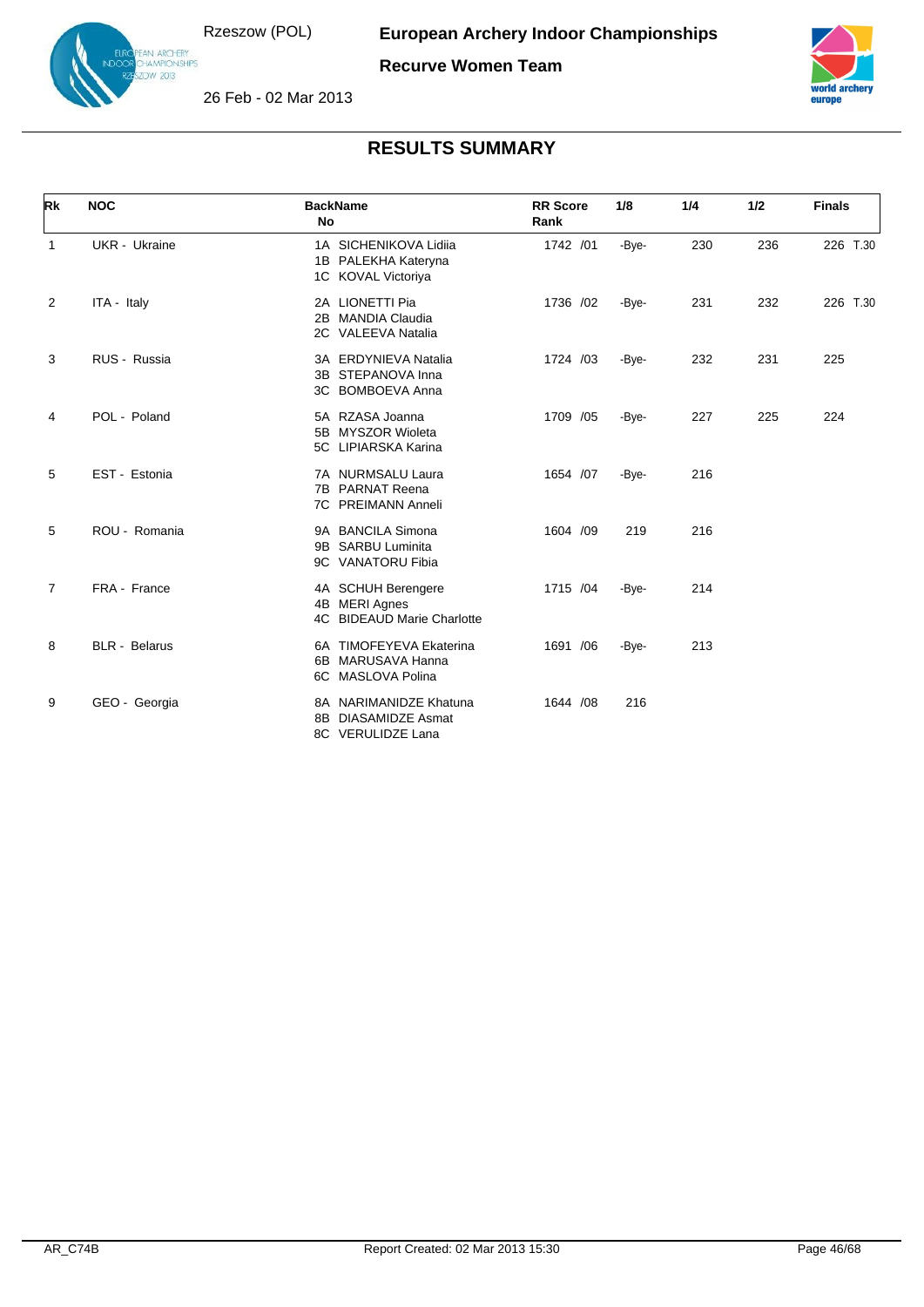

N ARCHERY<br>AMPIONSHIPS  $v$  2013

**Recurve Junior Men Team**



26 Feb - 02 Mar 2013

| Rk             | <b>NOC</b>           | <b>BackName</b><br>No                                                    | <b>RR</b> Score<br>Rank | 1/8   | 1/4 | 1/2 | <b>Finals</b> |
|----------------|----------------------|--------------------------------------------------------------------------|-------------------------|-------|-----|-----|---------------|
| $\mathbf{1}$   | GER - Germany        | 2A KAHLLUND Florian<br>2B SCHMITZ Carlo<br>2C WECKMUELLER Maximilian     | 1729 /02                | -Bye- | 232 | 230 | 227           |
| 2              | ITA - Italy          | 5A MARAN Luca<br>5B PASQUALUCCI David<br>5C FANCELLO Fabio               | 1714 /05                | -Bye- | 231 | 234 | 225           |
| 3              | SLO - Slovenia       | 3A RIJAVEC Jan<br>3B STRAJHAR Gasper<br><b>3C STRAJHAR Klemen</b>        | 1725 /03                | -Bye- | 220 | 230 | 226 T.28      |
| 4              | <b>UKR</b> - Ukraine | 1A SOBKO Valentyn<br>1B KUTSYY Valentyn<br>1C ROZHKO Oleh                | 1732 /01                | -Bye- | 234 | 228 | 226 T.28      |
| 5              | RUS - Russia         | 4A TSYNGUEV Beligto<br>4B BALDANOV Arsalan<br>4C BATOEV Zhargal          | 1719 /04                | -Bye- | 229 |     |               |
| 6              | MDA - Moldova        | 7A OLARU Dan<br>7B BULIGA Artur<br>7C RUBAILO Arcadii                    | 1692 /07                | -Bye- | 227 |     |               |
| $\overline{7}$ | <b>BLR</b> - Belarus | 9A KARDZIALIUK Uladzimir<br>9B MULIUKOU Pavel<br>9C TARASHKEVICH Dzmitry | 1653 /09                | 224   | 223 |     |               |
| 8              | POL - Poland         | 6A GOLABCZAK Patryk<br>6B FATYGA Mateusz<br>6C ADAMEK Kamil              | 1702 /06                | -Bye- | 214 |     |               |
| 9              | BEL - Belgium        | 8A RAMAEKERS Robin<br><b>DECKERS Michael</b><br>8B<br>8C ANSIAUX Olivier | 1676 /08                | 224   |     |     |               |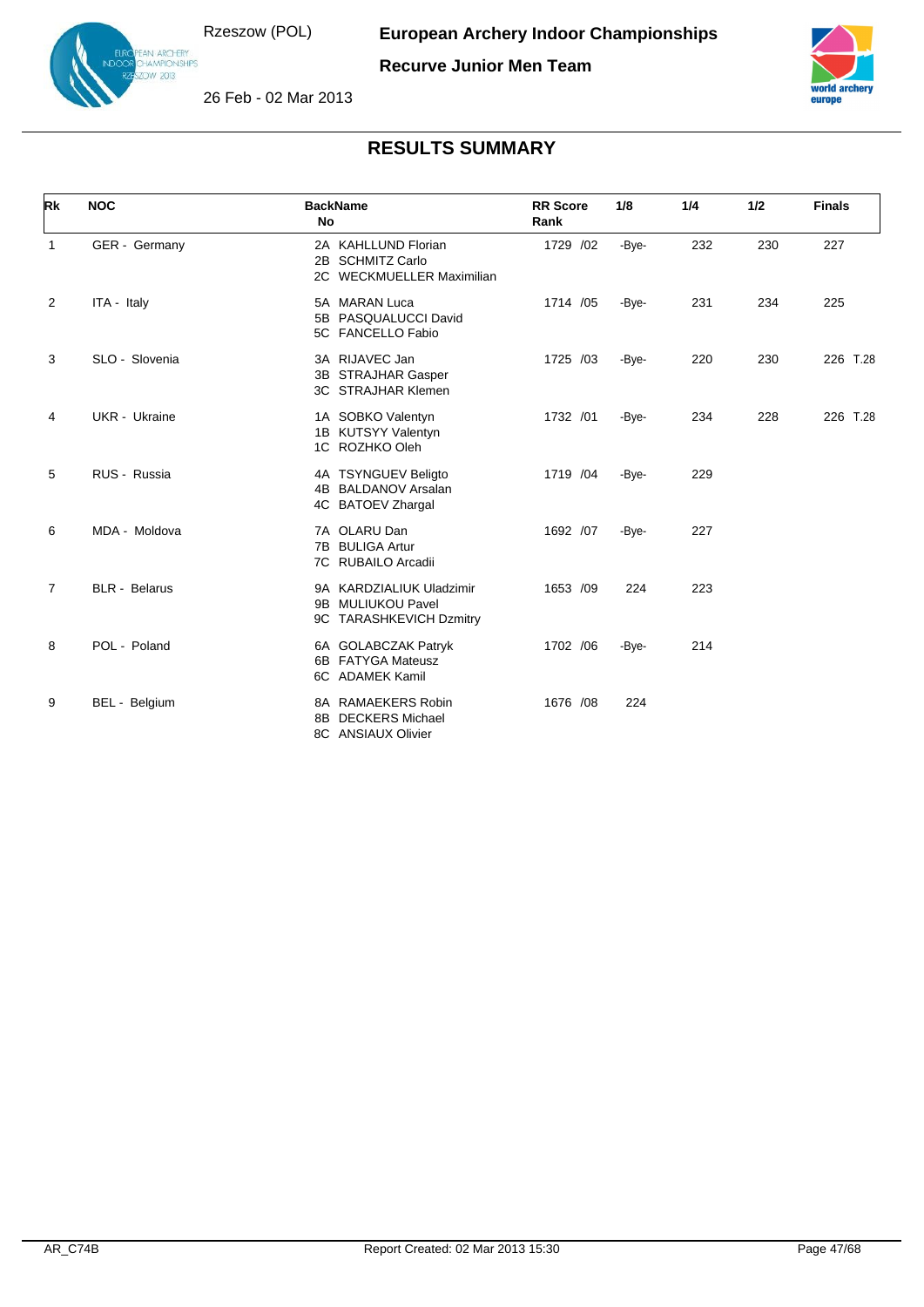.<br>IAMPIONSHIPS  $v$  2013







| Rk | <b>NOC</b>           | <b>BackName</b><br>No                                                       | <b>RR</b> Score<br>Rank | 1/4   | 1/2 | <b>Finals</b> |
|----|----------------------|-----------------------------------------------------------------------------|-------------------------|-------|-----|---------------|
|    | UKR - Ukraine        | 2A PAVLOVA Anastasia<br><b>MARCHENKO Veronika</b><br>2B<br>2C STRUK Maryana | 1688 /02                | -Bye- | 222 | 224           |
| 2  | RUS - Russia         | <b>TIMOFEEVA Kristina</b><br>1 A<br>1B BOLOTOVA Oyuna<br>1C ALIEVA Sabina   | 1706 /01                | -Bye- | 228 | 221           |
| 3  | <b>BLR</b> - Belarus | 4A BAHIUK Darya<br>AFANASYEVA Maryia<br>4B<br>4C DZIOMINSKAYA Karyna        | 1677 /04                | 229   | 215 | 230           |
| 4  | ITA - Italy          | 3A ROTA Gaia<br>MAMMI Giulia<br>3B<br>3C BOARI Lucilla                      | 1687 /03                | -Bye- | 221 | 216           |
| 5  | POL - Poland         | 5A HUK Anna<br>WEJNEROWSKA Marlena<br>5B<br>5C KLESZCZ Klaudia              | 1623 /05                | 211   |     |               |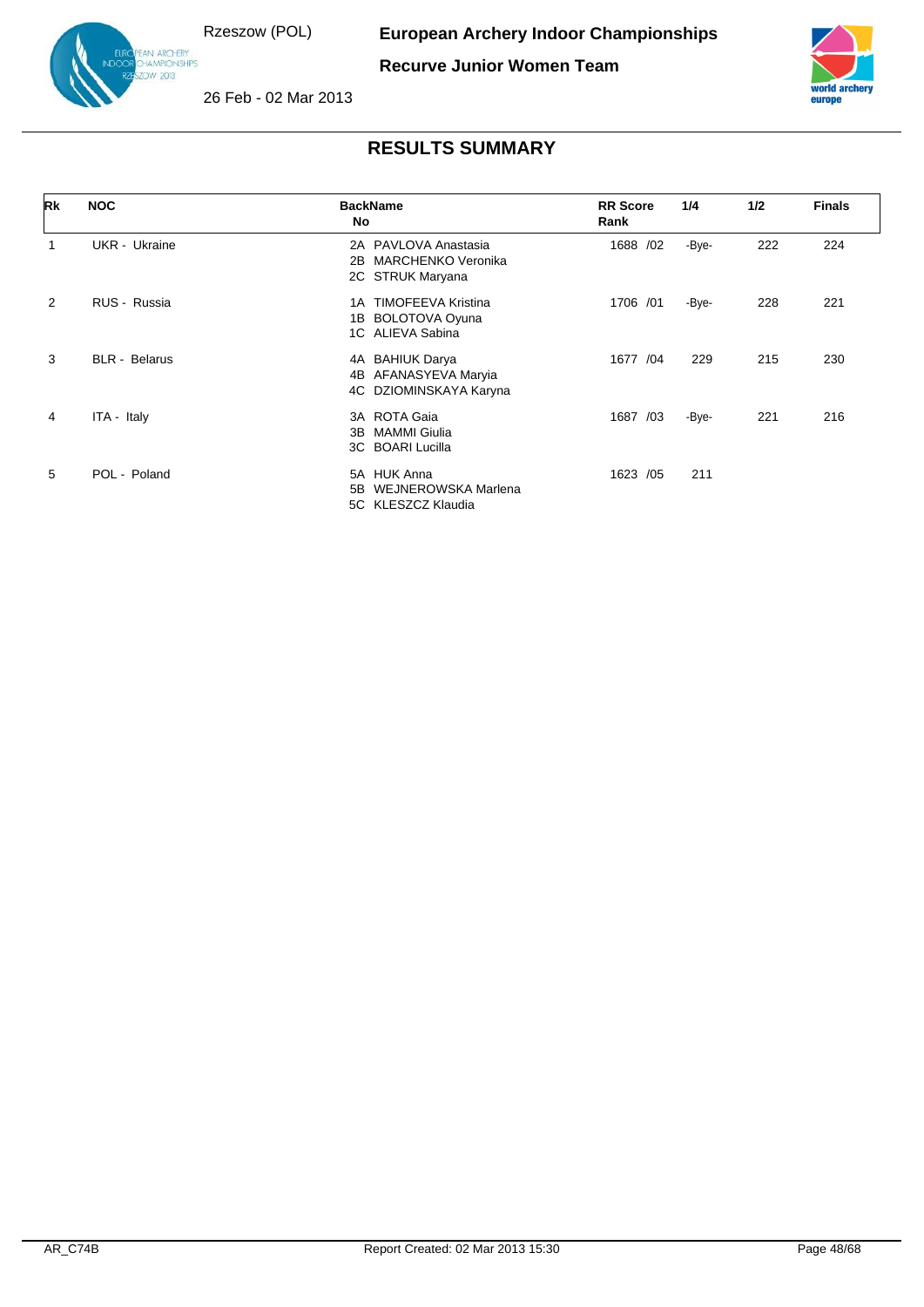IN ARCHERY<br>IAMPIONSHIPS<br>IW 2013







| Rk             | <b>NOC</b>        | <b>BackName</b><br>No                                                     | <b>RR</b> Score<br>Rank | 1/8   | 1/4 | 1/2 | <b>Finals</b> |
|----------------|-------------------|---------------------------------------------------------------------------|-------------------------|-------|-----|-----|---------------|
| $\mathbf{1}$   | NED - Netherlands | 1A SCHLOESSER Mike<br>1B ELZINGA Peter<br>1C BLEYENDAAL Ruben             | 1783 /01                | -Bye- | 235 | 237 | 237           |
| 2              | FRA - France      | 3A BRASSEUR Sebastien<br>3B DELOCHE Pierre Julien<br>3C PEINEAU Sebastien | 1760 /03                | -Bye- | 237 | 237 | 233           |
| 3              | DEN - Denmark     | 2A HANSEN Stephan<br>2B DAMSBO Martin<br>2C BANG Jan                      | 1763 /02                | -Bye- | 235 | 234 | 234           |
| 4              | NOR - Norway      | 5A AAMAAS Njaal<br>5B BOE Morten<br>5C TJENTLAND Oddmund                  | 1753 /05                | 234   | 230 | 229 | 232           |
| 5              | RUS - Russia      | 7A DAMBAEV Alexander<br>7B SBRODOV Mikhail<br>7C SOLOMONOV Dmitry         | 1744 /07                | 235   | 233 |     |               |
| 6              | AUT - Austria     | 8A DOLLINGER Georg<br>8B KOBATH Bruno<br>8C USCHOUNIG Daniel Sebastian    | 1730 /08                | 232   | 230 |     |               |
| $\overline{7}$ | FIN - Finland     | 6A JUUTILAINEN Mikko<br>6B HAUTAMAKI Juho<br>6C HAAVISTO Jari             | 1746 / 06               | -Bye- | 229 |     |               |
| $\overline{7}$ | ITA - Italy       | 4A BOVINI Mauro<br>4B CARMINIO Antonio<br>4C PAGNI Sergio                 | 1756 /04                | -Bye- | 229 |     |               |
| 9              | IRL - Ireland     | 10A HALL Robert<br>10B WILSON Stuart<br>10C CONVERY Alan                  | 1718 /10                | 227   |     |     |               |
| 9              | LTU - Lithuania   | 11A SIGAUSKAS Vladas<br>11B SVEDAS Vilius<br>11C TIMINSKAS Ugnius         | 1711 /11                | 0     |     |     |               |
| 9              | POL - Poland      | 12A SZEMIOT Marcin<br>12B GORCZYCA Krzysztof<br>12C ZYGMUNT Ryszard       | 1697 /12                | 228   |     |     |               |
| 9              | UKR - Ukraine     | 9A SCHKOLNY Konstantin<br>9B LVOVSKYY Dmytro<br>9C KOVAL Serhiy           | 1725 /09                | 225   |     |     |               |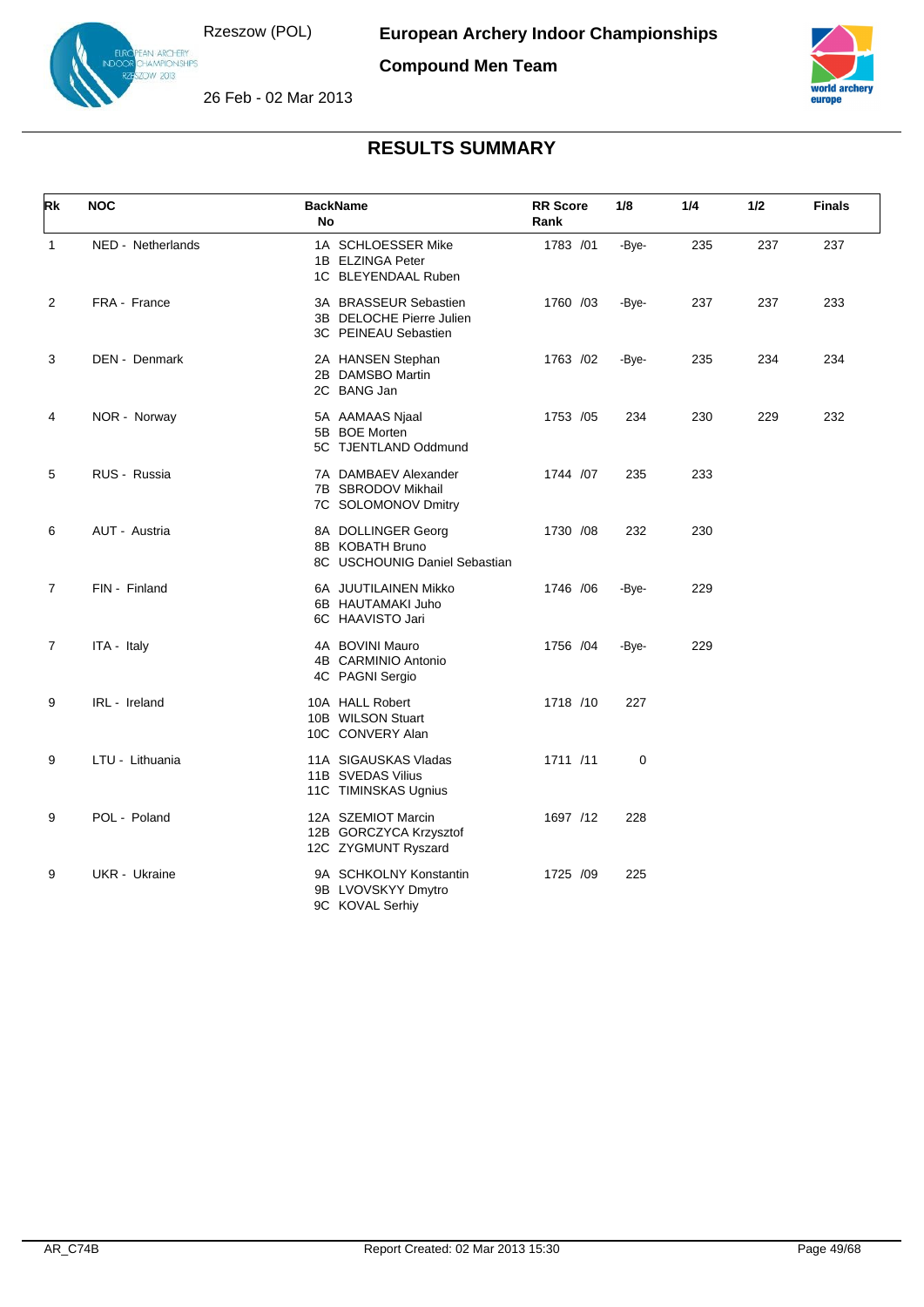IN ARC<del>HE</del>RY<br>HAMPIONSHIPS<br>DW 2013





26 Feb - 02 Mar 2013

| Rk | <b>NOC</b>                 | <b>BackName</b><br>No                                                               | <b>RR Score</b><br>Rank | 1/4   | 1/2 | <b>Finals</b> |
|----|----------------------------|-------------------------------------------------------------------------------------|-------------------------|-------|-----|---------------|
| 1  | ITA - Italy                | 1A ANASTASIO Anastasia<br><b>LONGO Laura</b><br>1B<br><b>TONIOLI Marcella</b><br>1C | 1747 /01                | -Bye- | 227 | 230 T.29      |
| 2  | RUS - Russia               | 2A LOGINOVA Albina<br>ANDREEVA Kira<br>2B<br>2C NOVIKOVA Elena                      | 1735 /02                | -Bye- | 230 | 230 T.29      |
| 3  | <b>GBR</b> - Great Britain | 3A JONES Naomi<br><b>SIMPSON Nichola</b><br>3B<br>3C JENNINGS Claudine              | 1708 /03                | -Bye- | 229 | 232           |
| 4  | POL - Poland               | 4A STANIECZEK Anna<br>4B SZALANSKA Katarzyna<br><b>4C</b> LESNIAK Renata            | 1704 /04                | 225   | 226 | 220           |
| 5  | UKR - Ukraine              | 5A SHKLIAR Kseniya<br>5B SKALSKA Iryna<br>5C TAIROVA Maryna                         | 1675 /05                | 223   |     |               |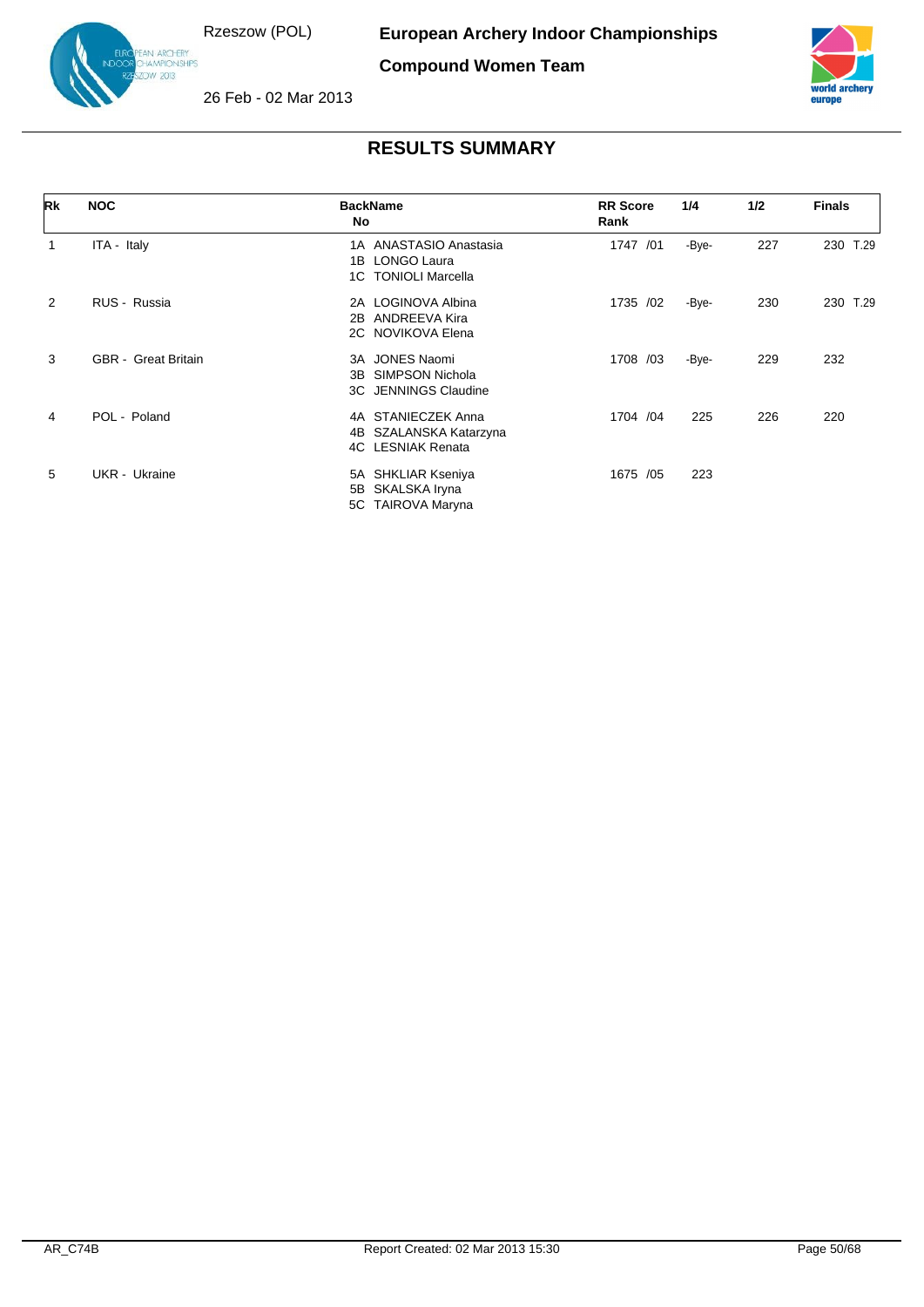.<br>IAMPIONSHIPS  $v$  2013

**Compound Junior Men Team**



26 Feb - 02 Mar 2013

| Rk          | <b>NOC</b>     | <b>BackName</b><br><b>No</b>                                                | <b>RR Score</b><br>Rank | 1/4   | 1/2 | <b>Finals</b> |
|-------------|----------------|-----------------------------------------------------------------------------|-------------------------|-------|-----|---------------|
| $\mathbf 1$ | UKR - Ukraine  | 3A KARDASH Igor<br><b>BOLSHAKOV Vlad</b><br>3B<br>3C BOZHKO Mykhaylo        | 1733 /03                | 232   | 231 | 227 T.29      |
| 2           | RUS - Russia   | 1A BULAEV Anton<br>1B NOSKOV Vitaliy<br>1C KUZMIN Vladislav                 | 1742 /01                | -Bye- | 232 | 227 T.28      |
| 3           | GRE - Greece   | 5A AERIKOS Christos<br>5B LYRAS Dimosthenis<br>5C LABRAKIS Dimitrios        | 1712 /05                | 226   | 231 | 230           |
| 4           | SLO - Slovenia | 2A MODIC Stas<br>2B KOROSEC Vili<br>2C CERNE Arne                           | 1733 /02                | -Bye- | 225 | 229           |
| 5           | ITA - Italy    | 4A SUT Jesse<br><b>MARESCA Alessandro</b><br>4B.<br>4C NENCIONI Michele     | 1717 /04                | 225   |     |               |
| 6           | POL - Poland   | 6A SZWAJCOWSKI Wojciech<br><b>KUSNIERZ Maciej</b><br>6B.<br>6C WALAS Wiktor | 1655 / 06               | 222   |     |               |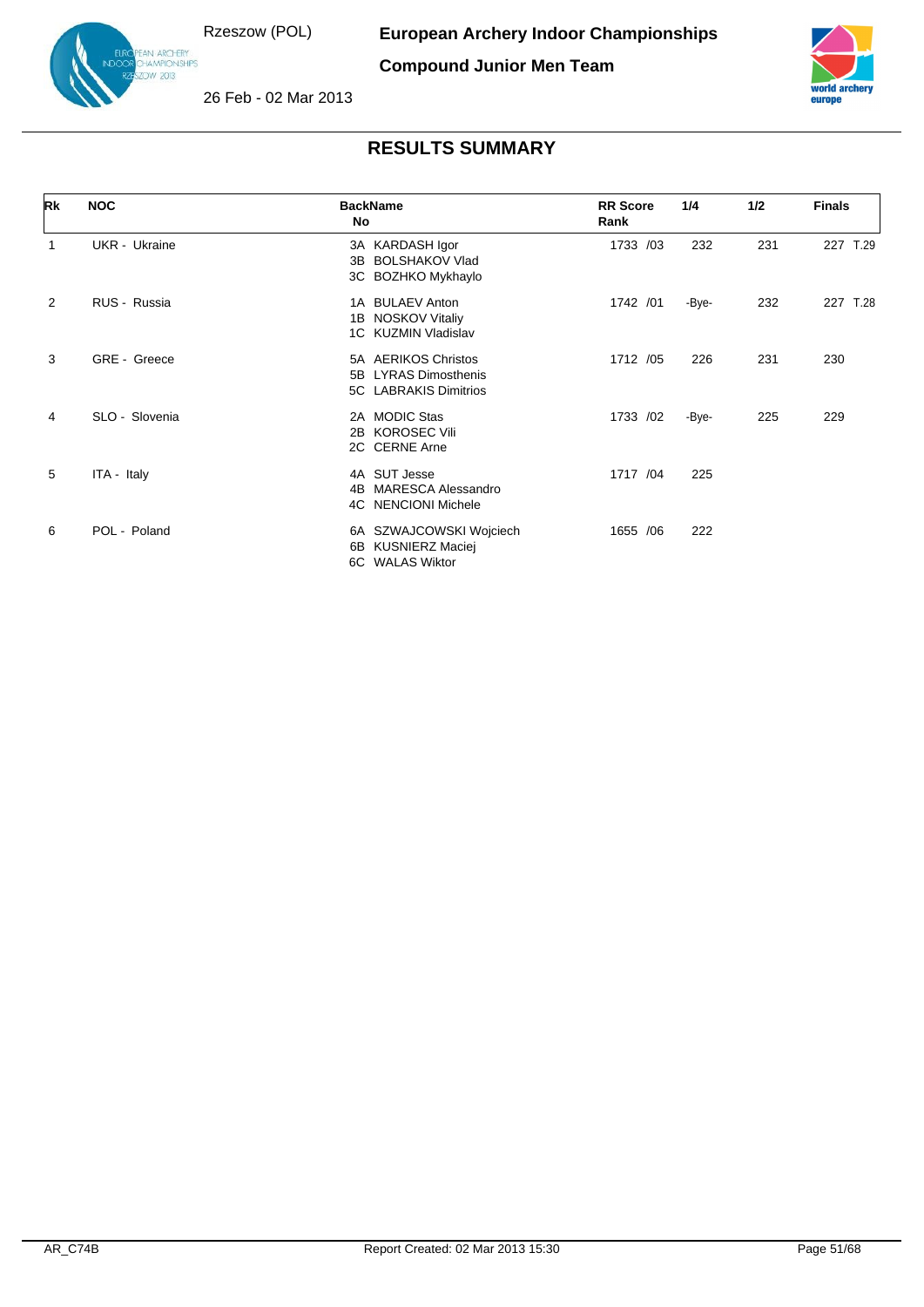.<br>IAMPIONSHIPS  $v$  2013

**Compound Junior Women Team**



26 Feb - 02 Mar 2013

| Rk | <b>NOC</b>    | <b>BackName</b><br>No                                                            | <b>RR Score</b><br>Rank | 1/4   | 1/2 | <b>Finals</b> |
|----|---------------|----------------------------------------------------------------------------------|-------------------------|-------|-----|---------------|
|    | DEN - Denmark | 1A SONNICHSEN Sarah Holst<br>FRANDSEN Ida<br>1B<br>1C JENSEN Tanja               | 1715 /01                | -Bye- | 228 | 230           |
| 2  | ITA - Italy   | <b>GRILLO Deborah</b><br>3A<br>3B FRANZOI Sabrina<br>3C CAVALLERI Giulia         | 1702 /03                | -Bye- | 230 | 224           |
| 3  | UKR - Ukraine | DIAKOVA Viktoria<br>4A<br>4B SHKOLNA Mariya<br>4C CHORBA Iryna                   | 1683 /04                | 225   | 222 | 224           |
| 4  | RUS - Russia  | 2A SAVENKOVA Alexandra<br>VINOGRADOVA Marija<br>2B<br>2C PROTASOVA Radmila       | 1711 /02                | -Bye- | 229 | 220           |
| 5  | POL - Poland  | 5A ZYZANSKA Sylwia<br><b>BEDNARCZYK Karolina</b><br>5B<br>TOMASZEK Marta<br>5C . | 1365 / 05               | 190   |     |               |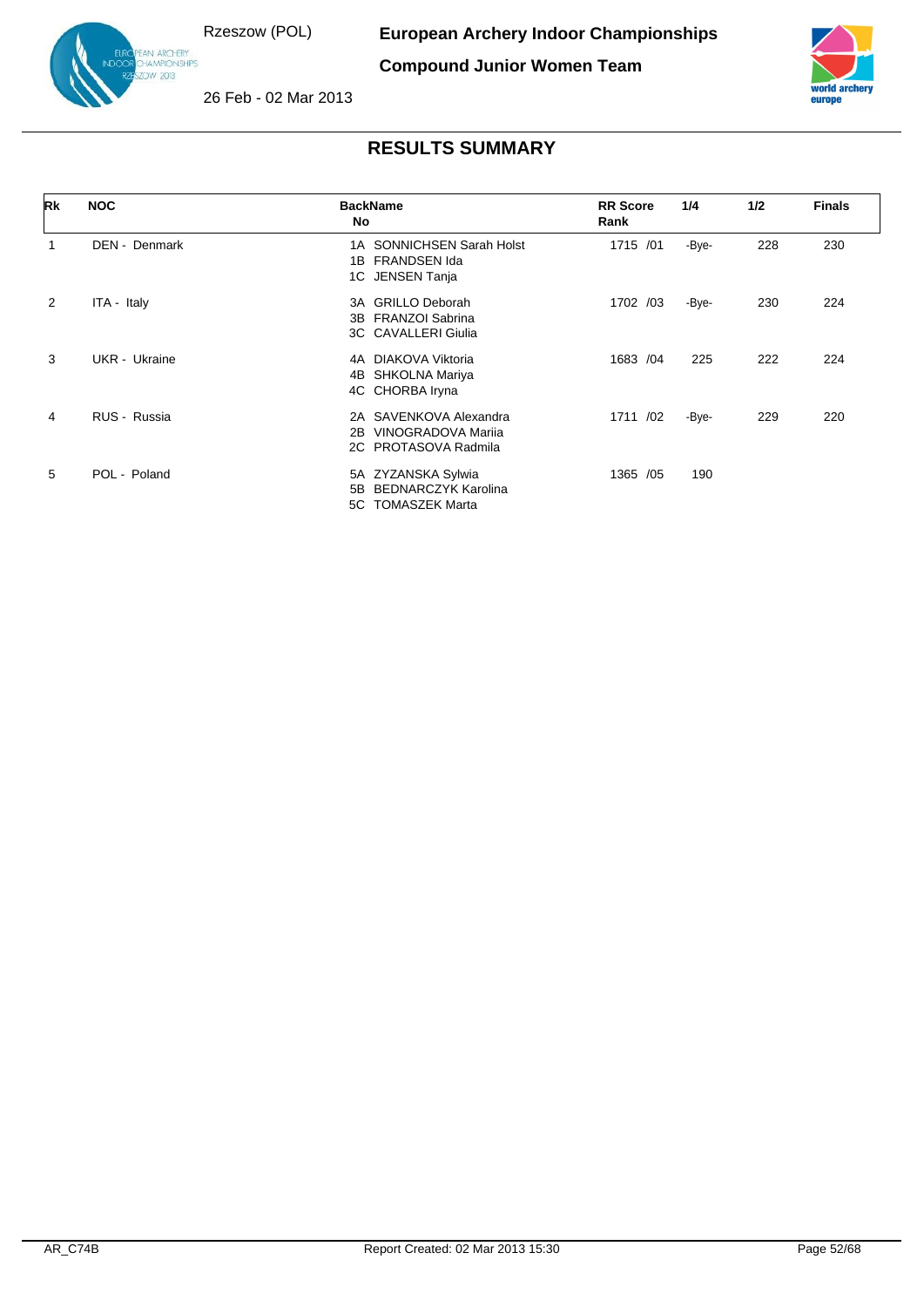

:<br>AN ARCHERY<br>HAMPIONSHIPS  $OW$  2013

**European Archery Indoor Championships**

**Compound Junior Men Team**



26 Feb - 02 Mar 2013

**RESULT BRACKETS**

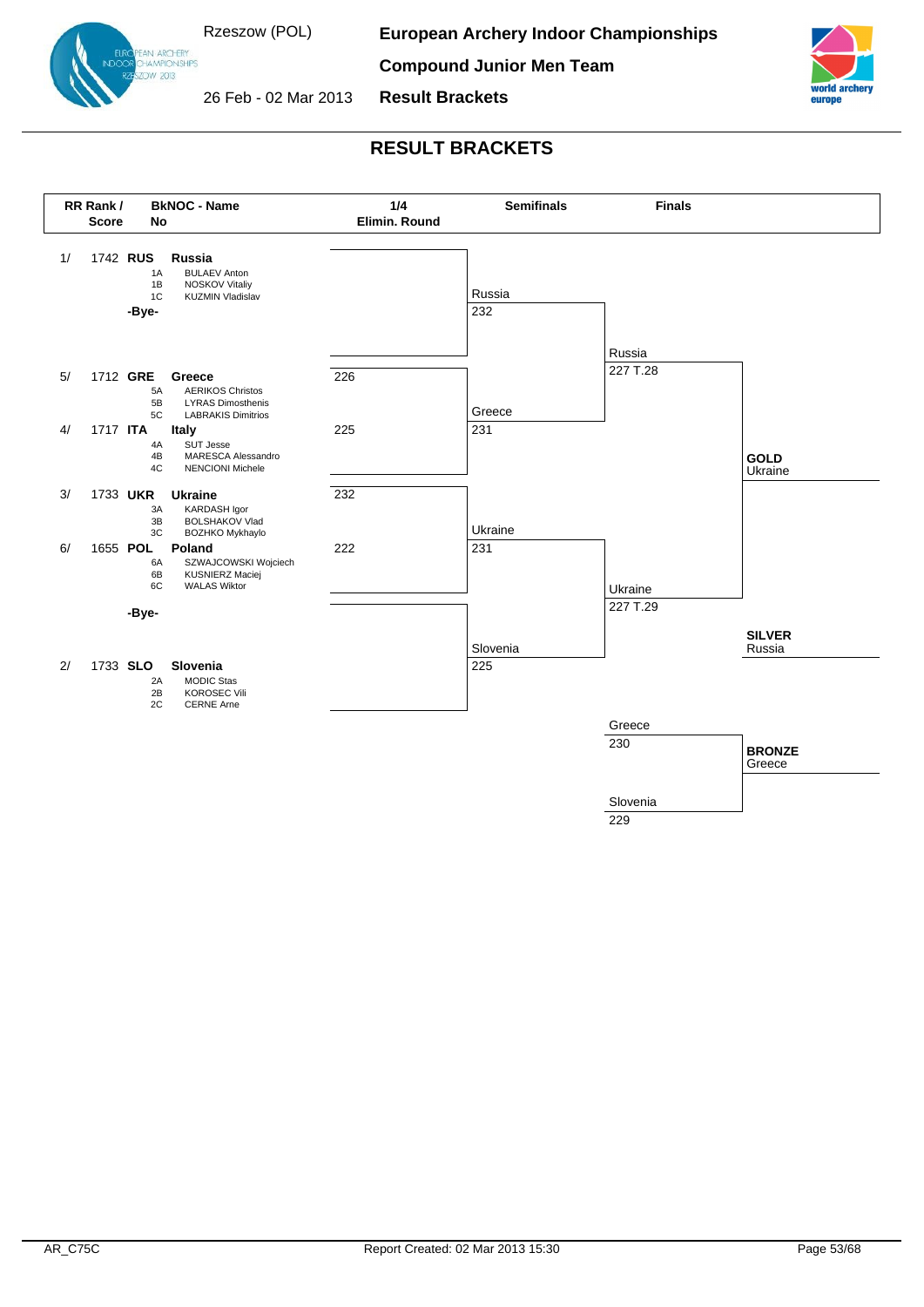

:<br>AN ARCHERY<br>:HAMPIONSHIPS **OW 2013** 

**European Archery Indoor Championships**

**Compound Junior Women Team**



26 Feb - 02 Mar 2013

**RESULT BRACKETS**

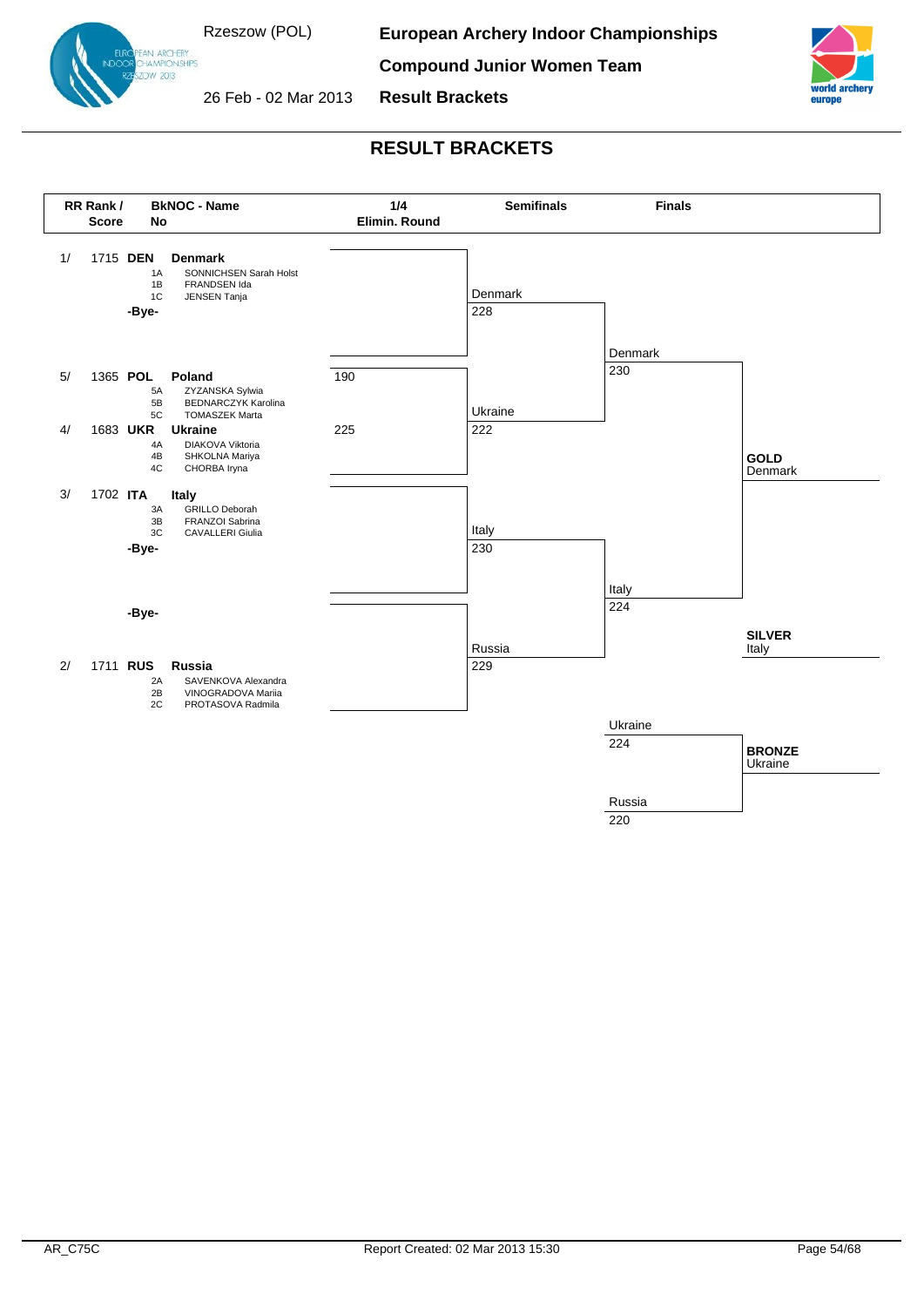

AN ARCHERY **HAMPIONSHIPS** OW 2013

**European Archery Indoor Championships**

**Compound Men Team**



26 Feb - 02 Mar 2013

**Result Brackets**

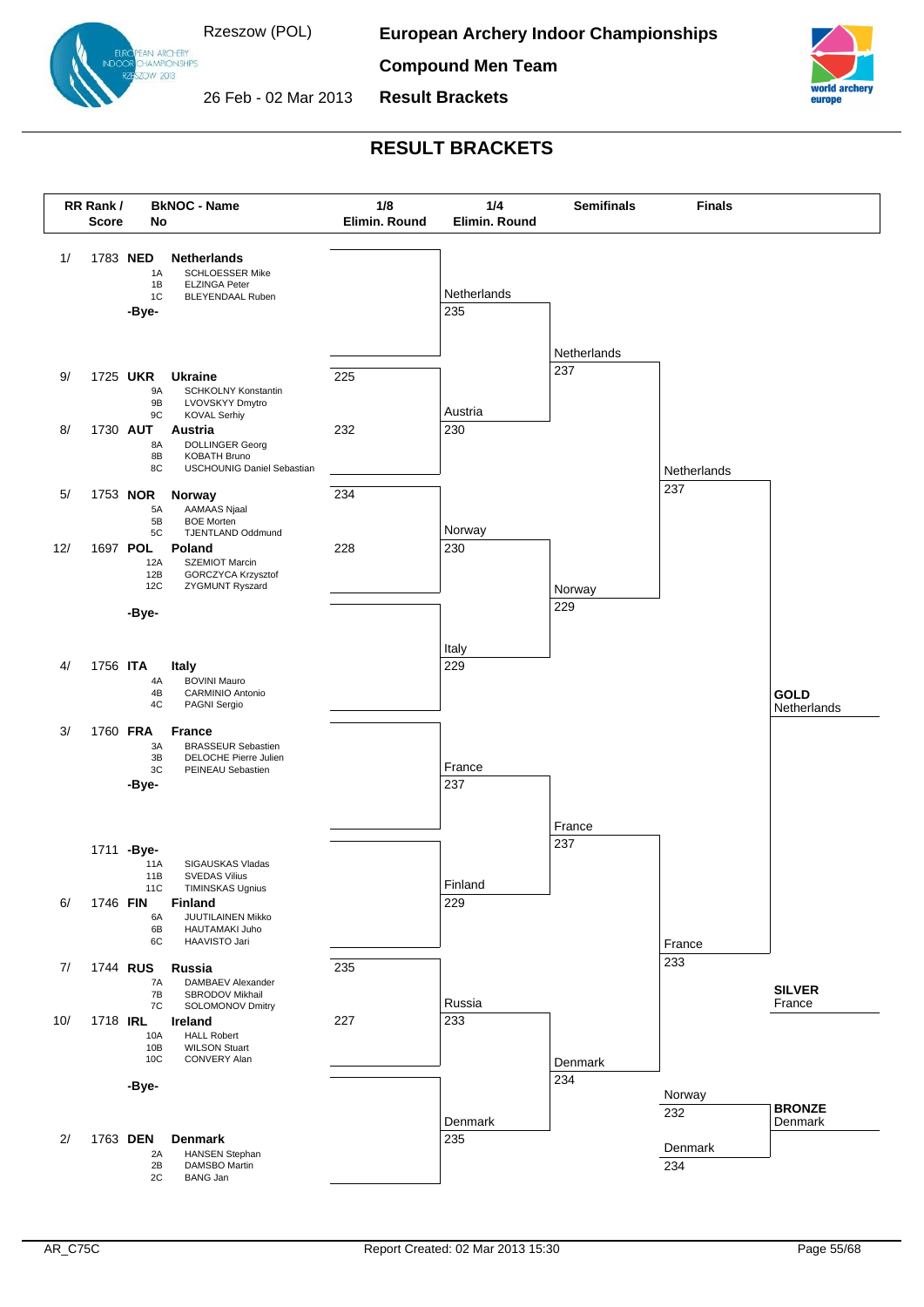

:<br>AN ARCHERY<br>HAMPIONSHIPS **OW 2013** 

**European Archery Indoor Championships**

**Compound Women Team**



26 Feb - 02 Mar 2013

**RESULT BRACKETS**

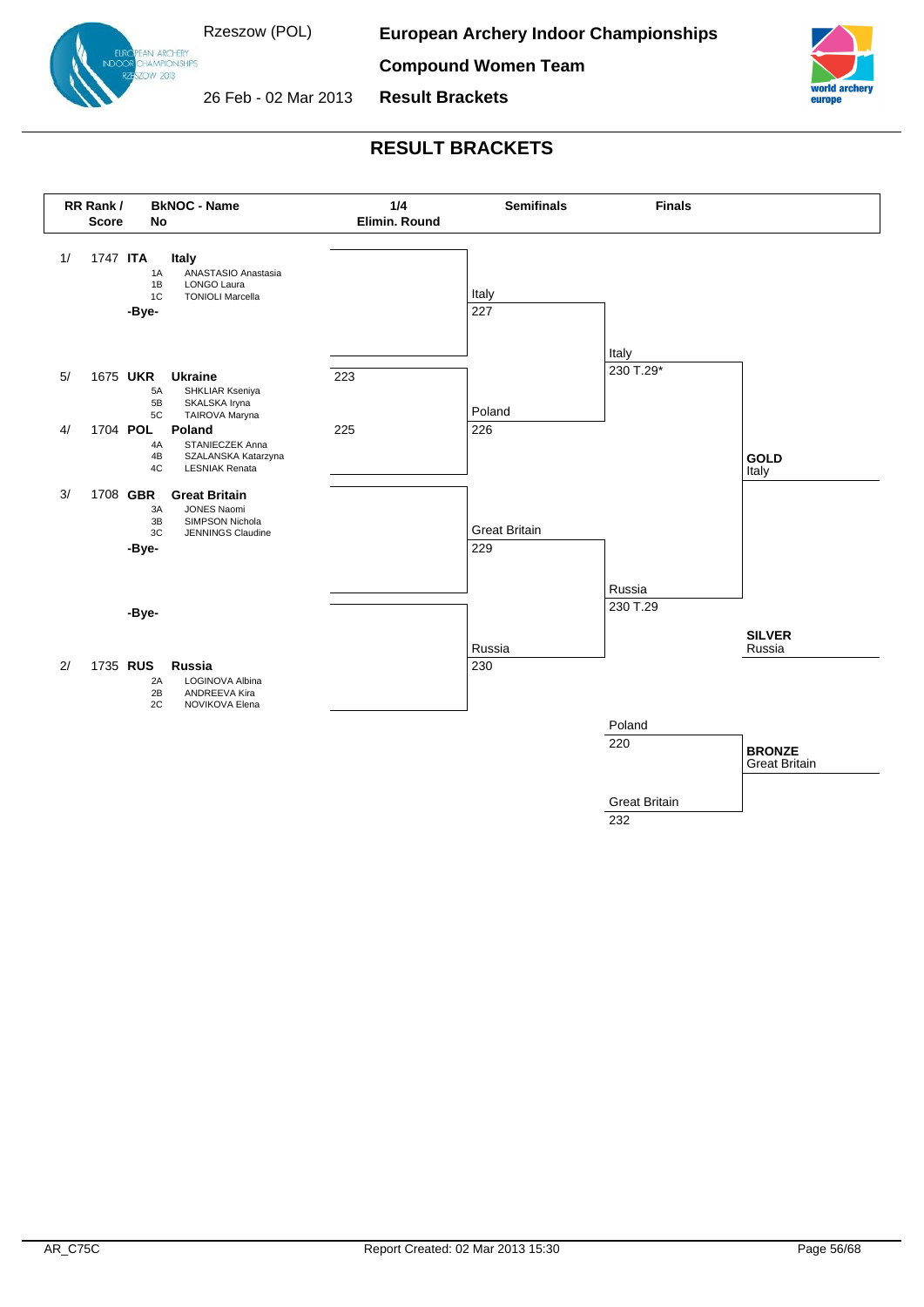

EAN ARCHERY<br>DHAMPIONSHIPS OW 2013

**European Archery Indoor Championships**

**Recurve Junior Men Team**



26 Feb - 02 Mar 2013

**RESULT BRACKETS**

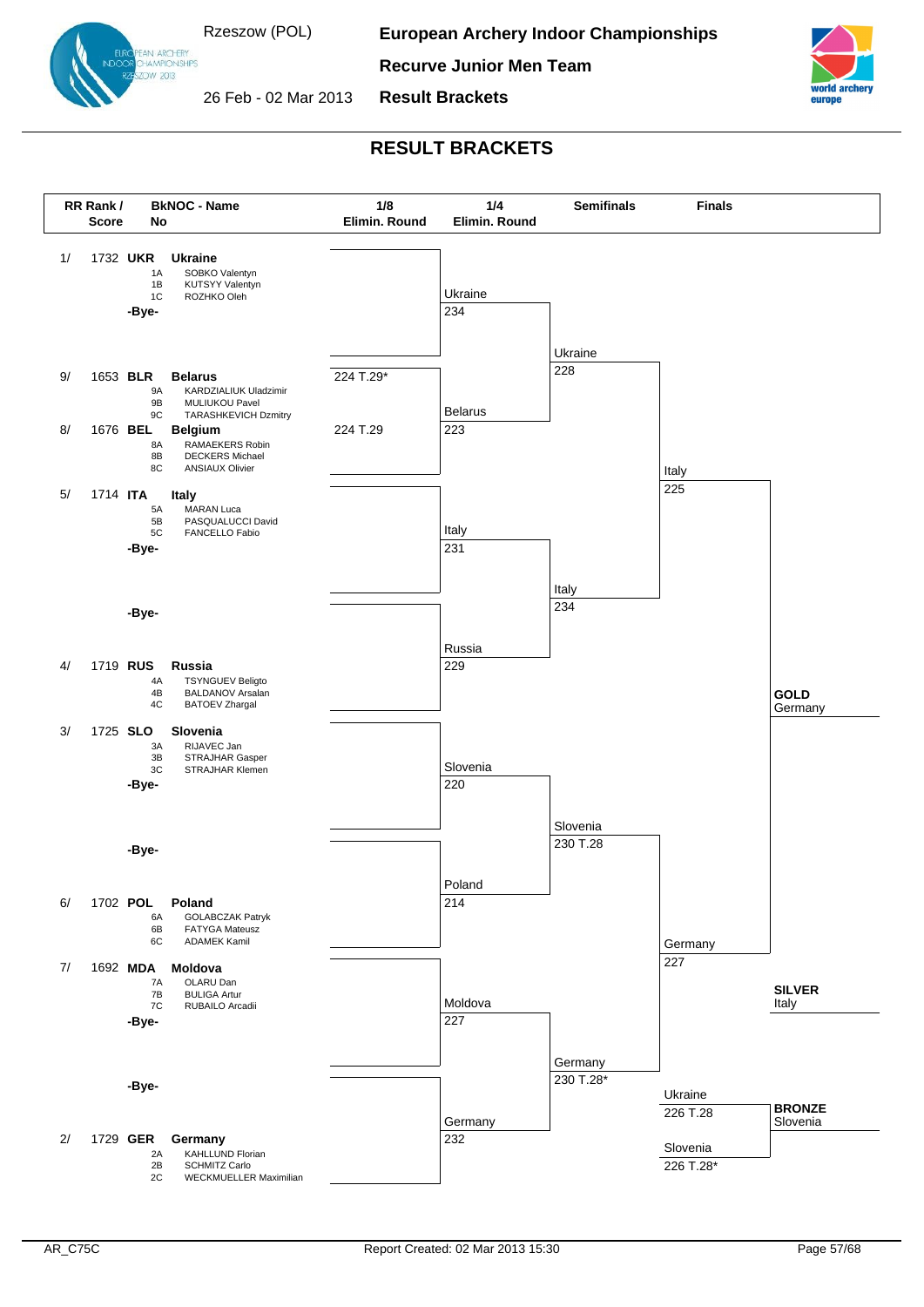

:<br>AN ARCHERY<br>HAMPIONSHIPS **OW 2013** 

**European Archery Indoor Championships**

**Recurve Junior Women Team**



26 Feb - 02 Mar 2013

# **RESULT BRACKETS**

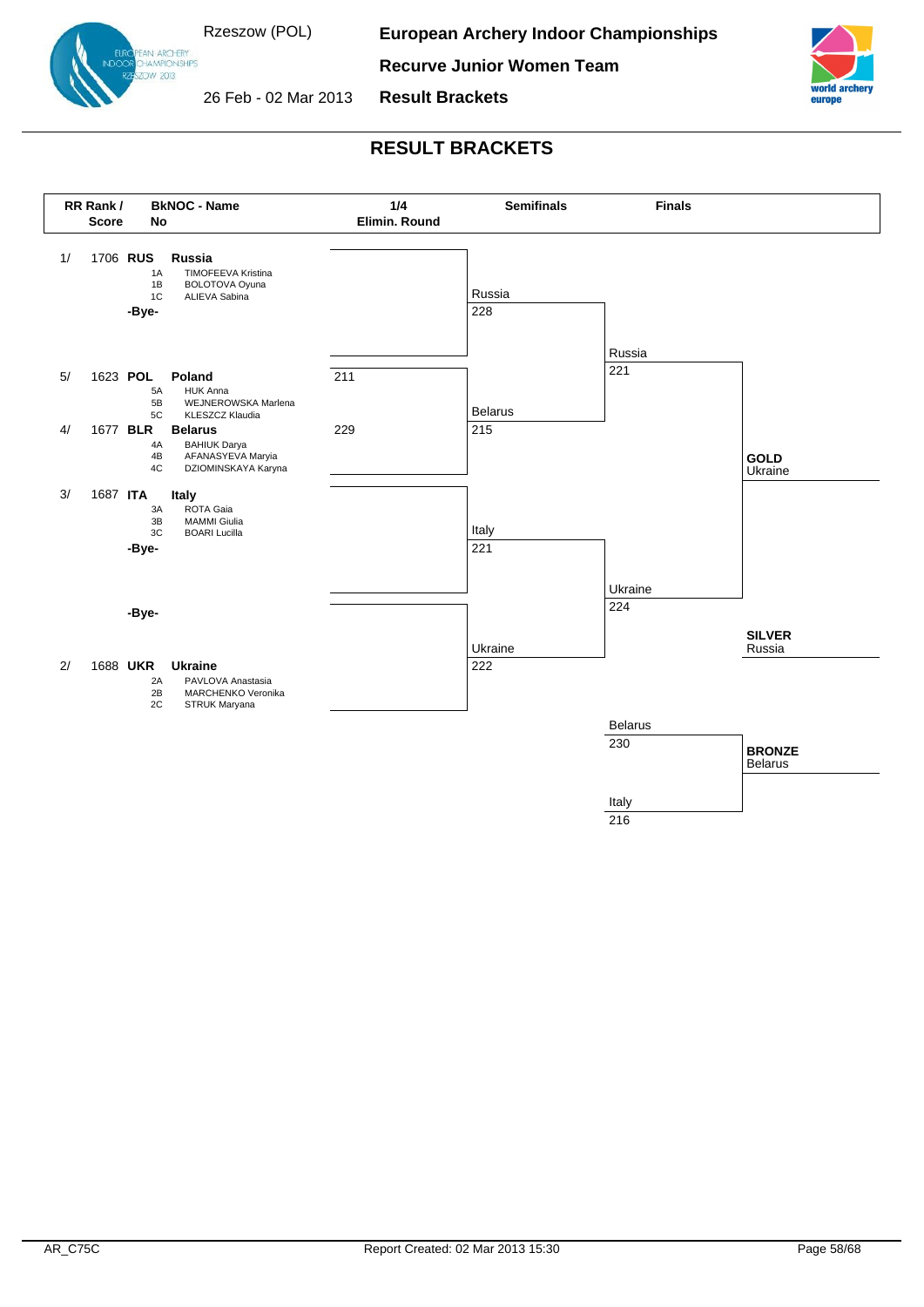

EAN ARCHERY<br>DHAMPIONSHIPS OW 2013

**European Archery Indoor Championships**

**Recurve Men Team**



**Result Brackets**



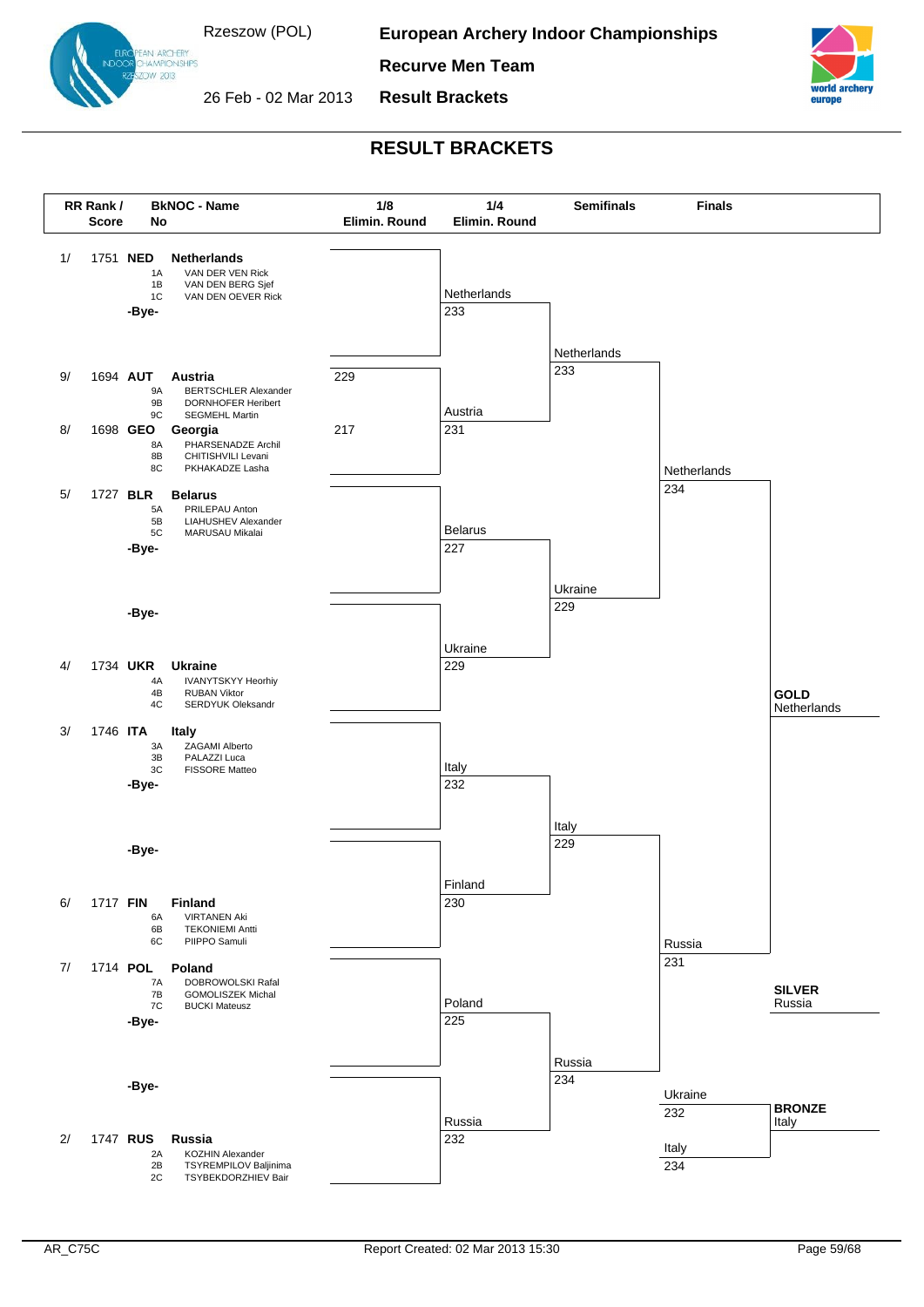

EAN ARCHERY<br>DHAMPIONSHIPS OW 2013

**European Archery Indoor Championships**

**Recurve Women Team**



26 Feb - 02 Mar 2013

**Result Brackets**

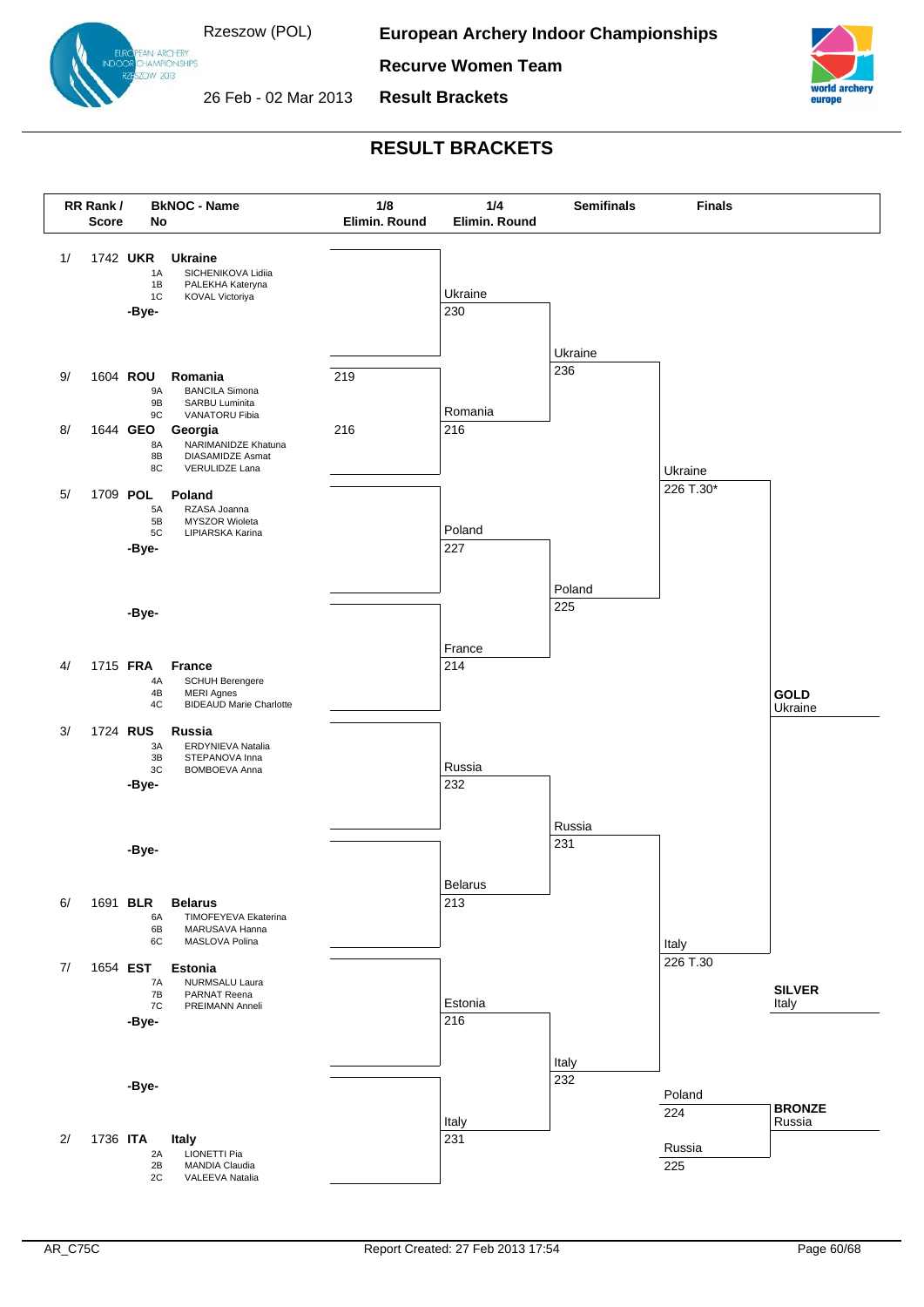**European Archery Indoor Championships**



**Recurve Men Team**

26 Feb - 02 Mar 2013

**Qualification Round**



| Rank | <b>NOC</b>                  | <b>Name</b>                 | <b>Individual</b><br><b>Total</b> | <b>Team</b><br><b>Total</b> |  |
|------|-----------------------------|-----------------------------|-----------------------------------|-----------------------------|--|
|      | 1 NED - Netherlands         | VAN DER VEN Rick            | 592                               | 1751                        |  |
|      |                             | VAN DEN BERG Sjef           | 584                               |                             |  |
|      |                             | VAN DEN OEVER Rick          | 575                               |                             |  |
|      | 2 RUS - Russia              | <b>KOZHIN Alexander</b>     | 583                               | 1747                        |  |
|      |                             | TSYREMPILOV Baljinima       | 582                               |                             |  |
|      |                             | <b>TSYBEKDORZHIEV Bair</b>  | 582                               |                             |  |
|      | 3 ITA - Italy               | <b>ZAGAMI Alberto</b>       | 588                               | 1746                        |  |
|      |                             | PALAZZI Luca                | 582                               |                             |  |
|      |                             | <b>FISSORE Matteo</b>       | 576                               |                             |  |
|      | 4 UKR - Ukraine             | <b>IVANYTSKYY Heorhiy</b>   | 584                               | 1734                        |  |
|      |                             | <b>RUBAN Viktor</b>         | 579                               |                             |  |
|      |                             | <b>SERDYUK Oleksandr</b>    | 571                               |                             |  |
|      | 5 BLR - Belarus             | PRILEPAU Anton              | 582                               | 1727                        |  |
|      |                             | <b>LIAHUSHEV Alexander</b>  | 581                               |                             |  |
|      |                             | <b>MARUSAU Mikalai</b>      | 564                               |                             |  |
|      | FIN - Finland<br>6          | <b>VIRTANEN Aki</b>         | 581                               | 1717                        |  |
|      |                             | <b>TEKONIEMI Antti</b>      | 573                               |                             |  |
|      |                             | PIIPPO Samuli               | 563                               |                             |  |
|      | POL - Poland<br>$7^{\circ}$ | <b>DOBROWOLSKI Rafal</b>    | 581                               | 1714                        |  |
|      |                             | <b>GOMOLISZEK Michal</b>    | 568                               |                             |  |
|      |                             | <b>BUCKI Mateusz</b>        | 565                               |                             |  |
|      | GEO - Georgia<br>8          | PHARSENADZE Archil          | 571                               | 1698                        |  |
|      |                             | CHITISHVILI Levani          | 566                               |                             |  |
|      |                             | PKHAKADZE Lasha             | 561                               |                             |  |
|      | AUT - Austria<br>9          | <b>BERTSCHLER Alexander</b> | 576                               | 1694                        |  |
|      |                             | <b>DORNHOFER Heribert</b>   | 571                               |                             |  |
|      |                             | <b>SEGMEHL Martin</b>       | 547                               |                             |  |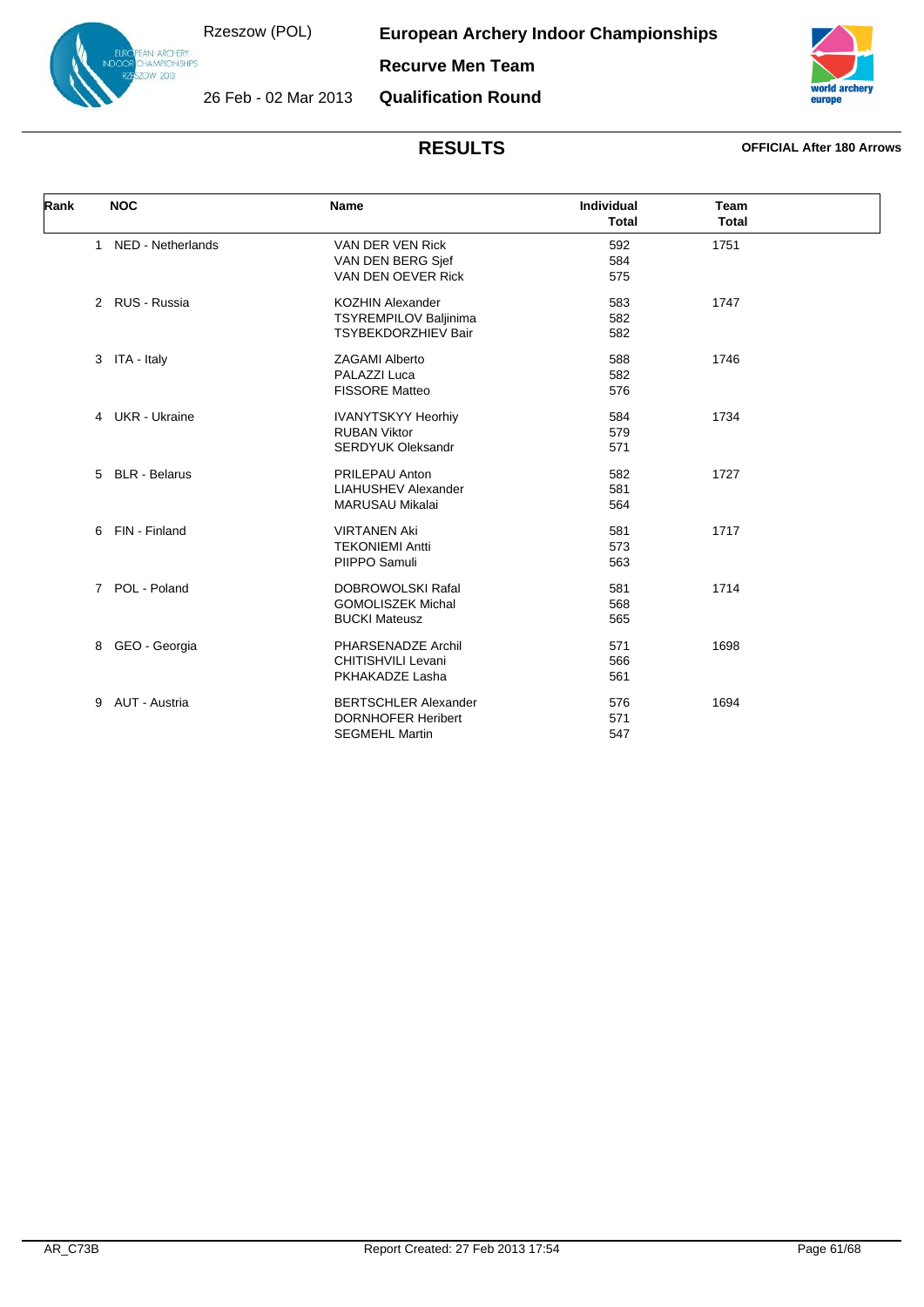**European Archery Indoor Championships**



**Recurve Women Team**

26 Feb - 02 Mar 2013 **Qualification Round**



| Rank | <b>NOC</b>                 | <b>Name</b>                                                                    | <b>Individual</b><br><b>Total</b> | Team<br><b>Total</b> |  |
|------|----------------------------|--------------------------------------------------------------------------------|-----------------------------------|----------------------|--|
|      | 1 UKR - Ukraine            | SICHENIKOVA Lidiia<br>PALEKHA Kateryna<br><b>KOVAL Victoriya</b>               | 586<br>581<br>575                 | 1742                 |  |
|      | 2 ITA - Italy              | <b>LIONETTI Pia</b><br><b>MANDIA Claudia</b><br><b>VALEEVA Natalia</b>         | 580<br>580<br>576                 | 1736                 |  |
|      | 3 RUS - Russia             | <b>ERDYNIEVA Natalia</b><br>STEPANOVA Inna<br><b>BOMBOEVA Anna</b>             | 587<br>575<br>562                 | 1724                 |  |
|      | 4 FRA - France             | <b>SCHUH Berengere</b><br><b>MERI Agnes</b><br><b>BIDEAUD Marie Charlotte</b>  | 582<br>568<br>565                 | 1715                 |  |
|      | 5 POL - Poland             | RZASA Joanna<br><b>MYSZOR Wioleta</b><br>LIPIARSKA Karina                      | 574<br>574<br>561                 | 1709                 |  |
|      | <b>BLR</b> - Belarus<br>6. | <b>TIMOFEYEVA Ekaterina</b><br>MARUSAVA Hanna<br><b>MASLOVA Polina</b>         | 575<br>562<br>554                 | 1691                 |  |
|      | 7 EST - Estonia            | <b>NURMSALU Laura</b><br><b>PARNAT Reena</b><br><b>PREIMANN Anneli</b>         | 562<br>562<br>530                 | 1654                 |  |
|      | GEO - Georgia<br>8         | <b>NARIMANIDZE Khatuna</b><br><b>DIASAMIDZE Asmat</b><br><b>VERULIDZE Lana</b> | 564<br>545<br>535                 | 1644                 |  |
|      | ROU - Romania<br>9         | <b>BANCILA Simona</b><br><b>SARBU Luminita</b><br><b>VANATORU Fibia</b>        | 566<br>537<br>501                 | 1604                 |  |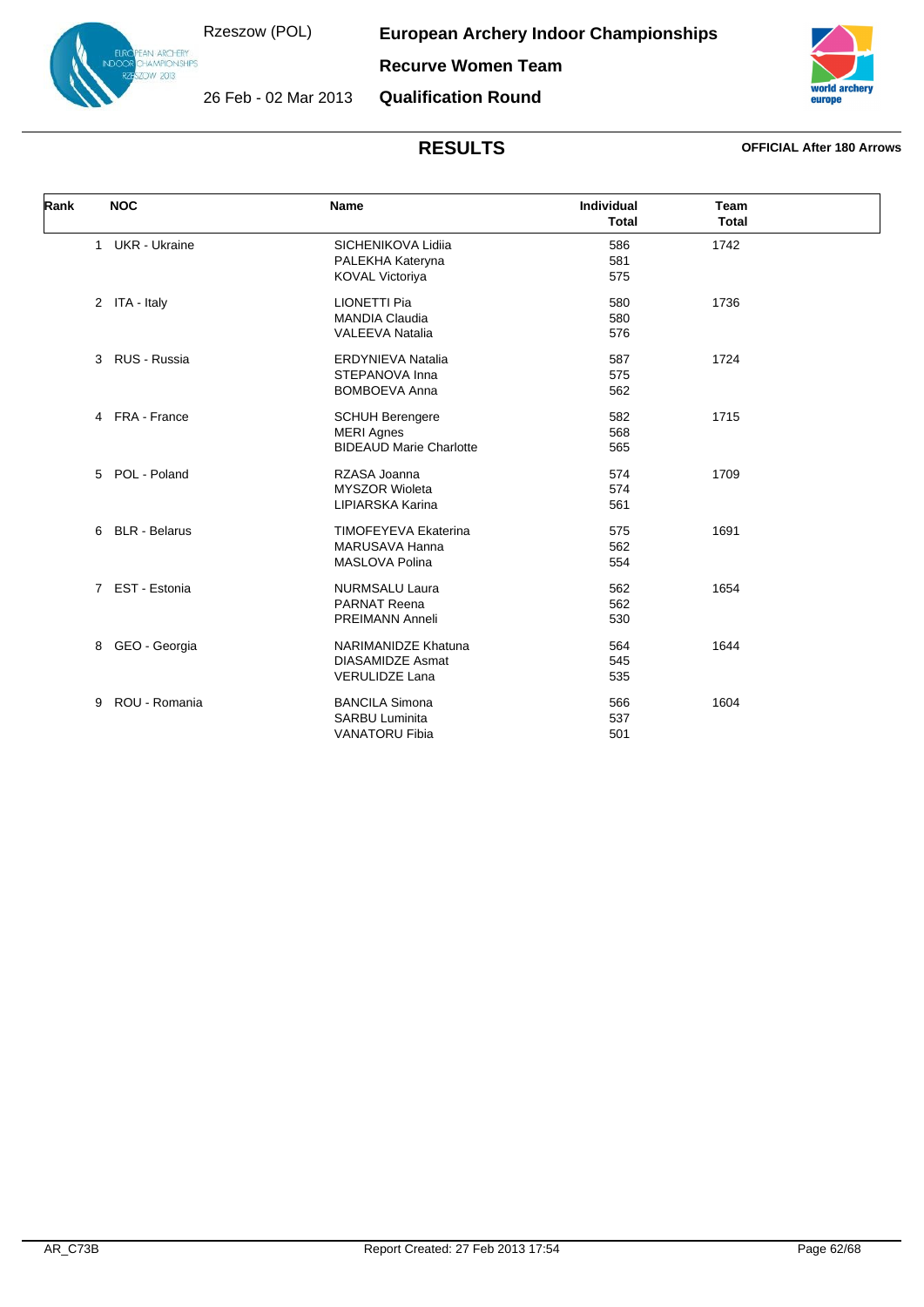N ARCHERY<br>AMPIONSHIPS  $12013$ 

**European Archery Indoor Championships**

**Recurve Junior Men Team**



26 Feb - 02 Mar 2013

**Qualification Round**

| Rank | <b>NOC</b>                     | <b>Name</b>                                                                          | <b>Individual</b><br><b>Total</b> | <b>Team</b><br><b>Total</b> |  |
|------|--------------------------------|--------------------------------------------------------------------------------------|-----------------------------------|-----------------------------|--|
|      | 1 UKR - Ukraine                | SOBKO Valentyn<br><b>KUTSYY Valentyn</b><br>ROZHKO Oleh                              | 581<br>577<br>574                 | 1732                        |  |
|      | 2 GER - Germany                | <b>KAHLLUND Florian</b><br><b>SCHMITZ Carlo</b><br><b>WECKMUELLER Maximilian</b>     | 584<br>578<br>567                 | 1729                        |  |
|      | 3 SLO - Slovenia               | RIJAVEC Jan<br><b>STRAJHAR Gasper</b><br><b>STRAJHAR Klemen</b>                      | 580<br>574<br>571                 | 1725                        |  |
|      | RUS - Russia<br>$\overline{4}$ | <b>TSYNGUEV Beligto</b><br><b>BALDANOV Arsalan</b><br><b>BATOEV Zhargal</b>          | 574<br>574<br>571                 | 1719                        |  |
|      | ITA - Italy<br>5               | <b>MARAN Luca</b><br>PASQUALUCCI David<br><b>FANCELLO Fabio</b>                      | 575<br>570<br>569                 | 1714                        |  |
|      | POL - Poland<br>6              | <b>GOLABCZAK Patryk</b><br><b>FATYGA Mateusz</b><br><b>ADAMEK Kamil</b>              | 580<br>567<br>555                 | 1702                        |  |
|      | MDA - Moldova<br>$7^{\circ}$   | OLARU Dan<br><b>BULIGA Artur</b><br>RUBAILO Arcadii                                  | 568<br>565<br>559                 | 1692                        |  |
|      | <b>BEL</b> - Belgium<br>8      | <b>RAMAEKERS Robin</b><br><b>DECKERS Michael</b><br><b>ANSIAUX Olivier</b>           | 574<br>560<br>542                 | 1676                        |  |
|      | <b>BLR</b> - Belarus<br>9      | <b>KARDZIALIUK Uladzimir</b><br><b>MULIUKOU Pavel</b><br><b>TARASHKEVICH Dzmitry</b> | 573<br>555<br>525                 | 1653                        |  |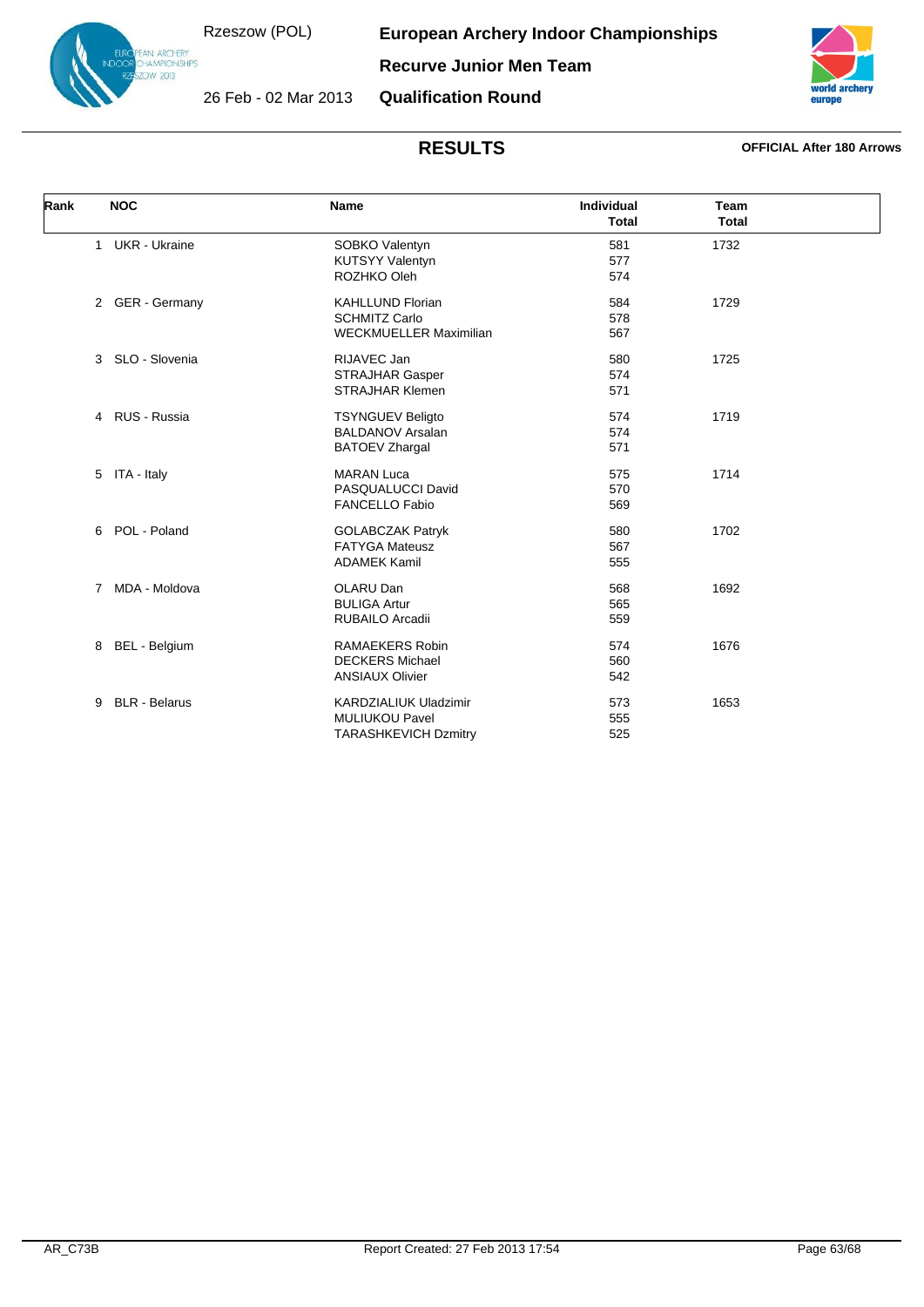N ARCHERY<br>AMPIONSHIPS  $12013$ 

**European Archery Indoor Championships**

**Recurve Junior Women Team**



26 Feb - 02 Mar 2013

**Qualification Round**

| Rank | <b>NOC</b>                  | Name                       | <b>Individual</b> | Team         |  |
|------|-----------------------------|----------------------------|-------------------|--------------|--|
|      |                             |                            | <b>Total</b>      | <b>Total</b> |  |
|      | RUS - Russia<br>1           | <b>TIMOFEEVA Kristina</b>  | 576               | 1706         |  |
|      |                             | <b>BOLOTOVA Oyuna</b>      | 568               |              |  |
|      |                             | ALIEVA Sabina              | 562               |              |  |
|      | 2 UKR - Ukraine             | PAVLOVA Anastasia          | 576               | 1688         |  |
|      |                             | <b>MARCHENKO Veronika</b>  | 564               |              |  |
|      |                             | <b>STRUK Maryana</b>       | 548               |              |  |
|      | ITA - Italy<br>3            | ROTA Gaia                  | 573               | 1687         |  |
|      |                             | <b>MAMMI Giulia</b>        | 568               |              |  |
|      |                             | <b>BOARI Lucilla</b>       | 546               |              |  |
|      | 4 BLR - Belarus             | <b>BAHIUK Darya</b>        | 565               | 1677         |  |
|      |                             | AFANASYEVA Maryia          | 560               |              |  |
|      |                             | DZIOMINSKAYA Karyna        | 552               |              |  |
|      | $5^{\circ}$<br>POL - Poland | <b>HUK Anna</b>            | 552               | 1623         |  |
|      |                             | <b>WEJNEROWSKA Marlena</b> | 537               |              |  |
|      |                             | <b>KLESZCZ Klaudia</b>     | 534               |              |  |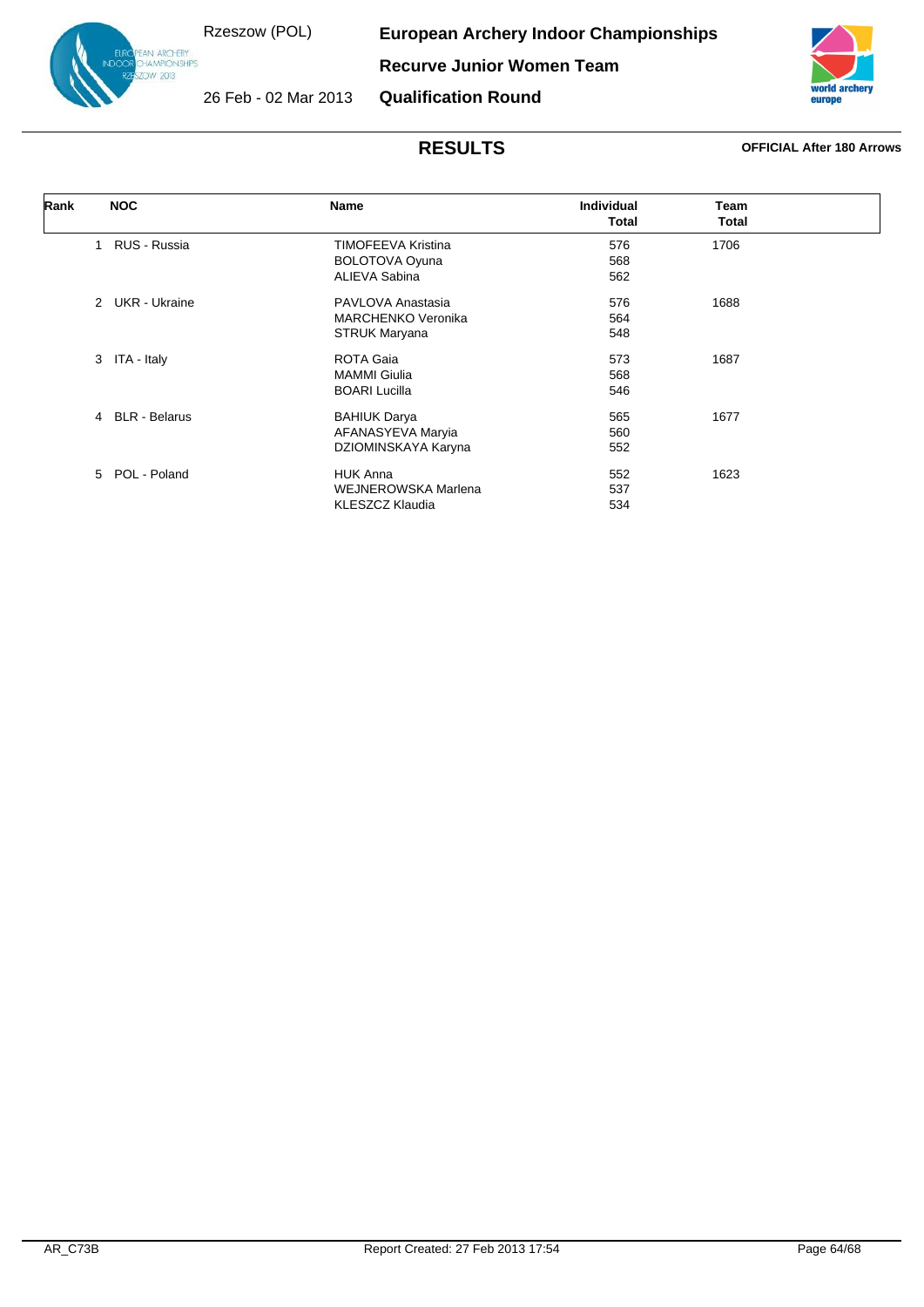26 Feb - 02 Mar 2013

**European Archery Indoor Championships**



**Compound Men Team**

**Qualification Round**



| Rank | <b>NOC</b>          | <b>Name</b>                                                                        | Individual<br><b>Total</b> | Team<br><b>Total</b> |  |
|------|---------------------|------------------------------------------------------------------------------------|----------------------------|----------------------|--|
|      | 1 NED - Netherlands | <b>SCHLOESSER Mike</b><br><b>ELZINGA Peter</b><br><b>BLEYENDAAL Ruben</b>          | 597<br>595<br>591          | 1783                 |  |
|      | 2 DEN - Denmark     | <b>HANSEN Stephan</b><br><b>DAMSBO Martin</b><br><b>BANG Jan</b>                   | 594<br>593<br>576          | 1763                 |  |
|      | 3 FRA - France      | <b>BRASSEUR Sebastien</b><br>DELOCHE Pierre Julien<br><b>PEINEAU Sebastien</b>     | 589<br>587<br>584          | 1760                 |  |
|      | 4 ITA - Italy       | <b>BOVINI Mauro</b><br><b>CARMINIO Antonio</b><br><b>PAGNI Sergio</b>              | 586<br>586<br>584          | 1756                 |  |
|      | 5 NOR - Norway      | <b>AAMAAS Njaal</b><br><b>BOE Morten</b><br><b>TJENTLAND Oddmund</b>               | 587<br>587<br>579          | 1753                 |  |
|      | 6 FIN - Finland     | <b>JUUTILAINEN Mikko</b><br><b>HAUTAMAKI Juho</b><br>HAAVISTO Jari                 | 583<br>582<br>581          | 1746                 |  |
|      | 7 RUS - Russia      | DAMBAEV Alexander<br>SBRODOV Mikhail<br>SOLOMONOV Dmitry                           | 583<br>582<br>579          | 1744                 |  |
|      | 8 AUT - Austria     | <b>DOLLINGER Georg</b><br><b>KOBATH Bruno</b><br><b>USCHOUNIG Daniel Sebastian</b> | 583<br>577<br>570          | 1730                 |  |
|      | 9 UKR - Ukraine     | <b>SCHKOLNY Konstantin</b><br>LVOVSKYY Dmytro<br><b>KOVAL Serhiy</b>               | 581<br>576<br>568          | 1725                 |  |
|      | 10 IRL - Ireland    | <b>HALL Robert</b><br><b>WILSON Stuart</b><br><b>CONVERY Alan</b>                  | 579<br>578<br>561          | 1718                 |  |
| 11   | LTU - Lithuania     | SIGAUSKAS Vladas<br><b>SVEDAS Vilius</b><br><b>TIMINSKAS Ugnius</b>                | 578<br>575<br>558          | 1711                 |  |
|      | 12 POL - Poland     | <b>SZEMIOT Marcin</b><br><b>GORCZYCA Krzysztof</b><br>ZYGMUNT Ryszard              | 572<br>568<br>557          | 1697                 |  |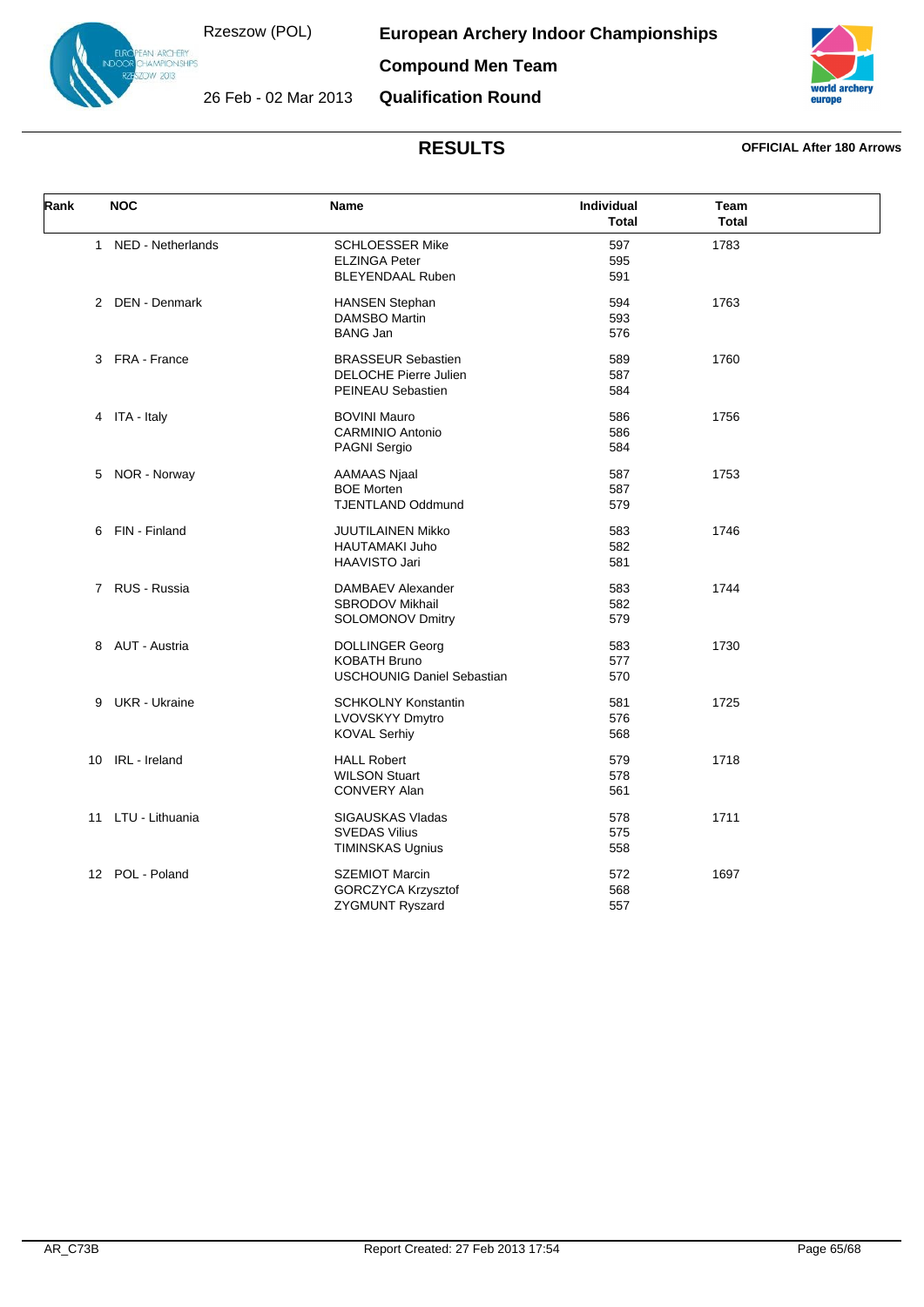N ARCHERY<br>AMPIONSHIPS<br>IW 2013

**European Archery Indoor Championships**

**Compound Women Team**



26 Feb - 02 Mar 2013

**Qualification Round**

| Rank | <b>NOC</b>                                  | Name                     | <b>Individual</b> | Team  |  |
|------|---------------------------------------------|--------------------------|-------------------|-------|--|
|      |                                             |                          | Total             | Total |  |
|      | ITA - Italy<br>$\mathbf{1}$                 | ANASTASIO Anastasia      | 583               | 1747  |  |
|      |                                             | LONGO Laura              | 583               |       |  |
|      |                                             | <b>TONIOLI Marcella</b>  | 581               |       |  |
|      | 2 RUS - Russia                              | LOGINOVA Albina          | 584               | 1735  |  |
|      |                                             | <b>ANDREEVA Kira</b>     | 577               |       |  |
|      |                                             | NOVIKOVA Elena           | 574               |       |  |
|      | <b>GBR</b> - Great Britain<br>$\mathcal{E}$ | <b>JONES Naomi</b>       | 575               | 1708  |  |
|      |                                             | <b>SIMPSON Nichola</b>   | 568               |       |  |
|      |                                             | <b>JENNINGS Claudine</b> | 565               |       |  |
|      | 4 POL - Poland                              | STANIECZEK Anna          | 575               | 1704  |  |
|      |                                             | SZALANSKA Katarzyna      | 571               |       |  |
|      |                                             | <b>LESNIAK Renata</b>    | 558               |       |  |
|      | 5 UKR - Ukraine                             | <b>SHKLIAR Kseniya</b>   | 563               | 1675  |  |
|      |                                             | SKALSKA Iryna            | 562               |       |  |
|      |                                             | <b>TAIROVA Maryna</b>    | 550               |       |  |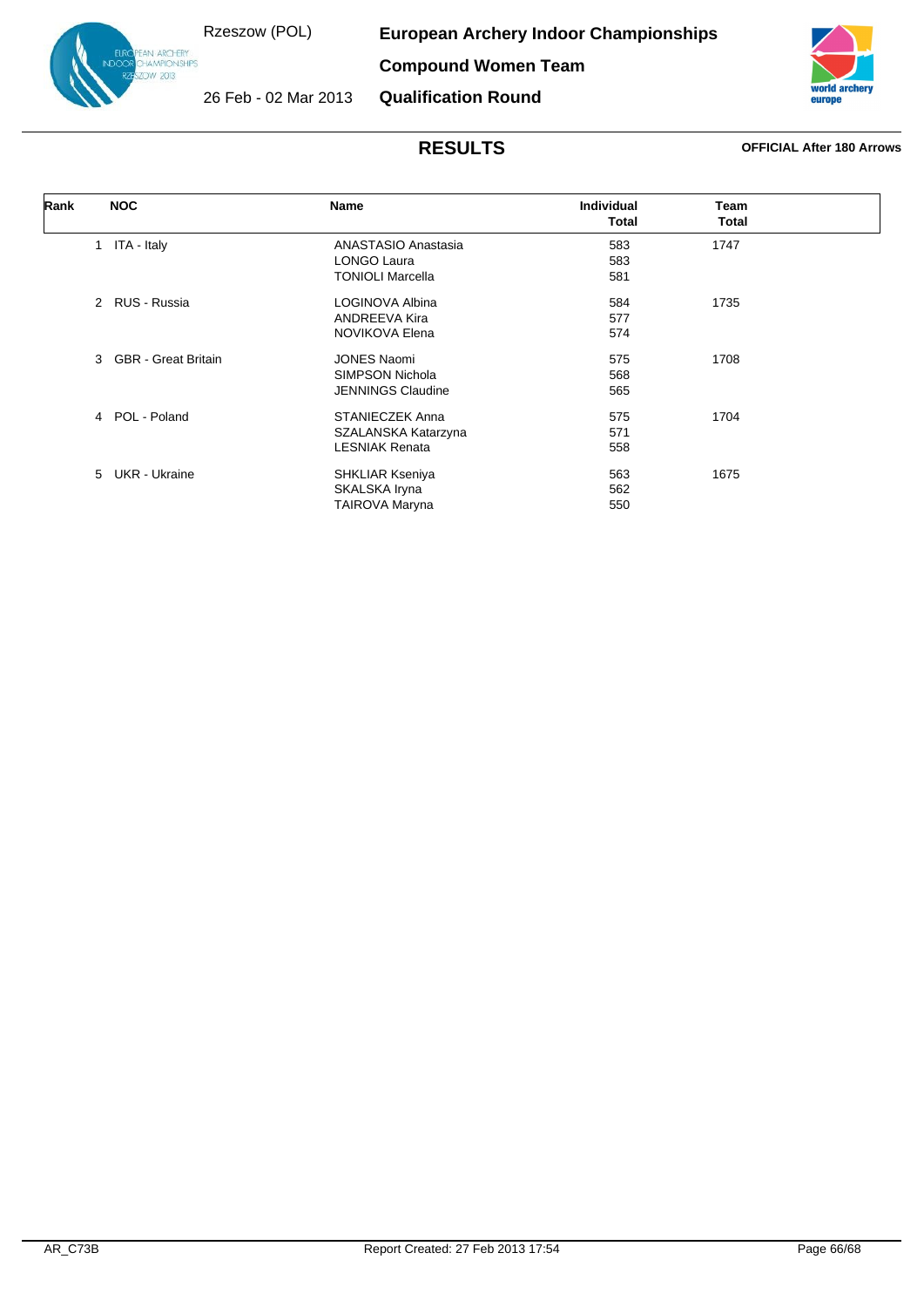**European Archery Indoor Championships**

**Compound Junior Men Team**



26 Feb - 02 Mar 2013 **Qualification Round**



| Rank<br><b>NOC</b>           | Name                      | <b>Individual</b><br><b>Total</b> | Team<br>Total  |
|------------------------------|---------------------------|-----------------------------------|----------------|
| RUS - Russia<br>$\mathbf{1}$ | <b>BULAEV Anton</b>       | 585                               | 1742           |
|                              |                           |                                   |                |
|                              | <b>NOSKOV Vitaliy</b>     | 579                               |                |
|                              | <b>KUZMIN Vladislav</b>   | 578                               |                |
| 2 SLO - Slovenia             | <b>MODIC Stas</b>         | 580                               | 1733 T. 116;63 |
|                              | <b>KOROSEC Vili</b>       | 577                               |                |
|                              | <b>CERNE Arne</b>         | 576                               |                |
| <b>UKR</b> - Ukraine<br>3    | <b>KARDASH Igor</b>       | 580                               | 1733 T. 113;67 |
|                              | <b>BOLSHAKOV Vlad</b>     | 579                               |                |
|                              | <b>BOZHKO Mykhaylo</b>    | 574                               |                |
| 4 ITA - Italy                | <b>SUT Jesse</b>          | 575                               | 1717           |
|                              | <b>MARESCA Alessandro</b> | 571                               |                |
|                              | <b>NENCIONI Michele</b>   | 571                               |                |
| $5^{\circ}$<br>GRE - Greece  | <b>AERIKOS Christos</b>   | 590                               | 1712           |
|                              | <b>LYRAS Dimosthenis</b>  | 570                               |                |
|                              | <b>LABRAKIS Dimitrios</b> | 552                               |                |
|                              |                           |                                   |                |
| POL - Poland<br>6            | SZWAJCOWSKI Wojciech      | 563                               | 1655           |
|                              | <b>KUSNIERZ Maciej</b>    | 547                               |                |
|                              | <b>WALAS Wiktor</b>       | 545                               |                |